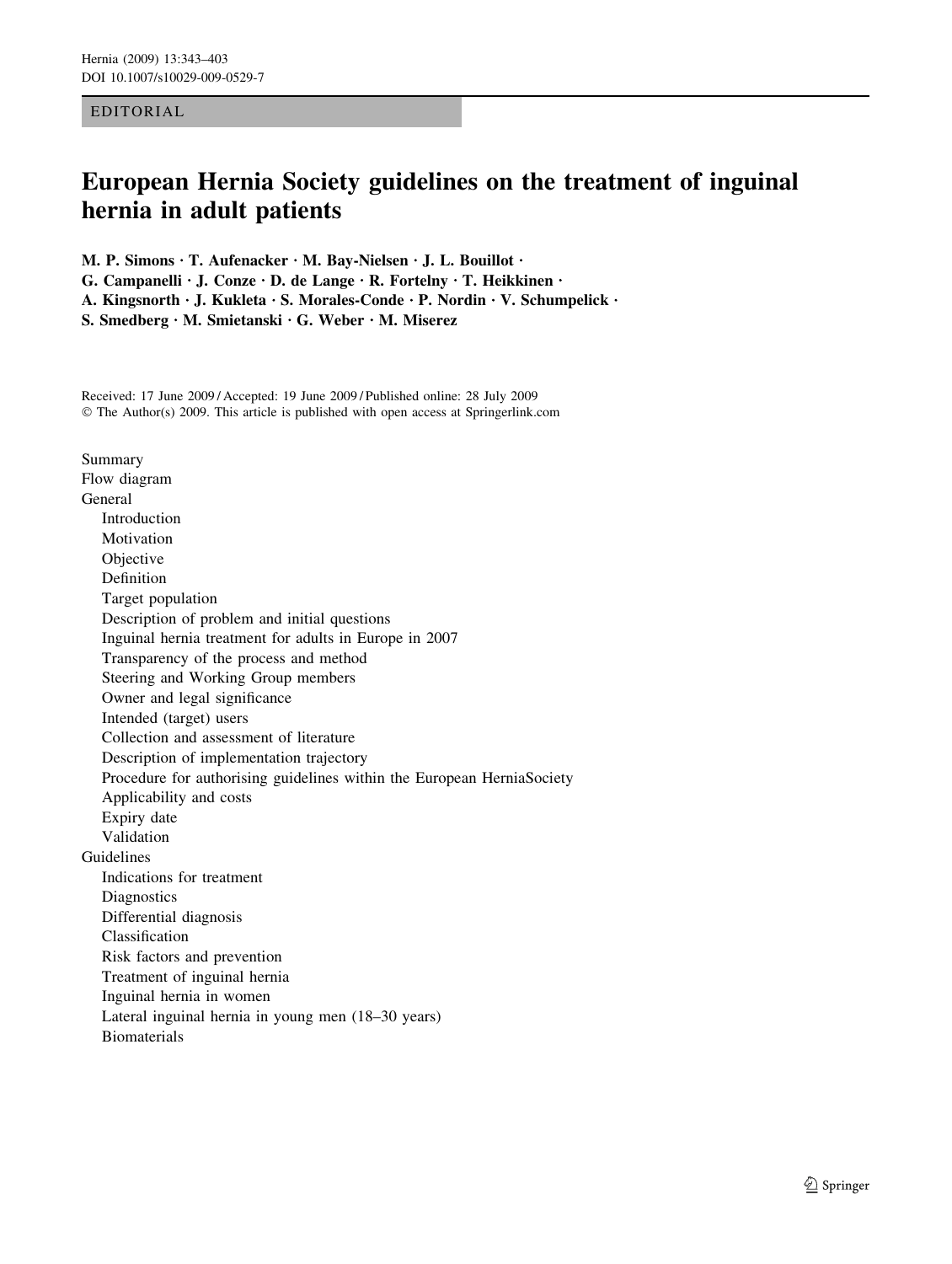Day surgery Antibiotic prophylaxis Training aspects Anaesthesia Postoperative recovery Aftercare Postoperative pain control Complications **Costs** Questions for the future Summary general practitioner Appendix Definitions and abbreviations Registration form Operation techniques Protocol for local anesthesia Patient information AGREE result Reference list

Abstract The European Hernia Society (EHS) is proud to present the EHS Guidelines for the Treatment of Inguinal Hernia in Adult Patients. The Guidelines contain recommendations for the treatment of inguinal hernia from diagnosis till aftercare. They have been developed by a

sentatives of 14 country members of the EHS. They are evidence-based and, when necessary, a consensus was reached among all members. The Guidelines have been reviewed by a Steering Committee. Before finalisation,

Working Group consisting of expert surgeons with repre-

This publication can be ordered via <http://www.herniaweb.org>.

M. P. Simons  $(\boxtimes)$ Department of Surgery, Onze Lieve Vrouwe Gasthuis Hospital, Postbus 95500, 1090 HM Amsterdam, The Netherlands e-mail: mpsimons@telfort.nl; m.p.simons@olvg.nl

T. Aufenacker Rijnstate Hospital, Arnhem, The Netherlands

M. Bay-Nielsen Hvidovre University Hospital, Copenhagen, Denmark

J. L. Bouillot University of Descartes, Paris, France

G. Campanelli University of Insubria, Milan, Italy

J. Conze · V. Schumpelick Aachen University, Aachen, Germany

D. de Lange Westfries Gasthuis, Hoorn, The Netherlands

R. Fortelny Wilhelminenspital, Vienna, Austria

T. Heikkinen Oulu University Hospital, Oulu, Finland

A. Kingsnorth Derriford Hospital, Plymouth, England

J. Kukleta Klinik Im Park, Zurich, Switzerland

S. Morales-Conde University of Sevilla, Seville, Spain

P. Nordin Östersund Hospital, Ostersund, Sweden

S. Smedberg Helsingborg Hospital, Helsingborg, Sweden

M. Smietanski Medical University of Gdansk, Gdansk, Poland

G. Weber Medical Faculty, University of Pécs, Pecs, Hungary

M. Miserez University Hospital Gasthuisberg, Leuven, Belgium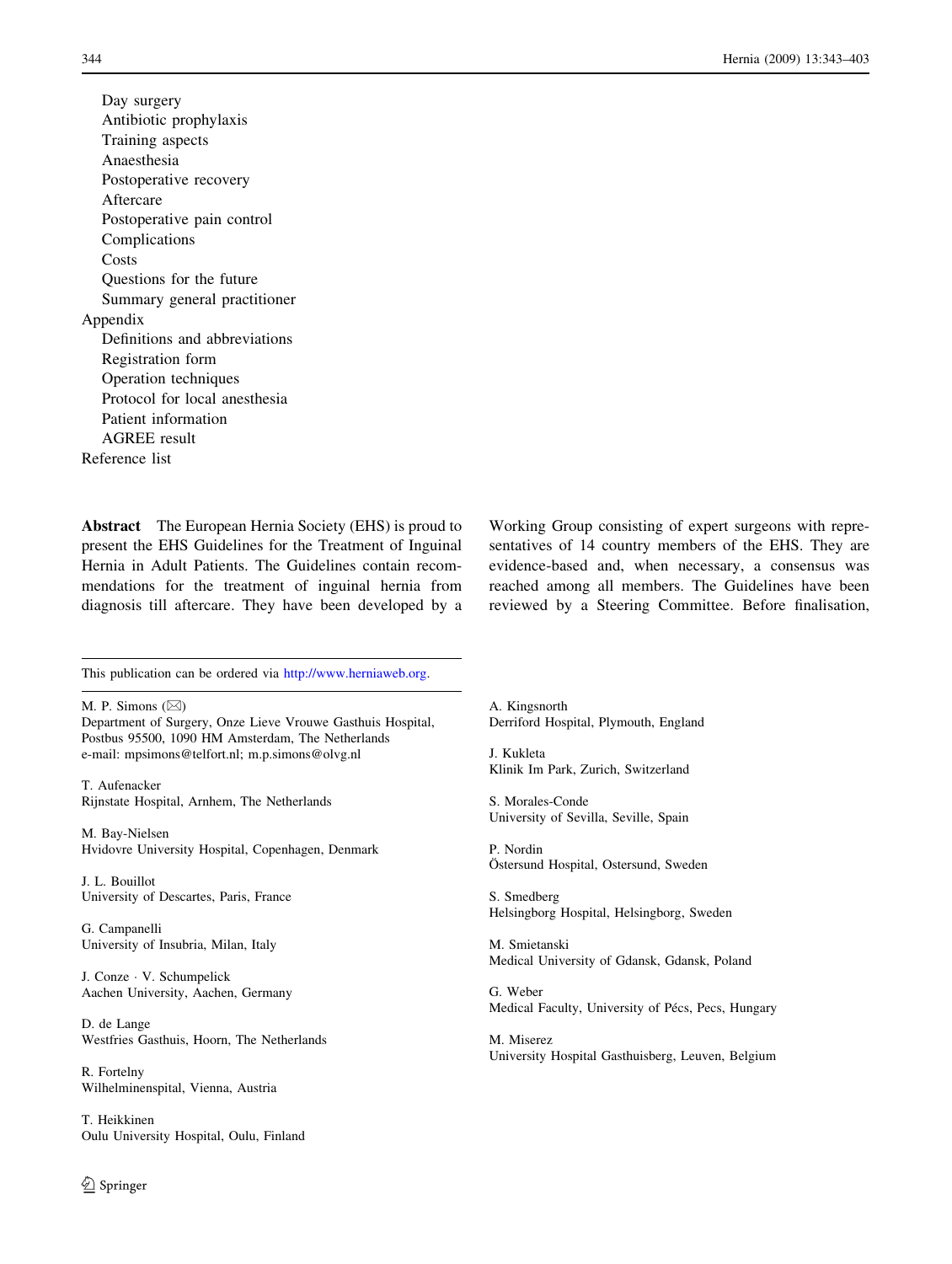feedback from different national hernia societies was obtained. The Appraisal of Guidelines for REsearch and Evaluation (AGREE) instrument was used by the Cochrane Association to validate the Guidelines. The Guidelines can be used to adjust local protocols, for training purposes and quality control. They will be revised in 2012 in order to keep them updated. In between revisions, it is the intention of the Working Group to provide every year, during the EHS annual congress, a short update of new high-level evidence (randomised controlled trials [RCTs] and metaanalyses). Developing guidelines leads to questions that remain to be answered by specific research. Therefore, we provide recommendations for further research that can be performed to raise the level of evidence concerning certain aspects of inguinal hernia treatment. In addition, a short summary, specifically for the general practitioner, is given. In order to increase the practical use of the Guidelines by consultants and residents, more details on the most important surgical techniques, local infiltration anaesthesia and a patient information sheet is provided. The most important challenge now will be the implementation of the Guidelines in daily surgical practice. This remains an important task for the EHS. The establishment of an EHS school for teaching inguinal hernia repair surgical techniques, including tips and tricks from experts to overcome the learning curve (especially in endoscopic repair), will be the next step. Working together on this project was a great learning experience, and it was worthwhile and fun. Cultural differences between members were easily overcome by educating each other, respecting different views and always coming back to the principles of evidence-based medicine. The members of the Working Group would like to thank the EHS board for their support and especially Ethicon for sponsoring the many meetings that were needed to finalise such an ambitious project.

### Guidelines for the treatment of inguinal hernia in adult patients committees

#### Steering Committee

Maarten Simons Coordinator Marc Miserez EHS contact Giampiero Campanelli Henrik Kehlet

Andrew Kingsnorth Par Nordin Volker Schumpelick

#### Working Group

| Austria:        | Rene Fortelny                  |
|-----------------|--------------------------------|
| Belgium:        | Marc Miserez                   |
| Denmark:        | Morten Bay Nielsen             |
| Finland:        | Timo Heikkinen                 |
| France:         | Jean-Luc Bouillot              |
| Germany:        | Joachim Conze                  |
| Hungary:        | Georg Weber                    |
| Italy:          | Giampiero Campanelli           |
| Netherlands:    | Theo Aufenacker/Maarten Simons |
| Poland:         | Maciej Smietanski              |
| Spain:          | Salvador Morales-Conde         |
| Sweden:         | Sam Smedberg/Par Nordin        |
| Switzerland:    | Jan Kukleta                    |
| United Kingdom: | Andrew Kingsnorth              |

#### Reference Manager

Diederik de Lange (NL)

## Summary of guidelines on inguinal hernia in adult patients (>18 years)

Anamnesis Groin swelling, right/left, nature of complaints (pain), duration of complaints, contralateral groin swelling, signs and symptoms of incarceration, reducibility, previous hernia operations.

Predisposing factors: smoking, chronic obstructive pulmonary disease (COPD), abdominal aortic aneurysm, long-term heavy lifting work, positive family history, appendicectomy, prostatectomy, peritoneal dialysis.

Physical examination (Reducible) swelling groin (above the inguinal ligament), differentiation lateral/medial unreliable, operation scar inguinal region, contralateral groin, symptoms of incarceration, reducible, testes, ascites, rectal examination.

Differential diagnosis Swelling: Femoral hernia, incisional hernia, lymph gland enlargement, aneurysm,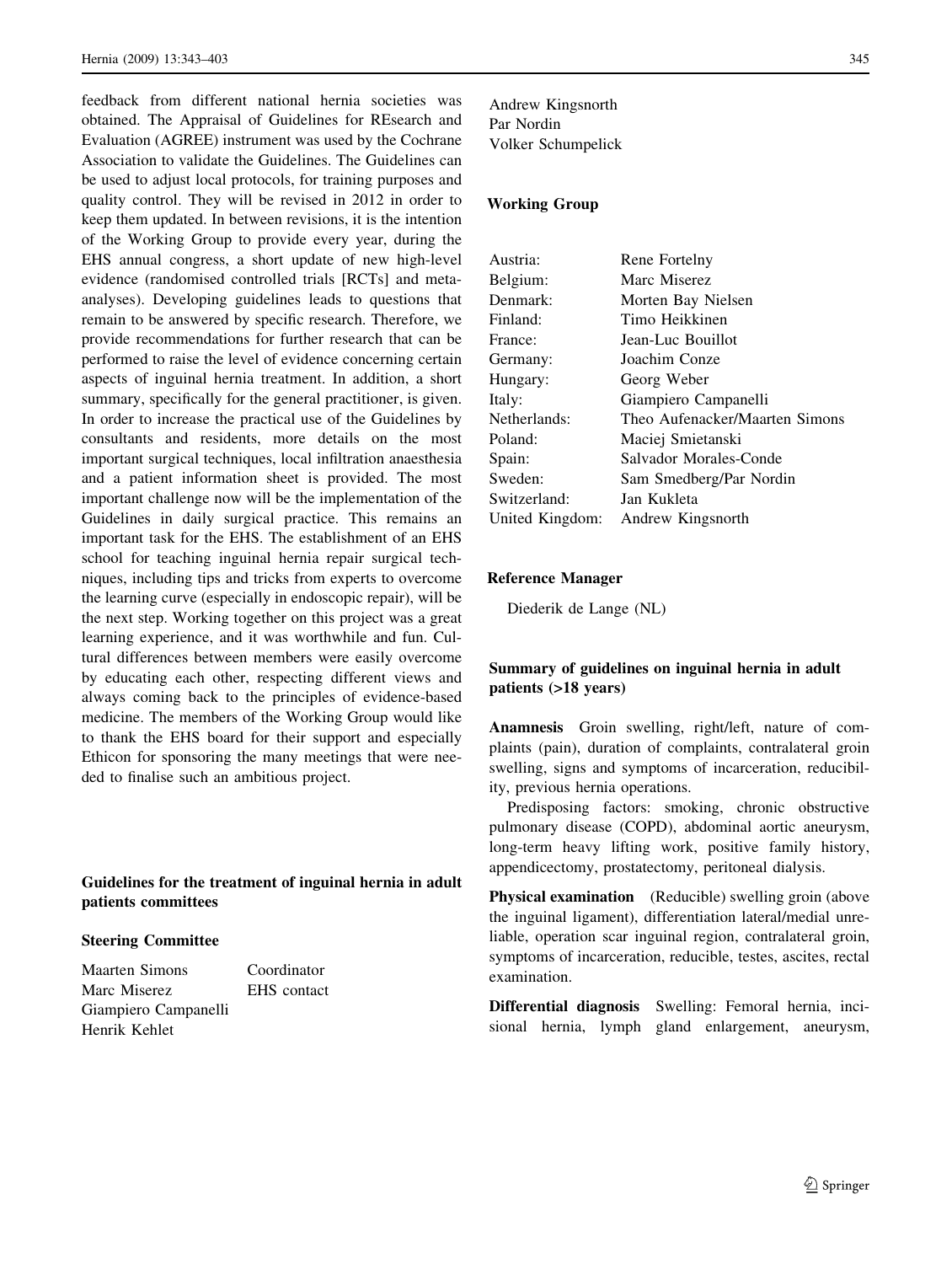saphena varix, soft-tissue tumour, abscess, genital anomalies (ectopic testis). Pain: adductor tendinitis, pubic osteitis, hip artrosis, bursitis ileopectinea, irradiating low back pain. Women: consider femoral hernia, endometriosis. Diagnostics Clinical investigation. If any (rarely necessary): ultrasound, magnetic resonance imaging (MRI) (with and without Valsalva manoeuvre), herniography. Treatment Men with asymptomatic or minimally symptomatic inguinal hernia (without or only minimal complaints): consider conservative management. Incarcerated hernia (no strangulation symptoms): try reduction. Strangulated hernia: emergency surgery. Symptomatic inguinal hernia: elective surgery. Women: consider femoral hernia, consider preperitoneal (endoscopic) approach. Operation technique (male adults) Primary unilateral: Mesh repair: Lichtenstein or endoscopic repair are recommended. Endoscopic repair only if expertise is available. Primary bilateral: Mesh repair: Committee's recommendation: Lichtenstein or endoscopic. Recurrent inguinal hernia: Mesh repair: Committee's recommendation: modify technique in relation to previous technique. If previously anterior: Consider open preperitoneal mesh or endoscopic approach (if expertise is present). If previously Consider anterior mesh (Lichtenstein). – Note 1: The Committee is of the opinion that a totally extraperitoneal (TEP) repair is preferred to a transabdominal preperitoneal (TAPP) approach in the case of endoscopic surgery. – Note 2: The Committee is of the opinion that, except for the Lichtenstein and endoscopic techniques, none of the alternative mesh techniques have received sufficient scientific evaluation to be given a place in these guidelines. Prophylactic antibiotics In open surgery, not recommended in low-risk patients. Not recommended in endoscopic surgery. Anaesthesia Most open (anterior) inguinal hernia techniques are eligible for local anaesthesia. Exclusion considerations: young anxious patients, morbid obesity, incarcerated hernia. Anterior: all forms of anaesthesia, consider local anaesthesia. Avoid spinal anaesthesia with high doses of long-acting anaesthetics. All patients should have long-acting local anaesthetic infiltration preoperatively for postoperative pain control. Day surgery ASA I and II: always consider day surgery. ASA III/IV: consider local anaesthesia, consider day surgery.

posterior: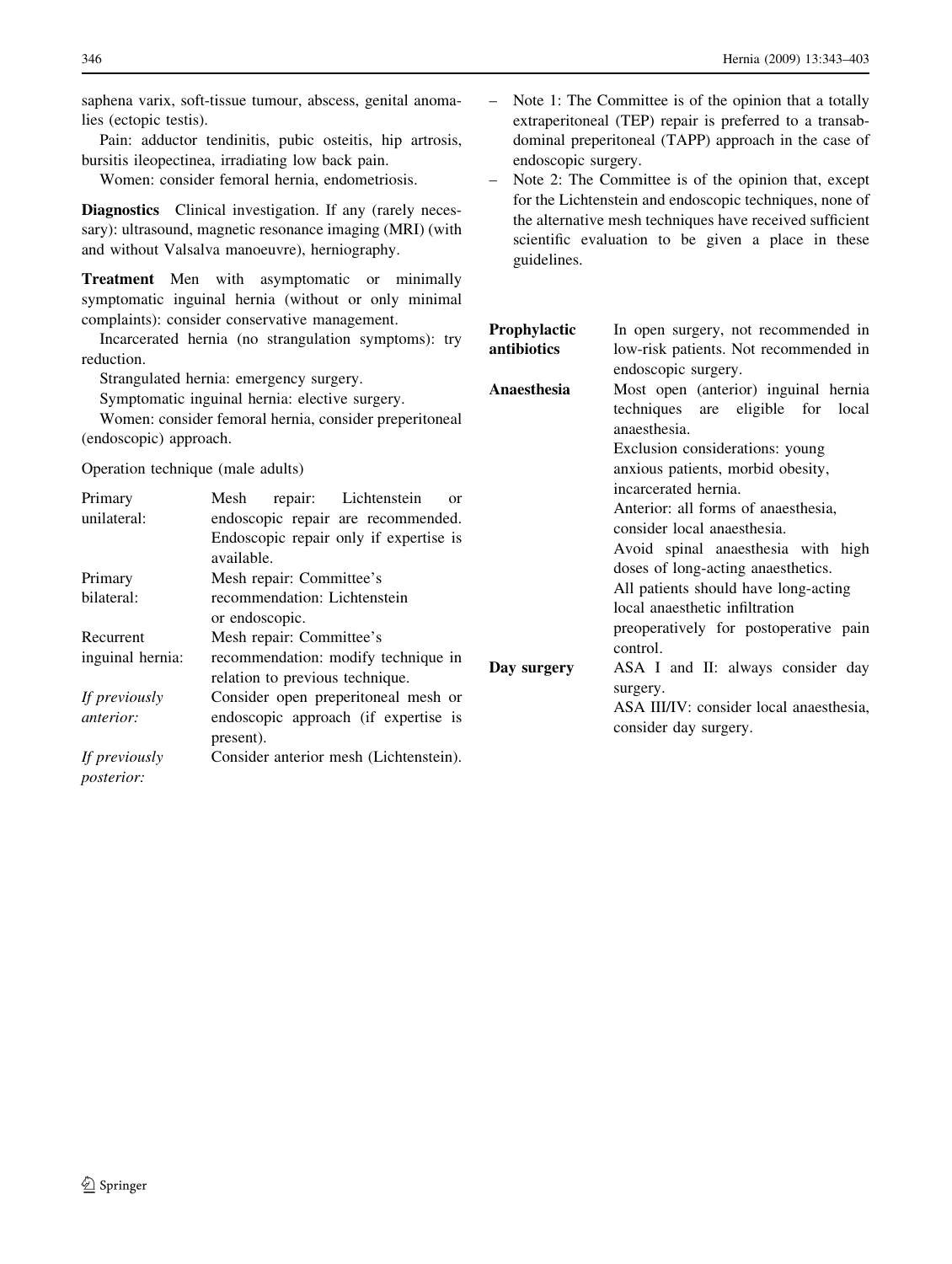## Flow diagram for the treatment of inguinal hernia in male adults

Based on a consensus within the Committee.



### Fig. 1

(Oxford Centre for Evidence-Based Medicine)

Levels of evidence:

- 1A Systematic review of randomised controlled trials (RCTs) with consistent results from individual (homogenous) studies.
- 1B RCTs of good quality.
- 2A Systematic review of cohort or case–control studies with consistent results from individual (homogenous) studies.
- 2B RCT of poorer quality or cohort or case–control studies.
- 2C Outcome studies, descriptive studies.
- 3 Cohort or case–control studies of low quality.
- 4 Expert opinion, generally accepted treatments.

Grades of recommendation:

- A Supported by systematic review and/or at least two RCTs of good quality.
- Level of evidence 1A, 1B.
- B Supported by good cohort studies and/or case–control studies.

Level of evidence 2A, 2B.

- C Supported by case series, cohort studies of low quality and/or 'outcomes' research. Level of evidence 2C, 3.
- D Expert opinion, consensus committee. Level of evidence 4.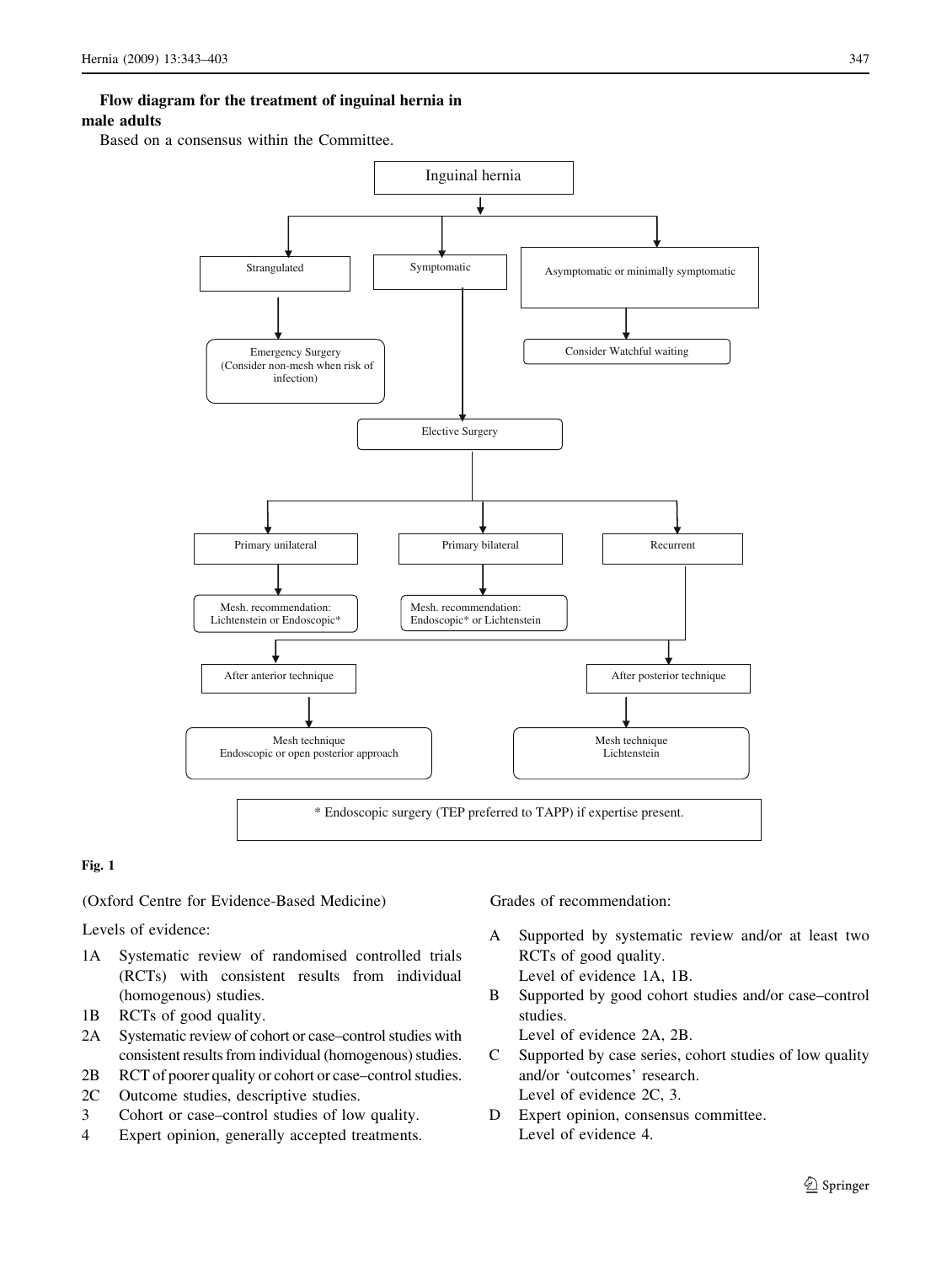All conclusions and recommendations:

## Indications for treatment

## **Conclusions**

| Level |                                |  |  |  | Watchful waiting is an acceptable option for |  |  |  |  |
|-------|--------------------------------|--|--|--|----------------------------------------------|--|--|--|--|
| 1B    |                                |  |  |  | men with minimally symptomatic or            |  |  |  |  |
|       | asymptomatic inguinal hernias. |  |  |  |                                              |  |  |  |  |

Level 4 A strangulated inguinal hernia (with symptoms of strangulation and/or ileus) should be operated on urgently.

## Recommendations

| Grade | It is recommended in minimally symptomatic or |  |  |  |  |  |  |
|-------|-----------------------------------------------|--|--|--|--|--|--|
| A     | asymptomatic inguinal hernia in men to        |  |  |  |  |  |  |
|       | consider a watchful waiting strategy.         |  |  |  |  |  |  |

Grade D It is recommended that strangulated hernias are operated on urgently.

> It is recommended that symptomatic inguinal hernias are treated surgically.

## Non-surgical diagnostics

## **Conclusions**

Level  $2C$ In case of an evident hernia, clinical examination suffices.

> Differentiation between direct and indirect hernia is not useful. Only cases of obscure pain and/or doubtful swelling in the groin require further diagnostic investigation.

In everyday practice, the sensitivity and specificity of ultrasonography for diagnosing inguinal hernia is low.

A computed tomography (CT) scan has a limited place in the diagnosis of an inguinal hernia.

MRI has a sensitivity and specificity of more than 94% and is also useful to reveal other musculo-tendineal pathologies.

Herniography has high sensitivity and specificity in unclear diagnosis but has a low incidence of complications. It does not reveal lipomas of the cord.

## Recommendations

C

Grade It is recommended that groin diagnostic investigations are performed only in patients with obscure pain and/or swelling. The flow chart recommended in these cases:

> Ultrasound (if expertise is available) If ultrasound negative  $\rightarrow$  MRI (with Valsalva) If MRI negative  $\rightarrow$  consider herniography

## Classification

## Recommendations

Grade D It is recommended that the EHS classification for hernia in the groin is used.

## Risk factors and prevention

## **Conclusions**

Level 3 Smokers, patients with positive family hernia history, patent processus vaginalis, collagen disease, patients with an abdominal aortic aneurysm, after an appendicectomy and prostatectomy, with ascites, on peritoneal dialysis, after long-term heavy work or with COPD have an increased risk of inguinal hernia. This is not proven with respect to (occasional) lifting, constipation and prostatism.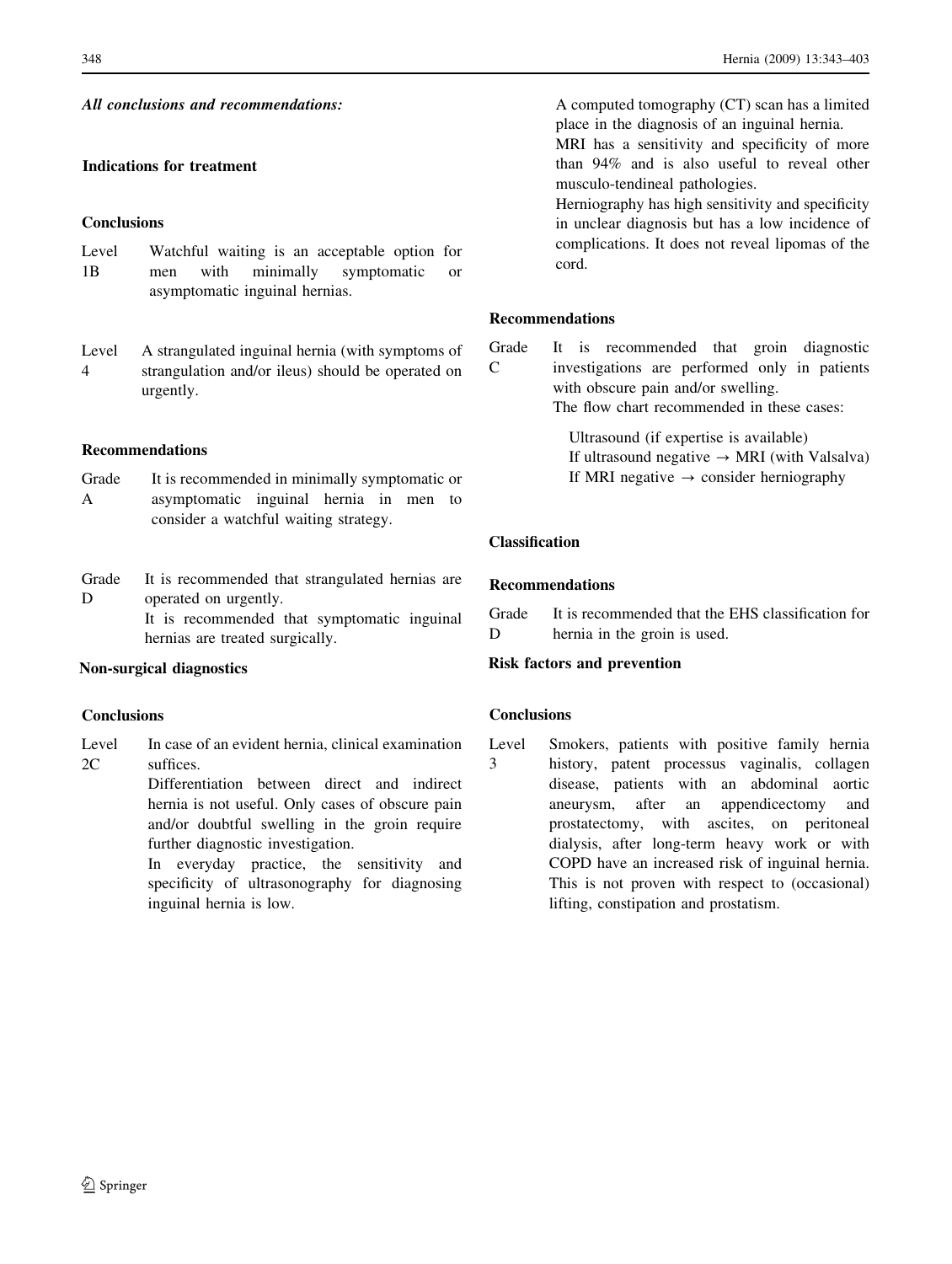#### Recommendations

Grade  $\mathcal{C}$ Smoking cessation is the only sensible advice that can be given with respect to preventing the development of an inguinal hernia.

### Treatment of inguinal hernia

#### **Conclusions**

Level 1A Operation techniques using mesh result in fewer recurrences than techniques which do not use mesh.

> The Shouldice hernia repair technique is the best non-mesh repair method.

> Endoscopic inguinal hernia techniques result in a lower incidence of wound infection, haematoma formation and an earlier return to normal activities or work than the Lichtenstein technique.

> Endoscopic inguinal hernia techniques result in a longer operation time and a higher incidence of seroma than the Lichtenstein technique.

Level 1B Mesh repair appears to reduce the chance of chronic pain rather than increase it. Endoscopic mesh techniques result in a lower chance of chronic pain/numbness than the Lichtenstein technique. In the long term (more than 3 to 4 years follow-up), these differences (nonmesh-endoscopic-Lichtenstein) seem to decrease for the aspect pain but not for numbness.

> For recurrent hernias after conventional open repair, endoscopic inguinal hernia techniques result in less postoperative pain and faster reconvalescence than the Lichtenstein technique. Material-reduced meshes have some advantages with respect to long-term discomfort and foreign-body sensation in open hernia repair, but are possibly associated with an increased risk for hernia recurrence (possibly due to inadequate fixation and/or overlap) (Chap. [2.9](#page-30-0)).

From the perspective of the hospital, an open mesh procedure is the most cost-effective operation in primary unilateral hernias. From a socio-economic perspective, an endoscopic procedure is probably the most cost-effective approach for patients who participate in the labour market, especially for bilateral hernias. In cost–utility analyses including quality of life (QALYs), endoscopic techniques (TEP) may be preferable since they cause less numbness and chronic pain (Chap. [2.18\)](#page-43-0).

- Level 2A For endoscopic inguinal hernia techniques, TAPP seems to be associated with higher rates of port-site hernias and visceral injuries, whilst there appear to be more conversions with TEP.
- Level 2B There appears to be a higher rate of rare but serious complications with endoscopic repair, especially during the learning curve period. Other open mesh techniques: Prolene hernia system (PHS), Kugel patch, plug and patch (mesh plug) and Hertra mesh (Trabucco), in short-term follow-up, result in comparable outcome (recurrence) to the Lichtenstein technique. A young man (aged 18–30 years) with a lateral inguinal hernia has a risk of recurrence of at least 5% following a non-mesh operation and a long follow-up  $(>5$  years) (Chap. [2.8](#page-30-0)).
- Level 2C Endoscopic inguinal hernia techniques with a small mesh ( $\leq 8 \times 12$  cm) result in a higher incidence of recurrence compared with the Lichtenstein technique.

Women have a higher risk of recurrence (inguinal or femoral) than men following an open inguinal hernia operation due to a higher occurrence of femoral hernias (Chap. [2.7\)](#page-29-0).

The learning curve for performing endoscopic inguinal hernia repair (especially TEP) is longer than that for open Lichtenstein repair, and ranges between 50 and 100 procedures, with the first 30– 50 being most critical (Chap. [2.12](#page-34-0)).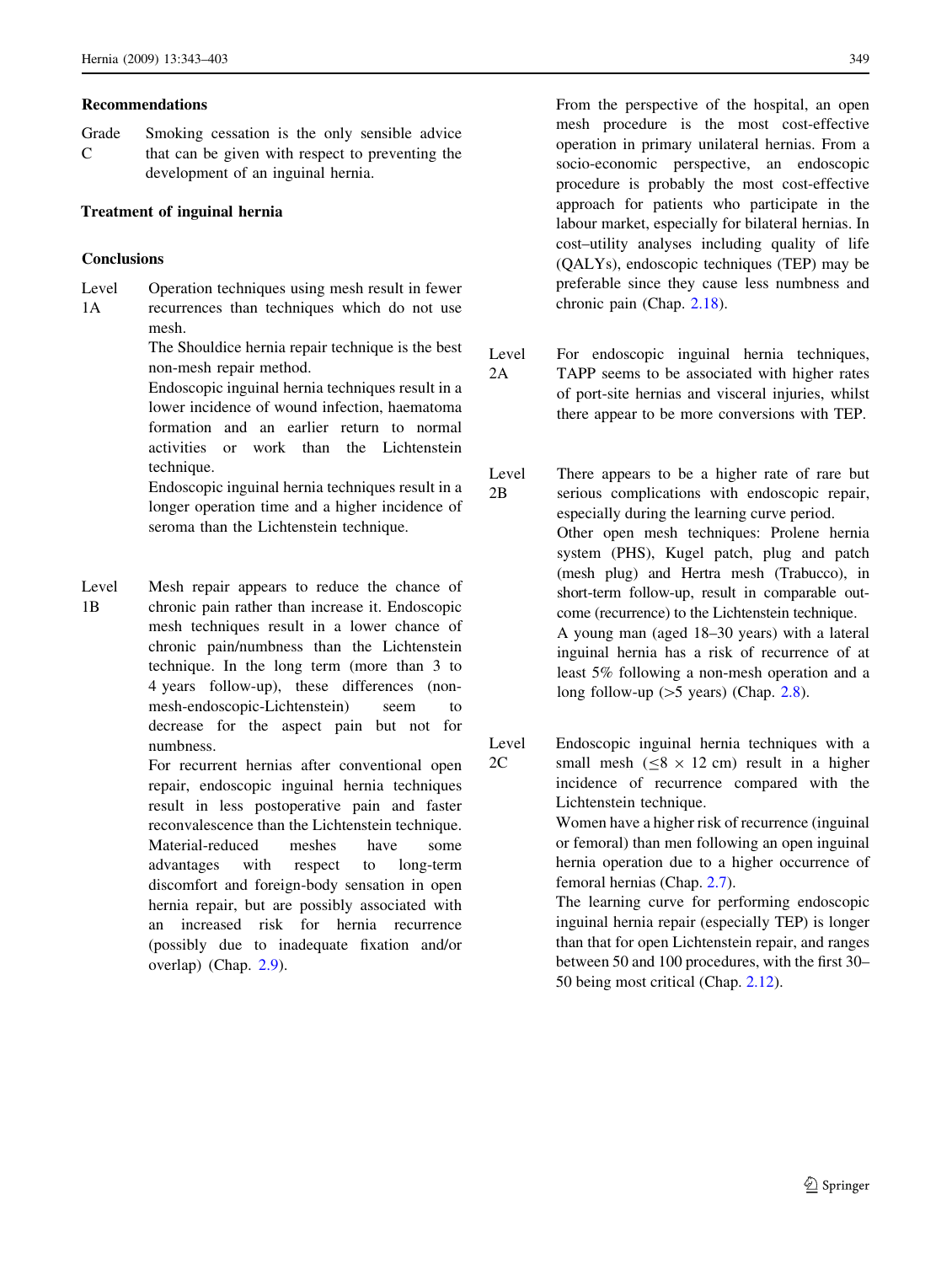2 Springer

Grade A In inguinal hernia tension-free repair, synthetic non-absorbable flat meshes (or composite meshes with a non-absorbable component) should be

surgery is superior to open mesh.

used (Chap. [2.9](#page-30-0)).

evidence-based options for the repair of a primary unilateral hernia, providing the surgeon is sufficiently experienced in the specific procedure. For the repair of recurrent hernias after

conventional open repair, endoscopic inguinal

hernia techniques are recommended.

When only considering chronic pain, endoscopic

Shouldice technique should be used. The open Lichtenstein and endoscopic inguinal hernia techniques are recommended as the best

All male adult  $(>30 \text{ years})$  patients with a symptomatic inguinal hernia should be operated on using a mesh technique. When considering a non-mesh repair, the

## Recommendations

Grade A

technique.

have clear advantages, since another plane of dissection and mesh implantation is used. Stoppa repair is still the treatment of choice in case of complex hernias.

underestimated. For large scrotal (irreducible) inguinal hernias, after major lower abdominal surgery, and when no general anaesthesia is possible, the

Lichtenstein repair is the preferred surgical

B

D

For recurrent hernias, after previous posterior approach, an open anterior approach seems to

repairs (Chap. [2.12](#page-34-0)). All techniques (especially endoscopic

techniques) have a learning curve that is

Specialist centres seem to perform better than general surgical units, especially for endoscopic

For endoscopic techniques, adequate patient selection and training might minimise the risks for infrequent but serious complications in the

There does not seem to be a negative effect on outcome when operated by a resident versus an

learning curve (Chap. [2.12](#page-34-0)).

attending surgeon (Chap. [2.12](#page-34-0)).

The use of lightweight/material-reduced/largepore  $(>1,000$ -µm) meshes can be considered in open inguinal hernia repair to decrease longterm discomfort but possibly at the cost of increased recurrence rate (possibly due to inadequate fixation and/or overlap) (Chap. [2.9](#page-30-0)). It is recommended that an endoscopic technique is considered if a quick postoperative recovery is particularly important (Chap. [2.14\)](#page-36-0).

It is recommended that, from a hospital perspective, an open mesh procedure is used for the treatment of inguinal hernia (Chap. [2.18\)](#page-43-0).

From a socio-economic perspective, an endoscopic procedure is proposed for the active working population, especially for bilateral hernias (Chap. [2.18\)](#page-43-0).

Grade Other open-mesh techniques than Lichtenstein (PHS, Kugel patch, plug and patch [mesh-plug] and Hertra mesh [Trabucco]) can be considered as an alternative treatment for open inguinal hernia repair, although only short-term results (recurrence) are available.

> It is recommended that an extraperitoneal approach (TEP) is used for endoscopic inguinal hernia operations.

> It is recommended that a mesh technique is used for inguinal hernia correction in young men (aged 18–30 years and irrespective of the type of inguinal hernia) (Chap. [2.8](#page-30-0)).

Grade  $\mathcal{C}$ (Endoscopic) hernia training with adequate mentoring should be started with junior residents (Chap. [2.12\)](#page-34-0).

Grade For large scrotal (irreducible) inguinal hernias, after major lower abdominal surgery, and when no general anaesthesia is possible, the Lichtenstein repair is the preferred surgical technique. In endoscopic repair, a mesh of at least  $10 \times 15$  cm should be considered. It is recommended that an anterior approach is used in the case of a recurrent inguinal hernia which was treated with a posterior approach.

In female patients, the existence of a femoral hernia should be excluded in all cases of a hernia in the groin (Chap. [2.7](#page-29-0)).

Level 4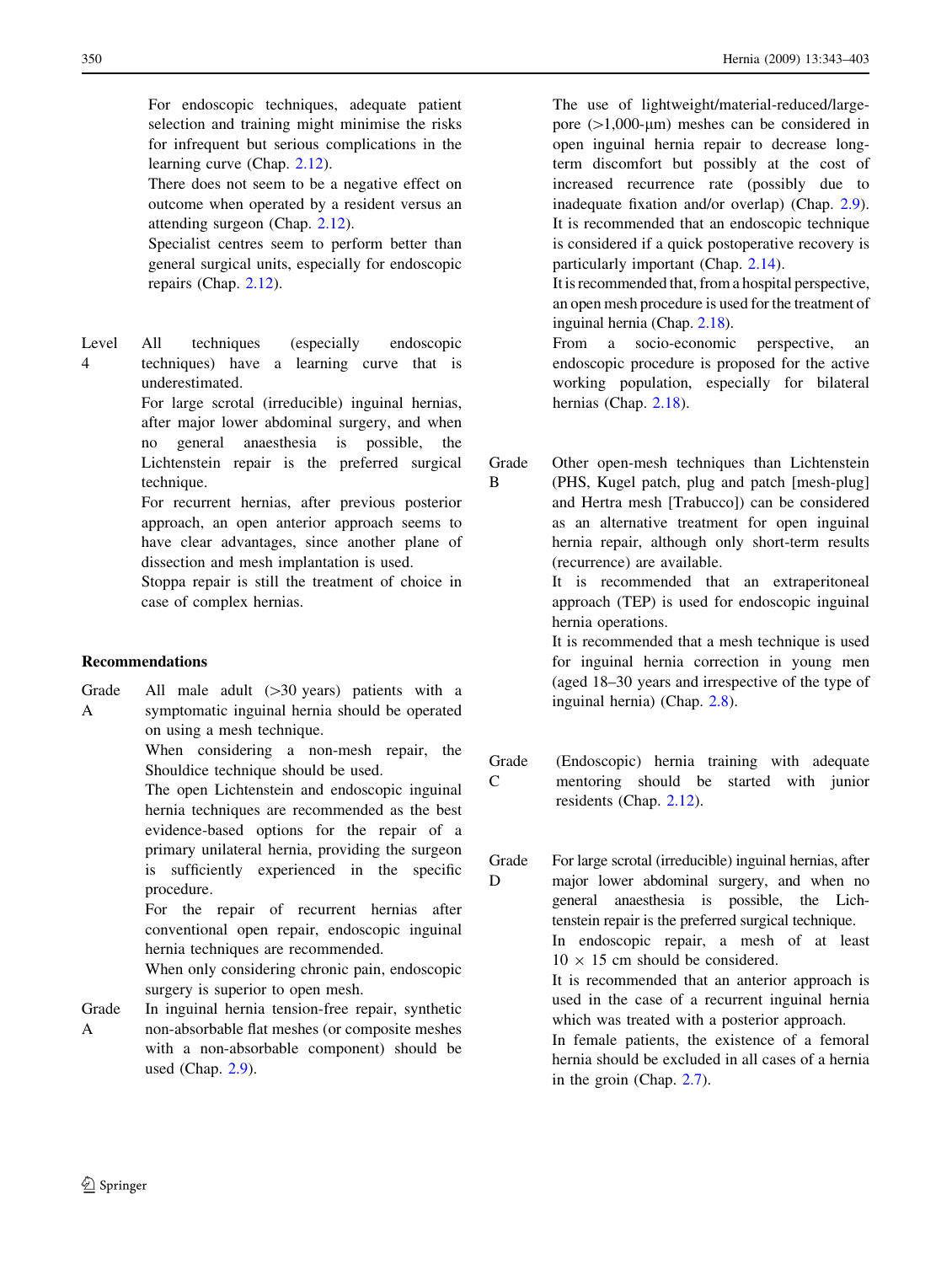A preperitoneal (endoscopic) approach should be considered in female hernia repair (Chap. [2.7\)](#page-29-0). All surgeons graduating as general surgeons should have a profound knowledge of the anterior and posterior preperitoneal anatomy of the inguinal region (Chap. [2.12\)](#page-34-0). Complex inguinal hernia surgery (multiple

recurrences, chronic pain, mesh infection) should be performed by a hernia specialist (Chap. [2.12](#page-34-0)).

#### Inguinal hernia in women

#### **Conclusions**

Level  $2C$ Women have a higher risk of recurrence (inguinal or femoral) than men following an open inguinal hernia operation due to a higher occurrence of femoral hernias.

#### Recommendations

Grade D In female patients, the existence of a femoral hernia should be excluded in all cases of a hernia in the groin.

> A preperitoneal (endoscopic) approach should be considered in female hernia repair.

## Lateral inguinal hernia in young men (aged 18–30 years)

### **Conclusions**

Level 2B A young man (aged 18–30 years) with a lateral inguinal hernia has a risk of recurrence of at least 5% following a non-mesh operation and a long follow-up  $(>5$  years).

## Recommendations

Grade B It is recommended that a mesh technique is used for inguinal hernia correction in young men (aged 18–30 years and irrespective of the type of inguinal hernia).

## **Biomaterials**

### Conclusions

Level 1A Operation techniques using mesh result in fewer recurrences thantechniques which do not use mesh.

Level 1B Material-reduced meshes have some advantages with respect to long-term discomfort and foreign-body sensation in open hernia repair, but are possibly associated with an increased risk for hernia recurrence (possibly due to inadequate fixation and/or overlap).

### Recommendations

Grade A In inguinal hernia tension-free repair, synthetic non-absorbable flat meshes (or composite meshes with a non-absorbable component) should be used. The use of lightweight/material-reduced/largepore  $(>1,000$ -µm) meshes in open inguinal hernia repair can be considered to decrease long-term discomfort, but possibly at the cost of increased recurrence rate (possibly due to inadequate fixation and/or overlap).

#### Day surgery

### Conclusions

| Level | Inguinal hernia surgery as day surgery is as safe  |
|-------|----------------------------------------------------|
| 2B    | and effective as that in an inpatient setting, and |
|       | more cost-effective.                               |

Level 3 Inguinal hernia surgery can easily be performed as day surgery, irrespective of the technique used. Selected older and ASA III/IV patients are also eligible for day surgery.

## Recommendations

Grade B An operation in day surgery should be considered for every patient.

### Antibiotic prophylaxis

### Conclusions

Level 1A In conventional hernia repair (non-mesh), antibiotic prophylaxis does not significantly reduce the number of wound infections. NNT 68.

Level 1B In open mesh repair in low-risk patients, antibiotic prophylaxis does not significantly reduce the number of wound infections. NNT 80 For deep infections, the NNT is 352.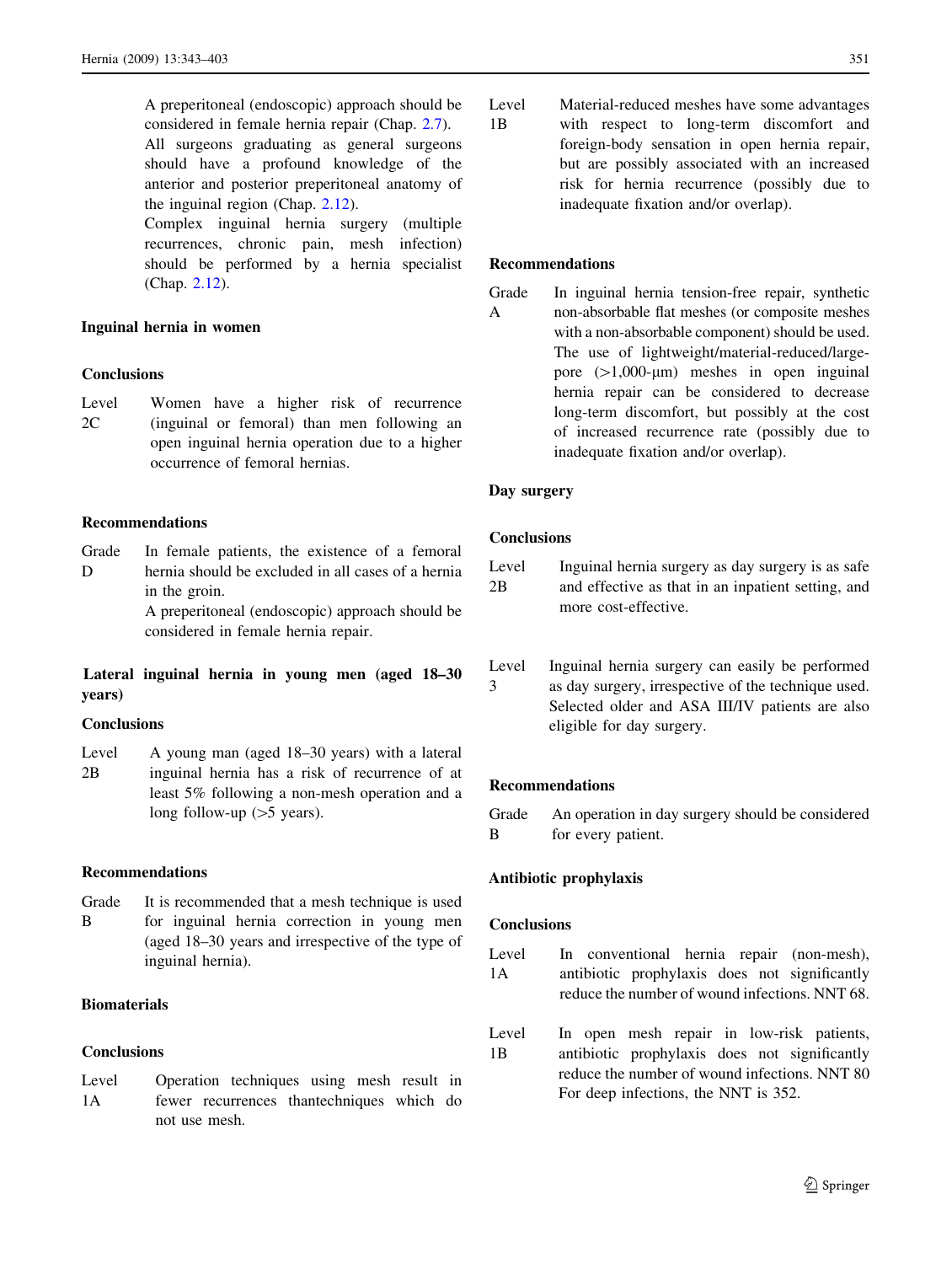Level 2B In endoscopic repair, antibiotic prophylaxis does not significantly reduce the number of wound infections. NNT  $\infty$ .

## Recommendations

Grade A In clinical settings with low rates  $(\leq 5\%)$  of wound infection, there is no indication for the routine use of antibiotic prophylaxis in elective open groin hernia repair in low-risk patients.

| Grade | In endoscopic hernia repair, antibiotic |  |  |  |  |  |
|-------|-----------------------------------------|--|--|--|--|--|
| B     | prophylaxis is probably not indicated.  |  |  |  |  |  |

Grade  $\mathcal{C}$ In the presence of risk factors for wound infection based on patient (recurrence, advanced age, immunosuppressive conditions) or surgical (expected long operating times, use of drains) factors, the use of antibiotic prophylaxis should be considered.

## **Training**

## **Conclusions**

Level 2C The learning curve for performing endoscopic inguinal hernia repair (especially TEP) is longer than for open Lichtenstein repair, and ranges between 50 and 100 procedures, with the first 30–50 being the most critical.

> For endoscopic techniques, adequate patient selection and training might minimise the risks for infrequent but serious complications in the learning curve.

> There does not seem to be a negative effect on outcome when operated by a resident versus an attending surgeon.

> Specialist centres seem to perform better than general surgical units, especially for endoscopic repairs.

## Recommendations

- Grade  $\mathcal{C}$ (Endoscopic) hernia training with adequate mentoring should be started with junior residents.
- 2 Springer

Grade D All surgeons graduating as general surgeons should have a profound knowledge of the anterior and posterior preperitoneal anatomy of the inguinal region. Complex inguinal hernia surgery (multiple recurrences, chronic pain, mesh infection) should be performed by a hernia specialist.

## Anaesthesia

## **Conclusions**

Level 1B Open anterior inguinal hernia techniques can

be satisfactorily performed under local anaesthetic. Regional anaesthesia, especially when using high-dose and/or long-acting agents, has no documented benefits in open inguinal hernia

repair and increases the risk of urinary retention.

## Recommendations

- Grade A It is recommended that, in the case of an open repair, local anaesthetic is considered for all adult patients with a primary reducible unilateral inguinal hernia.
- Grade B Use of spinal anaesthesia, especially using highdose and/or long-acting anaesthetic agents, should be avoided. General anaesthesia with short-acting agents and combined with local infiltration anaesthesia may be a valid alternative to local anaesthesia.

## Postoperative recovery

### **Conclusions**

Level 1A Endoscopic inguinal hernia techniques result in an earlier return to normal activities or work than the Lichtenstein technique.

### Recommendations

Grade A It is recommended that an endoscopic technique is considered if a quick postoperative recovery is particularly important.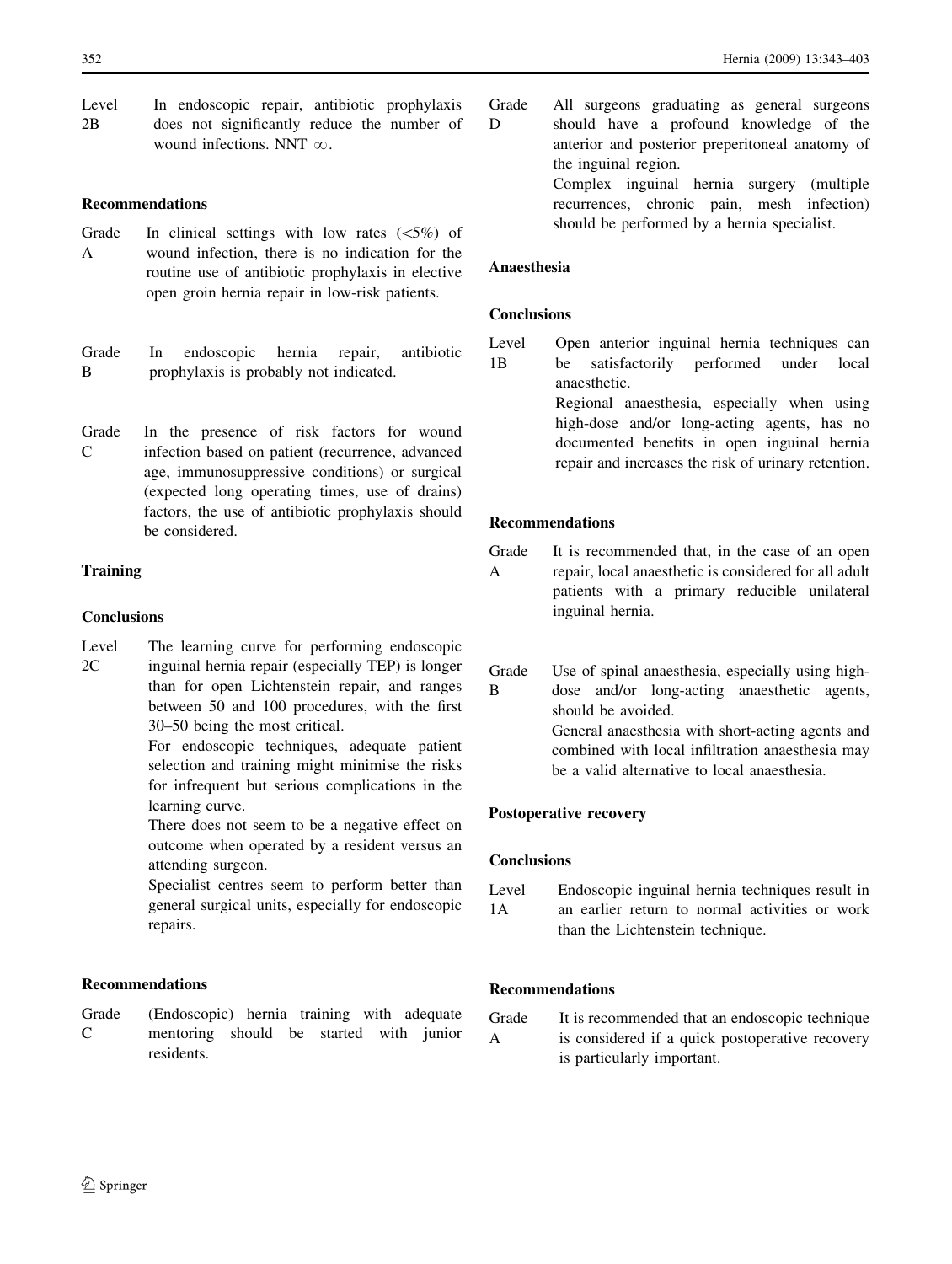#### Aftercare

### Conclusions

Level 3 The imposition of a temporary ban on lifting, participating in sports or working after inguinal hernia surgery is not necessary. Probably a limitation on heavy weight lifting for 2–3 weeks is enough.

#### Recommendations

Grade C It is recommended that limitations are not placed on patients following an inguinal hernia operation and patients are, therefore, free to resume activities. ''Do what you feel you can do.'' Probably a limitation on heavy weight lifting for 2–3 weeks is enough.

#### Postoperative pain control

#### **Conclusions**

Level 1B Wound infiltration with a local anaesthetic results in less postoperative pain following inguinal hernia surgery.

#### Recommendations

Grade A Local infiltration of the wound after hernia repair provides extra pain control and limits the use of analgesics.

## Complications

### Recommendations

Grade B It is recommended in the case of open surgery to operatively evacuate a haematoma which results in tension on the skin. It is recommended that wound drains are only used where indicated (much blood loss, coagulopathies).

|   |            | Grade It is recommended that seromas are not |  |  |
|---|------------|----------------------------------------------|--|--|
| C | aspirated. |                                              |  |  |

Grade D It is recommended that the patient empties his/ her bladder prior to endoscopic and open operations.

It is recommended that the fascia transversalis/ peritoneum is opened with restrictivity in open surgery of direct hernias. Take care that the bladder might be herniated.

- Grade D It is recommended that, in the case of large hernia sacs, transection of the hernia sac is performed and the distal hernia sac is left undisturbed, so as to prevent ischaemic orchitis. Damage to the spermatic cord structures should be avoided.
- Grade D It is recommended that patients with previous major lower (open) abdominal intervention or previous radiotherapy of pelvic organs do not undergo endoscopic inguinal hernia surgery.
- Grade D It is recommended that, due to the risk of intestinal adhesion and the risk of bowel obstruction, the extraperitoneal approach (TEP) is used for endoscopic inguinal hernia operations. It is recommended that trocar openings of 10 mm or larger are closed.
- Grade D It is recommended that the first trocar at endoscopic hernia surgery (TAPP) is introduced by the open technique.

### Chronic pain

#### Conclusions; causes and risk factors

Level 1B The risk of chronic pain after hernia repair with mesh is less than after non-mesh repair. The risk of chronic pain after endoscopic hernia repair is lower than after open hernia repair. Level The overall incidence of moderate to severe chronic

2A pain after hernia surgery is around 10–12%. The risk of chronic pain after hernia surgery decreases with age.

Level 2B Preoperative pain may increase the risk of developing chronic pain after hernia surgery. Preoperative chronic pain conditions correlate with the development of chronic pain after hernia surgery.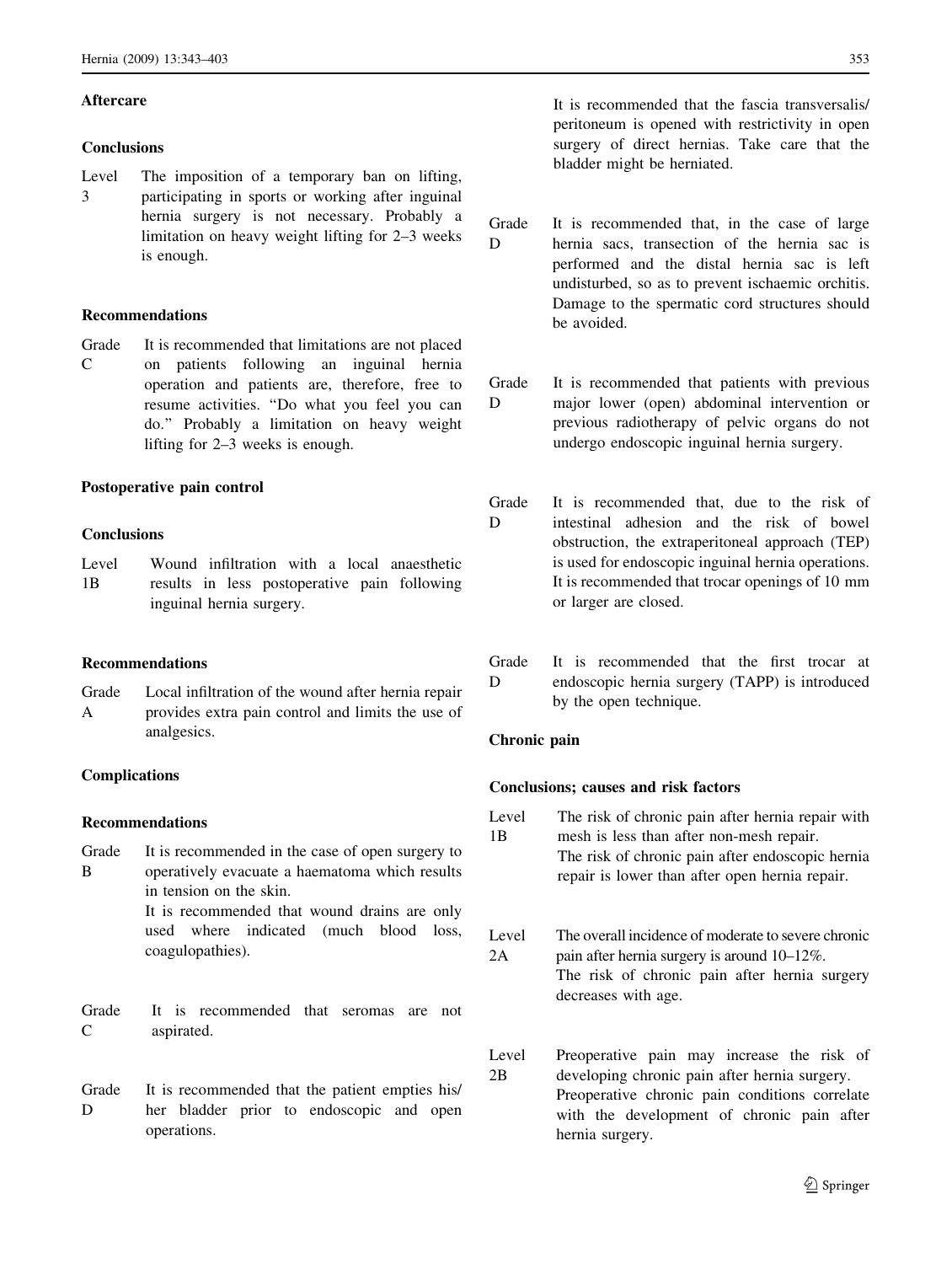Severe early postoperative pain after hernia surgery is correlated to the development of chronic pain.

Females have an increased risk of developing chronic pain after hernia surgery.

## Conclusions; prevention of chronic pain

Level 1B Material-reduced meshes have some advantages with respect to long-term discomfort and foreign-body sensation in open hernia repair (when only considering chronic pain).

Level 2A Prophylactic resection of the ilioinguinal nerve does not reduce the risk of chronic pain after hernia surgery.

Level 2B Identification of all inguinal nerves during open hernia surgery may reduce the risk of nerve damage and postoperative chronic groin pain.

## Conclusions; treatment of chronic pain

Level 3 A multidisciplinary approach at a pain clinic is an option for the treatment of chronic postherniorrhaphy pain.

Surgical treatment of specific causes of chronic post-herniorrhaphy pain can be beneficial for the patient, such as the resection of entrapped nerves, mesh removal in mesh-related pain, removal of endoscopic staples or fixating sutures.

### Recommendations

Grade A The use of lightweight/material-reduced/largepore  $(>1,000$ - $\mu$ m) meshes in open inguinal hernia repair can be considered to decrease long-term discomfort (when only considering chronic pain). Endoscopic surgery is superior to open mesh

(when only considering chronic pain), if a dedicated team is available.

Grade B It is recommended that risks of development of chronic postoperative pain are taken into account when the method of hernia repair is decided upon.

Grade  $\mathcal{C}$ 

It is recommended that a multidisciplinary approach is considered for the treatment of chronic pain after hernia repair.

It is recommended that the surgical treatment of chronic post-herniorrhaphy pain as a routine is restricted in the lack of scientific studies evaluating the outcome of different treatment modalities.

## **Mortality**

## Recommendations

|   |  |                               | Grade It is recommended to offer patients with femoral |  |  |
|---|--|-------------------------------|--------------------------------------------------------|--|--|
| B |  |                               | hernia early planned surgery, even if the              |  |  |
|   |  | symptoms are vague or absent. |                                                        |  |  |

Grade D It is recommended to intensify efforts to improve the early diagnosis and treatment of patients with incarcerated and or strangulated hernia.

### **Costs**

## **Conclusions**

Level 1B From the perspective of the hospital, an open mesh procedure is the most cost-effective operation in primary unilateral hernias. From a socio-economic perspective, an endoscopic procedure is probably the most cost-effective approach for patients who participate in the labour market, especially for bilateral hernias. In cost–utility analyses including quality of life (QALYs), endoscopic techniques (TEP) may be preferable, since they cause less numbness and chronic pain.

## Recommendations

Grade A

It is recommended that, from a hospital perspective, an open mesh procedure is used for the treatment of inguinal hernia. From a socio-economic perspective, an endoscopic

procedure is proposed for the active working population, especially for bilateral hernias.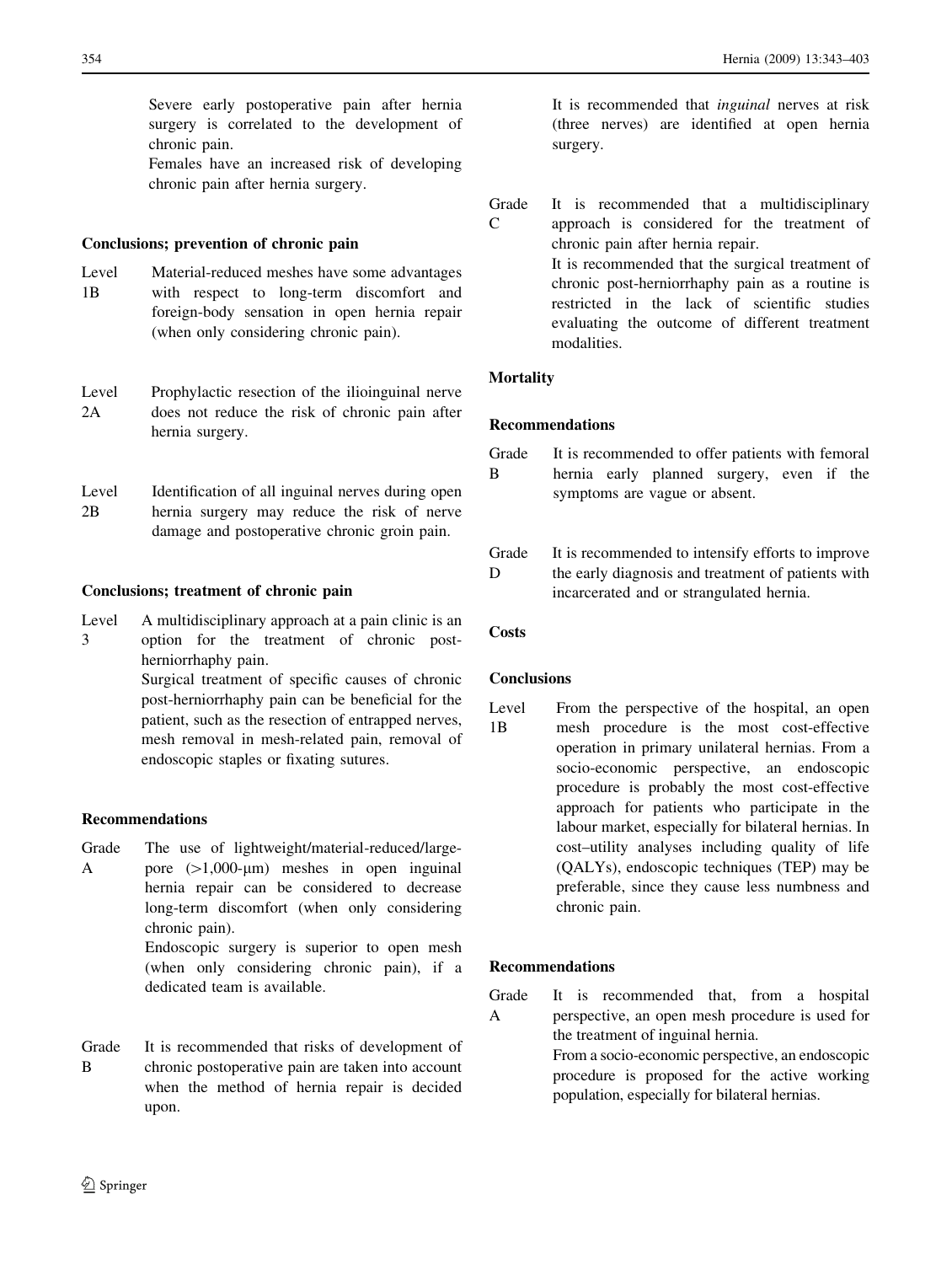#### General

## Introduction

One of the aims of the European Hernia Society (EHS) is the development and implementation of specialised medical guidelines for hernia management. Guidelines are not only important for clinical practice, but also for (postgraduate) training, the registration of complications and the development of indicators. The process of developing guidelines can also direct scientific research, as it indicates the areas in which there is a lack of evidence for clinical practice.

Guidelines are:

An agreed line of conduct for appropriate care within the professional group, which is based as much as possible on scientific insights from systematic and current clinical research into the efficacy and effectiveness of the available alternatives, taking the patient situation into account.

Guidelines are developed to:

- Improve medical quality and effectiveness (management)
- Reduce the variation between physicians: the practice must be based more on evidence than on experiences or opinions (professionalism versus intuition)
- Make practice more transparent (accountability: who can expect what from whom?)

Improving the results of inguinal hernia treatment will have major medical and economic consequences. For the patient, a successful inguinal hernia repair means a lower risk of complications, a quick postoperative recovery and a minimal risk of persistent pain symptoms or recurrent hernias. Of course, the individual patients' situation and the general costs of the treatment continue to be major considerations.

These guidelines concerning the treatment of inguinal hernia have been developed and are owned by the European Hernia Society (EHS). Development of the Guidelines was financed through a grant by Ethicon.

#### Motivation

In 2003, the Dutch Society of Surgeons published evidence-based guidelines for the treatment of inguinal hernias. The Dutch Society of Hernia proposed in 2005 to have the Guidelines translated and have some international experts in the field judge whether the Guidelines could be suitable for use by the EHS. A Steering Committee was installed and, after reading and commenting on the contents, it was agreed that they would be used as the base for the EHS Guidelines. A Working Group was formed.

Ethicon agreed to sponsor the development. Ethicon would not become the owner and would not interfere in the methods and contents, thus, avoiding bias.

All member countries of the EHS were asked to name a representative to join the Working Group.

### Objective

These guidelines form a document with recommendations to support the daily practice of the treatment of inguinal hernias by surgeons. These guidelines are based on the results of scientific research and the formation of opinions arising from this which are aimed at emphasising good clinical practice. These guidelines are intended as a reference manual for daily practice. These guidelines provide starting points for the drawing up of local protocols, which promote their implementation and serve as a base or tool for education and training in groin hernia surgery. The potential health benefit is an improvement of the level of care for patients with inguinal hernia by reducing complications like recurrence and chronic pain.

#### Definition

An inguinal hernia or hernia inguinalis is a protrusion of the contents of the abdominal cavity or preperitoneal fat through a hernia defect in the inguinal area, irrespective of whether this is preformed (congenital). This situation can give rise to complaints such as discomfort and pain. Sometimes, it is not possible to reduce the contents of the hernia sac (non-reducible hernia). In the case of a narrow hernia defect, there is a risk of the hernia sac contents becoming incarcerated, resulting in an obstruction of the intestine (ileus) and/or a circulatory disorder of the incarcerated content (strangulation), which can lead to necrosis and possible perforation of the intestine.

A recurrent inguinal hernia is a swelling due to a defect in the inguinal region where an inguinal hernia operation was previously performed.

#### Target population

The target population was all adult  $(>18$  years of age) patients with a primary or recurrent inguinal hernia (asymptomatic or symptomatic, acute or elective). The Guidelines concern male patients unless stated otherwise.

### Description of problem and initial questions

The committee which prepared these guidelines wished to gain answers to the following (deemed as the most important) questions that are known to give rise to discussion: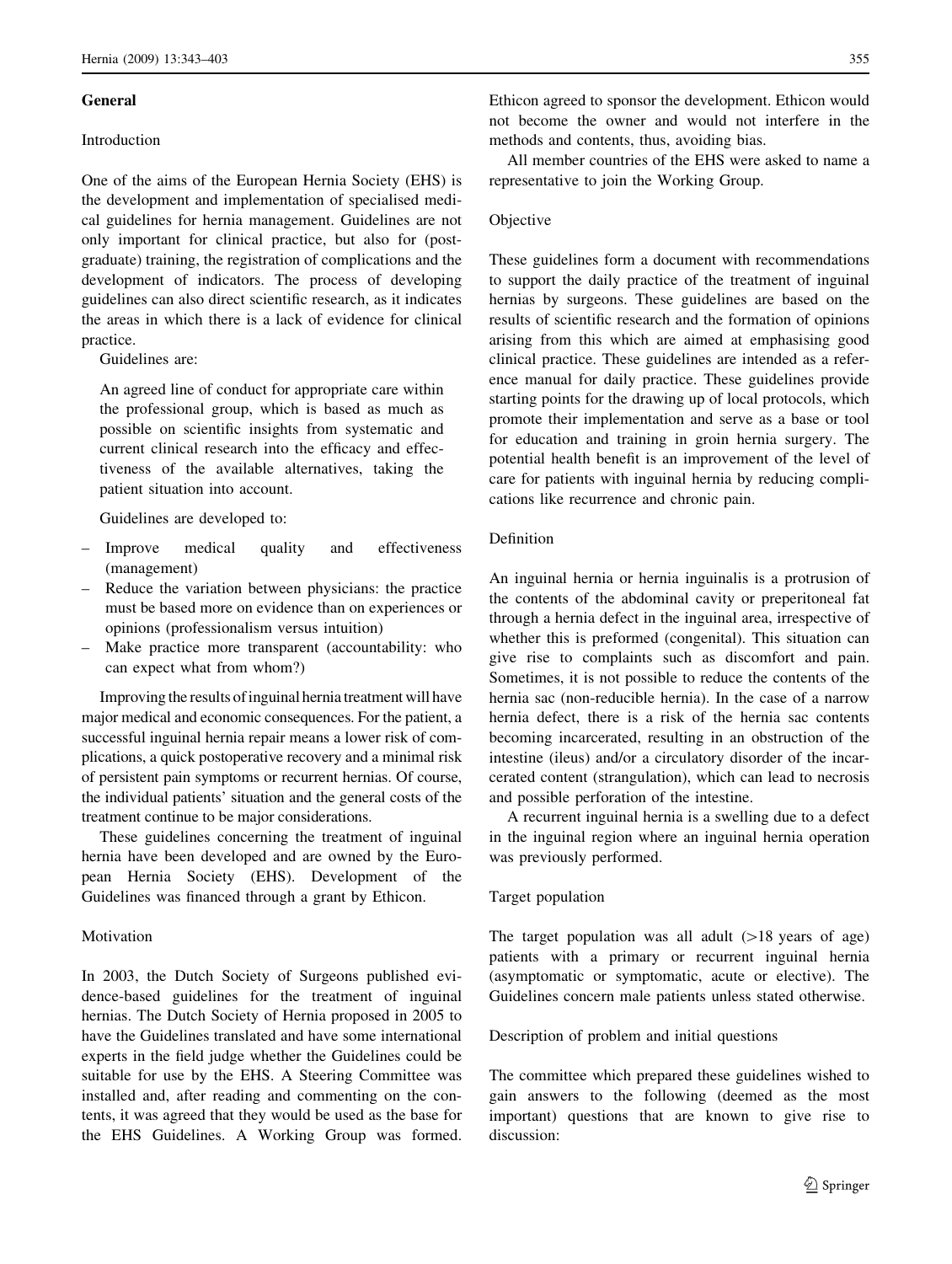- a. What are the indications for inguinal hernia treatment? Is operative treatment necessary?
- b. What is the best technique for the treatment of an inguinal hernia (considering factors such as recurrence, complications, postoperative recovery, pain, costs)? What mesh is best?
- c. What are the complications of the various techniques, and how can these be treated? What causes pain complications and how to treat these?
- d. What is the best form of anaesthetic? Should local anaesthesia be recommended as the first choice?
- e. Can an inguinal hernia be operated in ambulatory surgery? Thus, decreasing cost, possibly improving quality?
- f. Is the routine use of antibiotics necessary?

Inguinal hernia treatment for adults in Europe in 2007

A number of studies provide insight into the treatment techniques which surgeons have used since 1992. Endoscopic surgery entered the scene in 1991 and the Lichtenstein technique around 1993. After 1993, other mesh techniques followed, such as plug and patch, PHS etc.

In many European countries, studies were performed to evaluate the different techniques used [\[32](#page-53-0), [121](#page-55-0), [134\]](#page-55-0).

#### Table 1

| Country            |           | Year Types of inguinal hernia repair |                      |                   |                 |
|--------------------|-----------|--------------------------------------|----------------------|-------------------|-----------------|
|                    |           | Conventional<br>(%)                  | Open<br>mesh $(\% )$ | Endoscopic<br>(%) | Other<br>$(\%)$ |
| Netherlands 2006 4 |           |                                      | 77                   | 19                |                 |
| Denmark            | 2006 2.5  |                                      | 82.5                 | 15                |                 |
| Finland            | 2006 7    |                                      | 81                   | 8                 | 3               |
| France             | 2006 14.9 |                                      | 46                   | 34                | 4.6             |
| Poland             | 2006 38   |                                      | 60                   | 1                 |                 |
| Austria            | 2006 76   |                                      |                      | 24                |                 |
| Hungary            | 2007 60   |                                      | 34                   | 6                 |                 |
| Sweden             | 2006 8.5  |                                      | 82                   | 9                 |                 |

Provided by the Working Group

Many different techniques and strategies are used, reflecting different cultures, insights and economics.

### Transparency of the process and method

The Steering Committee first met in Torino in December 2005. A Working Group was installed. The Working Group participated in a two-day workshop in Amsterdam in April

2007. A short course in evidence-based guideline development (EBGD) and clinical appraisal was followed, after which all relevant literature was searched in the Cochrane Database, Medline and Embase.

In September 2007, the Working Group had a one-day meeting in Amsterdam. Participation in the course ''Evidence-Based Guideline Development'' by Dr. Anco Vahl was desirable.

All chapters were divided among participants and two were assigned to each. According to evidence-based medicine guidelines, the quality was assessed.

The concept chapters were discussed and, where necessary, consensus was found, after which recommendations were agreed upon. From December 2007 till March 2008, comments from all participants were gathered via email by Maarten Simons and Prof. Marc Miserez. Prof. Andrew Kingsnorth edited and commented on the concept guidelines in March 2008. The March concept was sent to all participating countries for the national commentary phase. A third meeting was organised at the EHS meeting in Sevilla, May 2008. During a session, all chapters were presented by the respective authors. In the summer of 2008, minor comments were used to finalise the Guidelines. The Steering Committee agreed to the Guidelines, after which the results were published in Hernia and on the Internet [\(http://www.herniaweb.org\)](http://www.herniaweb.org).

### Working Group members

When the Working Group was appointed, members with the following characteristics were sought:

- Clinical and scientific expertise in the area of inguinal hernia surgery
- Members drawn from as many European countries as possible
- Members drawn from university and non-university hospitals and teaching and non-teaching hospitals
- Supporters of as many different operation techniques as possible
- Epidemiological expertise
- No conflicts of interest concerning the contents of the guidelines

Members of the Steering Committee and Working Group.

### Steering Committee

Dr. Maarten Simons, MD, PhD, general surgeon, Onze Lieve Vrouwe Gasthuis (OLVG) Hospital, Amsterdam; District training hospital, thesis ''Shouldice in Amsterdam,'' Chairman of the Dutch Guidelines Committee on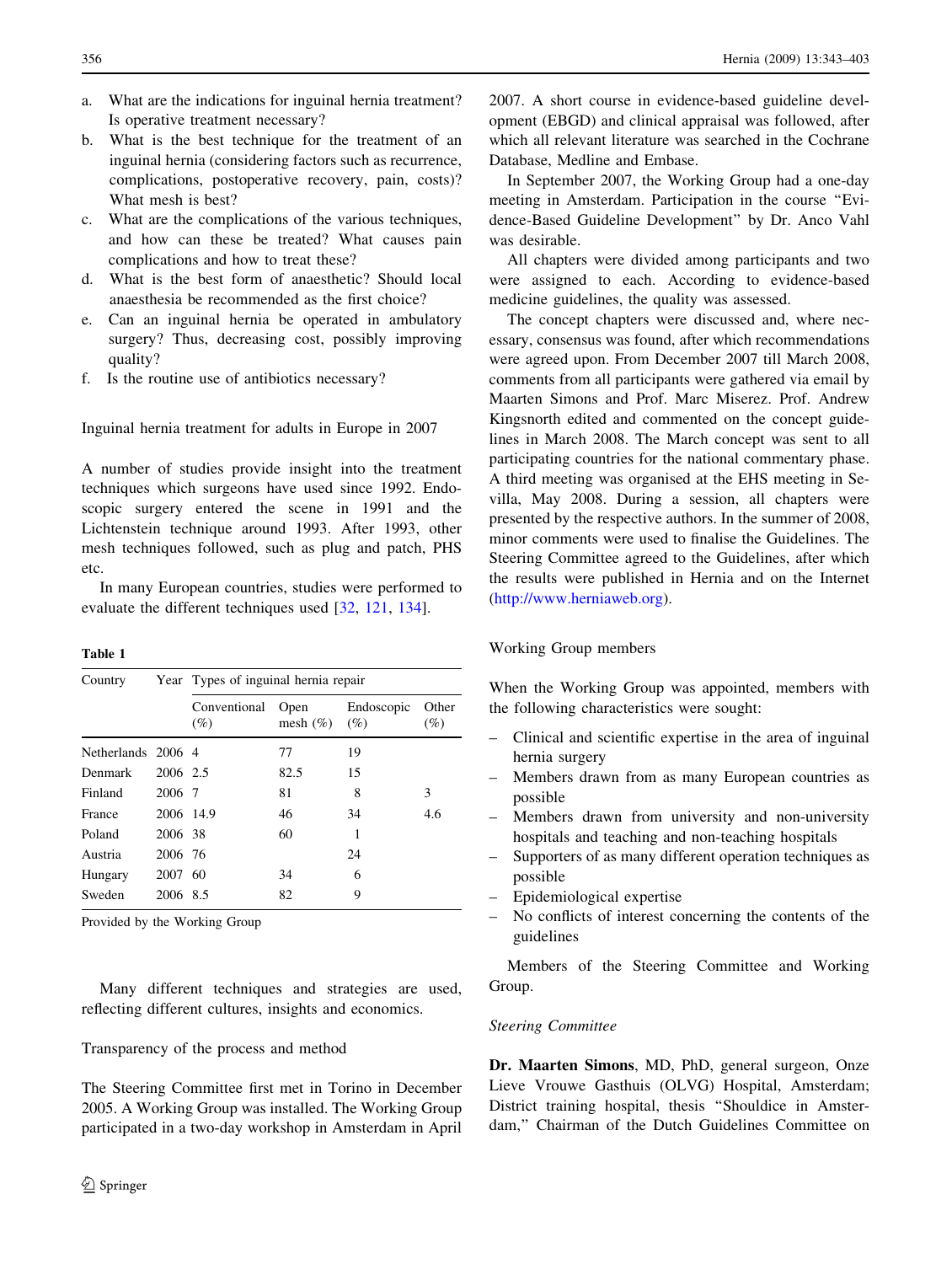Inguinal Hernia Treatment, 30 publications. Expert in Lichtenstein and TEP.

Prof. Marc Miserez, general surgeon, Associate Professor of surgery, University Hospital Gasthuisberg, Leuven Belgium; secretary scientific research EHS board, 10 publications. Expert in Lichtenstein and endoscopic (TEP).

Prof. Giampiero Campanelli, Full Professor of Surgery, University of Insubria—Varese Chief Department of General Surgery II Day and Week-Surgery Multimedica Santa Maria Hospital in Castellanza General Secretary of European Hernia Society.

General Secretary of the Italian Society of Ambulatory Surgery and Day-Surgery.

President of Fondazione Day-Surgery Onlus, 100 hernia publications, two books on hernia.

Prof. Andrew Kingsnorth, general, gastrointestinal (GI) and abdominal wall surgeon, Derriford Hospital, Plymouth. University Hospital. President of the EHS. More than 60 publications and a hernia textbook. Open hernia surgeon. Special interest in RCTs.

Dr. Pär Nordin, MD, PhD, general surgeon, Östersund Hospital, Östersund, Sweden. Head of the Swedish Hernia Register. Thesis on ''Anaesthesia and surgical techniques in groin hernia surgery.'' Nineteen publications. Special interest in register-based studies in groin hernia surgery.

Prof. Volker Schumpelick, general surgeon, head of Aachen University surgical department, more than 500 publications, multiple books, editor in chief of Hernia.

#### Working Group

Dr. Theo Aufenacker, general surgeon, Rijnstate Hospital Arnhem, thesis ''The Lichtenstein Inguinal Hernia Repair,'' 10 publications.

Prof. Jean Luc Bouillot, Professor of general surgery, University Descartes, Paris. President of the French chapter of the EHS, expert in abdominal wall surgery (conventional and endoscopic). More than 50 contributions at conferences.

Dr. Joachim Conze, general surgeon, Aachen University, publications, expert in open and endoscopic surgery. Thirty-two publications, several chapters in different hernia textbooks, general secretary of the German Hernia Society, special interest in open incisional hernia, biomaterials and RCTs.

Dr. Rene Fortelny, general and visceral surgeon, Chief of the Hernia Center at Wilhelminenspital, Vienna; board member of the Austrian Hernia Society and Zuerser Hernienforum, team leader of the Experimental Hernia Group at the Ludwig Boltzmann Institute for Experimental and Clinical Traumatology, Austrian Center of Tissue Regeneration/Vienna. Fifteen publications. Expert in TAPP and Lichtenstein.

Dr. Timo Heikkinen, associate Professor of Oulu University Hospital. Fourteen hernia publications. Expert in Lichtenstein, TEP and TAPP.

Dr. Jan Kukleta, general, visceral, abdominal wall surgeon, Klinik Im Park, Zurich, Switzerland. Member of the European-, American-, AsiaPacific Hernia Society. President of the Swiss Association for Hernia Surgery, Lecturer at the European Surgical Institute Hamburg and Elancourt Paris. Specialist in advanced endoscopic procedures, expert in endoscopic groin and abdominal wall repair. Director of the Endoscopic Training Center in Zurich. More than 50 hernia-specific contributions at international congresses on four continents.

Dr. Morten Bay Nielsen, General Surgeon. Hvidovre University Hospital Copenhagen, 36 hernia publications, secretary of the Danish Database.

Dr. Salvador Morales-Conde, MD, PhD, Associate Professor of Surgery of the University of Sevilla. Chief of the Advanced Endoscopic Unit of the University Hospital Virgen del Rocío. President of the Spanish Chapter of Abdominal Wall Surgery of the Spanish Association of Surgery. General secretary of the Spanish Chapter of Endoscopic Surgery of the Spanish Association of Surgery.

Dr. Sam Smedberg, MD, PhD, general surgeon, Helsingborg Hospital, Helsingborg, Sweden. County Hospital. Thesis 1986 on ''Herniography and Hernia Surgery.'' Thirty-five publications. Expert in Lichtenstein, open preperitoneal repair, Shouldice. Special interest in groin pain problems.

Dr. Maciej Smietanski, MD, PhD, general surgeon, at the Department of General, Endocrine Surgery and Transplantation of the Medical University of Gdansk, Poland. Leader of the Polis Hernia Study Group. Thesis ''Lichtenstein versus mesh-plug inguinal hernia repair— RCT of 1 year follow-up.'' Seventeen publications on hernia surgery and author of the Polish Standard for Groin Hernia Repair.

Dr. György Weber, MD, PhD, Professor of Surgery, Department of Surgery, Director, Department of Surgical Research and Techniques, Medical Faculty University of Pécs general and vascular surgeon, expert in TAPP, Lichtenstein and endoscopic incisional hernia, 22 publications in hernia surgery.

#### Reference Manager

Dr. Diederik de Lange, resident of general surgery, researcher of guidelines on inguinal hernia, four publications on inguinal hernia.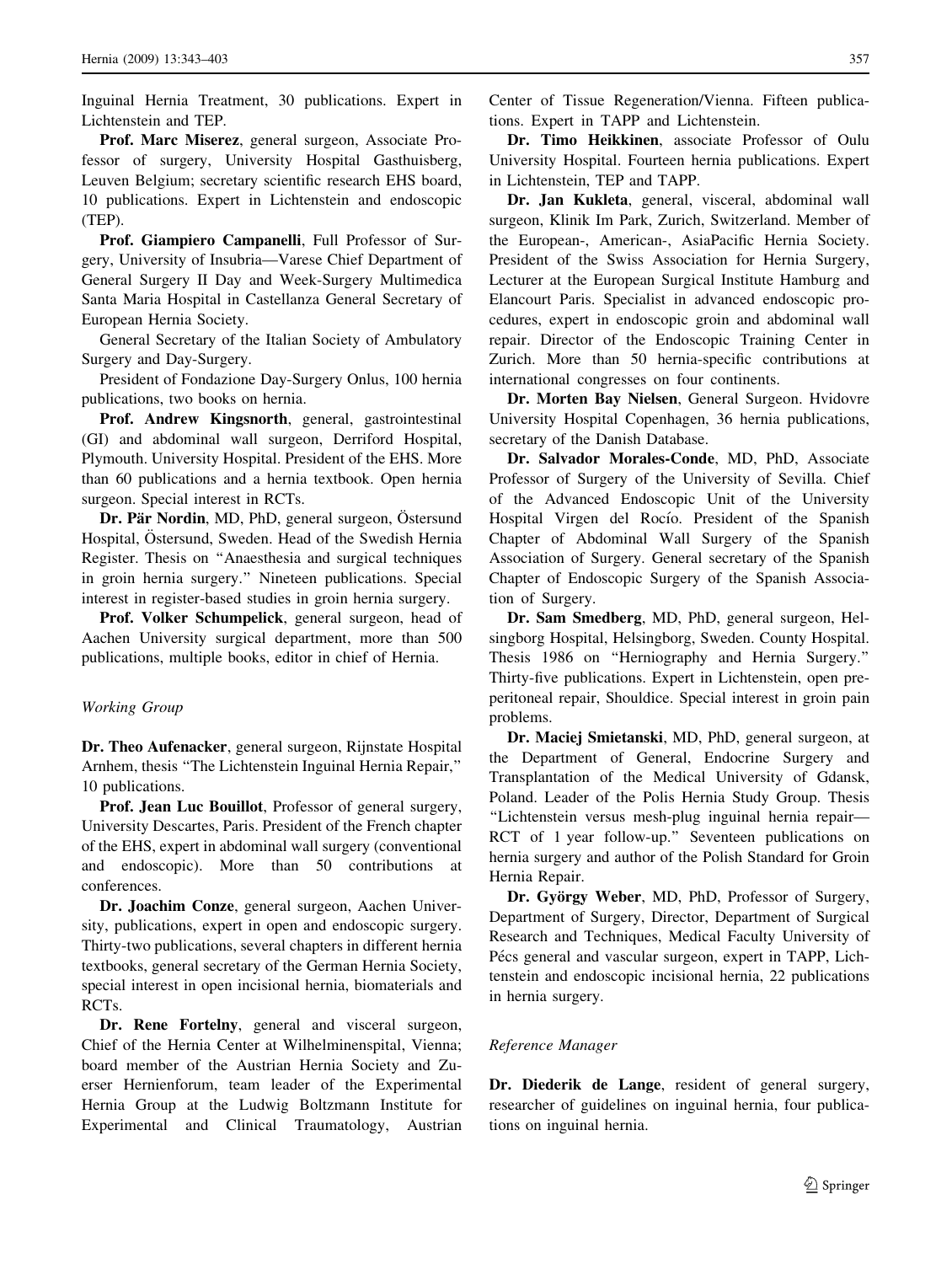### Owner and legal significance

#### Owner

These guidelines are the property of the European Hernia Society.

### Legal significance

Guidelines are not legal requirements, but are evidence-based insights and recommendations in order to provide qualitatively good care. In this, it is important to realise that there are different ''levels of evidence,'' varying from the highest level (1A), which has been consistently demonstrated by systematic review, and the lowest level (4), which is only based on the opinion of experts. This results in different classes of recommendation. As these recommendations are based on the ''average patient,'' care providers can, where necessary, deviate from the guidelines in accordance with their professional opinion. Indeed, this can sometimes be necessary if the patient's situation requires that.

When the guidelines are not followed, this should be justified and documented.

#### Intended (target) users

These guidelines are primarily intended for surgeons and trainee surgeons.

Some chapters are also intended for other providers, such as general practitioners, who wish to provide information to patients with an inguinal hernia.

Collection and assessment of the literature

All relevant literature until April 2007 (Medline, Embase and Cochrane) was prepared by small groups and assessed by all Working Group members. The literature of all level 1A and/or 1B studies was searched during the development of the Guidelines until May 2008. The Oxford Centre for Evidence-Based Medicine was used. After this, a consensus, where necessary, was reached and the conclusions and recommendations were formulated. For all articles, in accordance with evidence-based guidelines criteria, two surgeons always determined whether or not an article was relevant (according to possible bias). Each time, a unanimous final opinion was sought and this was always realised. The Working Group met on three occasions. For chapters in which only level 2C or 3 articles were available, it was difficult to choose the best evidence from, at times, hundreds of articles. Search bias in these cases cannot be excluded.

Levels of evidence:

- 1A Systematic review of RCTs with consistent results from individual (homogenous) studies.
- 1B RCTs of good quality.
- 2A Systematic review of cohort or case–control studies with consistent results from individual (homogenous) studies.
- 2B RCT of poorer quality or cohort or case–control studies.
- 2C Outcome studies, descriptive studies.
- 3 Cohort or case–control studies of low quality.
- 4 Expert opinion, generally accepted treatments.

Grades of recommendation:

A Supported by systematic review and/or at least 2 RCTs of good quality.

Level of evidence 1A, 1B.

B Supported by good cohort studies and or case–control studies.

Level of evidence 2A, 2B.

- C Supported by case series, cohort studies of low quality and/or 'outcomes' research. Level of evidence 2C, 3.
- D Expert opinion, consensus committee. Level of evidence 4.

Description of the implementation trajectory

For the Dutch Guidelines that were published in 2003, an implementation study and a pilot study among targetted users were performed.

A national inventory of all inguinal hernia operations carried out in two periods was performed. The first period was a ''baseline measurement'' in the period prior to the publication of the Guidelines (January to March of 2001) and the second period was quite some time after the publication of the Guidelines (January to March of 2005). By means of the registration forms, the number of inguinal hernia operations carried out in all of the hospitals in these periods were counted (see registration form). The same system will be implemented on a European basis. A prospective database will be necessary for this. Plans for such a registration system are under development. In the Guidelines, operative methods and a registration form are proposed (Appendix [2](#page-46-0)). The EHS is developing a skills and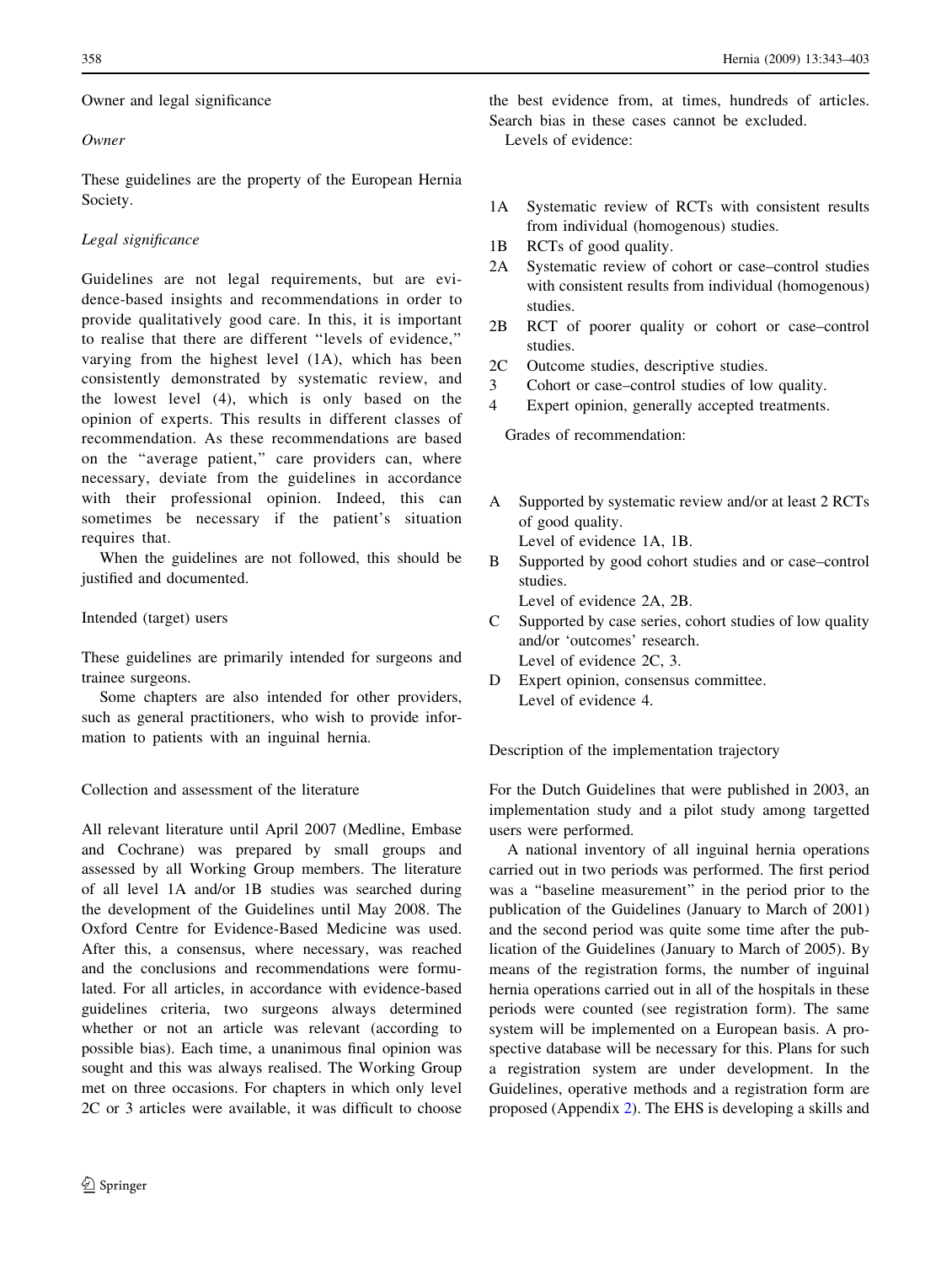teaching institute to facilitate and train surgeons and residents to be able to work according to the guidelines.

Procedure for authorising guidelines with the European Hernia Society

Guidelines should be developed on the basis of results from scientific research and opinions related to this which are aimed at making good medical practice more explicit. In addition to this, there should be a broad level of support within the EHS.

#### Applicability and costs

A pilot study among targetted users was performed in two large district hospitals in the Netherlands in 2002 [\[24](#page-52-0)]. There were no barriers to implementation either in costs or logistical possibilities. There are, possibly, European countries where certain hospitals cannot afford endoscopic hernia surgery.

Expiry date

The Guidelines are valid until 1st January 2012. Updating of the Guidelines (RCT literature) will be performed continuously by the two authors of each chapter, with a yearly meeting at the EHS at which the publication of relevant updates will be decided upon.

Validation

The Appraisal of Guidelines for REsearch and Evaluation (AGREE) instrument was used to validate the Guidelines.

Almost all criteria were fulfilled. Review was performed by four external experts in surgery and epidemiology. Two members of the Dutch Cochrane Institute performed a rigorous analysis, which led to many adjustments (Appendix [6](#page-50-0)).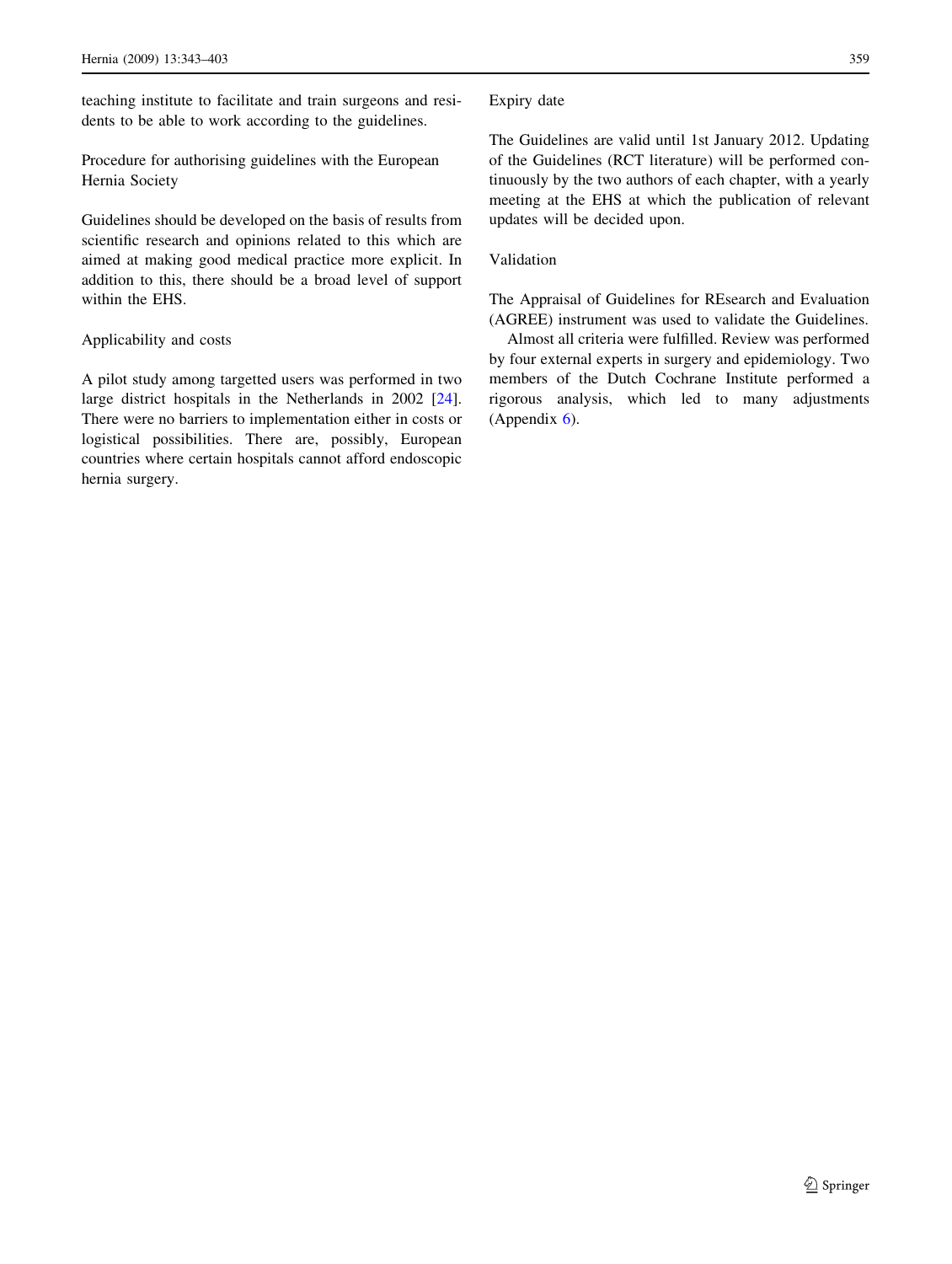#### <span id="page-17-0"></span>Guidelines for the treatment of inguinal hernia in adults

The groin is a naturally weak point in the abdominal wall. This weakness in the inguinal region is referred to anatomically as the myopectineal orifice of Fruchaud. Cranially and medially, this is bordered by the conjoined tendon and the rectus abdominis muscle, laterally by the iliopsoas muscle and caudally by the superior ramus of the os pubis [\[104](#page-54-0)]. This area is covered by the fascia transversalis, split into two by the inguinal ligament and penetrated by the spermatic cord (in men)/round ligament (in women) and femoral vessels. The integrity of the area is, therefore, determined solely by the fascia transversalis. Penetration of a peritoneal hernia sac (or preperitoneal lipoma) through the orifice is referred to as a hernia. The failure of the fascia transversalis to retain the peritoneum/preperitoneal fat is, therefore, the fundamental cause of an inguinal hernia. This fascia is weakened by congenital or acquired factors on the one hand and pressure increasing events on the other.

Inguinal hernias are corrected by repairing the fascial defect in the myopectineal orifice of Fruchaud or by reinforcing the weakened fascia transversalis and bridging the defect by inserting a prosthesis (mesh).

## Indications for treatment

Authors: Jean Luc Bouillot and Maarten Simons

What are the indications for a surgical treatment of inguinal hernia?

## Can a non-surgical (conservative) treatment be considered?

Search terms: inguinal hernia, treatment.

## **Conclusions**

| Level |     |  | Watchful waiting is an acceptable option for |  |
|-------|-----|--|----------------------------------------------|--|
| 1B    | men |  | with minimally symptomatic or                |  |
|       |     |  |                                              |  |

Level 4 A strangulated inguinal hernia (with symptoms of strangulation and/or ileus) should be operated on urgently.

### Recommendations

- Grade A It is recommended in minimally symptomatic or asymptomatic inguinal hernia in men to consider a watchful waiting strategy.
- Grade D It is recommended that strangulated hernias are operated on urgently.

It is recommended that symptomatic inguinal hernias are treated surgically.

The incidence and prevalence of inguinal hernia are not precisely known [\[263](#page-58-0)]. The chance of a person having to undergo an inguinal hernia operation during his/her life is quite high, 27% in the case of men and 3% in the case of women [[248\]](#page-58-0). As almost all diagnosed inguinal hernias are operated on, the natural course of an untreated inguinal hernia is scarcely known. Spontaneous recovery has never been described in adults.

An inguinal hernia is operated in order to reduce the symptoms, when acute complications occur or to prevent complications.

Table 1 Definitions

| inguinal<br>hernia                  | Asymptomatic Inguinal hernia without pain<br>or discomfort for the patient                                                                                                         |
|-------------------------------------|------------------------------------------------------------------------------------------------------------------------------------------------------------------------------------|
| Minimally<br>symptomatic<br>hernia  | Inguinal hernia with complaints that do not<br>interfere with daily normal activities                                                                                              |
| Symptomatic<br>inguinal<br>hernia   | Inguinal hernia which causes symptoms                                                                                                                                              |
| Non-reducible<br>inguinal<br>hernia | Inguinal hernia in which the contents of<br>the<br>sac cannot be reduced into the<br>abdominal<br>cavity; this can be in chronic cases<br>(accreta) or acute cases (incarceration) |
| Strangulated<br>inguinal<br>hernia  | Inguinal hernia which is non-reducible.<br>(incarcerated) and shows symptoms of<br>strangulation (vascular disorders of the<br>hernia content) and/or ileus                        |

#### Asymptomatic inguinal hernia

An asymptomatic inguinal hernia is operated on to prevent strangulation. An emergency operation due to a strangulated inguinal hernia has a higher associated mortality than an elective operation ( $>$ 5 vs.  $\lt$ 0.5%) [[32,](#page-53-0) [219](#page-57-0)], yet, it is not clear whether the elective operation of all inguinal hernias would have a significant impact on the life expectancy of patients with an inguinal hernia [\[243](#page-58-0)].

The literature reveals that the majority of patients with strangulation either did not know they had an inguinal hernia or had not sought medical attention for their condition [\[107,](#page-55-0) [200,](#page-57-0) [250,](#page-58-0) [251\]](#page-58-0). Furthermore, the chance of incarceration is sufficiently low (estimated to be 0.3–3% per year) that the policy of operating on every inguinal hernia, particularly in the case of elderly patients, could, in fact, lead to a higher morbidity and mortality [[107,](#page-55-0) [243](#page-58-0)].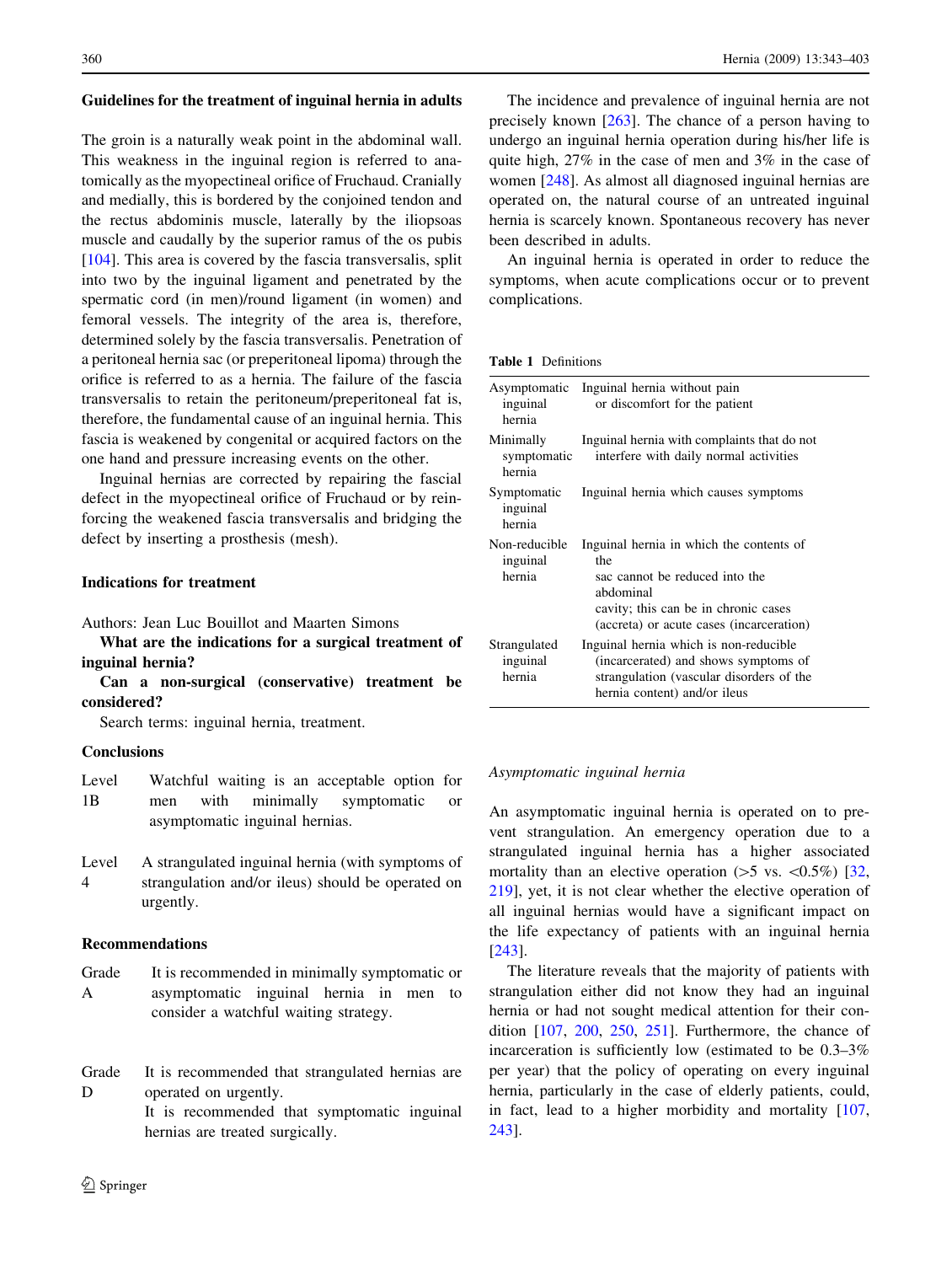Incarceration occurs at least ten times more often in the case of indirect hernias than direct hernias. However, it is difficult to clinically distinguish a indirect hernia from a direct hernia [[148,](#page-55-0) [202,](#page-57-0) [252](#page-58-0), [278](#page-59-0)].

Two level 1B RCTs have been published, comparing operation versus watchful waiting.

In the Fitzgibbons trial, in which 356 men (over 18 years of age) were assigned to operation and 366 men were assigned to watchful waiting (WW), the main conclusions after 2 years of follow-up were: 23% crossover from WW to operation, one acute incarceration without strangulation within 2 years and one incarceration with bowel obstruction within 4 years [[100\]](#page-54-0). There were no differences in pain.

In the O'Dwyer trial, in which 80 men (over 55 years of age) were randomised to operation and 80 to WW, the main conclusions after 1 year of follow-up were: 23/80 (29%) patients crossed over from observation to operation and three serious hernia-related adverse events occurred in the WW group [[226\]](#page-58-0). One crossover patient had a postoperative myocardial infarction and died, one patient had a postoperative stroke and one patient had an acute hernia. Both patients that had a serious postoperative event had comorbid cardiovascular disease which had deteriorated significantly in the period under observation. Had they been operated on at presentation, such an event may have been avoided.

The results of both trials are not conclusive and differ slightly; however, watchful waiting is an acceptable option for men with asymptomatic or minimally symptomatic inguinal hernias. Incarcerations occur rarely. In one trial, it was concluded that (elderly) men with significant comorbidity could benefit from an operation electively in order to reduce the risks of increase in this morbidity and a higher (operative) mortality when operated in an emergency setting.

#### Symptomatic/non-reducible inguinal hernia

Symptomatic inguinal hernias give rise to symptoms of discomfort and/or pain. Large hernias can give rise to cosmetic complaints. Symptomatic inguinal hernias are operated on electively to reduce complaints and/or to prevent complications. Non-reducible hernias without complaints of incarceration have a theoretically higher chance of strangulation.

#### Strangulated inguinal hernia

Depending on the definition used, the rate of incarceration/ strangulation is estimated to be 0.3–3% per year [\[107](#page-55-0), [122,](#page-55-0) [214,](#page-57-0) [251\]](#page-58-0). There is possibly some increased risk accumulation during the first year after the hernia development [\[107](#page-55-0), [251\]](#page-58-0). It is not possible to adequately assess the vitality of the strangulated hernia content by means of physical examination. Strangulated hernia is an indication for emergency surgical treatment.

#### Non-surgical diagnostics

Authors: Giampiero Campanelli and György Weber

Which diagnostic modality is the most suitable for diagnosing inguinal hernia in patients with groin complaints (without clear swelling in the groin region)?

Search terms: inguinal hernia, diagnosis, herniography, MRI, ultrasound, CT scan, laparoscopy, combinations.

#### **Conclusions**

Level  $2C$ In case of an evident hernia, clinical examination suffices.

> Differentiation between direct and indirect hernia is not useful; only cases of obscure pain and/or doubtful swelling in the groin require further diagnostic investigation.

> In everyday practice, the sensitivity and specificity of ultrasonography for diagnosing inguinal hernia is low.

> A CT scan has a limited place in the diagnosis of an inguinal hernia.

> MRI has a sensitivity and specificity of more than 94% and is also useful to reveal other musculo-tendineal pathologies.

> Herniography has high sensitivity and specificity in unclear diagnosis, but has a low incidence of complications. It does not reveal lipomas of the cord.

#### Recommendations

Grade C It is recommended that groin diagnostic investigations are performed only in patients with obscure pain and/or swelling.

The flow chart recommended in these cases:

Ultrasound (if expertise is available) If ultrasound negative  $\rightarrow$  MRI (with Valsalva) If MRI negative  $\rightarrow$  consider herniography

#### Diagnosis

The diagnosis of inguinal hernia can be established by means of physical examination with a sensitivity of 74.5– 92% and a specificity of 93% [\[166](#page-56-0), [306](#page-60-0)].

Doubts about the diagnosis can exist in the case of a vague groin swelling, vague localisation of the swelling,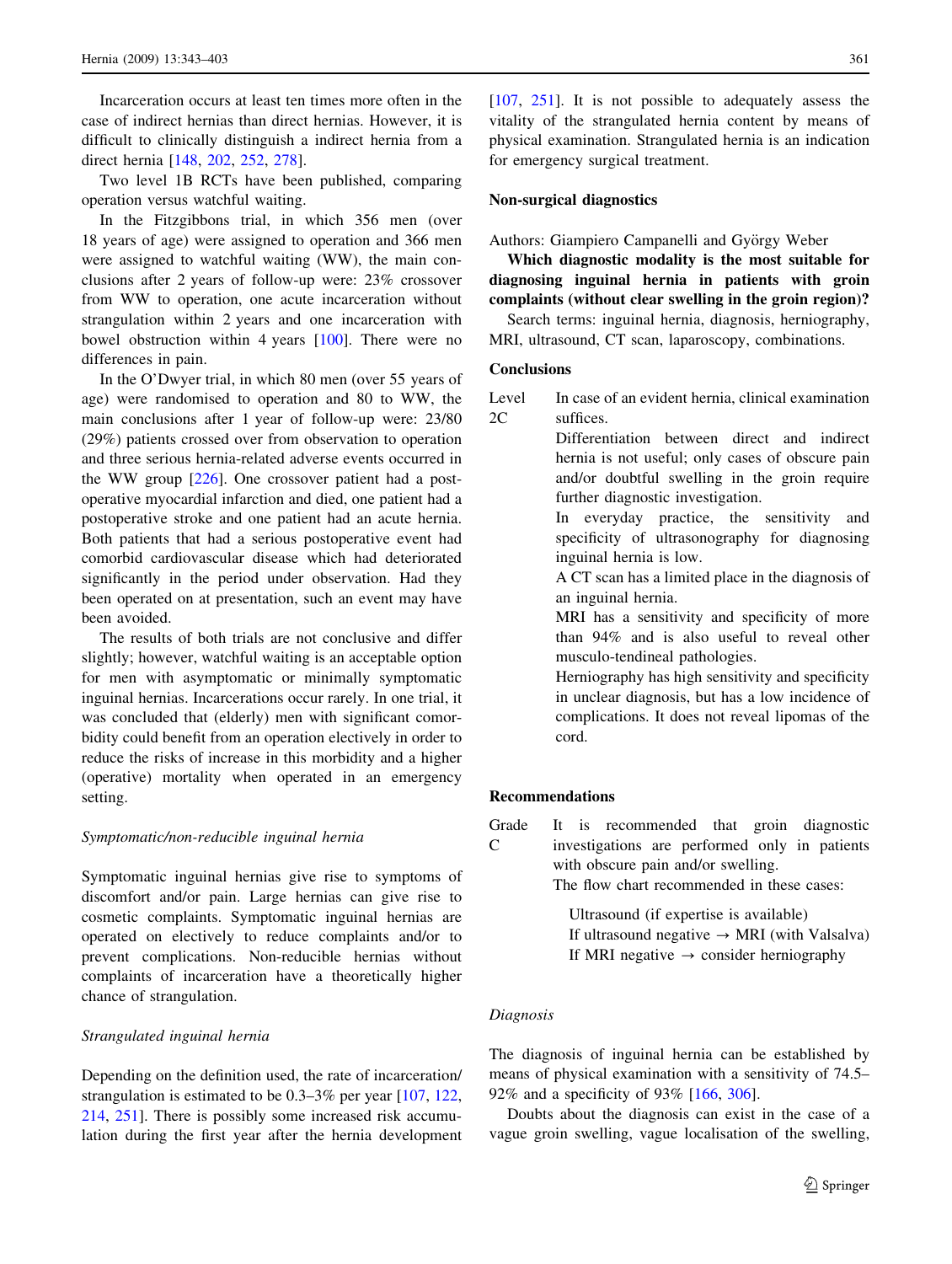intermittent swelling which is not palpable during examination and obscure groin complaints without swelling.

A hernia with clear clinical features does not require any further investigation.

Differentiating the type of hernia (direct–indirect-femoral) using well-described anatomical landmarks is necessary only to diagnose femoral hernia, as this is important to prioritise an operation. Differentiating medial from lateral hernia is unreliable [\[148,](#page-55-0) [202](#page-57-0), [252](#page-58-0), [278](#page-59-0)]. Almost all of these patients will proceed to surgical exploration and repair. There are almost no studies with a good diagnostic gold standard because only patients with a positive finding undergo surgery.

#### Ultrasonography

Ultrasonography is a useful non-invasive adjunct to physical examination. In clinical occult groin hernia, ultrasound specificity in relation to surgical exploration is  $81-100\%$ , its sensitivity is 33% and up to 100% in clinical diagnosis of a groin hernia [[10,](#page-52-0) [45](#page-53-0), [189](#page-57-0), [260,](#page-58-0) [299,](#page-59-0) [306\]](#page-60-0).

### CT scan

CT scan does not have a significant role in the diagnosis of inguinal hernia, even though it has a sensitivity of 83% and a specificity of 67–83% [[136\]](#page-55-0).

It is useful in the rare case of involvement of the urinary bladder [[9,](#page-52-0) [18,](#page-52-0) [63](#page-53-0), [307](#page-60-0)].

## MRI

The advantage of MRI is that other pathologies can also be diagnosed (inflammation, tumour) [\[179](#page-56-0)].

MRI can show an accurate and early diagnosis of the different sport-related pathologies [[28\]](#page-52-0).

MRI imaging can be used to perform imaging in any plane and dynamic examinations during straining. Its sensitivity is 94.5% and specificity is 96.3% [[306\]](#page-60-0).

## Herniography

Herniography is safe, sensitive (100%) and specific (98– 100%) in occult hernia [[55,](#page-53-0) [108](#page-55-0), [119](#page-55-0), [123,](#page-55-0) [133,](#page-55-0) [191\]](#page-57-0).

Herniography does not identify a potential lipoma of the cord which can cause groin pain and/or obscure swelling.

In many articles, a good reference standard (operation) is lacking. For 12–54% of the herniographies which are carried out in patients without swelling, a hernia is diagnosed [[127\]](#page-55-0).

An occult hernia can be found with herniography in 25% athletes with long-standing undefined groin pain [[152](#page-56-0)].

The risk of complications is 0–4.3%, and these include contrast allergy, puncture of the intestine, abdominal wall haematoma and short-lasting pain [\[127](#page-55-0), [146](#page-55-0), [212\]](#page-57-0). In cases of obscure pain in the groin with an uncertain diagnosis of inguinal hernia, an initial time of 4 months (in the absence of clinical deterioration) is worthwhile before proceeding to herniography [\[55](#page-53-0)].

### Differential diagnosis

The differential diagnosis of the swelling in the groin:

- Inguinal (recurrent) hernia
- Femoral hernia
- Incisional hernia
- Lymph gland enlargement
- Aneurysm
- Varix (vena saphena magna)
- Soft-tissue tumour
- Abscess
- Genital anomalies (ectopic testis)
- Endometriosis

The differential diagnosis in pain without typical swelling:

- Adductor tendinitis
- Pubic osteitis
- Hip artrosis
- Bursitis Ileopectinea
- Irradiating low back pain
- Endometriosis

## Classification

Author: Giampiero Campanelli

Is it necessary to classify inguinal hernias and which classification is the most suitable?

Search terms: inguinal hernia, classification.

### Recommendations

Grade D It is recommended that the EHS classification for hernia in the groin is used.

An unequivocal classification of inguinal hernias is important for the rational choice of treatments (in case of tailored surgery) and for the analysis of scientific data. It is also possible to compare the various treatments in clinical trials when hernias can be classified in an unequivocal manner.

Current inguinal hernia classifications are numerous: traditional (medial/lateral/recurrent), Nyhus, Gilbert, Rutkow/Robbins, Schumpelick, Harkins, Casten, Halverson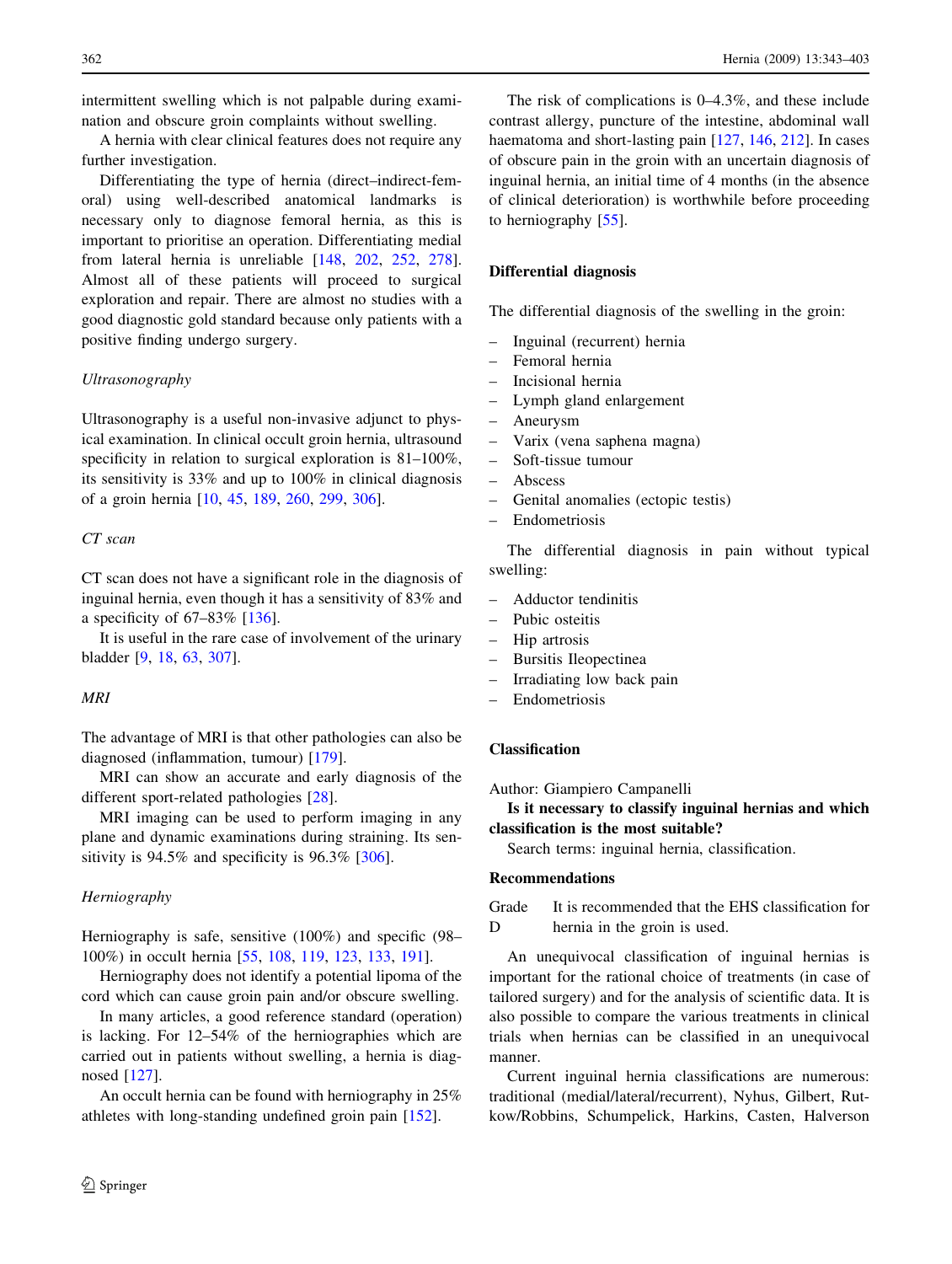and McVay, Lichtenstein, Bendavid, Stoppa, Alexandre, Zollinger Unified [\[60](#page-53-0), [224](#page-57-0), [324\]](#page-60-0).

As it is important that a classification system is simple to use and remember, the guidelines committee advises the EHS classification [[208\]](#page-57-0). This classification can be found on the website of the EHS

#### European Hernia Society Classification

Table 2

| EHS Groin Hernia<br>Classification | Primary/recurrent |                             |   |  |  |
|------------------------------------|-------------------|-----------------------------|---|--|--|
|                                    | 0                 | $\mathcal{D}_{\mathcal{L}}$ | 3 |  |  |
| Lateral $(L)$                      |                   |                             |   |  |  |
| Medial (M)                         |                   |                             |   |  |  |
| Femoral (F)                        |                   |                             |   |  |  |

One classification system for recurrent hernia has been described by Campanelli et al. [[60\]](#page-53-0).

### Risk factors and prevention

Authors: Maciej Smietanski and Jean Luc Bouillot

What are the risk factors for developing an inguinal hernia and are there preventive measures?

Search terms: inguinal hernia, risk factors.

#### **Conclusions**

Level 3 Smokers, patients with positive family hernia history, patent processus vaginalis, collagen disease, patients with an abdominal aortic aneurysm, after an appendicectomy and prostatectomy, with ascites, on peritoneal dialysis, after long-term heavy work or with COPD have an increased risk of inguinal hernia. This is not proven with respect to (occasional) lifting, constipation and prostatism.

#### Recommendations

Grade C Smoking cessation is the only sensible advice that can be given with respect to preventing the development of an inguinal hernia.

Textbooks mention many risk factors for the development of an inguinal hernia or a recurrence. Smoking is almost certainly a risk factor [\[239](#page-58-0), [283\]](#page-59-0). People with abnormal collagen metabolism (also known among smokers) have an increased risk, which is also revealed in a higher incidence of inguinal hernias in patients with aortic aneurysm. Also, patent processus vaginalis is a risk factor [\[181](#page-56-0), [239,](#page-58-0) [308\]](#page-60-0). Abnormal collagen metabolism possibly clarifies the fact that there are families with an abnormally large number of hernias of all types [[157\]](#page-56-0). In one case– control study, the family history of hernia seems to be the only independent risk factor of hernia [\[177](#page-56-0)]. Chronic coughing (COPD) seems to be a risk factor [[62\]](#page-53-0).

Additional risk has not been demonstrated for prostatism and constipation. Although the majority of studies reveal that physical work is not a risk factor, two retrospective case–control studies revealed that long-term and heavy work does increase the risk of hernias [[62,](#page-53-0) [101\]](#page-54-0). A case–control study among women did not demonstrate this, and this was also the case for smoking, whereas many sports and obesity were protecting factors. In this study, constipation and a positive family history were positive risk factors [\[188](#page-57-0)]. A low (cosmetic) incision for appendectomy can disrupt the shutter mechanism and increase the risk of an inguinal hernia on the right-hand side [[297\]](#page-59-0).

Ascites and peritoneal dialysis can increase the risk of inguinal hernia or a recurrence thereof [[61,](#page-53-0) [90,](#page-54-0) [280](#page-59-0)].

The only pragmatic prevention for an inguinal hernia is smoking cessation and possibly not undertaking long-term and heavy physical work.

Known factors for the development of a recurrent inguinal hernia are: technique (see the next chapter), type of hernia (direct higher risk than indirect) and recurrent inguinal hernia (the more frequently a recurrence occurs, the higher the risk of a new recurrence).

Inguinal hernia is a known complication after radical retropubic prostatectomy, open procedure as well as endoscopic, and has been reported to occur in 7–21% of patients [\[6](#page-52-0), [190](#page-57-0), [287–289](#page-59-0)]. Even other types of lower midline incision surgery could promote the development of postoperative inguinal hernia [[5,](#page-52-0) [289](#page-59-0)]. Urologists should be aware of this important postoperative complication and prophylactic surgical procedures must be evaluated to address the problem.

#### Treatment of inguinal hernia

Authors: Marc Miserez, Maarten Simons and Theo Aufenacker

## What is the best technique for treating an inguinal hernia taking into account the type of hernia and the patient?

Search terms: RCT, hernia and specific names of the surgical techniques (46 combinations in total) in Medline, Cochrane library, references, correspondence and unpublished results.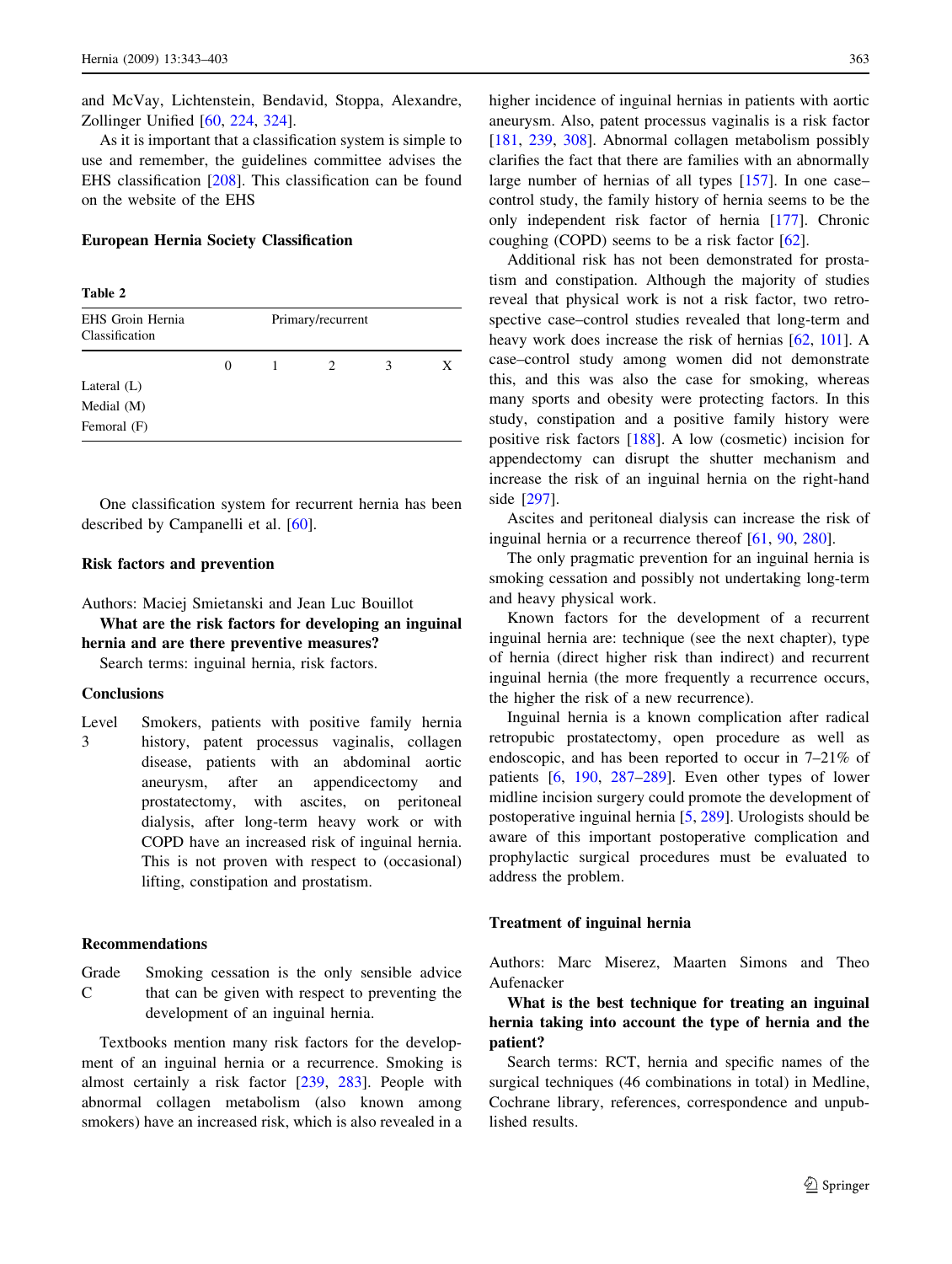## **Conclusions**

Level 1A Operation techniques using mesh result in fewer recurrences than techniques which do not use mesh.

> Shouldice hernia repair technique is the best non-mesh repair method.

Endoscopic inguinal hernia techniques result in a lower incidence of wound infection, haematoma formation and an earlier return to normal activities or work than the Lichtenstein technique.

Endoscopic inguinal hernia techniques result in a longer operation time and a higher incidence of seroma than the Lichtenstein technique.

Level 1B Mesh repair appears to reduce the chance of chronic pain rather than increase it. Endoscopic mesh techniques result in a lower chance of chronic pain/numbness than the Lichtenstein technique. In the long term (more than 3 to 4 years follow-up), these differences (non-meshendoscopic-Lichtenstein) seem to decrease for the aspect pain but not for numbness.

> For recurrent hernias after conventional open repair, endoscopic inguinal hernia techniques result in less postoperative pain and faster reconvalescence than the Lichtenstein technique. Material-reduced meshes have some advantages with respect to long-term discomfort and foreign-body sensation in open hernia repair, but are possibly associated with an increased risk for hernia recurrence (possibly due to inadequate fixation and/or overlap) (Chap. [2.9](#page-30-0)).

> From the perspective of the hospital, an open mesh procedure is the most cost-effective operation in primary unilateral hernias. From a socio-economic perspective, an endoscopic procedure is probably the most cost-effective approach for patients who participate in the labour market, especially for bilateral hernias. In cost–utility analyses including quality of life (QALYs), endoscopic techniques (TEP) may be preferable, since they cause less numbness and chronic pain (Chap. [2.18\)](#page-43-0).

Level 2A For endoscopic inguinal hernia techniques, TAPP seems to be associated with higher rates of port-site hernias and visceral injuries, whilst there appear to be more conversions with TEP.

Level 2B There appears to be a higher rate of rare but serious complications with endoscopic repair, especially during the learning curve period. Other open-mesh techniques: PHS, Kugel patch, plug and patch (mesh plug) and Hertra mesh (Trabucco), in short-term follow-up, result in comparable outcome (recurrence) to the Lichtenstein technique. A young man (aged 18–30 years) with a lateral inguinal hernia has a risk of recurrence of at least

follow-up  $(>5$  years) (Chap. [2.8](#page-30-0)).

2C

Level Endoscopic inguinal hernia techniques with a small mesh ( $8 \times 12$  cm) result in a higher

5% following a non-mesh operation and a long

Lichtenstein technique. Women have a higher risk of recurrence (inguinal or femoral) than men following an open inguinal hernia operation due to a higher occurrence of femoral hernias (Chap. [2.7\)](#page-29-0).

incidence of recurrence compared with the

The learning curve for performing endoscopic inguinal hernia repair (especially TEP) is longer than for open Lichtenstein repair, and ranges between 50 and 100 procedures, with the first 30–50 being the most critical (Chap. [2.12](#page-34-0)).

For endoscopic techniques, adequate patient selection and training might minimise the risks for infrequent but serious complications in the learning curve (Chap. [2.12\)](#page-34-0).

- Level 2C There does not seem to be a negative effect on outcome when operated by a resident versus an attending surgeon (Chap. [2.12\)](#page-34-0). Specialist centres seem to perform better than general surgical units, especially for endoscopic repairs (Chap. [2.12\)](#page-34-0).
- Level 4 All techniques (especially endoscopic techniques) have a learning curve that is underestimated.

For large scrotal (irreducible) inguinal hernias, after major lower abdominal surgery, and when no general anaesthesia is possible, the Lichtenstein repair is the preferred surgical technique.

For recurrent hernias, after previous posterior approach, an open anterior approach seems to have clear advantages, since another plane of dissection and mesh implantation is used.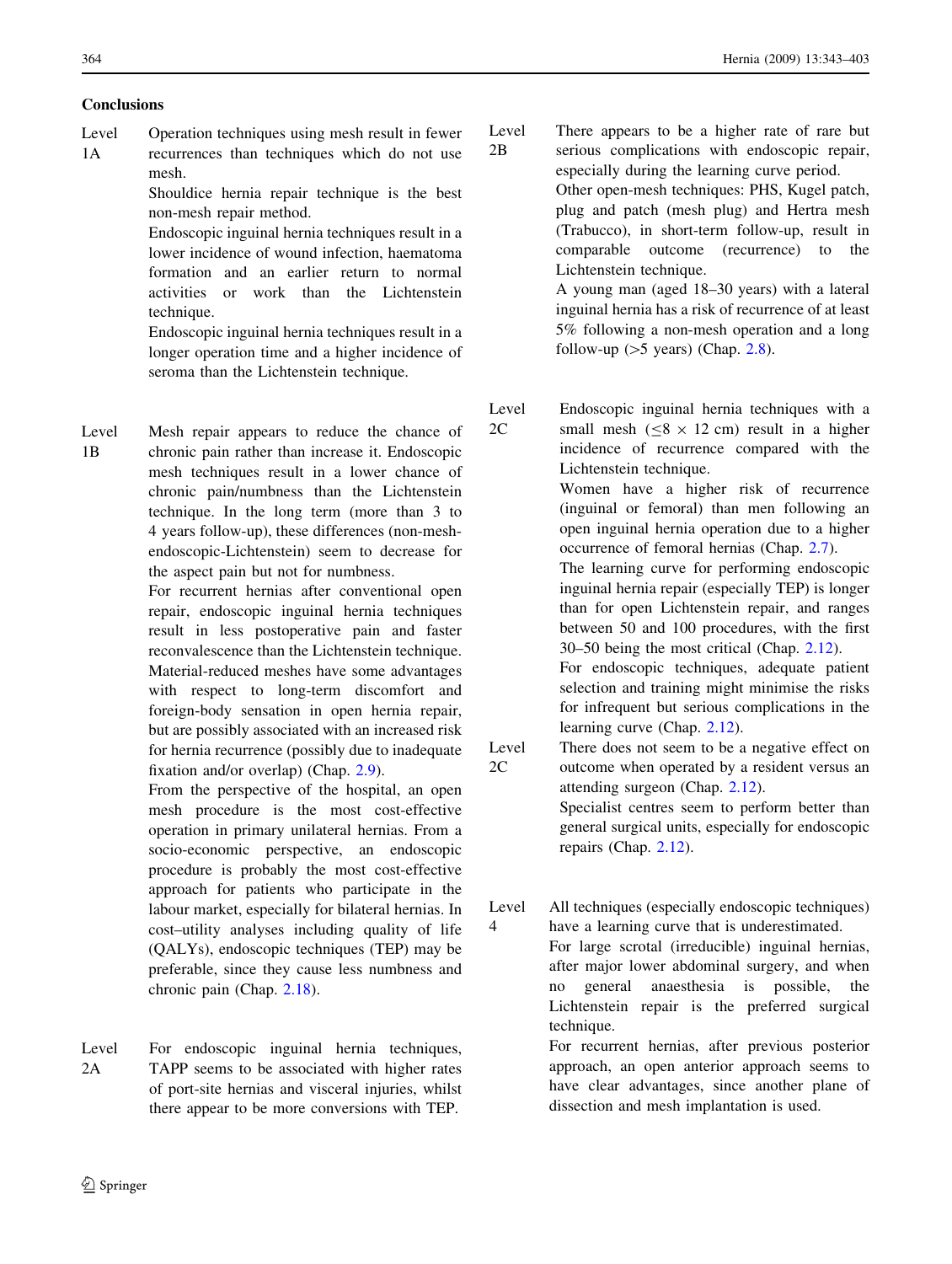Stoppa repair is still the treatment of choice in case of complex hernias.

#### Recommendations

Grade A All male adult  $(>30 \text{ years})$  patients with a symptomatic inguinal hernia should be operated on using a mesh technique.

> When considering a non-mesh repair, the Shouldice technique should be used.

> The open Lichtenstein and endoscopic inguinal hernia techniques are recommended as the best evidence-based options for the repair of a primary unilateral hernia, providing the surgeon is sufficiently experienced in the specific procedure.

> For the repair of recurrent hernias after conventional open repair, endoscopic inguinal hernia techniques are recommended.

> When only considering chronic pain, endoscopic surgery is superior to open mesh.

> In inguinal hernia tension-free repair, synthetic non-absorbable flat meshes (or composite meshes with a non-absorbable component) should be used (Chap. [2.9](#page-30-0)).

> The use of lightweight/material-reduced/largepore  $(>1,000$ -µm) meshes can be considered in open inguinal hernia repair to decrease long-term discomfort, but possibly at the cost of increased recurrence rate (possibly due to inadequate fixation and/or overlap) (Chap. [2.9](#page-30-0)).

> It is recommended that an endoscopic technique is considered if a quick postoperative recovery is particularly important (Chap. [2.14](#page-36-0)).

> It is recommended that, from a hospital perspective, an open mesh procedure is used for the treatment of inguinal hernia (Chap. [2.18\)](#page-43-0).

> From a socio-economic perspective, an endoscopic procedure is proposed for the active working population, especially for bilateral hernias (Chap. [2.18\)](#page-43-0).

Grade B Other open-mesh techniques than Lichtenstein (PHS, Kugel patch, plug and patch [mesh-plug] and Hertra mesh [Trabucco]) can be considered as an alternative treatment for open inguinal hernia repair, although only short-term results (recurrence) are available.

> It is recommended that an extraperitoneal approach (TEP) is used for endoscopic inguinal hernia operations.

It is recommended that a mesh technique is used for inguinal hernia correction in young men (aged 18–30 years and irrespective of the type of inguinal hernia) (Chap. [2.8](#page-30-0)).

Grade C (Endoscopic) hernia training with adequate mentoring should be started with junior residents (Chap. [2.12\)](#page-34-0).

Grade D For large scrotal (irreducible) inguinal hernias, after major lower abdominal surgery, and when no general anaesthesia is possible, the Lichtenstein repair is the preferred surgical technique.

> In endoscopic repair, a mesh of at least  $1 \times 15$  cm should be considered.

> It is recommended that an anterior approach is used in the case of a recurrent inguinal hernia which was treated with a posterior approach.

> In female patients, the existence of a femoral hernia should be excluded in all cases of a hernia in the groin (Chap. [2.7](#page-29-0)).

> A preperitoneal (endoscopic) approach should be considered in female hernia repair (Chap. [2.7\)](#page-29-0).

> All surgeons graduating as general surgeons should have a profound knowledge of the anterior and posterior preperitoneal anatomy of the inguinal region (Chap. [2.12\)](#page-34-0).

> Complex inguinal hernia surgery (multiple recurrences, chronic pain, mesh infection) should be performed by a hernia specialist (Chap. [2.12](#page-34-0)).

### Background

Treatment of inguinal hernias An inguinal hernia is treated when acute complications occur (such as incarceration, strangulation and ileus), to reduce the symptoms and to prevent complications. The aim of treating an inguinal hernia is to reduce the symptoms by repairing the inguinal hernia with minimum discomfort for the patient and in the most cost-effective manner. Hernias can only be cured by surgical repair.

Conservative treatment Conservative management of inguinal hernias is discussed in Chap. [2.1](#page-17-0). This chapter describes surgical treatment.

Surgical treatment The open surgical treatment of the inguinal hernia in adults consists of three elements: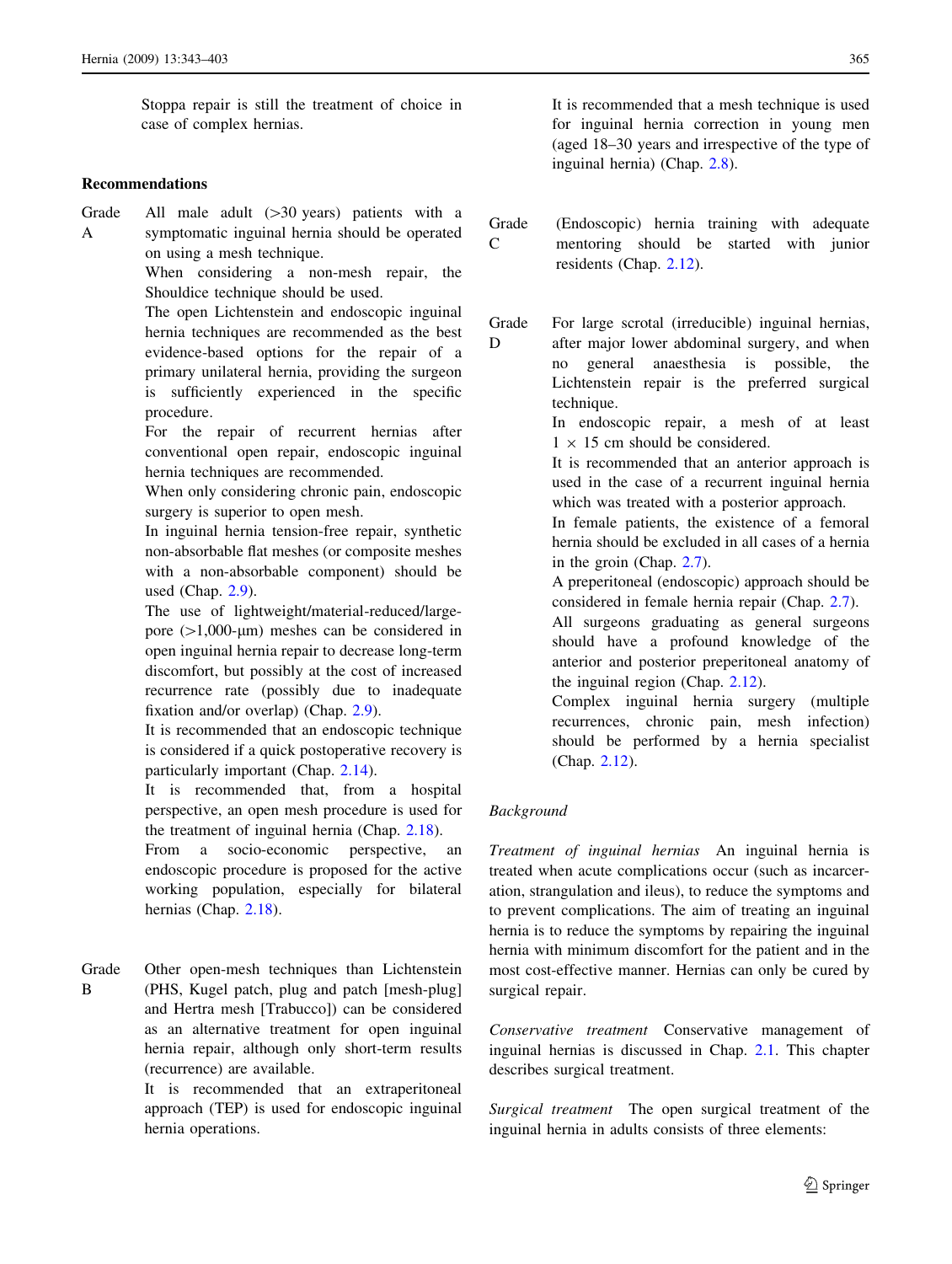- 1. Dissection of the hernia sac from the spermatic cord structures.
- 2. Reduction of the hernia sac contents and resection or reduction of the hernia sac.
- 3. Repair and/or reinforcing of the fascial defect in the posterior wall of the inguinal canal.

An accurate dissection of the inguinal canal provides insight into the anatomy of the hernia. During the reduction, the content of the hernia sac is placed back into the peritoneal cavity. The peritoneal hernia sac is resected or reduced into the preperitoneal space.

The inguinal canal is restored by repairing the defect in the posterior wall by means of a so-called tissue suture technique or by covering the defect with synthetic material. Polypropylene mesh is usually the synthetic material of choice.

All of the tissue surgery techniques bear the name of the surgeon who promoted the method concerned (Marcy, Bassini, Halsted, McVay, Shouldice), as is also the case for the majority of prosthetic techniques with mesh (Lichtenstein, Stoppa, Wantz, Rutkow/Robbins), whereas, currently, often only the type of operation is stated (plug and patch, PHS, TEP, TAPP).

Techniques Conventional suturing technique (nonmesh) Bassini described the first rational hernia operation in 1884 but, unfortunately, his original operation was modified and corrupted. Not until 1950 was the modern version of the original Bassini procedure described by Shouldice, in which the posterior wall of the inguinal canal and the internal ring were repaired by means of sutures in several layers with a continuous non-soluble monofilament suture. Recent randomised research has shown that the Shouldice technique is considerably better than the nonoriginal Bassini technique and the Marcy technique (simple narrowing of the internal ring) with recurrence percentages in the long term of 15, 33 and 34%, respectively [[36\]](#page-53-0). The Bassini technique and Marcy's technique are, therefore, obsolete.

The Shouldice technique is the best conventional treatment for primary inguinal hernia [\[279](#page-59-0)]. In experienced hands and specialised clinics, the results are very good (recurrence rates 0.7–1.7%). In general practice, the results are less satisfying, with recurrence rates in the long term of 1.7–15% [\[36](#page-53-0), [279](#page-59-0)].

Mesh technique The approximation of tissues which do not normally lie against each other results in abnormal tension between these tissues. All classical sutured inguinal hernia operations share this factor—tension on the repair. This may result in ischaemia, which gives rise to pain, necrosis, tearing of sutures and a recurrent hernia. Fur-

thermore, there are indications that some patients with inguinal hernias have an abnormal collagen metabolism, particularly in the elderly. The reinforcement of these tissues by synthetic material has become the established method. The concept of a tension-free repair of the defect had already emerged at the end of the 19th century, but a suitable biomaterial in the form of polypropylene mesh only became available in 1960. The mesh material now most commonly used is a flat sheet of monopropylene.

The prosthetic repair of a defect in the posterior wall of the inguinal canal can be carried out in two fundamentally different manners. The defect is blocked with a plug or a larger, flat mesh prosthesis is placed over the fascia transversalis. Prostheses can be inserted into the groin anteriorly via an inguinal incision or posteriorly in the preperitoneal space via a classic open approach or along the endoscopic route.

Mesh: anterior open approach Tension-free repair of inguinal hernia has been strongly promoted since 1984 by Lichtenstein [\[183](#page-56-0)]. Via an inguinal incision, preferably under local anaesthetic, the polypropylene mesh is sutured to the posterior wall of the inguinal canal with considerable overlap. The mesh is positioned between the internal oblique muscle and the aponeurosis of the external oblique and is sutured to the inguinal ligament. Crucial is the adequate overlap of the posterior wall of the inguinal canal, especially 2 cm medial to the pubic tubercle, although a very low risk routine exploration of the femoral canal is advised, especially in the absence of an inguinal hernia and women. Different meshes or other devices were developed: mesh-plug (plug placed deep into the inguinal ring/medial defect, mesh placed on the posterior wall of the inguinal canal), PHS (device covering three spaces: preperitoneal space, deep inguinal ring/medial defect, posterior wall of the inguinal canal), Hertra sutureless mesh (Trabucco). Rives used a transinguinal approach to place the mesh preperitonealy.

Mesh: posterior open approach The posterior approach to the entire myopectineal orifice of Fruchaud via an abdominal incision with the insertion of a large prosthesis completely overlapping all orifices has been popularised by Stoppa since 1980 [\[286](#page-59-0)]. Goss and Mahorner (1962) were the first to come up with the idea, and Stoppa (for bilateral recurrent inguinal hernias) and Wantz developed it for unilateral inguinal hernia [[256\]](#page-58-0). The Stoppa technique is still the treatment of choice in the case of complex hernias (bilateral and several recurrences) [\[35](#page-53-0)]. Another technique was developed using a specific mesh type (Kugel). Kugel preperitoneal open mesh placement in the short term provides results comparable to the Lichtenstein technique [[83,](#page-54-0) [167](#page-56-0)].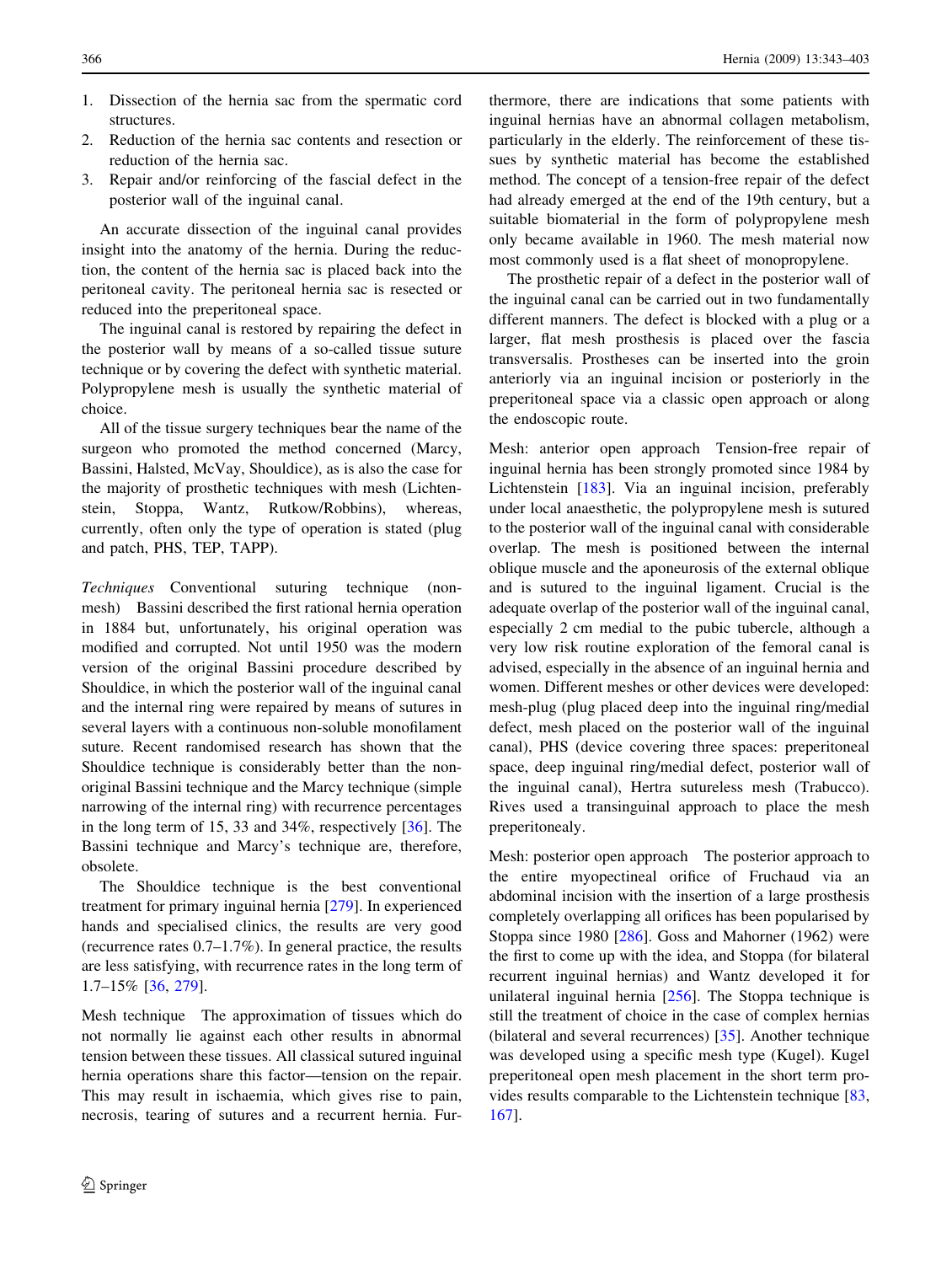Mesh: posterior endoscopic approach Since 1990, the Stoppa technique has been performed endoscopically, by means of both the transperitoneal (TAPP) and preperitoneal (TEP) approaches [[186](#page-56-0)].

Just as 100 years ago, many of these new techniques have been modified and corrupted. In 2007, there are countless variants concerning the approach, technique and prosthetic material, with comparable short-term results.

Theoretical considerations Theoretically, Lichtenstein mesh is on the wrong side of the hernia defect. The preperitoneal insertion of a large mesh which seals off the entire myopectineal orifice of Fruchaud from the inside would, therefore, in theory, seem to be the best treatment for inguinal hernia. The tensions which have caused the hernia keep the mesh in place, in accordance with Pascal's law. Furthermore, if the operation can take place by means of a minimally invasive (endoscopic) method, the ideal operation would seem to be a reality.

In the case of recurrent hernias, a new, previously unused approach is preferable to the previous route. In order to place a prosthesis well, an ample dissection is required. Reoperation via an inguinal incision increases the risk of haemorrhage and wound infection, damage to cutaneous nerves or damage to the spermatic cord. When a recurrence occurs after an operation via an inguinal incision, reoperation via the posterior preperitoneal approach is preferable. The opposite is true for recurrent hernias after abdominal or endoscopic preperitoneal operations. Then, an inguinal approach is safer and easier. For bilateral hernias, and certainly if a (bilateral) recurrence is involved, a posterior (endoscopic) preperitoneal approach is preferred.

The evolution in the treatment of inguinal hernia from the Bassini technique to the open mesh and endoscopic techniques has led to more than 100 randomised studies in which an attempt has been made to establish the most efficient and effective treatment technique.

#### Literature study

Search terms: RCT, hernia and specific names of the surgical techniques (46 combinations in total) in Medline, Cochrane library, references, correspondence and unpublished results. The results were published in the British Journal of Surgery, the Annals of Surgery, the Cochrane Library, Surgical Endoscopy, Hernia etc.

Systematic reviews and a meta-analysis were carried out by the EU Hernia Trialists Collaboration concerning the risk of recurrences, complications, postoperative recovery, grade of difficulty (learning curve) and costs [[70–72,](#page-54-0) [115,](#page-55-0) [116,](#page-55-0) [197,](#page-57-0) [275,](#page-59-0) [304](#page-59-0), [305](#page-60-0)].

All of the following factors need to be considered when choosing a treatment [[171\]](#page-56-0):

- Risk of recurrence
- Safety (risk of complications)
- Postoperative recovery and quality of life (resumption of work)
- Grade of difficulty and reproducibility (learning curve)
- Costs (hospital and societal costs)

Results from the literature concerning techniques for inguinal hernia repair The Shouldice technique is the best non-mesh repair for primary inguinal hernia [\[279](#page-59-0)]. The Lichtenstein technique, introduced in 1984, is currently the best evaluated and most popular of the different open-mesh techniques: it is reproducible with minimal perioperative morbidity, it can be performed in day care (under local anaesthesia) and has low recurrence rates  $(\leq 4\%)$  in the long term [[17,](#page-52-0) [183\]](#page-56-0).

Mesh or non-mesh? A systematic review of RCTs by the Cochrane Collaboration/EU Hernia Trialists Collaboration in 2002 and 2003 showed strong evidence that fewer hernias recur after mesh repair than following nonmesh repair, with a separate analysis for the Shouldice repair. Mesh appears to reduce the chance of chronic pain rather than increase it [[41,](#page-53-0) [197](#page-57-0), [275](#page-59-0)]. Bittner stated that there was no difference in the recurrence rate for the Shouldice repair versus endoscopic techniques, in contrast to other suture repairs that were clearly inferior to endoscopic techniques with respect to the recurrence rate [\[41](#page-53-0)]. The incidence of chronic groin pain was clearly lower in the endoscopic techniques versus Shouldice (2.2 vs. 5.4%;  $P \lt 0.00007$ ) and other non-mesh repairs (3.9 vs.  $9.0\%$ ;  $P < 0.00001$ ).

Since then, three RCTs comparing the Shouldice and Lichtenstein techniques have been published [\[54](#page-53-0), [205,](#page-57-0) [220](#page-57-0)]. One additional trial compared open non-mesh and Lichtenstein techniques and reported the results on recurrence with a more than 10-year follow-up period [\[309](#page-60-0)]. Recurrence rates were clearly higher after the Shouldice procedure in those four trials, except for the trial by Miedema et al. In this latter trial, where the surgery was performed by first- and second-year residents under the supervision of an experienced general surgeon, the rate of severe chronic pain was also clearly increased in the mesh group.

After conventional repair, recurrences can be expected to occur several years postoperatively and increase with a prolonged follow-up. With various mesh techniques, a recurrence is frequently demonstrated early in the follow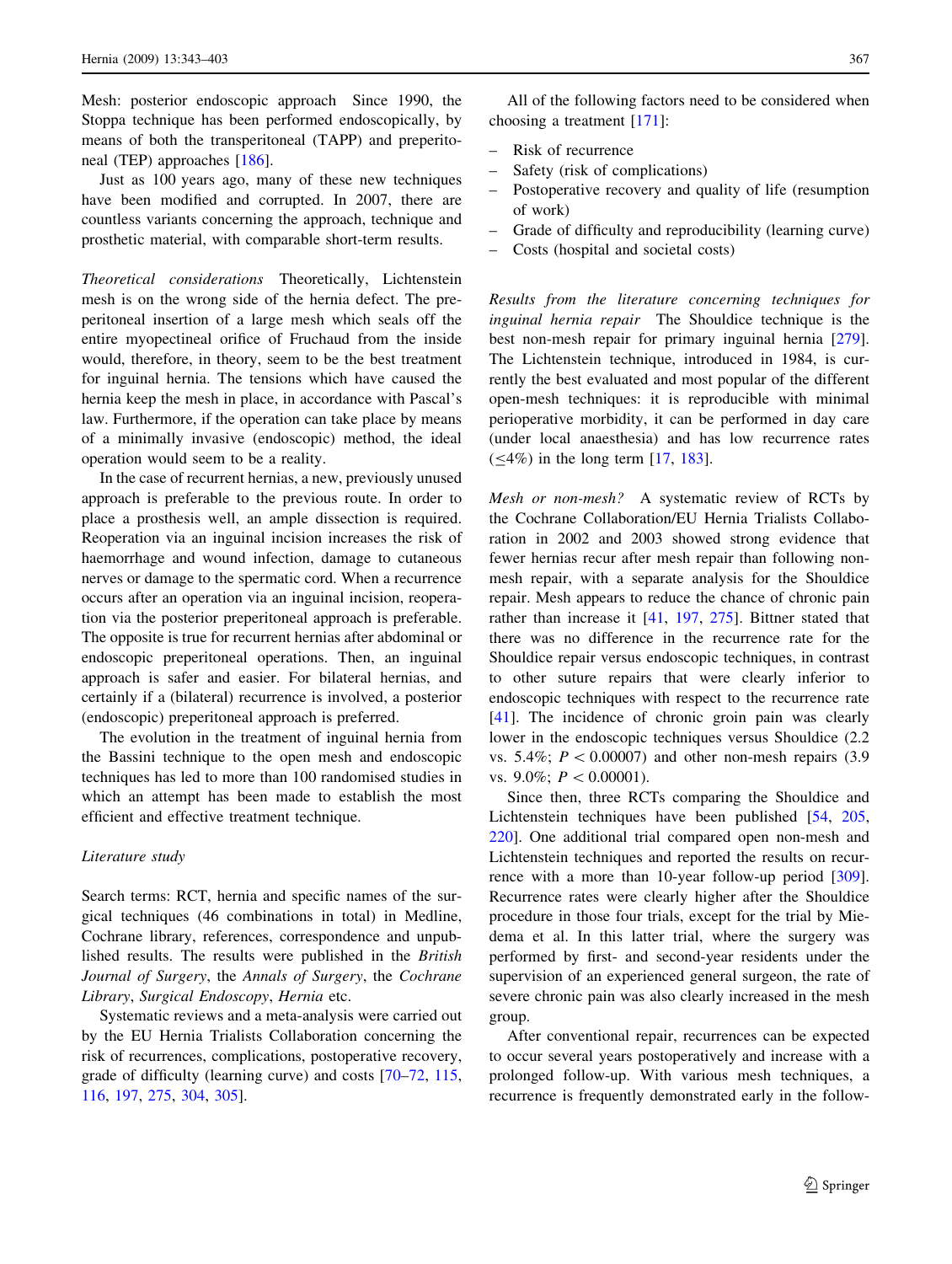up due to technical failure. It is not known whether the incidence of chronic pain might decrease with longer follow-up. To determine the results in the long term, we performed an additional meta-analysis comparing the Shouldice repair with different mesh techniques in all trials with a follow-up of more than 3 years (Table 3).



Fig. 1

|      | Year First author                        | Groups                                                  | Number of<br>patients | Follow-up duration<br>(months, mean) | Follow-up number<br>(percentage with physical<br>examination) | Recurrence<br>(%)      | Chronic<br>pain $(\%)^a$ |
|------|------------------------------------------|---------------------------------------------------------|-----------------------|--------------------------------------|---------------------------------------------------------------|------------------------|--------------------------|
|      | 1998 McGilliguddy<br>$\lceil 201 \rceil$ | Lichtenstein vs.<br>Shouldice                           | 708 <sup>b</sup>      | 60                                   | $476^b$ (67%)                                                 | $0.5$ vs. $2.1$        | $1.1$ vs. 0.3            |
|      | 2000 Leibl et al.<br>[182]               | TAPP vs. Shouldice                                      | 102                   | 70                                   | Probably 91 (89.2%)                                           | 2.1 vs. 4.7            | $0 \text{ vs. } 0$       |
|      | 2001 Tschudi et al.<br>[300]             | TAPP vs. Shouldice                                      | 127 <sup>b</sup>      | 60                                   | $107^b(84\%)$                                                 | $3.0 \text{ vs. } 8.2$ | 1.5 vs. 14.8             |
|      | 2002 Nordin et al.<br>[220]              | Lichtenstein vs.<br>Shouldice                           | 297                   | 36                                   | 284 (96%)                                                     | $0.7$ vs. $4.7$        | 5.6 vs. 4.2              |
|      | $\lceil 205 \rceil$                      | 2004 Miedema et al. Lichtenstein vs.<br>Shouldice       | 101                   | 85                                   | 50 (50%)                                                      | 7.7 vs. 4.9            | 37.9 vs. 7.1             |
|      | $\lceil 165 \rceil$                      | 2004 Köninger et al. TAPP-Lichtenstein vs.<br>Shouldice | 280                   | 52                                   | 231 (83%)                                                     |                        | 24.2 vs.<br>37.8         |
|      | 2005 Arvidsson<br>et al. $[21]$          | TAPP vs. Shouldice                                      | 1.068                 | 61                                   | 920 (86%)                                                     | $6.6$ vs. $6.7$        | $\overline{\phantom{a}}$ |
|      | 2007 Butters et al.<br>$\left[54\right]$ | TAPP-Lichtenstein vs.<br>Shouldice                      | 280                   | 52                                   | 231 (83%)                                                     | $1.3 \text{ vs. } 8.1$ | $\overline{\phantom{a}}$ |
| 2007 | $[38]$                                   | Berndsen et al. TAPP vs. Shouldice                      | 1.068                 | 60                                   | 867 (81%)                                                     |                        | 8.5 vs. 11.4             |
| 2007 | [309]                                    | van Veen et al. Lichtenstein vs.<br>Shouldice           | 182                   | 128                                  | 80(44%)                                                       | 1.4 vs. $12.5 -$       |                          |
|      | 2008 Pokorny et al.<br>[240]             | TEP/TAPP/Lichtenstein<br>vs. Shouldice                  | 272                   | 36                                   | 249 (92%)                                                     | 3.3 vs. 4.7            | 5.4 vs. 6.3              |

**Table 3** Long-term follow-up  $(>36$  months) of RCTs comparing Shouldice with different mesh techniques

<sup>a</sup> Variety of definitions, including any pain

<sup>b</sup> No. of hernias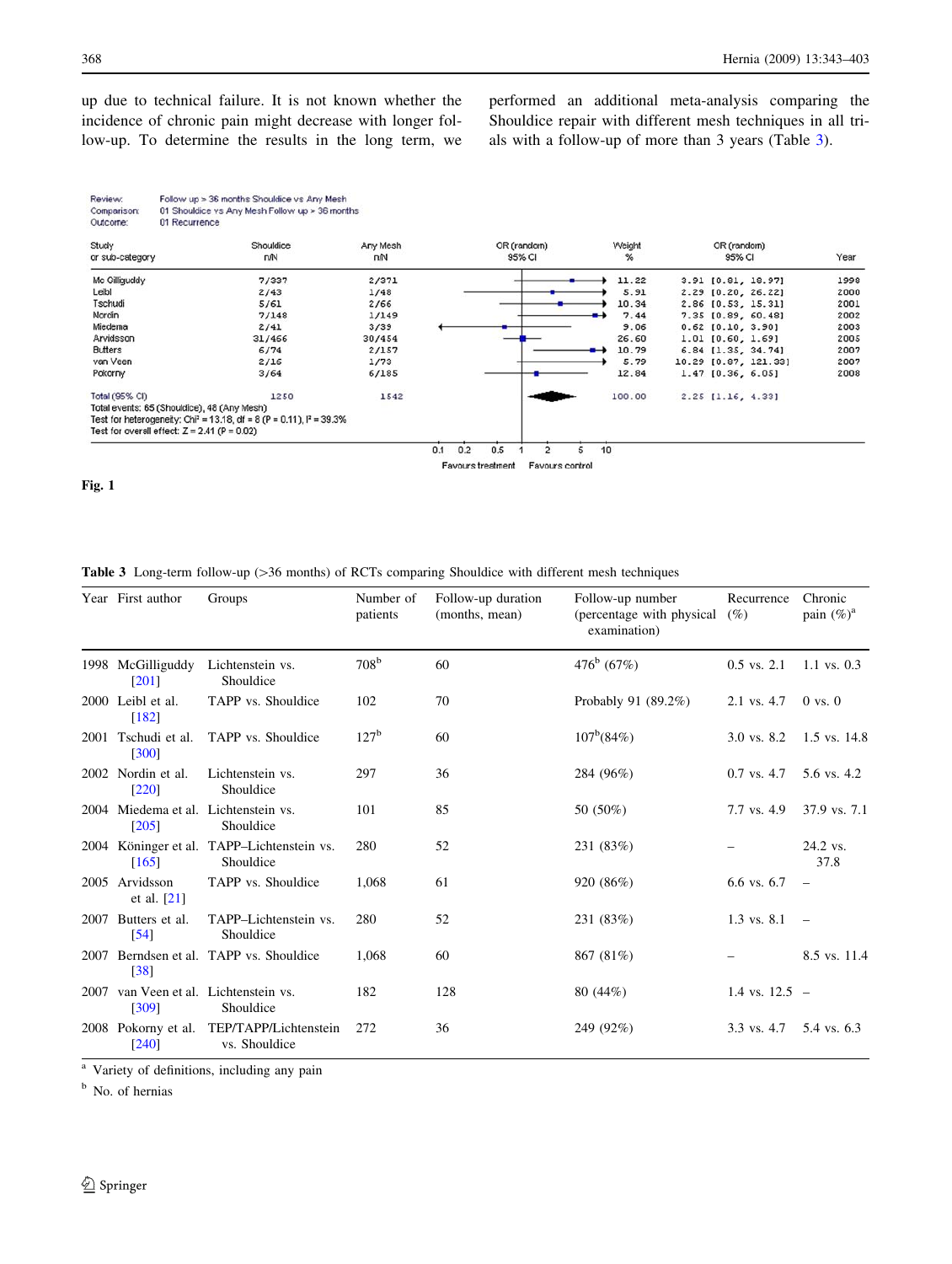When performing a meta-analysis on the data (see figures) with  $>3$  years follow-up, a random analysis is used because of the clinical and methodological diversity. The Shouldice technique performs significantly worse regarding the recurrence odds ratio (OR) of 1.99 (95% confidence interval [CI]: 1.05–3.79), but it does not significantly differ compared to mesh techniques regarding moderate and severe pain OR 1.16 (95% CI: 0.44–3.02).

the commission of the commission of the commission of the commission of the commission of the commission of the

Significant advantages for Lichtenstein included shorter operation time (by 8–13 min), lower incidence of seroma and recurrences. The latter was strongly influenced by the Veterans Affairs (VA) Multicenter Trial, where the minimum mesh size in endoscopic surgery was  $7.6 \times 15$  cm (see below) [[215\]](#page-57-0). When this study is excluded, there is no difference in the recurrence rates between open and endoscopic surgery.

| review.<br>Comparison:<br>Outcome: | rollow up > 36 months Shouldice Vs Any Mesh<br>02 Shouldice vs Any Mesh Follow up > 36 months<br>01 Any Pain |                |            |                                      |               |                       |      |
|------------------------------------|--------------------------------------------------------------------------------------------------------------|----------------|------------|--------------------------------------|---------------|-----------------------|------|
| Study<br>or sub-category           | Shouldice<br>nN                                                                                              | Any Mesh<br>nN |            | OR (random)<br>95% CI                | Weight<br>%   | OR (random)<br>95% CI | Year |
| Mc Gilliguddy                      | 1/337                                                                                                        | 4/371          |            |                                      | 6.68          | $0.27$ $[0.03, 2.46]$ | 1998 |
| Leibl<br>0/43<br>0/48              |                                                                                                              |                |            |                                      | Not estimable | 2000                  |      |
| Tschudi                            | 9/61                                                                                                         | 1/66           |            |                                      | 7.16          | 11.25 [1.38, 91.68]   | 2001 |
| Nordin                             | 6/142                                                                                                        | 8/142          |            |                                      | 15.54         | $0.74$ $[0.25, 2.19]$ | 2002 |
| Miedema                            | 2/28                                                                                                         | 11/29          |            |                                      | 10.17         | $0.13$ $[0.02, 0.64]$ | 2003 |
| Koninger                           | 28/74                                                                                                        | 38/157         |            |                                      | 22.16         | 1.91 [1.05, 3.46]     | 2004 |
| Berndsen                           | 49/431                                                                                                       | 37/436         |            |                                      | 24.06         | 1.38 [0.88, 2.17]     | 2007 |
| Pokorny                            | 4/64                                                                                                         | 10/185         |            |                                      | 14.23         | 1.17 [0.35, 3.86]     | 2008 |
| Total (95% CI)                     | 1180                                                                                                         | 1434           |            |                                      | 100.00        | $1.07$ $[0.56, 2.07]$ |      |
|                                    | Total events: 99 (Shouldice), 109 (Any Mesh)                                                                 |                |            |                                      |               |                       |      |
|                                    | Test for heterogeneity: Chi <sup>2</sup> = 16.70, df = 6 (P = 0.01), $P = 64.1\%$                            |                |            |                                      |               |                       |      |
|                                    | Test for overall effect: $Z = 0.21$ (P = 0.83)                                                               |                |            |                                      |               |                       |      |
|                                    |                                                                                                              |                | 0.2<br>0.1 | 0.5<br>っ                             | 10            |                       |      |
|                                    |                                                                                                              |                |            | Favours control<br>Fayours treatment |               |                       |      |

#### Fig. 2

Above data demonstrates that a mesh technique is superior regarding recurrence but not at the expense of more pain.

Open mesh versus endoscopic mesh Two recent metaanalyses of RCTs were published in 2005 and compare open and endoscopic mesh techniques and include all relevant papers up to April 2004, including the large Veterans Affairs Multicenter Trial by Neumayer et al. [[198,](#page-57-0) [272](#page-59-0)]. Schmedt made a specific comparison between endoscopic procedures (TAPP and TEP) and only Lichtenstein as the open mesh technique.

Significant advantages for endoscopy include lower incidence of wound infection, haematoma and chronic pain/numbness, with earlier return to normal activities or work (6 days). The McCormack review found heterogeneity among RCTs in the length of hospital stay. There were greater differences in the mean length of stay between different hospitals than between different operative techniques, possibly reflecting differences in health care systems versus differences due to types of endoscopic repair. An earlier meta-analysis (possibly outdated) had shown a small (3.4 h) decrease in hospital stay in favour of endoscopic repair [\[203](#page-57-0)]. A very recent systematic review comparing open mesh and suture repair versus endoscopic TEP also showed a shorter hospital stay in 6/11 trials [\[168](#page-56-0)].

There also appears to be a higher rate of rare but serious complications with respect to major vascular and visceral (especially bladder) with the endoscopic approach. Most of these lesions were seen with TAPP (0.65 vs. 0–0.17% for TEP and open mesh repair). The transabdominal route of TAPP might also cause more adhesions, leading to intestinal obstruction in a small number of cases [[199\]](#page-57-0). In a separate evaluation of potentially lethal complications, the investigators conclude that no significant differences were found, but a definitive statistical evaluation was not possible due to the low incidence of these complications. A specific meta-analysis comparing TAPP versus TEP (including eight non-randomised studies) states that there is insufficient data to allow conclusions to be drawn, but suggests that, indeed, TAPP is associated with higher rates of port-site hernias and visceral injuries, whilst there appear to be more conversions with TEP [[272\]](#page-59-0). Additional recent publications of RCTs comparing TEP versus Lichtenstein confirm the data from the two meta-analyses, except for the shorter operation time with Lichtenstein [[87,](#page-54-0) [176](#page-56-0)].

The best investigated anterior approach is the Lichtenstein repair and the best posterior is the endoscopic repair. For same reason as mentioned above, we performed an additional meta-analysis of long-term follow-up concerning pain and recurrence. Since many trials publish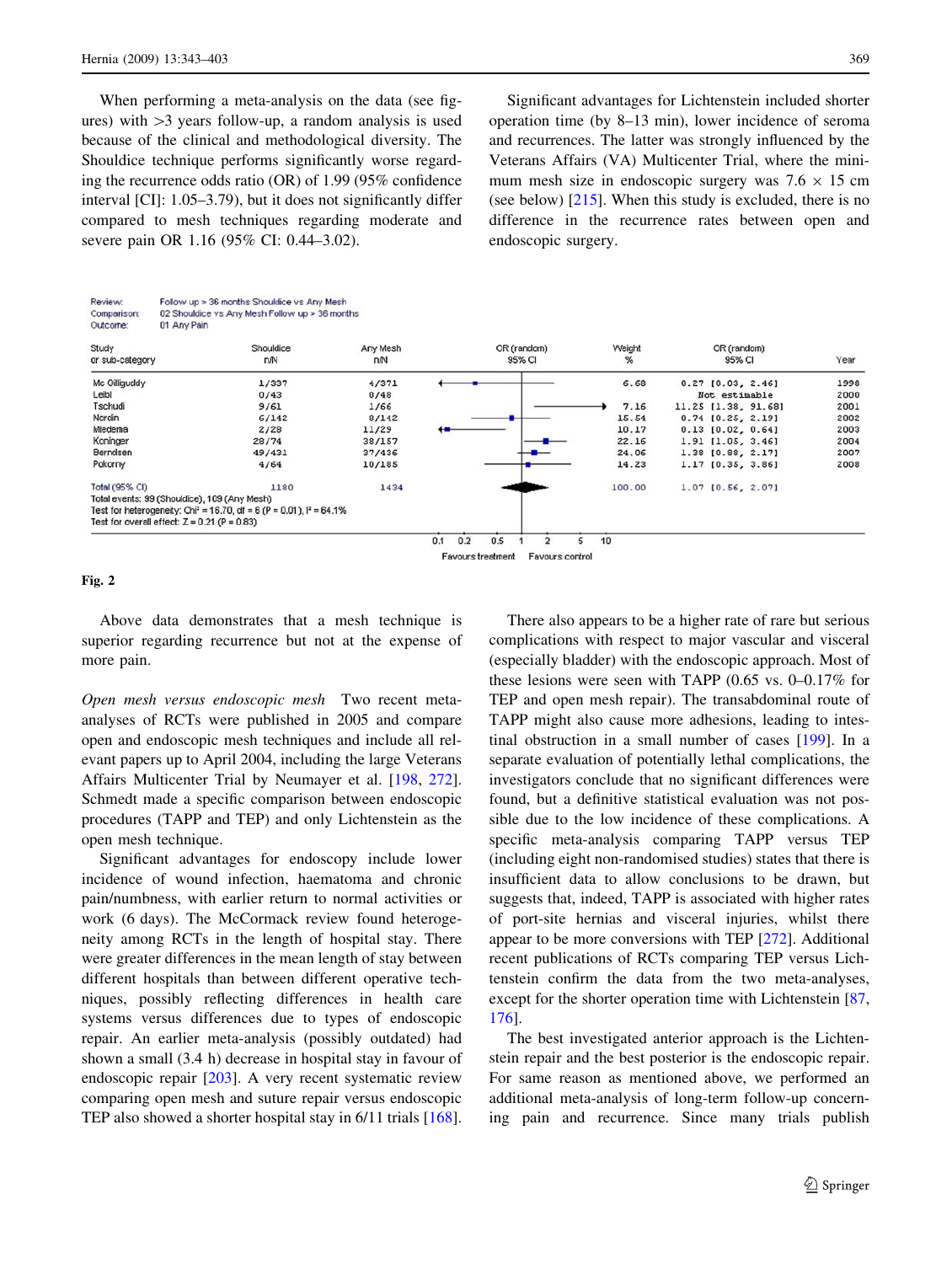| Year | First author                     | Groups                                                 | Number<br>of<br>patients | Follow-up<br>duration<br>(months,<br>mean) | Follow-up number<br>(percentage with<br>physical examination) | Recurrence<br>(%)  | Chronic<br>pain $(\%)^a$             |
|------|----------------------------------|--------------------------------------------------------|--------------------------|--------------------------------------------|---------------------------------------------------------------|--------------------|--------------------------------------|
| 2002 | Wright et al. $\left[321\right]$ | TEP vs. Lichtenstein                                   | 256                      | 60                                         | 256 (48%)                                                     | $2.0$ vs. $0$      | Impossible to<br>extract the<br>data |
| 2003 | Douek et al. $[84]$              | TAPP vs. Lichtenstein                                  | 403                      | 69                                         | 242 (100%)                                                    | $1.6$ vs. $2.5$    | $0 \text{ vs. } 5.0$                 |
| 2004 | Heikinnen et al. [130]           | TAPP/TEP <sup>b</sup> vs.<br>Lichtenstein <sup>b</sup> | 123                      | 70                                         | 121 (75%)                                                     | 8.1 vs. 3.4        | $0 \text{ vs. } 6.8$                 |
| 2004 | Grant et al. $[117]$             | TEP vs. Lichtenstein                                   | 928                      | 60                                         | 558 $(0\%)^c$                                                 | Data not available | $2.1 \text{ vs. } 1.5$               |
| 2004 | Köninger et al. [165]            | TAPP vs. Lichtenstein                                  | 187                      | 52                                         | 157 (100%)                                                    | Data not available | $0 \text{ vs. } 3.9$                 |
| 2007 | Butters et al. $[54]$            | TAPP vs. Lichtenstein                                  | 187                      | 52                                         | 157 (100%)                                                    | $1.2$ vs. $1.3$    | Impossible to<br>extract the<br>data |
| 2008 | Hallén et al. [124]              | TEP vs. Lichtenstein                                   | 168                      | 88                                         | 147 (100%)                                                    | 4.3 vs. 5.1        | 5.5 vs. 2.5                          |
| 2007 | Eklund et al. [88]               | TAPP vs. Lichtenstein <sup>d</sup>                     | 147                      | 61                                         | 132 (100%)                                                    | 19 vs. 18          | $0 \text{ vs. } 0$                   |

Table 4 Long-term follow-up ( $>48$  months) of RCTs comparing endoscopic mesh techniques (TEP/TAPP) with Lichtenstein mesh repair

Variety of definitions, but only severe pain prevalence was scored

<sup>b</sup> Three separate trials combined

<sup>c</sup> Only questionnaire

<sup>d</sup> Only recurrent hernia

short-term results about pain and because the prevalence of pain diminishes after a longer time period, the best comparison between the two techniques mentioned is with long-term follow-up. Therefore, Table 4 demonstrates the data of all trials with a follow-up of over 48 months.

When performing a meta-analysis (see figures) on the data with a minimum of 4 years follow-up, a random analysis is used because of the clinical and methodological

Follow up > 48 months Endoscopic vs Lichtenstein

01 Endoscopic vs Lichtenstein Follow up > 48 months

diversity. The Lichtenstein technique performs slightly but not significantly better concerning the recurrence OR of 1.16 (95% CI: 0.63–2.16), but does have a non-significant trend towards more severe pain OR of 0.48 (95% CI: 0.11– 2.06).

The difficulty in the pain area is, of course, the large variation in definitions and, therefore, any firm statement regarding this topic remains difficult.

| Study                                            | Endoscopic                                                                    | Lichtenstein |            | OR (random)                                 | Weight | OR (random)           |      |
|--------------------------------------------------|-------------------------------------------------------------------------------|--------------|------------|---------------------------------------------|--------|-----------------------|------|
| or sub-category                                  | nN                                                                            | nM           |            | 95% CI                                      | %      | 95% CI                | Year |
| Wright                                           | 3/149                                                                         | 0/107        |            |                                             | 4.34   | 5.14 [0.26, 100.48]   | 2002 |
| Douek                                            | 2/122                                                                         | 3/120        |            |                                             | 11.75  | $0.65$ $[0.11, 3.96]$ | 2003 |
| Heikkinen                                        | 5/62                                                                          | 2/59         |            |                                             | 13.60  | 2.50 [0.47, 13.42]    | 2004 |
| <b>Butters</b>                                   | 1/81                                                                          | 1/76         |            |                                             | 4.93   | 0.94 [0.06, 15.26]    | 2007 |
| Eklund                                           | 12/64                                                                         | 12/68        |            |                                             | 49.05  | $1.08$ $[0.44, 2.61]$ | 2007 |
| Hallen                                           | 3/69                                                                          | 4/78         |            |                                             | 16.33  | $0.84$ $[0.18, 3.90]$ | 2007 |
| Total (95% CI)                                   | 547                                                                           | 508          |            |                                             | 100.00 | $1.16$ $[0.63, 2.16]$ |      |
| Total events: 26 (Endoscopic), 22 (Lichtenstein) |                                                                               |              |            |                                             |        |                       |      |
|                                                  | Test for heterogeneity: Chi <sup>2</sup> = 2.40, df = 5 (P = 0.79), $P = 0\%$ |              |            |                                             |        |                       |      |
| Test for overall effect: $Z = 0.47$ (P = 0.64)   |                                                                               |              |            |                                             |        |                       |      |
|                                                  |                                                                               |              | 0.1<br>0.2 | 0.5                                         | 10     |                       |      |
|                                                  |                                                                               |              |            | Favours control<br><b>Favours treatment</b> |        |                       |      |

Fig. 3

Review

Comparison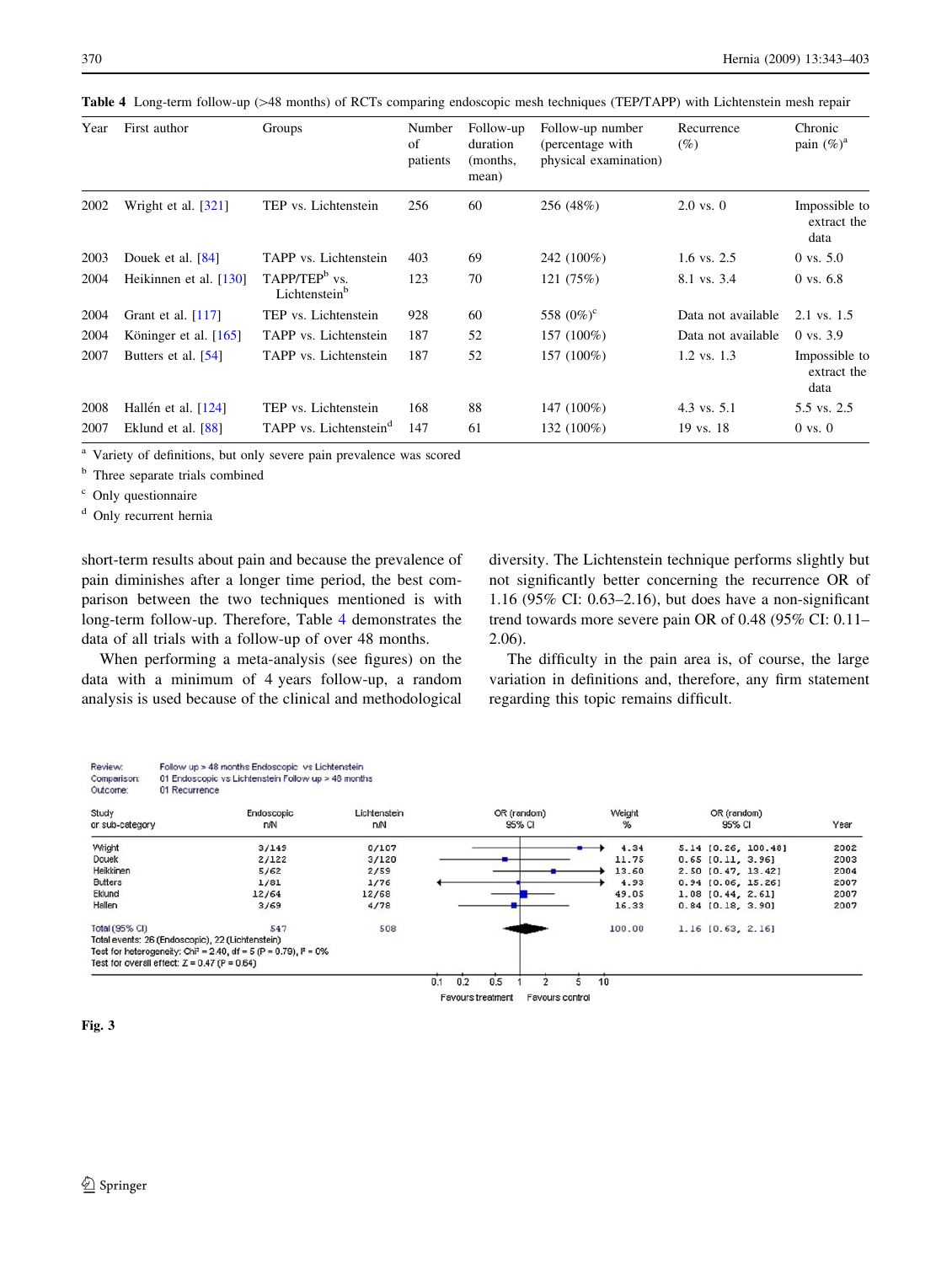| Review:<br>Comparison:<br>Outcome: | Follow up > 48 months Endoscopic vs Lichtenstein<br>02 Endoscopic vs Lichtenstein Follow up > 48 months<br>01 Severe pain |  |
|------------------------------------|---------------------------------------------------------------------------------------------------------------------------|--|
|                                    |                                                                                                                           |  |

| Study<br>or sub-category                         | Endoscopic<br>nN                                                                 | Lichtenstein<br>nN |            |     | OR (random)<br>95% CI | Weight<br>% | OR (random)<br>95% CI | Year |
|--------------------------------------------------|----------------------------------------------------------------------------------|--------------------|------------|-----|-----------------------|-------------|-----------------------|------|
| Douek                                            | 0/122                                                                            | 6/120              |            |     |                       | 15.38       | $0.07$ $[0.00, 1.29]$ | 2003 |
| Grant                                            | 6/282                                                                            | 4/269              |            |     |                       | 29.76       | $1.44$ $[0.40, 5.16]$ | 2004 |
| Heikkinen                                        | 0/62                                                                             | 4/59               |            |     |                       | 15.03       | $0.10$ $[0.01, 1.87]$ | 2004 |
| Koninger                                         | 0/81                                                                             | 3/76               | ⊷          |     |                       | 14.81       | $0.13$ $[0.01, 2.54]$ | 2004 |
| Eklund                                           | 0/64                                                                             | 0/68               |            |     |                       |             | Not estimable         | 2007 |
| Hallen                                           | 4/73                                                                             | 2/81               |            |     |                       | 25.03       | 2.29 [0.41, 12.89]    | 2007 |
| Total (95% CI)                                   | 684                                                                              | 673                |            |     |                       | 100.00      | $0.48$ $[0.11, 2.06]$ |      |
| Total events: 10 (Endoscopic), 19 (Lichtenstein) |                                                                                  |                    |            |     |                       |             |                       |      |
|                                                  | Test for heterogeneity: Chi <sup>2</sup> = 8.93, df = 4 (P = 0.06), $P = 55.2\%$ |                    |            |     |                       |             |                       |      |
| Test for overall effect: $Z = 0.99$ (P = 0.32)   |                                                                                  |                    |            |     |                       |             |                       |      |
|                                                  |                                                                                  |                    | 0.2<br>0.1 | 0.5 |                       | 10<br>5     |                       |      |

Eavours treatment Eavours control

#### Fig. 4

Table 6

These data seem to confirm the comparable recurrence rates in the long term for both open and endoscopic mesh repairs. In addition, the incidence of (severe) chronic pain between both groups seems to equalise with time. Only numbness seems to persist [[54,](#page-53-0) [115\]](#page-55-0).

Long-term follow-up  $(>= 48$  months) of RCTs comparing endoscopic mesh techniques (TEP/TAPP) with Lichtenstein repair:

Table 5 Outcome parameter: numbness (%)

|  | 2003 Douek et al. TAPP vs. Lichtenstein 0 vs. 14.5    |  |
|--|-------------------------------------------------------|--|
|  | 2004 Grant et al. TEP vs. Lichtenstein 12.7 vs. 24.7  |  |
|  | 2007 Butters et al. TAPP vs. Lichtenstein 0 vs. 10    |  |
|  | 2008 Hallén et al. TEP vs. Lichtenstein 12.3 vs. 32.1 |  |

When a mesh-based repair is chosen, the best approach to the groin is under debate. This is mainly caused by discussion about recurrence on one hand and chronic pain on the other.

With adequate surgical technique and training, the recurrence rate (after endoscopic operations) can be reduced significantly. The higher recurrence rate for the endoscopic repair in some papers (compared with the other publications) might be related to the size of the mesh used, which is currently considered to be too small: the 8-cm minimum height of the mesh in the VA Multicenter Trial or a mesh size of  $7 \times 12$  cm [[20,](#page-52-0) [215\]](#page-57-0). A recent publication of a multicentric trial in France with more than 300 patients and a follow-up period of more than 2 years also showed higher recurrence rates with endoscopic repair (especially for direct hernias: 27.3 vs. 6.5% for Shouldice repair performed in 90% of cases); in 69% of the patients treated endoscopically, a mesh of dimensions  $\leq 8 \times 12$  cm was used [\[206](#page-57-0)].

Results of non-Lichtenstein open-mesh techniques The small studies (short follow-up) describing the use of these methods provided comparable results for recurrence to the Lichtenstein technique [[7,](#page-52-0) [42,](#page-53-0) [103,](#page-54-0) [154,](#page-56-0) [155,](#page-56-0) [217,](#page-57-0) [270](#page-59-0)]. Longer follow-up data on recurrence/chronic pain are missing at the present time.

> Recurrence  $(%$

 $0\%$  PHS 2% Lichtenstein

RCTs concerning non-Lichtenstein mesh repairs:

| Year of<br>publication | First author                      | Groups       | Number of<br>patients | Follow-up<br>duration (months) | Follow-up number<br>(percentage with<br>physical examination) | Recu<br>(%) |
|------------------------|-----------------------------------|--------------|-----------------------|--------------------------------|---------------------------------------------------------------|-------------|
| 2000                   | Kingsnorth et al. [154] Mesh-plug |              | 141                   | 14 days                        | 100%                                                          | No d        |
|                        |                                   | VS.          | 68/73                 |                                |                                                               |             |
|                        |                                   | Lichtenstein |                       |                                |                                                               |             |
| 2002                   | Kingsnorth et al. $[155]$ PHS     |              | 206                   | 12                             | 98%                                                           | $0\%$ I     |
|                        |                                   | VS.          | 103/103               |                                |                                                               | $2\%$ I     |
|                        |                                   | Lichtenstein |                       |                                |                                                               |             |
| 2005                   | Nienhuijs et al. $[218]$          | <b>PHS</b>   | 334                   | 15                             | 95.8%                                                         | 2.5%        |
|                        |                                   | VS.          | 111/110/143           |                                |                                                               | No d        |

vs. Mesh-plug

Lichtenstein

No differences 43.3% No differences

No data 11 No data

Chronic pain (%)

No data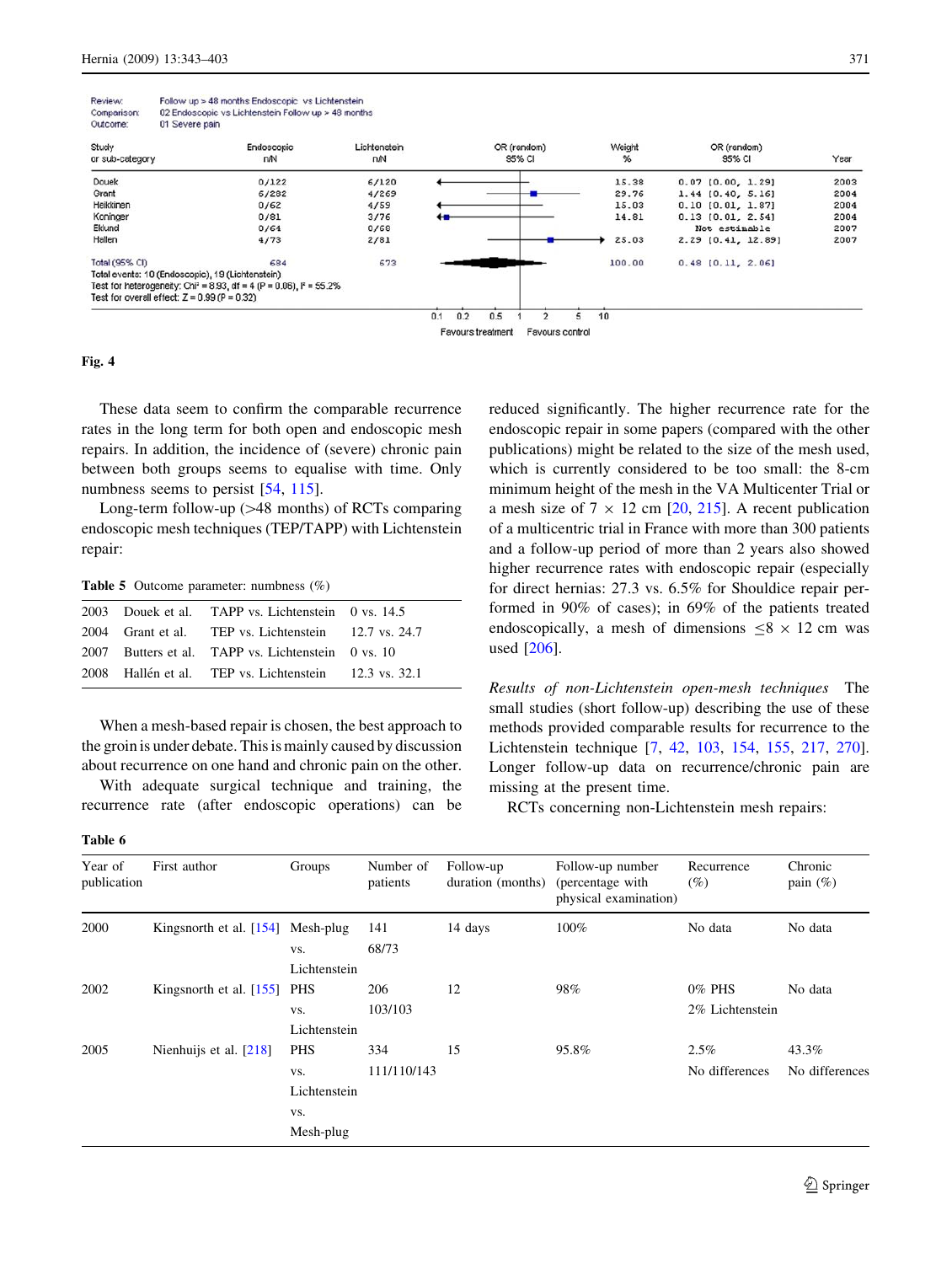<span id="page-29-0"></span>Table 6 continued

| Year of<br>publication | First author        | Groups       | Number of<br>patients | Follow-up<br>duration (months) | Follow-up number<br>(percentage with<br>physical examination) | Recurrence<br>$(\%)$ | Chronic<br>pain $(\%)$ |
|------------------------|---------------------|--------------|-----------------------|--------------------------------|---------------------------------------------------------------|----------------------|------------------------|
| 2006                   | Dogru et al. $[83]$ | Kugel        | 140                   | 24                             | 99%                                                           | 0% Kugel             | No data                |
|                        |                     | VS.          | 70/70                 |                                |                                                               | $1.4\%$ Lich         |                        |
|                        |                     | Lichtenstein |                       |                                |                                                               |                      |                        |
| 2006                   | Sanjay et al. [270] | <b>PHS</b>   | 64                    | 6 weeks                        | 94%                                                           | 3% PHS               | No data                |
|                        |                     | VS.          | 31/33                 |                                |                                                               | 0% lich              |                        |
|                        |                     | Lichtenstein |                       |                                |                                                               |                      |                        |
| 2007                   | Adamonis et al. [7] | Trabucco     | 100                   | 21                             | 57%                                                           | 4% Trab              | $30\%$ Trab            |
|                        |                     | VS.          | 50/50                 |                                |                                                               | 4% M-P               | 19% M-P                |
|                        |                     | Mesh-plug    |                       |                                |                                                               |                      |                        |
| 2007                   | Frey et al. $[103]$ | Mesh-plug    | 597                   | 12                             | 85.3%                                                         | $0.3\%$ M-P          | 14.2% Lich             |
|                        |                     | VS.          | 297/298               |                                |                                                               | 0% Lich              | 7% M-P                 |
|                        |                     | Lichtenstein |                       |                                |                                                               |                      |                        |

For bilateral hernias, the meta-analyses comparing endoscopic versus open surgery are based on few data; there is limited evidence showing no significant difference in persisting pain (TEP vs. open mesh) or recurrence (TEP and TAPP vs. open mesh); there is limited evidence to suggest that TAPP reduces the time taken to return to normal activities compared with open-mesh repair. In an RCT comparing TAPP versus Lichtenstein for bilateral and recurrent hernias, three quarters of the patients with a recurrence after endoscopic repair had bilateral hernias treated with one large mesh (30  $\times$  8 cm) [\[195](#page-57-0)]. Thus, in bilateral hernias, a sufficiently large mesh should be used or two different meshes (e.g.  $15 \times 13$  cm on both sides).

For recurrent hernias, the endoscopic approach after previous open repair (and vice versa) seems to have clear advantages, since another plane of dissection and mesh implantation is used. In an RCT comparing TEP versus TAPP versus Lichtenstein after previous conventional open repair, the endoscopic approach significantly increased the operative time (only TEP) but reduced perioperative complications, postoperative pain, analgesic requirement and time to return to normal activities [[78\]](#page-54-0). Another study comparing TAPP and Lichtenstein showed less postoperative pain and shorter sick leave for the endoscopic group [\[88](#page-54-0)]. The recurrence rate in both groups after 5 years was 18–19% (94% FU) and also the incidence of chronic pain was comparable (although a lack of congruent definitions was reported and the size of the mesh in endoscopic repair of  $7 \times 12$  cm is currently considered to be too small).

For large scrotal (irreducible) inguinal hernias, after major lower abdominal surgery, previous radiotherapy of pelvic organs and when no general anaesthesia is possible, the Lichtenstein repair is the generally accepted treatment.

For any male patient treated with a large preperitoneal mesh, future prostatic surgery might be more problematic. Therefore, it is suggested that a rectal examination and PSA screening should be considered in all male patients between 40 and 70 years of age before proceeding to a preperitoneal mesh placement [[138\]](#page-55-0).

In the future, more detailed long-term evaluation with further well-structured and adequately powered RCTs with improved standardisation of hernia type, operative technique and surgeons' experience and the definition of major endpoints is necessary.

### Inguinal hernia in women

Authors: Joachim Conze and Morten Bay Nielsen

Following a non-mesh inguinal hernia operation, is the risk of recurrence lower for women than for men? Should women be treated with a different strategy?

Search terms: inguinal hernia, treatment, women, female.

#### **Conclusions**

Level 2C Women have a higher risk of recurrence (inguinal or femoral) than men following an open inguinal hernia operation due to a higher occurrence of femoral hernias.

#### Recommendations

Grade D In female patients, the existence of a femoral hernia should be excluded in all cases of a hernia in the groin.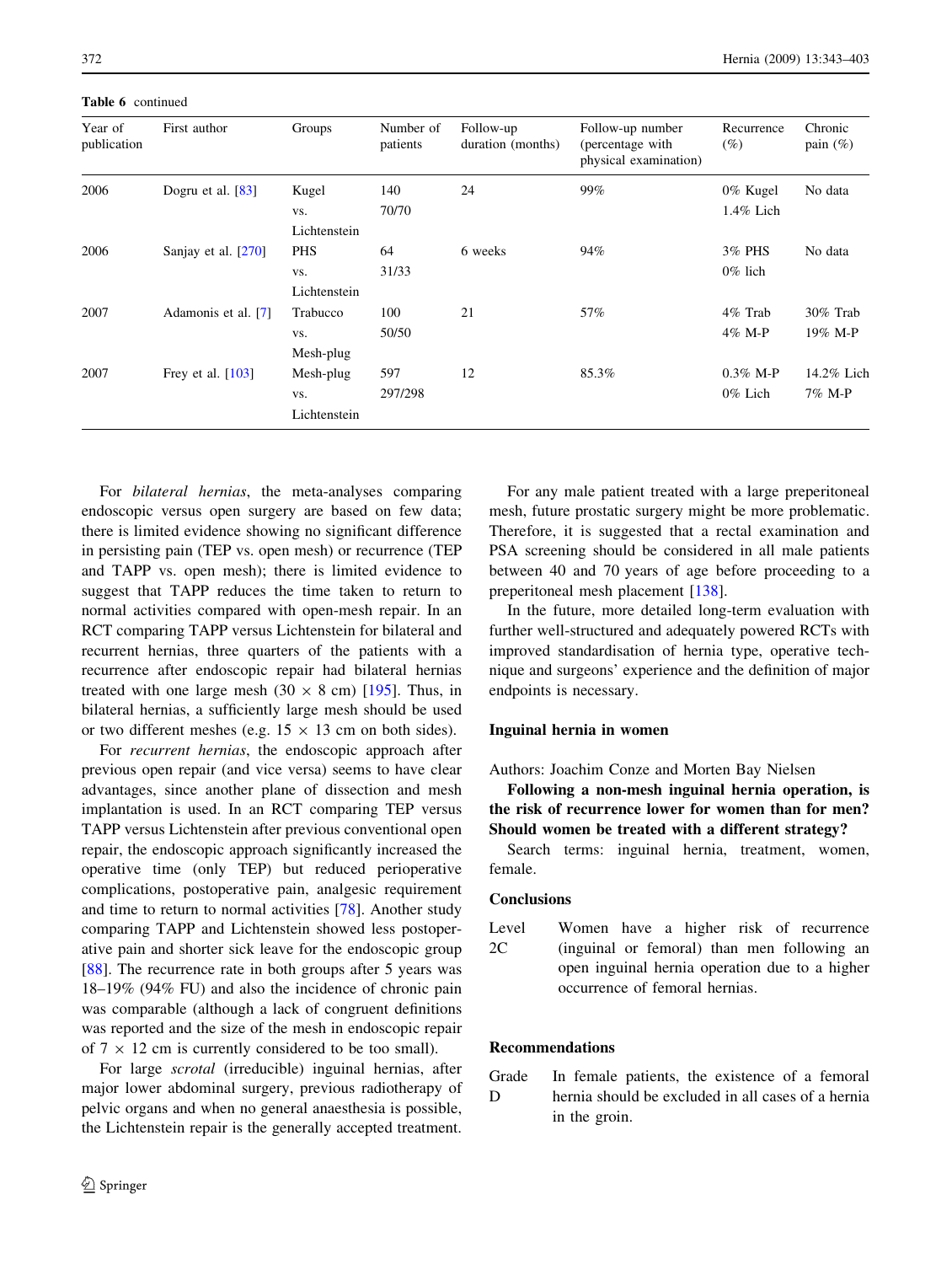A preperitoneal (endoscopic) approach should be considered in female hernia repair.

<span id="page-30-0"></span>Women account for 8–9% of all inguinal and femoral hernia operations performed. In subgroup analyses from many studies, the recurrence rate of a non-mesh inguinal hernia operation in women seems to be comparable to that after type I and type II (EHS) inguinal hernia operations in men  $(2-13\%)$ , dependent on the follow-up duration [[85,](#page-54-0) [106,](#page-54-0) [134,](#page-55-0) [259](#page-58-0)]. In epidemiological studies from national databases, reoperation rates after female herniorrhaphy are higher, compared to males, without any difference between anterior mesh and non-mesh repairs [[30,](#page-53-0) [162\]](#page-56-0). In approximately 40% of reoperations, a femoral recurrence is found. It is not known whether these femoral 'recurrences' represent hernias overlooked at the primary operation or de novo hernias. The high frequency of femoral recurrence after inguinal herniorrhaphy in women argues for the use of endoscopic repair, covering both the inguinal and femoral orifices simultaneously.

## Lateral inguinal hernia in young men (aged 18–30 years)

Authors: Morten Bay Nielsen and Joachim Conze

Does a young man have a very low risk of recurrence following a non-mesh inguinal hernia operation due to an indirect hernia? Is mesh treatment indicated for this category of patients?

Search terms: inguinal hernia, treatment.

#### **Conclusions**

Level 2B A young man (aged 18–30 years) with a lateral inguinal hernia has a risk of recurrence of at least 5% following a non-mesh operation and a long follow-up  $(>5$  years).

#### Recommendations

Grade B It is recommended that a mesh technique is used for inguinal hernia correction in young men (18– 30 years of age and irrespective of the type of inguinal hernia).

In view of the discussion concerning the risk of recurrence in young men following a non-mesh inguinal hernia operation due to a lateral inguinal hernia and the concern for fertility issues, this category deserves to be considered in a separate chapter. About 5% of all inguinal hernia operations are performed on men between the ages of 18 and 30 years. Indirect inguinal hernias account for the majority of these operations. From studies (level 3 and 4), it is known that after 2 to 5 years of follow-up, the risk of recurrence after Shouldice repair is 1–3% lower than for an operation due to a direct inguinal hernia. For this category of patients, Friis and Lindahl compared a Lichtenstein and an annuloraphy and saw recurrence rates of 0 and 2.2%, respectively, with 2 years of follow-up after the repair of a primary hernia [[105\]](#page-54-0). In a randomised study after a followup of more than 10 years, Beets et al. described recurrence rates of more than 30% for an indirect inguinal hernia after both an annuloraphy as well as a modified Bassini technique [\[36](#page-53-0)]. In a retrospective series of more than 1,000 annuloraphies for a lateral inguinal hernia, the recurrence rate rose to 18% after a follow-up of 10 years [\[145](#page-55-0)]. Analysis of data from the Danish Hernia Database shows a reoperation rate almost twice as high after non-mesh repairs compared to Lichtenstein and other open mesh repairs in males \30 years of age, operated for a primary indirect hernia (unpublished data).

In a questionnaire study, in patients below 55 years of age operated for an indirect hernia, no relevant difference in chronic pain was found between patients operated with mesh and non-mesh techniques and no study has shown specific mesh-related problems in this subgroup of patients [\[33](#page-53-0)]. In summary, there is no evidence to support a nonmesh approach in this subgroup of patients.

#### Biomaterials

Authors: Jan Kukleta and Joachim Conze

What mesh type is the most suitable in inguinal hernia repair, and what mesh-related complications can occur?

Search terms: mesh, biomaterial, inguinal hernia, mesh complications.

### Conclusions

| Level | Operation techniques using mesh result in  |  |  |  |
|-------|--------------------------------------------|--|--|--|
| 1 A   | fewer recurrences than techniques which do |  |  |  |
|       | not use mesh.                              |  |  |  |

Level 1B Material-reduced meshes have some advantages with respect to long-term discomfort and foreign-body sensation in open hernia repair, but are possibly associated with an increased risk for hernia recurrence (possibly due to inadequate fixation and/or overlap).

### Recommendations

Grade A In inguinal hernia tension-free repair, synthetic non-absorbable flat meshes (or composite meshes with a non-absorbable component) should be used.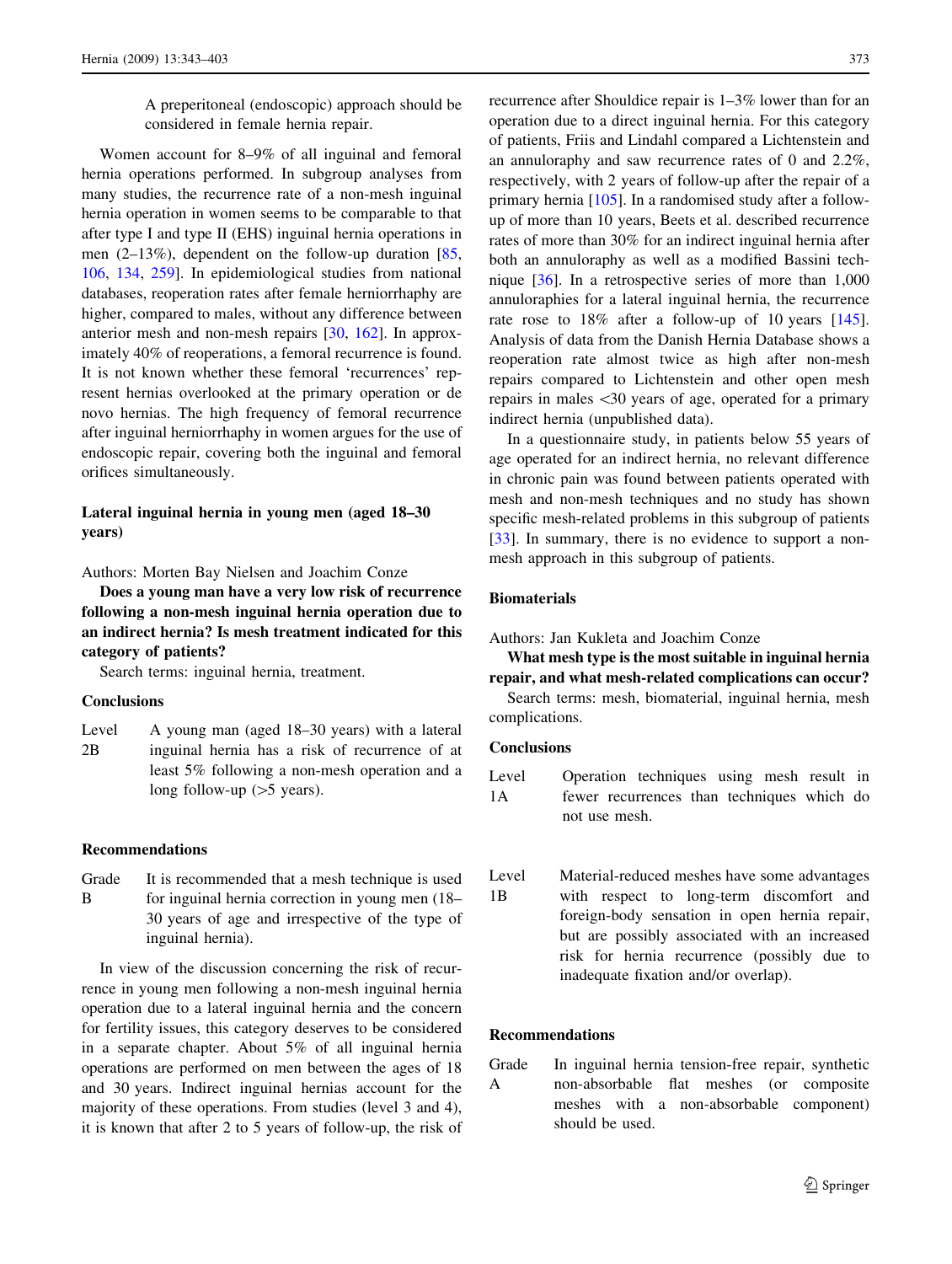The use of synthetic mesh substantially reduces the risk of hernia recurrence irrespective of the placement method. Mesh repair appears to reduce the chance of persisting pain rather than increase it [[72\]](#page-54-0).

Only non-absorbable meshes or composite meshes with a non-absorbable component should be used in inguinal hernia repair in adults.

There is a great variety of meshes available differing in textile parameters (polymer, filament, construction, pore size, elasticity, tensile strength, weight, surface). We do not know the parameters of the ideal mesh. The use of mesh can be related to some non-specific complications (pain, infection, recurrence) and some specific complications (shrinkage, dislocation, migration, erosion). In open inguinal hernia repair, the use of a monofilament polypropylene mesh is advised to reduce the chance of incurable chronic sinus formation or fistula which can occur in patients with a deep infection. The chance of complete wound healing after adequate drainage is virtually impossible when a multifilament mesh is used as bacteria ( $\varnothing$  1 µm) can hide from the leucocytes ( $\varnothing$  $>10 \mu m$ ) because the mesh has a closer weave structure with a smaller pore diameter  $(\emptyset 10 \mu m)$  and the mesh cannot be 'sterilised.' [[293\]](#page-59-0).

Weight-reduced mesh materials  $(>1,000 \mu m)$ , macroporous and oligofilament structures seem to shrink less, cause less inflammatory reaction and induce less extensive scar-tissue formation and are, therefore, more likely to be integrated with less long-term discomfort and foreign-body sensation when implanted in open hernia repair [[47–50,](#page-53-0) [131,](#page-55-0) [137,](#page-55-0) [171](#page-56-0), [172\]](#page-56-0) but, possibly, they are associated with an increased risk for hernia recurrence [[50,](#page-53-0) [137](#page-55-0), [153](#page-56-0), [228,](#page-58-0) [244\]](#page-58-0) in high-risk conditions (large direct hernia), if the mesh is not adequately fixed and/or overlapping.

There is not sufficient data on sexual dysfunction in relation to the variable properties of different prosthetic materials or different surgical techniques used.

### Day surgery

Authors: Maciej Smietanski and Rene Fortelny

## Can inguinal hernia surgery be performed in a day surgery setting? Is this safe and cost-effective?

Search terms: (groin or inguinal) hernia, ambulatory, day surgery, random\* in PubMed; function: related articles in PubMed; literature lists of relevant articles.

#### **Conclusions**

- Level 2B Inguinal hernia surgery as day surgery is as safe and effective as that in an inpatient setting, and more cost-effective.
- Level 3 Inguinal hernia surgery can easily be performed as day surgery, irrespective of the technique used. Selected older and ASA III/IV patients are also eligible for day surgery.

### Recommendations

Grade B An operation in day surgery should be considered for every patient.

Daysurgeryisanadmissiontoaunitforadiagnosticortherapeutic treatment by a medical specialist, in which discharge takes place on the same day after a period of recovery under (para)medical supervision [\[111](#page-55-0)]. An inguinal hernia repair performedintheoutpatientdepartmentunderlocalanaesthetic, inwhichthepatientgoeshomeshortlyaftertheintervention,is consideredtobedaysurgery.

As early as 1955, the advantages of inguinal hernia repair as day surgery were already described in the literature: quicker mobilisation, patient-friendly and lower costs [\[94](#page-54-0)]. Some time later, from the end of the 1970s onwards, several retrospective series were published [[114,](#page-55-0) [204](#page-57-0)], as well as two small randomised studies in which day surgery was compared with inpatient treatment [[237,](#page-58-0) [247](#page-58-0), [262\]](#page-58-0). A recent randomised study compared how much patients valued different treatments [[255\]](#page-58-0). These studies showed that day surgery is just as safe and effective, and, in addition, cheaper. In two of the three studies, patients were at least as content with day surgery [\[255](#page-58-0), [262](#page-58-0)]. In a large American cohort study, the costs of an inguinal hernia repair in a clinical setting were found to be 56% higher than those for day surgery [\[209](#page-57-0)]. Also in Germany, this procedure is generating less costs [\[317](#page-60-0)]. In addition to the few randomised studies, there are a multitude of cohort studies concerning patients successfully operated on as day surgery, under general, regional and local anaesthetics, and with both classical operation techniques as well as open tension-free repairs and endoscopic techniques. A large study conducted in Denmark noted the hospital readmission rate of 0.8% [\[89](#page-54-0), [317\]](#page-60-0). Although a tension-free repair under local anaesthetic seems to be the most suitable operation, the published series showed that other surgical and anaesthesiological techniques can also be effectively used as day surgery. Only the extensive open preperitoneal approach (Stoppa technique) has not been described in the context of day surgery.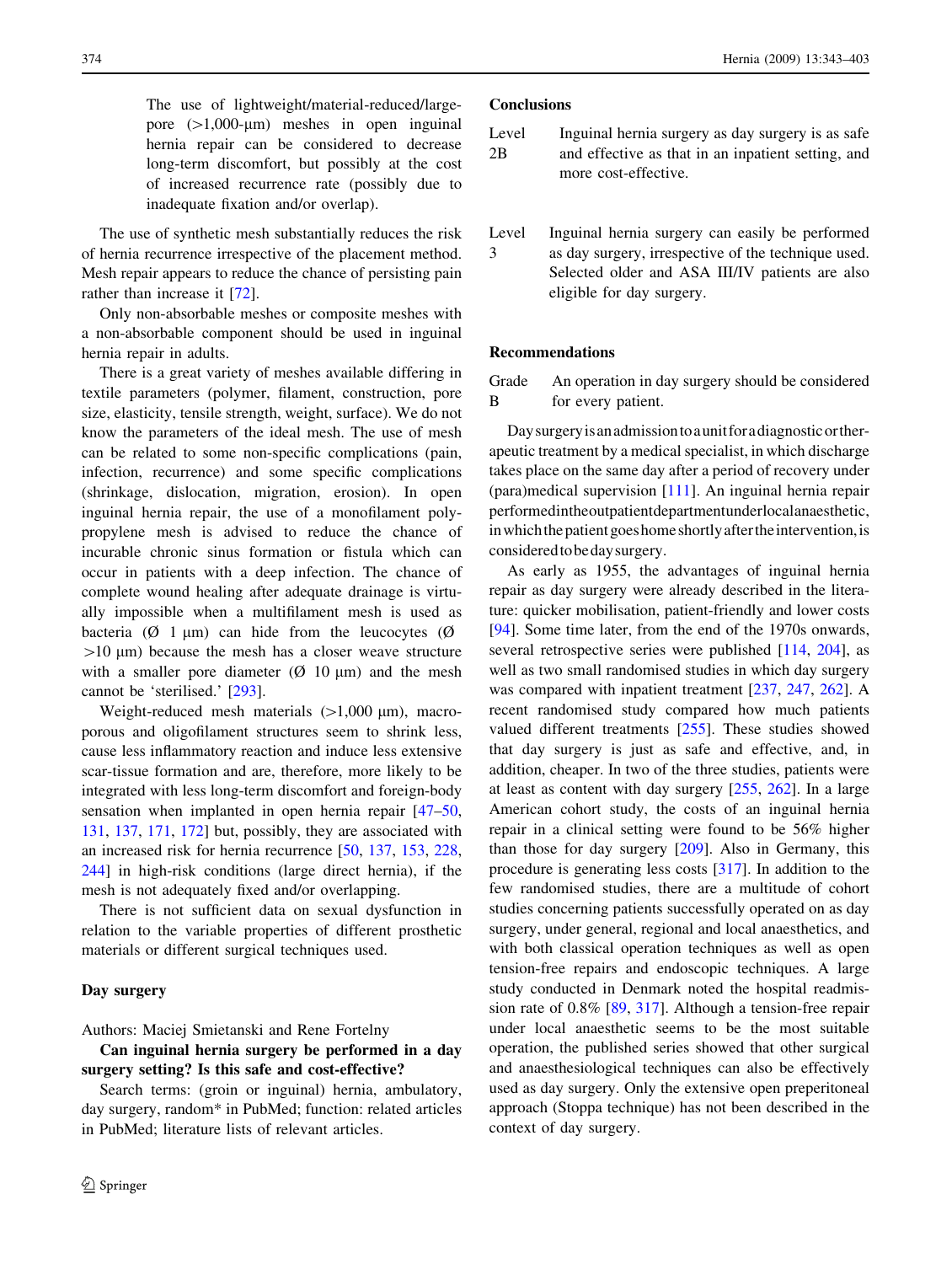When day surgery was in its infancy, there was a strict selection of patients with a low risk of complications (ASA I–II, age limit, length of operation  $\leq 1$  h, no serious obesity etc.). Such a strict selection is becoming less common and, in principle, an inguinal hernia repair as day surgery can be considered for every patient who has satisfactory care at home [\[76](#page-54-0), [142](#page-55-0), [245](#page-58-0)]. In this consideration, the preoperative assessment of the anaesthetist is extremely important, because he/she carries the main responsibility for the perioperative and immediately postoperative phase [[245\]](#page-58-0). A number of factors will either encourage or discourage day surgery. These include hospital, physician and patientrelated factors [\[111](#page-55-0)]. In a hospital with considerable experience in day surgery and a good infrastructure, such as the presence of a pre-assessment consultation and a day surgery department, a large percentage of inguinal hernia treatments will take place as day surgery. The same applies to surgical factors, such as quick operations with a low percentage of complications, and anaesthesia factors, such as pain alleviation and nausea control, which make a quick discharge possible.

On a worldwide basis, there is a clear increase in the percentage of inguinal hernia repairs that are being carried out as day surgery [\[77,](#page-54-0) [142](#page-55-0)]. There is considerable variation between different countries, which cannot be clarified solely by the degree of acceptability of day surgery among patients and surgeons but, to a significant extent, is also determined by the healthcare financing system. In the last years (2000–2004), 35% of inguinal hernia operations carried out in the Netherlands and 33% in Spain were done on a day surgery basis [[197,](#page-57-0) [249](#page-58-0)]; there is room for this number to be increased. In the Swedish National Registry, 75% of inguinal hernia repairs are performed in day care.

#### Antibiotic prophylaxis

Authors: Theo Aufenacker and Maarten Simons

Is antibiotic prophylaxis routinely indicated for elective inguinal surgery for primary inguinal hernia?

Search terms: hernia, antibiotic prophylaxis, RCT, systematic review.

### **Conclusions**

- Level 1A In conventional hernia repair (non-mesh), antibiotic prophylaxis does not significantly reduce the number of wound infections. NNT 68.
- Level 1B In open mesh repair in low-risk patients, antibiotic prophylaxis does not significantly reduce the number of wound infections. NNT 80. For deep infections, the NNT is 352.

Level 2B In endoscopic repair, antibiotic prophylaxis does not significantly reduce the number of wound infections. NNT  $\infty$ .

#### Recommendations

- Grade A In clinical settings with low rates  $(\leq 5\%)$  of wound infection, there is no indication for the routine use of antibiotic prophylaxis in elective open groin hernia repair in low-risk patients.
- Grade B In endoscopic hernia repair, antibiotic prophylaxis is probably not indicated.
- Grade C In the presence of risk factors for wound infection based on patient (recurrence, advanced age, immunosuppressive conditions) or surgical (expected long operating times, use of drains) factors, the use of antibiotic prophylaxis should be considered.

The risk of infection following an inguinal hernia operation, with or without mesh, is between 0 and 14.4%. In RCTs, the average incidence of wound infections is 4.3% in conventional repair and 2.4% in open mesh repair [\[19](#page-52-0), [22](#page-52-0), [64,](#page-53-0) [92](#page-54-0), [178,](#page-56-0) [210](#page-57-0), [230,](#page-58-0) [235](#page-58-0), [238](#page-58-0), [268,](#page-59-0) [274](#page-59-0), [294,](#page-59-0) [303](#page-59-0), [322\]](#page-60-0).

Since the use of antibiotics is not likely to increase the percentage of wound infection, the net effect of randomised controlled studies will almost always be in favour of the patients receiving prophylaxis.

In a meta-analysis on the use of antibiotic prophylaxis in 1,867 patients with non-mesh repairs, the overall infection rates were 2.88% in the prophylaxis group and 4.30% in the control group (OR 0.65, 95% CI: 0.35–1.21) [\[268](#page-59-0)]. This is a non-significant reduction with a number needed to treat of 68.

In two meta-analyses on the use of antibiotic prophylaxis in open mesh-based groin repairs, conflicting conclusions are drawn [\[23](#page-52-0), [267](#page-59-0)]. In these two analyses, the same six studies are included but in one, the analysis is fixed and in the other, it was random [[22](#page-52-0), [64](#page-53-0), [210](#page-57-0), [230,](#page-58-0) [235,](#page-58-0) [322](#page-60-0)]. The choice of the correct method should be based on the prevalence of statistical heterogeneity (data), together with the clinical diversity and methodological diversity of the studies.

In the six studies, there is no statistical heterogeneity but clinical and methodological diversity is present and, therefore, the random method should be used. When the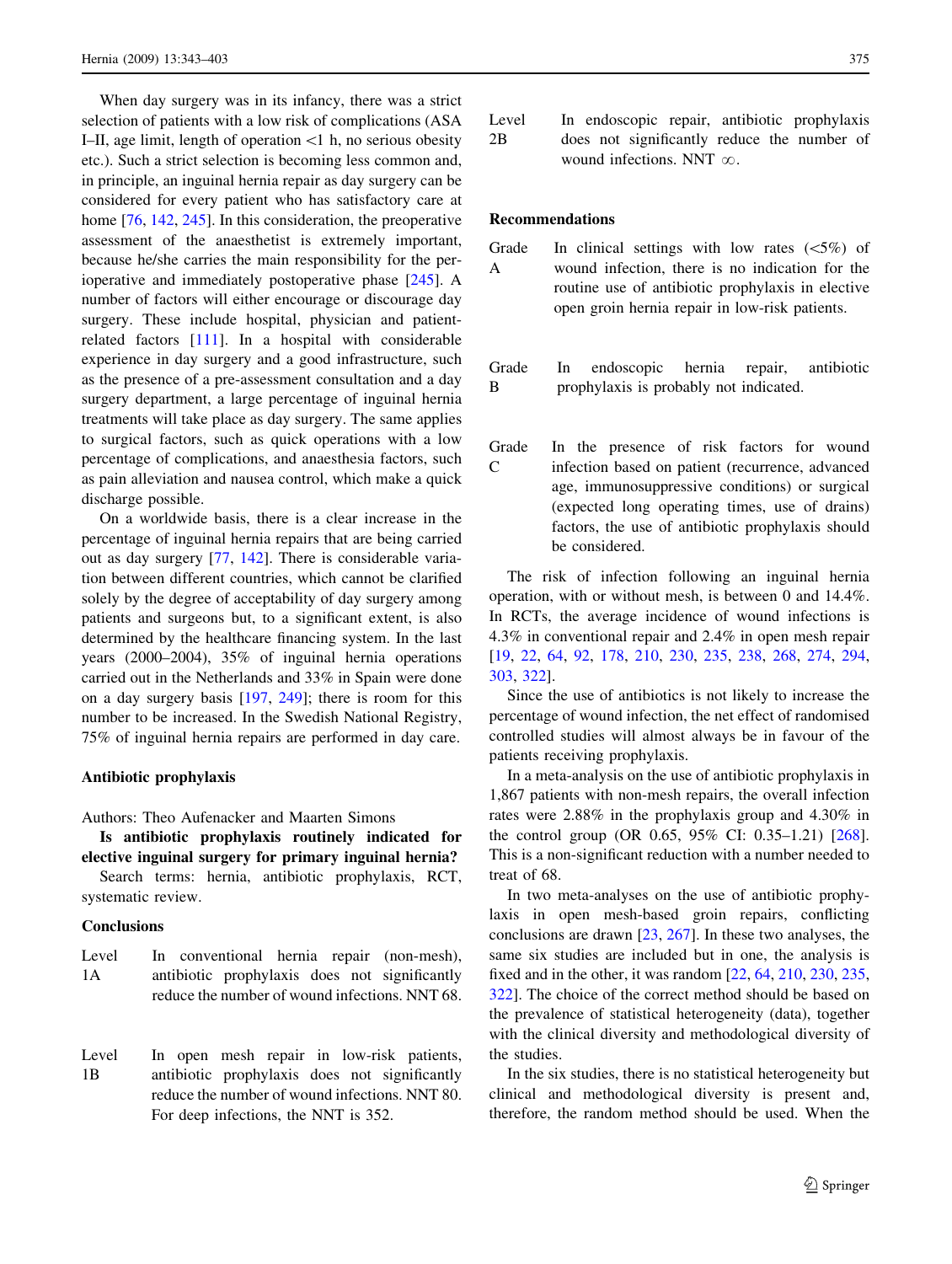| Reference                                     | $\boldsymbol{n}$ | Mean age<br>(years) | $(\%)$ | Sex, male Type of antibiotic<br>Infection placebo<br>group (patients, $\%$ ) |                |         | Infection<br>intervention<br>group<br>(patients, $\%$ ) |                    | P-value NNT      |                   |
|-----------------------------------------------|------------------|---------------------|--------|------------------------------------------------------------------------------|----------------|---------|---------------------------------------------------------|--------------------|------------------|-------------------|
| Endoscopic inguinal hernia mesh repair (TAPP) |                  |                     |        |                                                                              |                |         |                                                         |                    |                  |                   |
| Schwetling and Bärlehner [274] 80             |                  | 55                  | 86     | Cefuroxime $1.5$ g                                                           | 0/40           | $0\%$   | 0/40                                                    | $0\%$              | 1.0              | $\infty$          |
| Open inguinal and femoral hernia mesh repair  |                  |                     |        |                                                                              |                |         |                                                         |                    |                  |                   |
| Morales et al. $[210]$                        | 524              | 54                  | 90     | Cefazolin 2 g                                                                | 6/287          | 2.1%    | 4/237                                                   | $1.7\%$            | 0.737            | 248               |
| Yerdel et al. $[322]$                         | 269              | 56                  | 93     | Ampicillin + Sulbactam<br>1.5 <sub>g</sub>                                   | 12/133         | $9.0\%$ |                                                         | $1/136$ 0.7% 0.002 |                  | 13                |
| Celdrán et al. $[64]$                         | 91               | 58                  | 90     | Cefazolin 1 g                                                                | $4/49^{\rm a}$ | 8.2%    | $0/50^{\rm a}$                                          |                    | $0.0\%$ 0.059    | 13                |
| Oteiza et al. [230]                           | 247              | 57                  | 85     | $Amoxicillin + Clavulanic$<br>acid $2 g$                                     | 0/123          | $0.0\%$ | 1/124                                                   |                    | $0.8\%$ 0.318    | <b>NNH</b><br>124 |
| Aufenacker et al. [23]                        | 1,008 58         |                     | 96     | Cefuroxime $1.5$ g                                                           | 9/505          | $1.8\%$ | 8/503                                                   |                    | $1.6\%$ 0.813    | 520               |
| Perez et al. $[235]$                          | 360              | 61                  | 98     | Cefazolin 1 g                                                                | 7/180          | $3.9\%$ |                                                         |                    | 4/180 2.2% 0.540 | 59                |
| Tzovaras et al. [303]                         | 379              | 63                  | 94     | $Amoxicillin + Clavulanic$<br>acid $1.2 g$                                   | 9/189          | $4.7\%$ |                                                         | 5/190 2.6% 0.4     |                  | 48                |
| Jain et al. $[141]$                           | 120              | 41                  | 100    | Amoxicillin + Clavulanic $1/60$<br>acid $1.2 g$                              |                | $1.7\%$ | 1/60                                                    |                    | 1.7% 0.500       | $\infty$          |

Table 7 Results of individual studies on the use of antibiotic prophylaxis in the prevention of wound infection after mesh inguinal hernia repair (RCTs)

TAPP transabdominal preperitoneal, NNT number needed to treat

Review The effectiveness of antibiotic prophylaxis in inguinal hernia repair Comparison 01 Antibitiotic prophylaxis vs placebo Outcome: 01 Total number of wound infections

| Study<br>or sub-category                       | Antibiotic<br>nN                                                                 | Placebo<br>nN | OR (random)<br>95% CI                | Weight<br>% | OR (random)<br>95% CI  | Year |
|------------------------------------------------|----------------------------------------------------------------------------------|---------------|--------------------------------------|-------------|------------------------|------|
| Morales                                        | 4/237                                                                            | 6/287         |                                      | 16.78       | $0.80$ $[0.22, 2.88]$  | 2000 |
| Yerdel                                         | 1/136                                                                            | 12/133        |                                      | 7.02        | $0.07$ $[0.01, 0.58]$  | 2001 |
| Aufenacker                                     | 8/503                                                                            | 9/505         |                                      | 27.05       | $0.89$ $[0.34, 2.33]$  | 2004 |
| Celdran                                        | 0/50                                                                             | 4/49          |                                      | 3.51        | $0.10$ $[0.01, 1.91]$  | 2004 |
| Oteiza                                         | 1/124                                                                            | 0/123         |                                      | 2.97        | $3.00$ $[0.12, 74.36]$ | 2004 |
| Perez                                          | 4/180                                                                            | 7/180         |                                      | 17.51       | $0.56$ $[0.16, 1.95]$  | 2005 |
| Tzovaras                                       | 5/190                                                                            | 9/189         |                                      | 21.27       | $0.54$ $[0.18, 1.64]$  | 2007 |
| Jain                                           | 1/60                                                                             | 1/60          |                                      | 3.89        | 1.00 [0.06, 16.37]     | 2008 |
| Total (95% CI)                                 | 1480                                                                             | 1526          |                                      | 100.00      | $0.59$ $[0.34, 1.03]$  |      |
| Total events: 24 (Antibiotic), 48 (Placebo)    |                                                                                  |               |                                      |             |                        |      |
|                                                | Test for heterogeneity: Chi <sup>2</sup> = 7.70, df = 7 (P = 0.36), $I^2$ = 9.1% |               |                                      |             |                        |      |
| Test for overall effect: $Z = 1.86$ (P = 0.06) |                                                                                  |               |                                      |             |                        |      |
|                                                |                                                                                  |               | 0.01<br>0.1<br>10                    | 100         |                        |      |
|                                                |                                                                                  |               | Favours control<br>Favours treatment |             |                        |      |

Fig. 5 Pooled data of eight studies on the use of antibiotic prophylaxis in the prevention of wound infection after mesh inguinal hernia repair

results of fixed and random analysis conflict, the choice of meta-analysis method should be preferably conservative and, in these situations, the random method should be used.

Currently, eight studies regarding open mesh repair are available; the results are displayed in Table 7 [\[22](#page-52-0), [64](#page-53-0), [141,](#page-55-0) [210,](#page-57-0) [230,](#page-58-0) [235,](#page-58-0) [303](#page-59-0), [322](#page-60-0)].

In summary, one study found a significant decrease in infections. This study revealed no difference between deep infections and reported a very high percentage of superficial infections, possibly caused by long duration of operation, more usage of drains and repeated aspiration of seromas.

The results of the meta-analysis (random effect) of 3,006 patients with mesh-based groin repair are an overall infection rate of 1.6% in the prophylaxis group and 3.1% in the control group (OR 0.59, 95% CI: 0.34–1.03). This is not a significant reduction, with a number needed to treat of 80 (Fig. 5).

For the prevention of a deep infection, data is available on 2,103 patients. The deep infection rate is 0.3% in the prophylaxis group and 0.6% in the placebo group (OR 0.50, 95% CI: 0.12–2.09). The reduction is not significant and the number needed to treat is 352 to prevent one deep infection.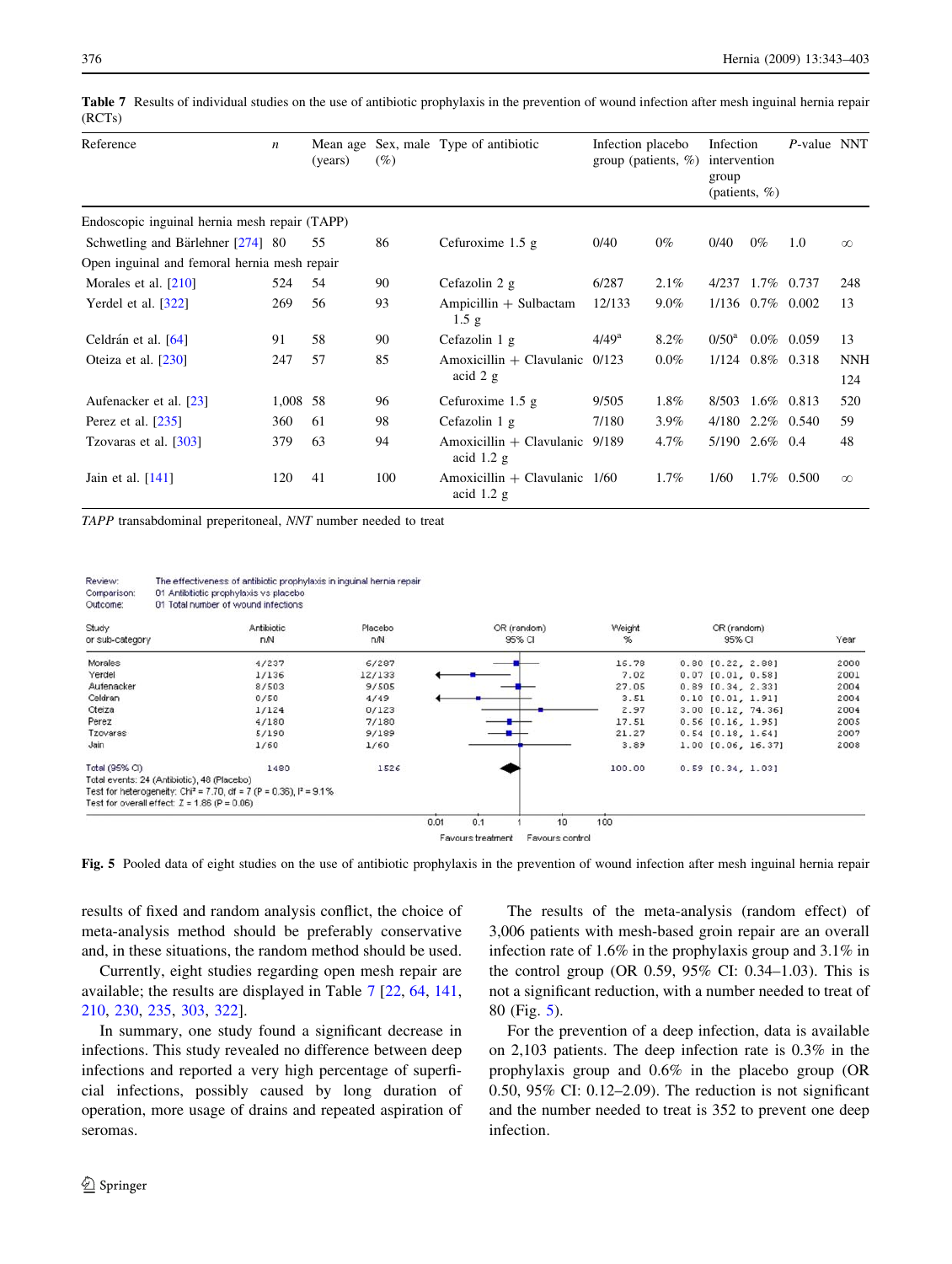#### <span id="page-34-0"></span>**Training**

Authors: Marc Miserez and Maarten Simons

What is the learning curve and training in inguinal hernia repair?

Search terms: hernia, training, learning curve.

#### **Conclusions**

Level 2C The learning curve for performing endoscopic inguinal hernia repair (especially TEP) is longer than that for open Lichtenstein repair, and ranges between 50 and 100 procedures, with the first 30–50 being the most critical.

> For endoscopic techniques, adequate patient selection and training might minimise the risks for infrequent but serious complications in the learning curve.

> There does not seem to be a negative effect on outcome when operated by a resident versus an attending surgeon.

> Specialist centres seem to perform better than general surgical units, especially for endoscopic repairs.

#### Recommendations

Grade  $\mathcal{C}$ (Endoscopic) hernia training with adequate mentoring should be started with junior residents.

Grade D All surgeons graduating as general surgeons should have a profound knowledge of the anterior and posterior preperitoneal anatomy of the inguinal region. Complex inguinal hernia surgery (multiple recurrences, chronic pain, mesh infection)

should be performed by a hernia specialist.

Surgeons recognise technical issues, experiences in deciding to act and manual skills as major predictors of outcome [[285\]](#page-59-0). A learning curve for a specific procedure can be evaluated by means of operative times, but mainly by the rate of conversions (for endoscopic surgery) and complications. It is generally believed that the learning curve for performing endoscopic inguinal hernia repair is longer than for open Lichtenstein repair, although the Lichtenstein technique also has a learning curve with respect to the prevention of recurrence and the prevention of chronic groin pain. However, this learning curve seems to be more favourable than that for the endoscopic techniques [\[298](#page-59-0)]. This is especially the case for TEP, due to a limited working space and

different appreciation of the usual anatomical landmarks seen from inside the peritoneal cavity or through an anterior approach. The risk of serious complications may be higher during the learning curve period, and adequate patient selection and training might minimise the risks for rare but serious complications.

Very limited data are available on the learning curves for endoscopic repair, but it is suggested that operators become experienced after between 50 and 100 procedures, with the first 30–50 being the most critical [[40,](#page-53-0) [79,](#page-54-0) [86](#page-54-0), [95](#page-54-0), [174](#page-56-0), [184](#page-56-0), [312](#page-60-0), [313](#page-60-0)]. Lamb et al. showed for TEP that recurrence rates (median follow-up time 7 years) are  $\langle 2\%$  if more than 80 procedures had been performed and, recently, the learning curve specifically for TAPP was suggested to be  $>75$  [[192](#page-57-0)]. Of course, this number is clearly dependent on the structure of the training (programme), such as the type of supervision and the expertise of the trainer [\[184](#page-56-0)]. The number of 250, especially in surgeons aged 45 years and above as reported in the VA trial, has been criticised because of several reasons (learning curve effect, size of the mesh) [\[207](#page-57-0), [215,](#page-57-0) [216](#page-57-0)].

There is a substantial variation in the amount of training and supervision given for inguinal hernia repair and, currently, an increased number of complications during the learning curve period due to nonoptimal training conditions is no longer acceptable [\[75](#page-54-0)]. Although there are no RCTs concerning hernia surgery that compare the outcome of trainee versus surgeon or specialist, most surgical data, even on pancreatic surgery, show no negative effect on outcome when operated by a resident versus an attending surgeon [\[69](#page-54-0), [139](#page-55-0), [246](#page-58-0), [276](#page-59-0)]. Of course, the quality and extent of supervision is an important factor in outcome [\[93](#page-54-0)]. Registration in a prospective database in Scotland showed that junior residents, when supervised by a senior resident or a consultant surgeon (for open surgery) and senior residents, whether supervised or unsupervised (for open and endoscopic surgery), obtained comparable recurrence rates as the consultant surgeons [[261\]](#page-58-0). More or less comparable data on morbidity and recurrence rate (although associated with a higher operation time for residents) were found for the Lichtenstein procedure [\[74](#page-54-0)]. In a retrospective analysis of 264 TEP interventions, mainly performed by surgical residents under the guidance of a single staff surgeon, the mean operation time was 85 min (unilateral hernias) and the recurrence rate was 2%, with a mean follow-up of 3.5 years [\[120](#page-55-0)]. In a TAPP inguinal hernia repair, the learning curve seemed to be shorter for junior trainees than for the senior surgeons (who were training them now) years before [[40\]](#page-53-0). Other conflicting data state that surgical training for endoscopic treatment of inguinal hernias is associated with a longer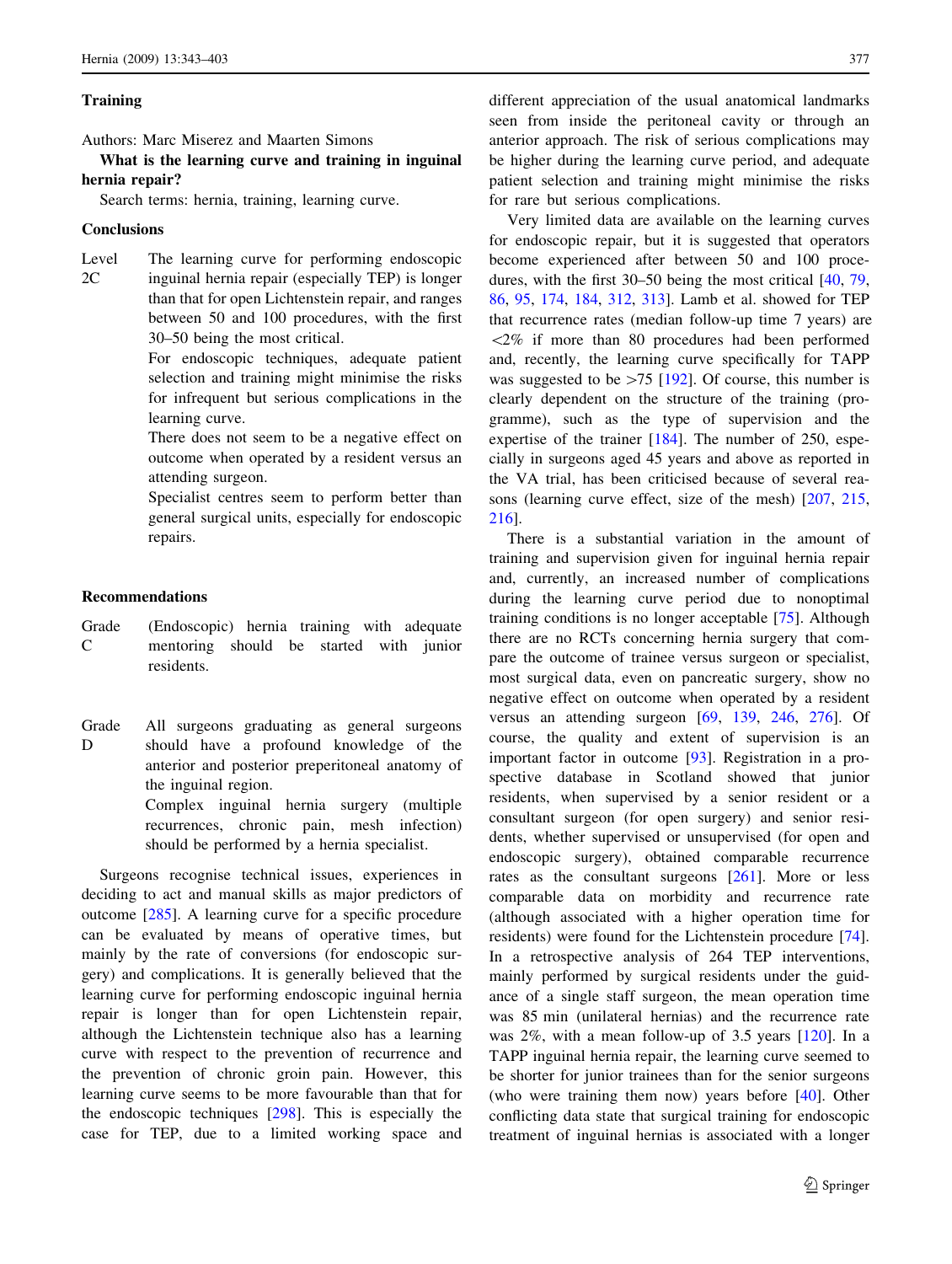operation time and hospital stay, and with higher morbidity and costs [\[29](#page-52-0)].

For the Lichtenstein repair, a post-hoc analysis of the VA trial data (where surgical residents assisted during the whole operation by an attending surgeon who performed most of the repairs) showed higher recurrence rates (but not other complications) for junior residents operating versus senior residents. For the endoscopic repair, the attending effect was so important that no resident effects on the recurrence and complication rates could be detected [\[319](#page-60-0)]. (Endoscopic) hernia training with adequate mentoring should, therefore, probably be started with junior residents.

Specialist centres seem to perform better than general surgical units, especially for endoscopic repairs and complex inguinal hernia surgery (multiple recurrences, chronic pain, mesh infection etc.) should, thus, be best performed by a hernia specialist [\[40](#page-53-0), [225,](#page-57-0) [291\]](#page-59-0). It is unclear whether subspeciality training, centre volume and/or surgeon volume are equally important to determine the outcome [\[125](#page-55-0)], but for many procedures, the observed associations between hospital volume and operative mortality are largely mediated by surgeon volume [[39\]](#page-53-0). For open paediatric inguinal hernia repair (excluding premature babies), hernia recurrence was higher in the general surgery group compared with paediatric surgeons; in addition, only among paediatrics surgeons—having a higher surgical volume was the estimated risk of hernia recurrence independent of surgical volume  $[43]$  $[43]$ . On the other hand, the results of nonexpert surgeons and even supervised residents using the Lichtenstein repair for primary inguinal hernias showed comparable excellent results to those of the experts [[74,](#page-54-0) [277\]](#page-59-0).

All surgeons graduating as general surgeons should have a profound knowledge of the anterior and posterior preperitoneal anatomy of the inguinal region. As long as they also treat recurrent hernias, it is logical to be adequately trained in both the anterior and posterior approach to the groin by means of adequately tested (pre)clinical training models and curricula [\[126](#page-55-0)]. Most authors agree that the two major techniques to be taught early during surgical residency are the Lichtenstein technique for the anterior approach and the endoscopic techniques for the posterior approach. All new procedures should be compared to these techniques. In order to decrease patient exposure to learning curve errors during inguinal hernia repair and due to the current lack of realistic hands-on simulation models, at least 30–50 of each procedure should be performed during residency, with adequate mentoring by a motivated expert surgeon (and instructor!), provided the resident already has experience with endoscopic cholecystectomy ( $\sim$ endoscopic experience) [\[79](#page-54-0), [86,](#page-54-0) [184,](#page-56-0) [312](#page-60-0)].

Every surgical resident graduating in the USA in 1999 performed during the whole residency period seven endoscopic/endoscopic and 50 open procedures, on average [\[79](#page-54-0)]. Currently, a resident should ideally have performed at least ten complete endoscopic/endoscopic and 50 open inguinal hernia repairs independently [\[254](#page-58-0)]. In addition, a specific effort for postgraduate training in endoscopic inguinal hernia repair should be made for inexperienced consultant surgeons.

### Anaesthesia

Authors: Par Nordin and Sam Smedberg

Can an open inguinal hernia operation under local anaesthesia be performed with the same patient satisfaction? Is this safer and more cost-effective than other anaesthesia techniques? Should regional anaesthesia be avoided?

Search terms: herniorrhaphy, groin hernia, local anaesthesia.

#### Conclusions

Level 1B Open anterior inguinal hernia techniques can be satisfactorily performed under local anaesthetic. Regional anaesthesia, especially when using high-dose and/or long-acting agents, has no documented benefits in open inguinal hernia repair and increases the risk of urinary retention.

#### Recommendations

- Grade A It is recommended that, in the case of an open repair, local anaesthetic is considered for all adult patients with a primary reducible unilateral inguinal hernia.
- Grade B Use of spinal anaesthesia, especially using highdose and/or long-acting anaesthetic agents, should be avoided. General anaesthesia with short-acting agents and combined with local infiltration anaesthesia may be a valid alternative to local anaesthesia.

Ideally, inguinal hernia repair should be performed using a simple and safe anaesthetic technique that is acceptable for the patient and easily mastered in general surgical practice. The technique should carry a low morbidity risk and also be cost-effective. Postoperative side effects and prolonged hospital stay after groin hernia surgery are often related to the effects of anaesthesia.

General anaesthesia can provide the surgeon with optimal operating conditions in terms of patient immobility and muscular relaxation. Modern general anaesthesia with short-acting agents and combined with local infiltration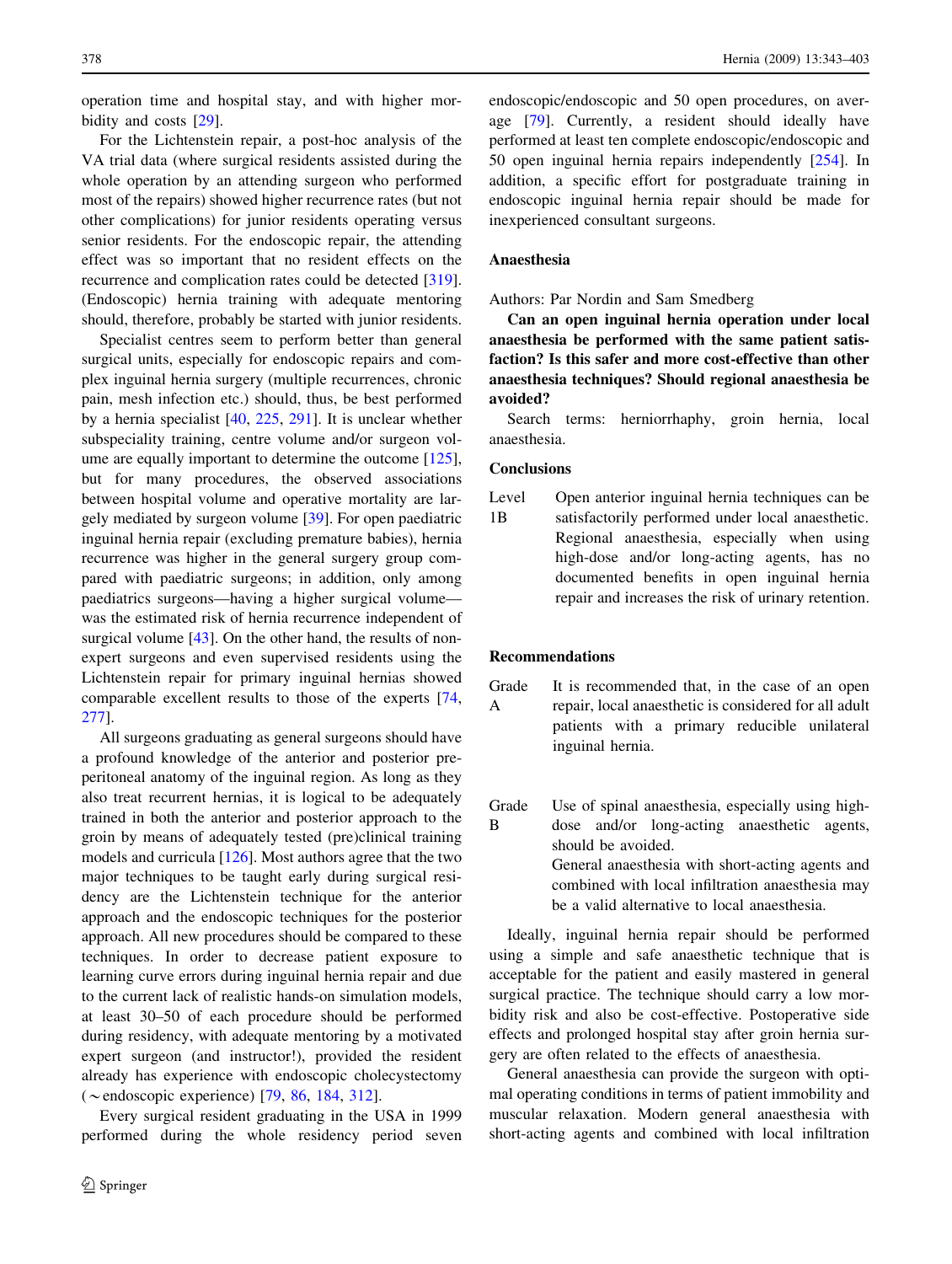<span id="page-36-0"></span>anaesthesia is safe and fully compatible with day-case surgery [\[282](#page-59-0)]. Disadvantages are risk for airway complications, cardiovascular instability, nausea and vomiting. Furthermore, urinary complications and recovery from central hypnotic effects may prolong the hospital stay.

Regional anaesthesia for groin hernia repair can be provided by either subarachnoid (spinal), epidural techniques or, more uncommonly, paravertebral techniques [\[156](#page-56-0)]. Spinal anaesthesia regularly results in urine retention, which results in prolonged postoperative recovery [[98,](#page-54-0) [221,](#page-57-0) [264,](#page-58-0) [290\]](#page-59-0).

In recent years, improvements of the regional anaesthetic techniques have been made with the use of more short-acting local anaesthetic agents. Also, the use of additional spinal opioids combined with a reduction in the amount of spinal doses may reduce the postoperative side effects.

The open treatment of primary reducible inguinal hernias in adults is nearly always possible under local anaesthesia [\[59](#page-53-0), [149](#page-56-0), [150\]](#page-56-0) and can be provided by a local infiltration technique [\[16](#page-52-0), [17](#page-52-0)] or by a specific blockade of the ilioinguinal and iliohypogastric nerves or a combination of the two methods (see Appendix [4\)](#page-48-0) [[80\]](#page-54-0). The administration is technically quite easy but it requires training and is only successful if the surgeon handles the tissues gently, has patience and is fully conversant with the technique [[80,](#page-54-0) [241\]](#page-58-0). Intraoperative pain seems to be the most common reason for dissatisfaction with local anaesthesia [\[222](#page-57-0), [295\]](#page-59-0). Some patients may prove to be unsuitable for local anaesthesia, notably very young patients, anxious patients, the morbidly obese and patients with suspected incarceration or strangulation. Whether scrotal hernias and obese patients are suitable depends entirely upon the surgeon's familiarity with the technique [\[80](#page-54-0), [241](#page-58-0)].

Fourteen randomised studies comparing local anaesthesia with general and/or regional anaesthesia [\[11](#page-52-0), [37,](#page-53-0) [104,](#page-54-0) [112,](#page-55-0) [113,](#page-55-0) [118,](#page-55-0) [158,](#page-56-0) [221,](#page-57-0) [227,](#page-58-0) [231,](#page-58-0) [273,](#page-59-0) [282,](#page-59-0) [295,](#page-59-0) [310\]](#page-60-0) and one comparing general with regional anaesthesia [[52\]](#page-53-0) was found. One study did not reveal any difference [\[227](#page-58-0)], while the others bear witness to the advantages for local anaesthetic, such as less postoperative pain, less anaesthesia-related complaints, less micturition difficulties, faster discharge and faster short-term recovery.

Cost comparisons for the anaesthetic alternatives have given similar results [\[31](#page-53-0), [57,](#page-53-0) [151,](#page-56-0) [223](#page-57-0), [282\]](#page-59-0). Local anaesthesia provides cost advantages over both regional and general anaesthesia, regarding both total intraoperative as well as postoperative costs. Of three RCTs [[223,](#page-57-0) [227,](#page-58-0) [282\]](#page-59-0), two found local to be cheaper than both general and spinal anaesthesia [[223,](#page-57-0) [282](#page-59-0)], while one observed no major difference between local and general anaesthesia [\[227](#page-58-0)].

Local anaesthesia carries a lower mortality risk in both elective and emergency operations [\[219](#page-57-0)].

#### Postoperative recovery

Authors: Rene Fortelny and Maciej Smietanski

Which technique gives the fastest postoperative recovery?

Search terms: inguinal hernia, treatment, recovery, pain, outcome.

#### **Conclusions**

Level 1A Endoscopic inguinal hernia techniques result in an earlier return to normal activities or work than the Lichtenstein technique.

#### Recommendations

| Grade | It is recommended that an endoscopic technique  |
|-------|-------------------------------------------------|
| A     | is considered if a quick postoperative recovery |
|       | is particularly important.                      |

Postoperative recovery is defined as a return to normal activities of daily living and the resumption of paid work.

The most important economic short-term effect after inguinal hernia surgery is the recommended postoperative recovery time, which was formerly 6 weeks on average [\[266](#page-59-0), [284\]](#page-59-0). This figure originates from the period in which almost every surgeon treated inguinal hernia by means of an anterior approach without using mesh [[25\]](#page-52-0). The duration of convalescence varies considerably, basically due to the variation in recommendations and on the level of the patients' preoperative activity [[56\]](#page-53-0). The resumption of work relies on different factors and is not only dependant on the operation technique [[44,](#page-53-0) [255](#page-58-0), [258\]](#page-58-0). The main cause of prolonged recovery is predominantly pain [[56\]](#page-53-0). In addition, co-morbidity and cultural background affect the time of recovery [\[197](#page-57-0)]. An early resumption of daily activities and work has been advocated in all published recommendations but has not generally been adopted [\[91](#page-54-0)]. Based on these widely accepted facts, the patients should be informed that they can immediately return to all of their usual activities of daily life if pain permits [[56,](#page-53-0) [91](#page-54-0)].

All tension-free hernia operation techniques (open, e.g. Lichtenstein procedure and plug and patch repair, or endoscopic approach, e.g. TAPP and TEP) have been analysed in various trials and result in a quicker postoperative recovery [[41,](#page-53-0) [46,](#page-53-0) [56,](#page-53-0) [68,](#page-54-0) [129,](#page-55-0) [147,](#page-55-0) [168,](#page-56-0) [176,](#page-56-0) [178,](#page-56-0) [197](#page-57-0), [198,](#page-57-0) [272,](#page-59-0) [311](#page-60-0)].

The meta-analyses revealed that, after an open mesh procedure, patients recovered four days earlier on average than after a conventional repair, and recovered seven days earlier on average following an endoscopic operation than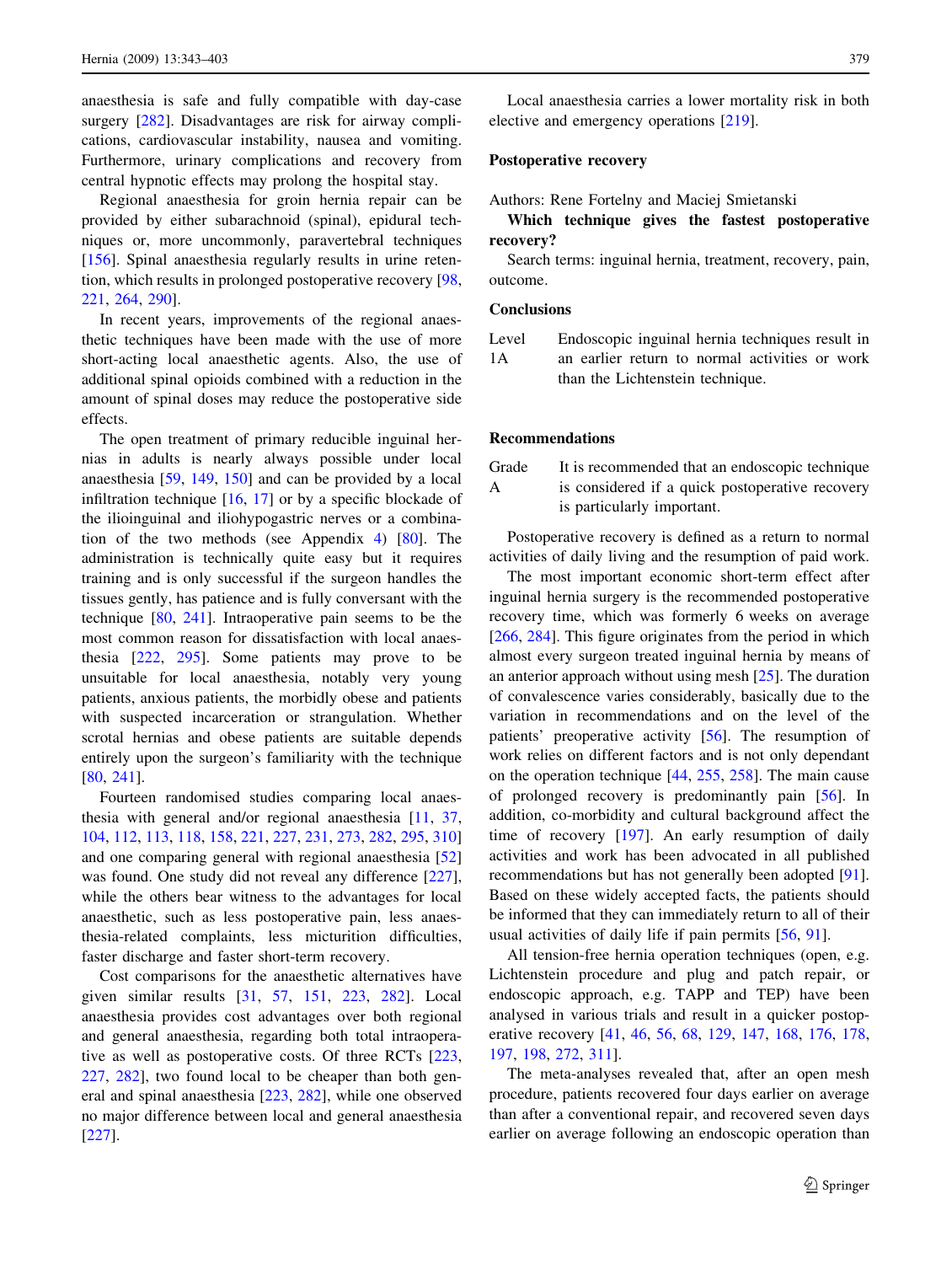<span id="page-37-0"></span>after an open technique with mesh  $[41, 46, 68, 115, 129,$  $[41, 46, 68, 115, 129,$  $[41, 46, 68, 115, 129,$  $[41, 46, 68, 115, 129,$  $[41, 46, 68, 115, 129,$  $[41, 46, 68, 115, 129,$  $[41, 46, 68, 115, 129,$  $[41, 46, 68, 115, 129,$  $[41, 46, 68, 115, 129,$  $[41, 46, 68, 115, 129,$ [168,](#page-56-0) [176,](#page-56-0) [197,](#page-57-0) [198](#page-57-0), [272](#page-59-0), [275\]](#page-59-0).

The recovery was mostly measured using (non)-validated questionnaires or by enquiring about an end point (only the resumption of normal activities and/or paid work): so-called ADL questionnaires or a generic quality of life questionnaire (SF-36 or EuroQol) [\[185](#page-56-0), [187](#page-56-0), [296,](#page-59-0) [316\]](#page-60-0).

The results of these quality of life studies demonstrate that the recovery of hernia patients is not only restricted to the dimension of pain. It seems obvious that favourable physical outcomes facilitate the return to normal social life and productivity [[198\]](#page-57-0). Although the social and psychological impairment has already been observed in hernia patients, these aspects of recovery have, so far, been neglected by the surgical research in the field.

However, the growing body of literature underlines the importance of quality of life assessment in future studies on hernia repair.

In a number of studies, this quicker postoperative recovery was objectively confirmed by abdominal muscle exercises being carried out [\[82](#page-54-0), [187](#page-56-0), [233\]](#page-58-0).

## Aftercare

#### Author: Maarten Simons

Is a lifting, sports or work ban indicated following inguinal hernia surgery?

Search terms: groin hernia, herniorrhaphy, aftercare, postoperative regime, postoperative recommendations, guidelines.

#### **Conclusions**

Level 3 The imposition of a temporary ban on lifting, participating in sports or working after inguinal hernia surgery, is not necessary. Probably a limitation on heavy weight lifting for 2–3 weeks is enough.

#### Recommendations

Grade C It is recommended that limitations are not placed on patients following an inguinal hernia operation and patients are, therefore, free to resume activities. ''Do what you feel you can do.'' Probably a limitation on heavy weight lifting for 2–3 weeks is enough.

In a single prospective trial, two postoperative regimes (after Bassini technique) were compared with each other using a recurrence within 1 year as an end point [\[292](#page-59-0)]. The resumption of heavy work after 3 weeks was compared

with that after about 10 weeks and has no influence on the recurrence rate.

If (after Lichtenstein technique under local anaesthetic) postoperatively patients were allowed to do what they could, and only excessive sport and heavy work were limited during the first 3 weeks, it resulted in  $>75\%$  doing their own shopping without assistance within 6 days. Following light work, patients resumed work after an average of 6 days, and resumed heavy work 4 days after the proposed resting period was over [\[58](#page-53-0)].

Recommendations about driving after an inguinal hernia operation differ considerably. A study showed that, after seven days, the normal response time was achieved in 82% of cases following an endoscopic repair, in 64% of cases after Lichtenstein operation and in 33% of cases after Bassini technique [[320\]](#page-60-0). In the Lichtenstein clinic, the opinion is that driving can be resumed straight away [\[13](#page-52-0)]. It is hardly surprising that every surgeon gives a different recommendation [\[140](#page-55-0)].

#### Postoperative pain control

Authors: Par Nordin and Sam Smedberg

## What is the best method for realising an effective postoperative pain control?

Search terms: herniorrhaphy, local anaesthetic(s), groin hernia, local anaesthesia, local infiltration.

#### **Conclusions**

| Level |                          |  |  |  |  |  |  | Wound infiltration with a local anaesthetic  |
|-------|--------------------------|--|--|--|--|--|--|----------------------------------------------|
| 1B    |                          |  |  |  |  |  |  | results in less postoperative pain following |
|       | inguinal hernia surgery. |  |  |  |  |  |  |                                              |

#### Recommendations

Grade A Local infiltration of the wound after hernia repair provides extra pain control and limits the use of analgesics.

In addition to the medicinal postoperative analgesia, which is not discussed further, there are sufficient studies which demonstrate that wound infiltration with a local anaesthetic results in less postoperative pain than the administration of placebos [[81,](#page-54-0) [302\]](#page-59-0).

<http://www.postoppain.org> covers evidence-based recommendations.

#### Complications

Authors: Sam Smedberg and Par Nordin

How frequent are complications after inguinal hernia operations, and can the risk of complications be reduced?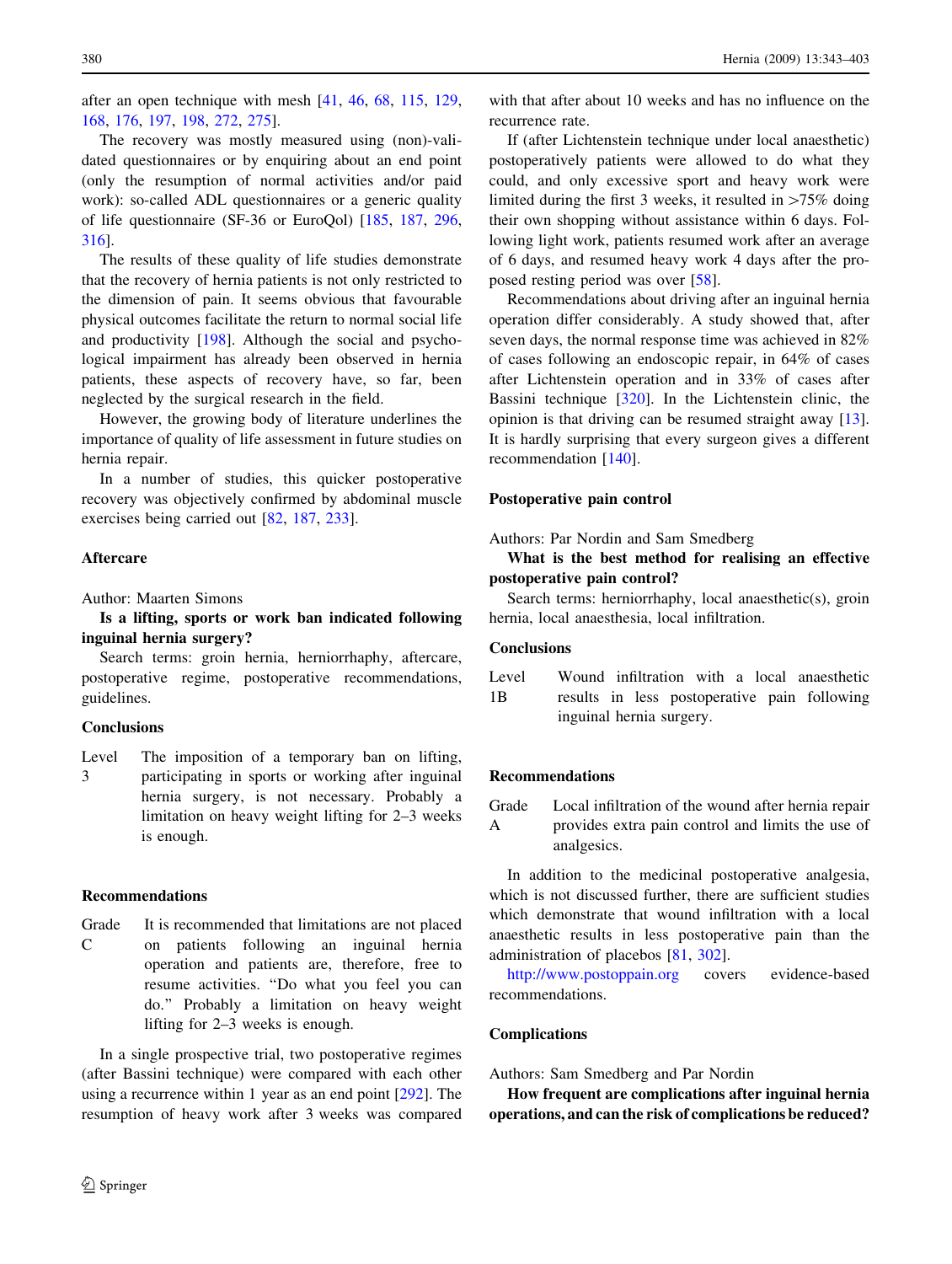## Which are the specific complications following inguinal hernia operation and how should they be treated?

Search terms: inguinal hernia, clinical trial, randomised controlled trial and the terms associated with the complication.

The overall risk of complications after inguinal hernia operations reported vary from 15 to 28% in systematic reviews [\[41](#page-53-0), [272\]](#page-59-0). With active monitoring such as phone calls, questionnaires or clinical examination, the rates have been reported to be higher, ranging from 17 to 50% [\[87](#page-54-0), [215](#page-57-0), [222](#page-57-0)]. The most frequent early complications were haematomas and seromas (8–22%), urinary retention and early pain, and late complications were mainly per-sistent pain and recurrences [\[41](#page-53-0), [197](#page-57-0), [272\]](#page-59-0). Lifethreatening complications were rarely reported [\[197](#page-57-0)]. Risks of complications are related to several factors, as described below. Hernia surgery is reconstructive surgery and it appears that meticulous technique pays off, e.g. regarding nerve damage and recurrences, irrespective of what method of repair has been used (level 2). Differences in the results between methods will be described in more detail.

## Which are the specific complications following inguinal hernia operation and how should they be treated?

Search terms: inguinal hernia, clinical trial, randomised controlled trial and the terms associated with the complication.

In this chapter, the literature on chronic pain and related conditions will be evaluated. For other complications, only recommendations will be stated due to the low level of evidence and for the sake of readability.

Inguinal hernia surgery has a relatively low risk of perioperative and early postoperative complications of some significance. A study of the literature, however, reveals a number of issues:

- Results published by specialist centres (level 3–4) are much better than the results from everyday practice (level 1–3)
- Open inguinal hernia surgery and endoscopic inguinal hernia surgery have specific technique-related complications
- The definitions of complications vary between reports, which makes the evaluation of results difficult
- Postoperative chronic pain is more frequent than previously understood, and has recently become one of the most important primary endpoints in hernia surgery
- Serious peri- and postoperative complications in respect of visceral and vascular injuries are rare

The risk for serious complications appears to be lower for open repair compared with endoscopic techniques [\[198](#page-57-0)]

#### Haematoma

Serious, transfusion-requiring haemorrhages rarely occur in the case of open and endoscopic inguinal hernia surgery. The incidence of inguinal haematomas is lower for the endoscopic techniques than with open repair.

In the case of open surgery, the risk of haematomas varies between 5.6 and 16%. When endoscopic techniques were used, the risk varies between 4.2 and 13.1% [[41,](#page-53-0) [197,](#page-57-0) [271](#page-59-0)]. A small haematoma can be treated conservatively. For larger haematomas, which also give rise to a lot of pain and/or tension on the skin, an evacuation of the haematoma under anaesthetic should be considered.

Results of the systematic review Haematoma after open mesh versus open non-mesh in 13 trials: 82/1,479 (5.5%) versus 104/1,593 (6.5%); OR 0.93 (0.68–1.26) n.s. [\[116](#page-55-0)].

Haematoma after endoscopic technique versus open technique in 33 trials: 238/2,747 (8.6%) versus 317/3,007  $(10.5\%)$ ; OR 0.72  $(0.60-0.87)$   $P = 0.0006$  [\[197](#page-57-0)].

#### Seroma

The risk of seroma formation varies between 0.5 and 12.2%. These incidences are significantly higher for the endoscopic techniques than for open repairs [\[41](#page-53-0), [197,](#page-57-0) [271](#page-59-0)]. Most seromas disappear spontaneously within a period of 6–8 weeks. Should a seroma persist, it can be aspirated. Infection following the aspiration of seromas is regularly described. Studies concerning postoperative drainage to prevent seromas are contradictory. In two RCTs of patients following open intervention, no advantage was observed in a series of 100 patients, whereas in another series of 301 patients, clear advantages were revealed for a drainage period of 24 h [[34,](#page-53-0) [234](#page-58-0)]. The risk of seroma is rarely big enough to necessitate leaving a drain, except in the case of excessive diffuse blood loss or patients with (iatrogenic) coagulopathies.

Results of the systematic review Seroma after open mesh versus open non-mesh in 13 trials: 38/1,548 (2.4%) versus 24/1,497 (1.6%); OR 1.52 (0.92–2.52) n.s. [[116\]](#page-55-0).

Seroma after endoscopic technique versus open technique in 28 trials: 139/2,408 (5.7%) versus 101/2,679  $(3.7\%)$ ; OR 1.58, 95% CI:  $(1.20-2.08)$   $P = 0.001$  [\[197](#page-57-0)].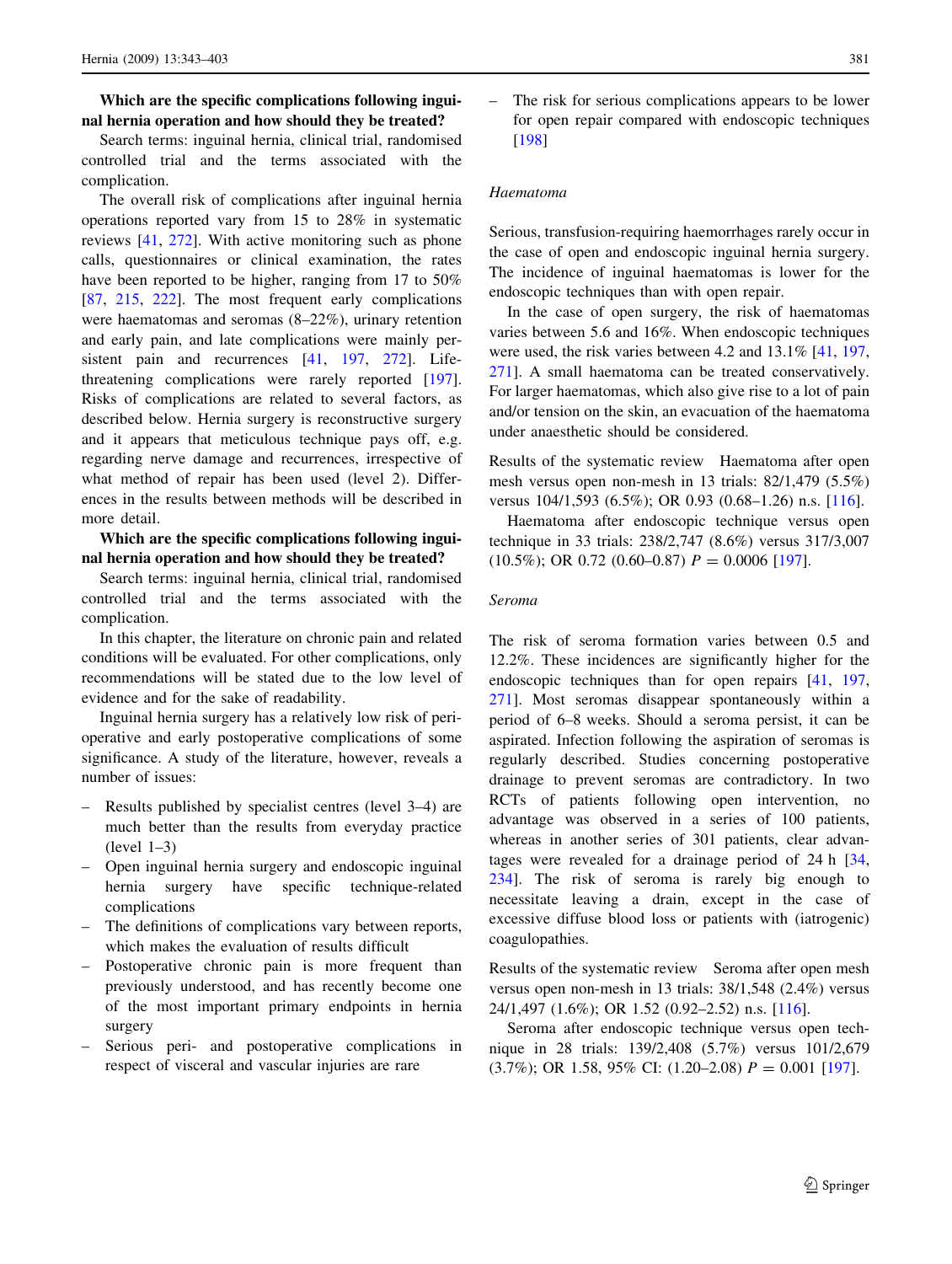#### Recommendations

Grade B It is recommended in the case of open surgery to operatively evacuate a haematoma which results in tension on the skin.

It is recommended that wound drains are only used where indicated (much blood loss, coagulopathies).

|   |  | Grade It is recommended that seromas are not |  |  |
|---|--|----------------------------------------------|--|--|
| C |  | aspirated.                                   |  |  |

#### Wound infection

Open and endoscopic surgery. The risk of a wound infection following an inguinal hernia operation with or without mesh should be below 5%. The use of mesh in inguinal hernia repair is not associated with a higher risk of wound infection. Superficial infections are rare after endoscopic techniques. The risk is probably about 1–3% for open surgery and less than 1% after endoscopic surgery  $[23, 41]$  $[23, 41]$ , [197,](#page-57-0) [268,](#page-59-0) [271,](#page-59-0) [272](#page-59-0), [293](#page-59-0)].

Results of the systematic review (mainly superficial wound infections) Wound infection in the case of open mesh versus open non-mesh techniques for inguinal hernias in 16 trials: 59/1,702 (3.4%) versus 52/1,814 (2.8%); OR 1.24  $(0.84-1.84)$  n.s.  $[116]$  $[116]$ .

Wound infection in the case of endoscopic versus open techniques in 29 trials: 39/2,616 (1.5%) versus 92/2,949  $(3.1\%)$ ; OR 0.45  $(0.32-0.65)$   $P < 0.0001$  [[118\]](#page-55-0).

Deep infections are rare and do not have to lead to the removal of the mesh when monofilament materials are used [[293\]](#page-59-0). Drainage and antibiotics are usually sufficient. However, removal of the mesh has been described; this is virtually inevitable in the presence of a multifilament mesh.

#### Urinary retention and bladder damage

The urinary retention incidence varies with a multiplicity of operative and peri-operative factors. In a review of the literature in the period 1966–2001 on urinary retention in relation to anaesthetic technique, 70 non-randomised and two randomised studies were found [\[144](#page-55-0)]. The incidence of urinary retention with local anaesthesia was 0.37% (33 in 8,991 patients), with regional anaesthesia being 2.42% (150 in 6,191 patients) and with general anaesthesia being 3.00% (344 in 11,471 patients). The inhibitory effect of regional and general anaesthesia on bladder function would explain the results. In two metaanalyses of RCTs comparing endoscopic and open mesh or open non-mesh techniques, respectively, no significant

differences in postoperative urinary retention were found [\[41](#page-53-0), [272\]](#page-59-0). Preperitoneal placement of mesh with the TEP technique was found not to cause urinary retention by outflow obstruction or alteration of the bladder contractility [\[175](#page-56-0)]. The volume of intravenous postoperative fluid administered is a significant risk factor [\[164](#page-56-0)].

Bladder damage can occur after both endoscopic and open surgery. It is an uncommon complication that is somewhat more frequent in transabdominal endoscopic operations. In the endoscopic literature, it varies from 4.2% in smaller series to 0.2% (8/3,868), 0.1% (1/686) and 0.06% (1/3,229) [[2,](#page-52-0) [3,](#page-52-0) [236](#page-58-0), [242](#page-58-0), [291\]](#page-59-0).

Predisposing factors are a full bladder, exposure of the retropubic space (particularly after prostate interventions, irradiation or TAPP) and the opening of the transversalis fascia/peritoneum in direct hernias (level 3).

### Recommendations

Grade D It is recommended that the patient empties his/ her bladder prior to endoscopic and open operations. It is recommended that the fascia transversalis/ peritoneum is opened with restrictivity in open surgery of direct hernias. Take care that the bladder might be herniated.

Ischaemic orchitis, testicular atrophy and damage to the ductus deferens

Testicular complications occur after both open and endoscopic hernia surgery. No significant difference in incidence between open and endoscopic techniques were found in two meta-analyses of RCTs of high quality, the total number of cases being 51/7,622 (0.7%) [[41,](#page-53-0) [272](#page-59-0)].

Postoperative ischaemic orchitis usually develops within 24–72 h after the operation. It may result in testicular necrosis within days or have a slower course, resulting in testicular atrophy over a period of several months. Acute ischaemia can be prevented by leaving the cremasteric vessels intact [\[257](#page-58-0)]. There is an increased risk of ischaemic orchitis after recurrent open hernia surgery and after dissection below the level of the pubic tubercle, e.g. after complete excision of scrotal hernias [\[315](#page-60-0)]. Minimising cord dissection is recommended. Extensive dissection of the pampiniform plexus or tight closure of the internal ring may result in damage to the testicular vessels and/or ductus deferens [[173\]](#page-56-0). Transection of the hernia sac leaving the distal part in situ is recommended to reduce the risk of ischaemic orchitis. Thrombosis of testicular veins following extensive dissection is considered to be the cause of ischaemic orchitis [[315\]](#page-60-0).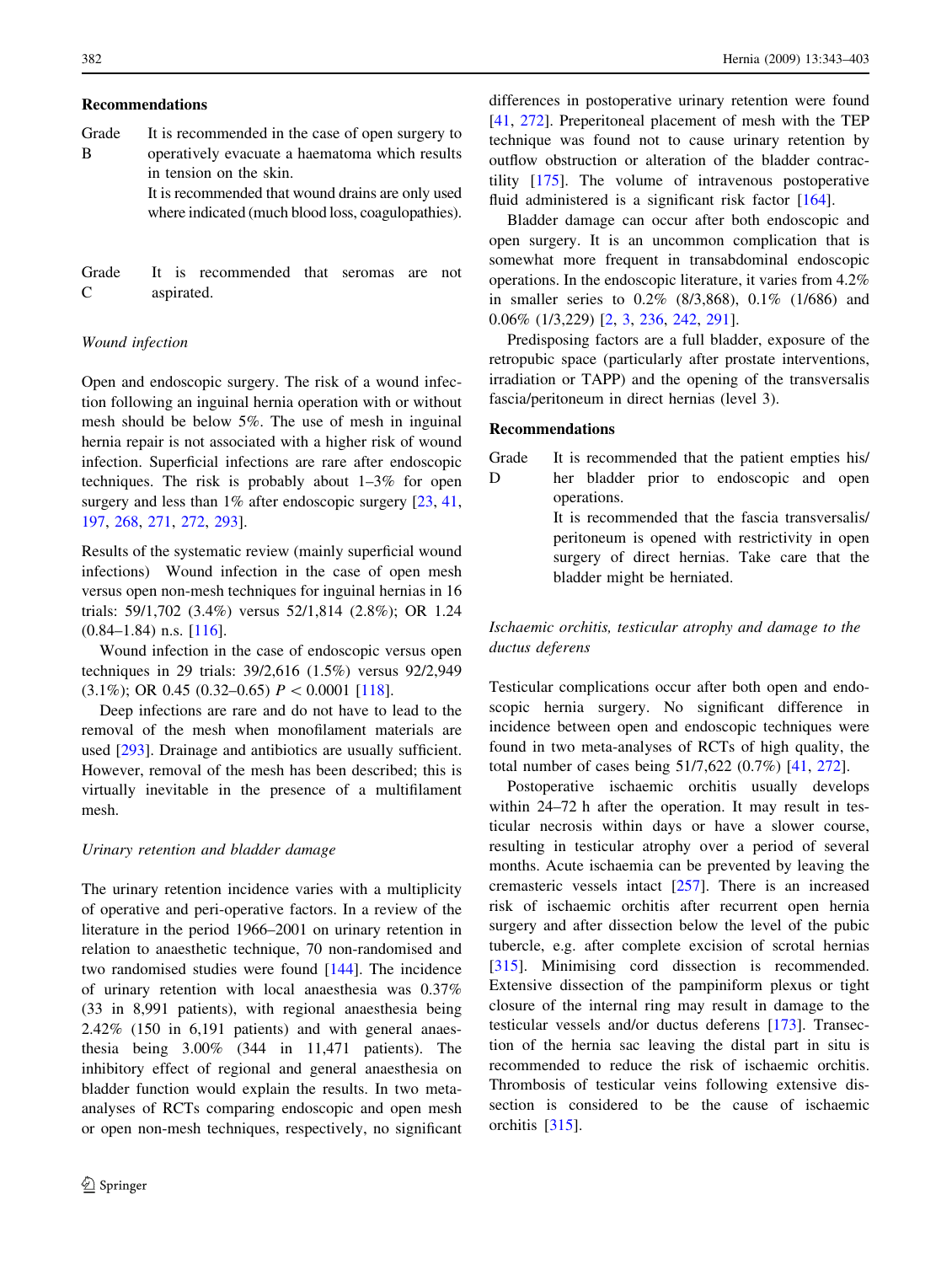#### Recommendations

Grade D It is recommended that, in the case of large hernia sacs, transection of the hernia sac is performed and the distal hernia sac is left undisturbed, so as to prevent ischaemic orchitis. Damage to the spermatic cord structures should be avoided.

#### Damage to the intestines

Damage to the intestines rarely occurs in open hernia surgery and is, in general related, to an intervention for incarcerated hernia. In endoscopic hernia surgery, the risk is low; however, it occurs more frequently, from 0.0 to 0.21% [[96](#page-54-0), [99](#page-54-0), [272](#page-59-0), [291\]](#page-59-0). Risk factors are previous major lower (open) abdominal interventions, previous radiotherapy of pelvic organs and insufficient insulation of endoscopic instruments during coagulation.

#### Recommendations

Grade D It is recommended that patients with previous major lower (open) abdominal intervention or previous radiotherapy of pelvic organs do not undergo endoscopic inguinal hernia surgery.

#### Bowel obstruction

The incidence of intestinal obstruction after TAPP inguinal hernia operation varies from 0.07 to 0.4% [[82,](#page-54-0) [99,](#page-54-0) [236,](#page-58-0) [301\]](#page-59-0). It may also develop after TEP operation; however, this occurs less frequently [\[291](#page-59-0)].

Bowel obstruction can develop due to adhesions between the mesh and the intestines [[193,](#page-57-0) [194\]](#page-57-0), e.g. by inadequate closure of a peritoneal lesion [\[291](#page-59-0)]. Rare cases of bowel obstruction in port-site hernias have also been described, especially after TAPP.

#### Recommendations

Grade D It is recommended that, due to the risk of intestinal adhesion and the risk of bowel obstruction, the extraperitoneal approach (TEP) is used for endoscopic inguinal hernia operations. It is recommended that trocar openings of 10 mm or larger are closed.

### Vessel damage

Damage to the large vessels rarely occur in the case of an open inguinal hernia operation, and is mostly described in

the McVay technique  $[27]$  $[27]$ . Damage to the epigastric vessels may occur more frequently, the significance of which, however, is obscure, since dividing the epigastric vessels is part of the original method in open preperitoneal techniques such as the Stoppa operation and its unilateral variety [[286,](#page-59-0) [314](#page-60-0)].

In TAPP, blind introduction of the Veress needle and trocars may damage the aorta, vena cava and iliac vessels. The incidence is low and only occasional cases are reported in the hernia literature. In a large series, an incidence of 0.06–0.13% is reported [[199,](#page-57-0) [236](#page-58-0)]. Damage to the inferior epigastric vessels as a consequence of trocar introduction has an incidence of 0–0.07% [[96,](#page-54-0) [159](#page-56-0)– [161](#page-56-0)].

#### Recommendations

Grade D It is recommended that the first trocar at endoscopic hernia surgery (TAPP) is introduced by the open technique.

#### Mesh rejection and migration

Mesh migration is described after all varieties of mesh repairs but for plug techniques in particular [\[180](#page-56-0)]. Migration to the intestines, urinary bladder, femoral vein, preperitoneal space and the scrotum have been reported [[8,](#page-52-0) [66](#page-53-0), [67,](#page-54-0) [128,](#page-55-0) [180,](#page-56-0) [229](#page-58-0)]. Mesh rejection following different surgical techniques and mesh materials have also been reported [\[26](#page-52-0), [102](#page-54-0), [135](#page-55-0), [213,](#page-57-0) [265,](#page-58-0) [269\]](#page-59-0). In a review of the literature on mesh plug migration, it was concluded that plug migration after open inguinal hernia surgery can be avoided if proper attention to detail is used at the time of initial repair [[143\]](#page-55-0).

#### Specific endoscopic complications

Pneumatic complications. Pneumomediastinum, pneumothorax and subcutaneous emphysema (pneumoscrotum) are rarely reported and are mostly related to a high insufflation pressure [[51,](#page-53-0) [97](#page-54-0), [253\]](#page-58-0). Subcutaneous  $CO<sub>2</sub>$ emphysema can occur due to the incorrect placing of the Veress needle or leakage of  $CO<sub>2</sub>$  along the trocars [\[232](#page-58-0)].

Carbon dioxide insufflation-related complications.  $CO<sub>2</sub>$ insufflation can result in hypercapnia, acidosis and hemodynamic changes [\[65](#page-53-0)]. Hypercapnia was reported in 2/686 patients [[99\]](#page-54-0).

Trocar complications. Trocar hernias vary from 0.06 to 0.4% for the TAPP to 0.7% for various endoscopic interventions [[96,](#page-54-0) [99](#page-54-0), [236](#page-58-0)].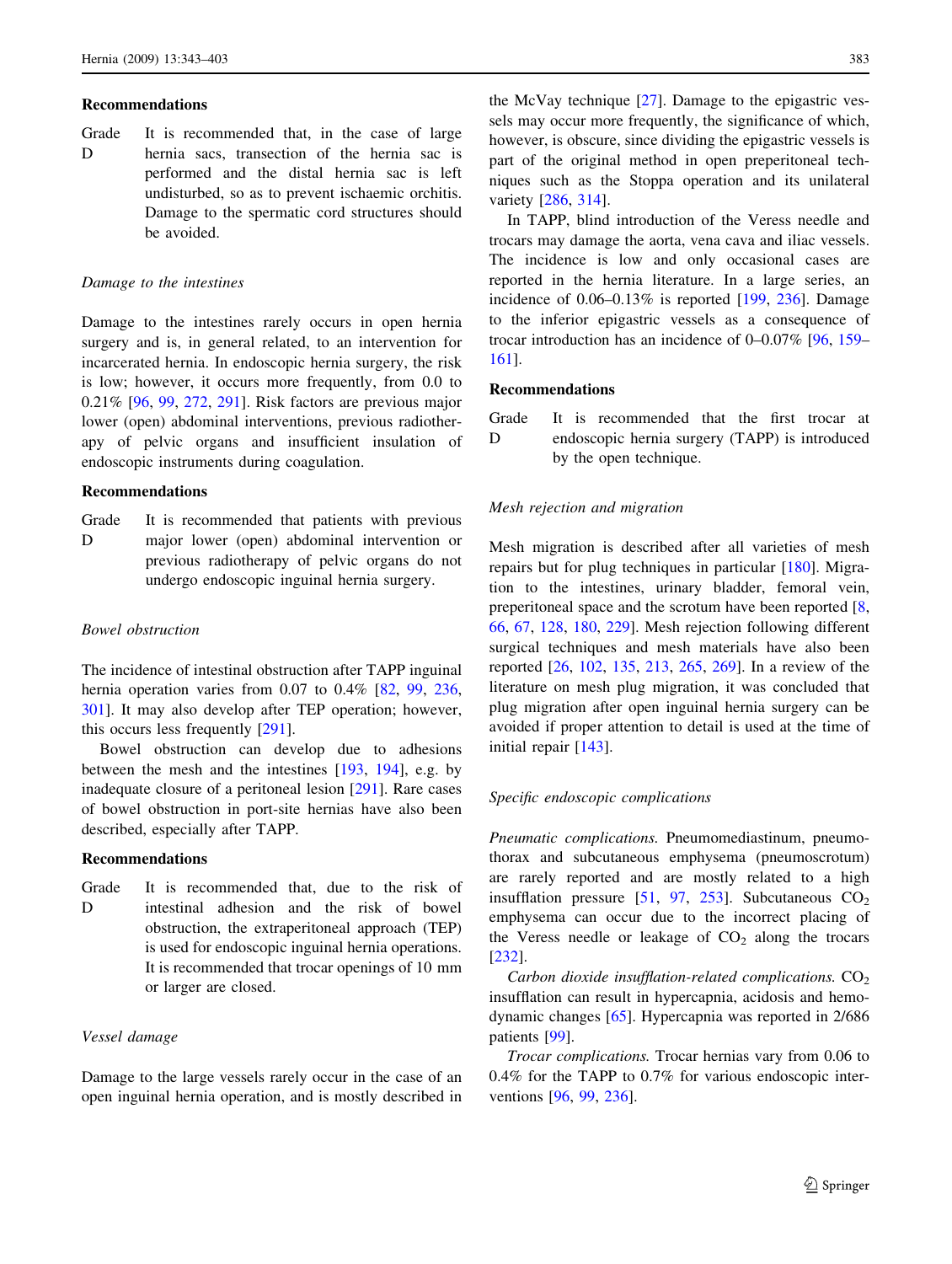## Chronic pain, nerve damage and neuralgia

Definition: by the International Association for the Study of Pain (IASP), chronic pain is defined as pain lasting for 3 months or more [[1\]](#page-52-0).

What causes chronic pain after inguinal hernia surgery, can it be prevented and how can it be treated?

## Conclusions; causes and risk factors

- Level 1B The risk of chronic pain after hernia repair with mesh is less than after non-mesh repair.
- The risk of chronic pain after endoscopic hernia repair is lower than after open hernia repair.
- Level 2A The overall incidence of moderate to severe chronic pain after hernia surgery is around 10– 12%.

The risk of chronic pain after hernia surgery decreases with age.

- Level 2B Preoperative pain may increase the risk of developing chronic pain after hernia surgery.
	- Preoperative chronic pain conditions correlate with the development of chronic pain after hernia surgery.

Severe early postoperative pain after hernia surgery is correlated to the development of chronic pain.

Females have an increased risk of developing chronic pain after hernia surgery.

## Conclusions; prevention of chronic pain

- Level 1B Material-reduced meshes have some advantages with respect to long-term discomfort and foreign-body sensation in open hernia repair (when only considering chronic pain).
- Level 2A Prophylactic resection of the ilioinguinal nerve does not reduce the risk of chronic pain after hernia surgery.
- Level 2B Identification of all inguinal nerves during open hernia surgery may reduce the risk of nerve damage and postoperative chronic groin pain.

## Conclusions; treatment of chronic pain

- Level 3 A multidisciplinary approach at a pain clinic is an option for the treatment of chronic postherniorrhaphy pain. Surgical treatment of specific causes of chronic post-herniorrhaphy pain can be beneficial for the patient, such as the resection of entrapped nerves, mesh removal in mesh-related pain, removal of endoscopic staples or fixating sutures.
- Grade A The use of lightweight/material-reduced/largepore  $(>1000$ -µm) meshes inopen inguinal hernia repair can be considered to decrease longtermdiscomfort (when only considering chronic pain). Endoscopic surgery is superior to open mesh (when only consideringchronic pain), if a dedicated team is available.
- Grade B It is recommended that risks of the development of chronic postoperative pain are taken into account when the method of hernia repair is decided upon. It is recommended that inguinal nerves at risk (three nerves) are identified at open hernia surgery.

Grade  $\mathcal{C}$ It is recommended that a multidisciplinary approach is considered for the treatment of chronic pain after hernia repair. It is recommended that surgical treatment of chronic post-herniorrhaphy pain as a routine is restricted in the lack of scientific studies evaluating the outcome of different treatment modalities.

## Chronic pain after hernia operation, causes and risk factors

In a systematic review of the literature in the period 1987– 2000, the frequency of chronic pain after hernia repair, reported in 40 studies, ranged from 0 to 53%. In six studies where pain was the primary outcome of interest, the frequency was highest, in the range 15–53% [\[242](#page-58-0)]. This observation was confirmed in a systematic review of the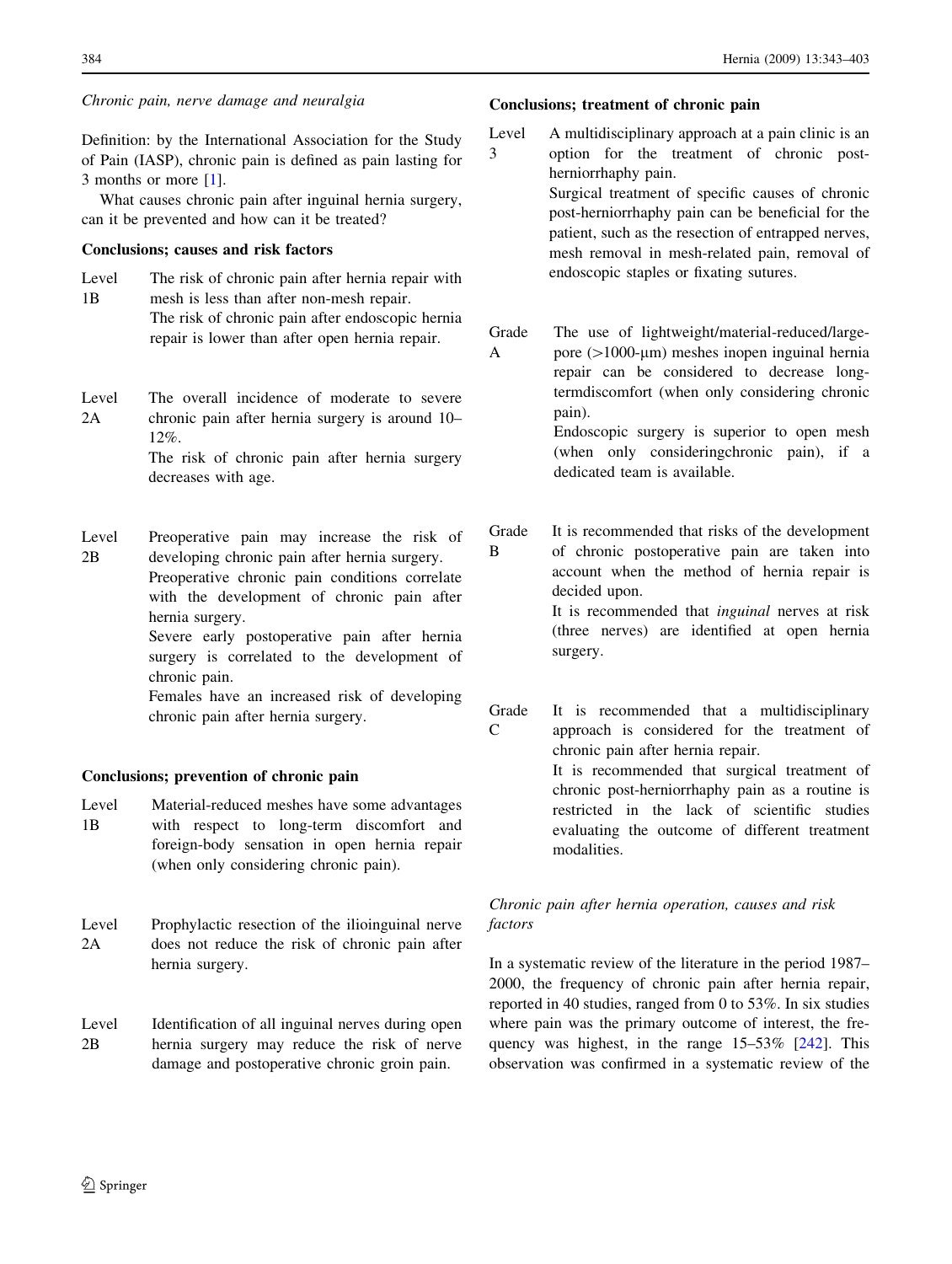pain literature from 2000 through April 2004 [\[2](#page-52-0)]. Overall, moderate to severe pain was experienced by 10–12% of the patients [[2,](#page-52-0) [242\]](#page-58-0).

Intraoperative nerve damage in relation to the development of chronic pain has been discussed [[2\]](#page-52-0). The risk of nerve damage is reduced at endoscopic surgery. The incidence of chronic pain is reported to be lower after TAPP and TEP compared to open surgery, with or without mesh [\[2](#page-52-0), [3](#page-52-0), [72](#page-54-0), [165](#page-56-0), [215,](#page-57-0) [272\]](#page-59-0). Other manifestations of nerve lesions like numbness and paresthesia are also fewer following endoscopic surgery [\[41](#page-53-0), [272\]](#page-59-0). A meta-analysis of 41 trials of endoscopic versus open groin hernia repair with 7,161 participants (individual patient data available for 4,165 cases) revealed less persisting pain and numbness after endoscopic repair [\[115](#page-55-0)].

Patients undergoing reoperative surgery for recurrent hernia were at risk of developing chronic neuralgia with a four-fold higher rate of moderate or severe chronic pain [[2,](#page-52-0) [242\]](#page-58-0).

Most studies comparing mesh with non-mesh repair report less chronic pain with mesh repair [[2,](#page-52-0) [72](#page-54-0), [242\]](#page-58-0). The EU Hernia Trialists Collaboration review concluded that significantly less pain followed mesh repairs in randomised studies of open flat mesh versus non-mesh, TAPP versus non-mesh and TEP versus non-mesh [\[72](#page-54-0)].

In an RCT comparing three open mesh techniques, long-term follow-up with a postal questionnaire including a VAS pain score was completed for 319 (95.8%) patients. Chronic pain was found to be related to younger age  $[217]$  $[217]$ , which has also documented by others  $[2]$  $[2]$ , and related to stronger pain directly after the operation [[2,](#page-52-0) [217\]](#page-57-0). At 5-year follow-up of 867 patients (81.2%) in an RCT comparing TAPP and Shouldice inguinal hernia repair, no differences in late discomfort were found. However, severe pain during the first postoperative week was a risk factor for late discomfort in the Shouldice group (OR 2.25,  $P = 0.022$ ) but not in the TAPP group [\[38](#page-53-0)].

Preoperative pain may increase the risk of developing chronic pain according to some studies, and preoperative chronic pain conditions such as headache, back pain and irritable bowel syndrome have been found to be significantly correlated with the development of chronic pain [\[2](#page-52-0)].

Females have been found to have an increased risk of developing postoperative chronic pain [\[2](#page-52-0)].

#### Prevention of chronic pain

Attempting to reduce the risk of early postoperative pain and late chronic groin pain, the operative handling of inguinal nerves have been studied, methods of mesh fixation have been compared and meshes inducing less inflammatory reaction developed.

In a systematic review on nerve management during open hernia repair, three randomised studies were found reporting that chronic pain after identification and division of the ilioinguinal nerve was similar to that after identification and preservation of the nerve [[318\]](#page-60-0).

Two cohort studies suggested that the incidence of chronic pain was significantly lower after the identification of all inguinal nerves compared to without the identification of any nerves [\[318](#page-60-0)].

Fibrin glue and non-fixation techniques have been compared to mesh fixation with staples and tackers in endoscopic hernia operations. Reduced early postoperative pain with the non-stapling techniques were found, but there were no differences in the risks of late chronic pain in two studies [\[173](#page-56-0), [281](#page-59-0)]. In one study, the risk of chronic pain at 1 year was lower with fibrin glue [[173\]](#page-56-0).

Lightweight mesh versus standard polypropylene mesh was studied in 590 patients operated with the Lichtenstein technique. At 3-year follow-up, there were no differences in neuralgic pain, hypoaesthesia or hyperaesthesia between the groups. There were no major differences in response to the pain questionnaire, except that fewer men with lightweight mesh had pain when rising from lying down to a sitting position. Significantly more men in the standard mesh group could feel the mesh in the groin, 22.6 versus 14.7%;  $P = 0.025$  ( $\chi^2$  test) [[50\]](#page-53-0).

Earlier randomised studies of 117 and 321 patients, respectively, indicated that the use of lightweight mesh was associated with significantly less pain during exercise after 6 months and less pain of any severity at 12 months in the lightweight group [\[228](#page-58-0), [244\]](#page-58-0).

#### Treatment of chronic pain

There are no randomised studies on the treatment of chronic pain after hernia surgery. All studies analysed in a systematic review of the surgical management of chronic groin pain after inguinal hernia repair were found to suffer from poor methodological quality in different aspects [[3\]](#page-52-0).

The recommendation that patients suffering from severe groin pain more than 3 months postoperatively should be referred to a pain clinic was based on observations in a nationwide follow-up study [\[73](#page-54-0)]. Patients with severe groin pain often had a history of a pain syndrome, and 71% of patients with severe groin pain 3 months postoperatively still had pain after 2.5 years [\[73](#page-54-0)].

Step by step diagnosis and treatment of chronic postoperative groin pain in a multidisciplinary treatment centre resulted in 16 cures and 22 improvements among 47 studied cases. Surgery was performed in selected cases not described in detail [[109\]](#page-55-0).

Resection of one or more inguinal nerves has been successful. Eighty percent of pain-free patients at 1 month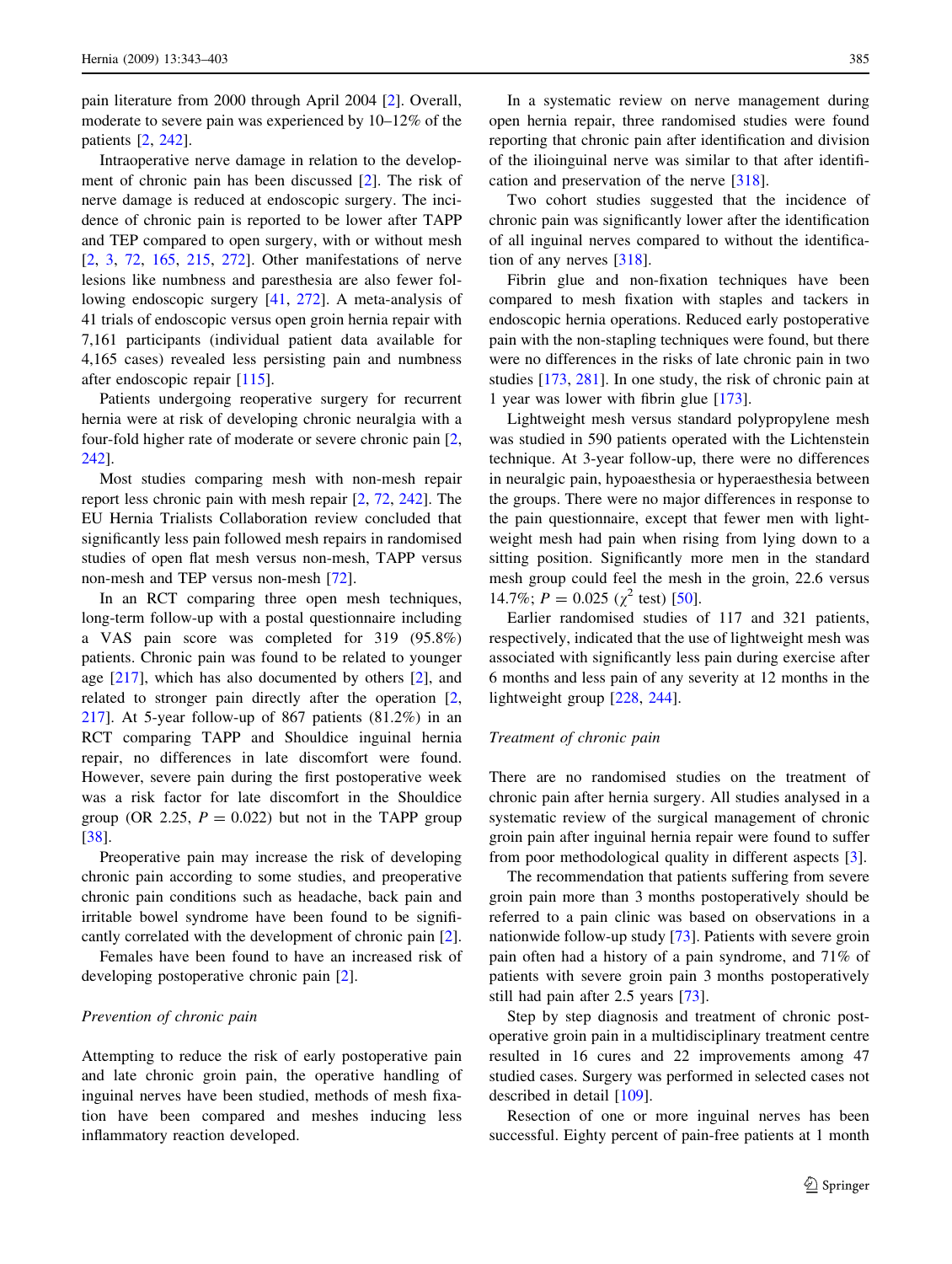<span id="page-43-0"></span>in a series of 225 patients was reported [\[14](#page-52-0)]. Long-term follow-up and evaluation of neurectomy is, however, sparse.

In a series of 117 re-explorations because of pain after hernia surgery, 20 had a previous mesh repair. All 20 meshes were removed, 16 including neurectomy. There was a 60% success rate [\[132](#page-55-0)].

#### Sexual complaints

Ejaculatory pain and sexual dysfunction related to inguinal hernia are evaluated in only a few studies, and prophylactic measures or treatments have, till now, not been suggested. Preoperative hernia-related sexual dysfunction in 11 patients (15% of a study group of 73) was successfully treated by the hernia operation in all cases [\[323](#page-60-0)]. In the same study group, postoperative sexual dysfunction appeared in ten patients and recovered spontaneously in six within 12 months.

In a Danish nationwide questionnaire study of pain related sexual dysfunction, executed in September 2004, all men aged 18–40 years undergoing inguinal herniorrhaphy, mainly open mesh repairs, between October 2002 and June 2003 ( $n = 1,015$ ) were included, with a response rate of 63.4%. Genital or ejaculatory pain was found in 12.3% and 2.8% reported a moderate to severe impairment of sexual activity [[4\]](#page-52-0). These symptoms were assessed more in detail in ten patients and compared with 20 patients with postoperative chronic pain without sexual dysfunction [[5\]](#page-52-0). The pain was specifically located at the external inguinal ring in ejaculatory pain patients, and psychosexual interview concluded that the pain was of somatic origin. The symptoms were related to deterioration in the overall quality of life and sexual function of the patients.

#### **Mortality**

Mortality risk following elective inguinal hernia repair is low, even at older age. It is, in all series, less than 1% and in a Swedish register study not raised above that of the background population [\[219](#page-57-0)]. In a Danish study among 26,304 patients, this was 0.02% under the age of 60 years and  $0.48\%$  above 60 years of age [\[32](#page-53-0)].

An emergency operation carries a substantial mortality risk [\[12](#page-52-0), [32](#page-53-0), [169,](#page-56-0) [170](#page-56-0), [196](#page-57-0), [219,](#page-57-0) [248\]](#page-58-0). In the Danish study, the mortality was 7%, and in the Swedish database, it was increased seven-fold after emergency operations and 20 fold if bowel resection was undertaken [\[32](#page-53-0), [219\]](#page-57-0).

Women have a higher mortality risk than men due to a greater risk for emergency procedure irrespective of hernia anatomy and a greater proportion of femoral hernia. After femoral hernia operation, the mortality risk was increased seven-fold for both men and women [\[219](#page-57-0)].

#### Recommendations

| Grade | It is recommended to offer patients with femoral |
|-------|--------------------------------------------------|
| B     | hernia early planned surgery, even if symptoms   |
|       | are vague or absent.                             |

Grade D It is recommended to intensify efforts to improve the early diagnosis and treatment of patients with incarcerated and/or strangulated hernia.

## **Costs**

Authors: Timo Heikkinen and Marc Miserez

What is the most cost-effective operation for the treatment of primary inguinal hernia?

Search terms: inguinal hernia, costs.

#### Conclusions

- Level 1B From the perspective of the hospital, an open mesh procedure is the most cost-effective operation in primary unilateral hernias. From a socioeconomic perspective, an endoscopic procedure is probably the most cost-effective approach for patients who participate in the labour market, especially for bilateral hernias. In cost–utility analyses including quality of life (QALYs), endoscopic techniques (TEP) may be preferable since they cause less numbness and chronic pain.
- Grade A It is recommended that, from a hospital perspective, an open mesh procedure is used for the treatment of inguinal hernia. From a socio-economic perspective an endoscopic procedure is proposed for the active working population especially for bilateral hernias.

The economic aspects of inguinal hernia operations can be examined from different perspectives:

- From the perspective of the hospital accounting for the direct costs of the operation, the outpatient department visit, the stay in the hospital etc.
- From the perspective of the health insurer who funds this
- From the societal perspective in which the indirect costs of the restrictions in usual activities (e.g. time from absence from work, production losses) are also included

In 2005, McCormack et al. (Health Technology Assessment) performed a systematic review of the economic aspects of endoscopic surgery for inguinal hernia repair [\[198](#page-57-0)]. Fourteen studies on cost-effectiveness evaluation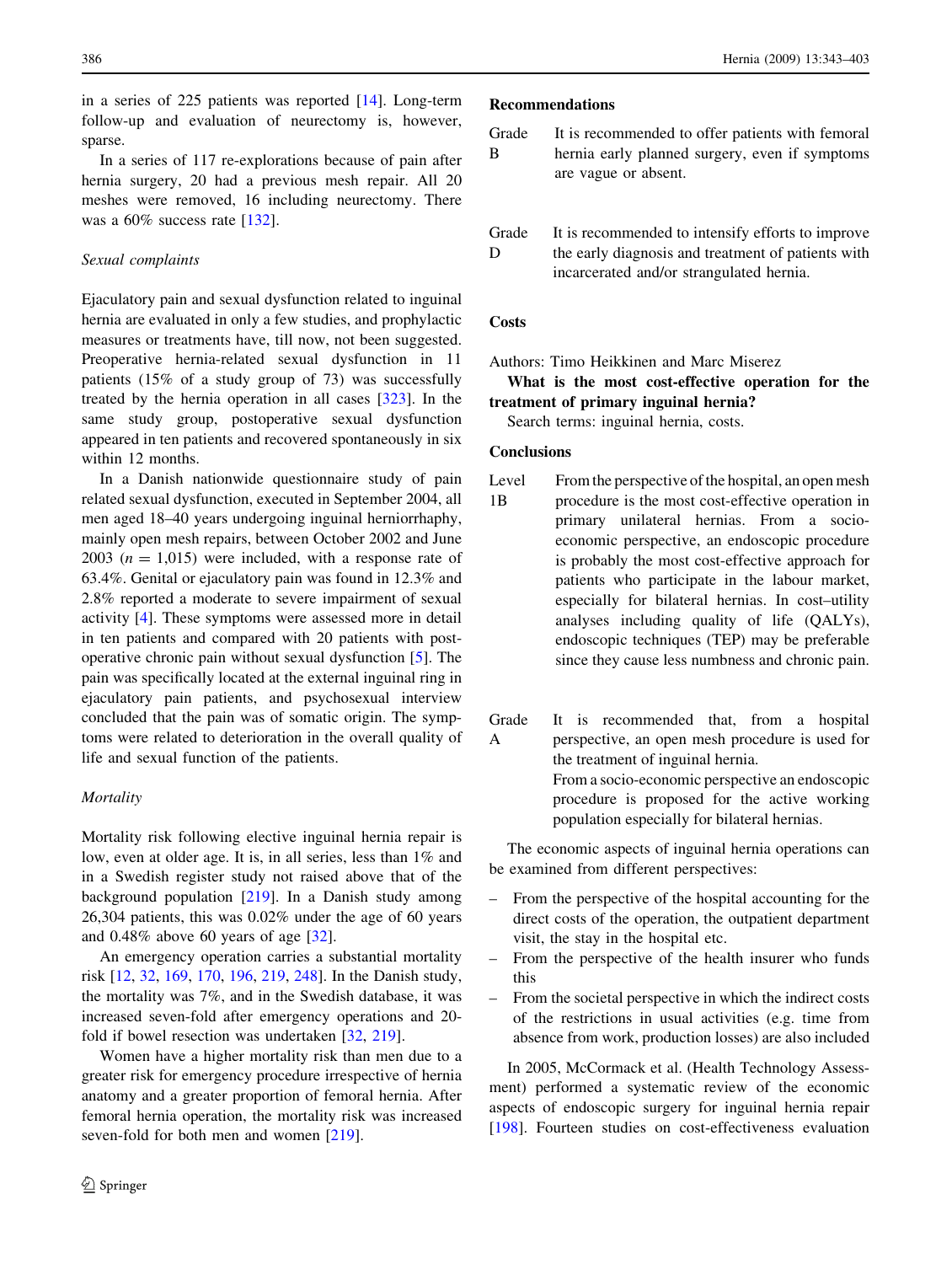were reviewed until August 2003. TEP and TAPP were compared indirectly. A Markov model was used to perform the economic analysis. Hernia recurrence and return to work were the main outcome parameters. Also, numbness and persisting pain were included in the QALY analyses. It has been stated by others that a cost per QALY gained of \$50,000  $(= 37,000 \epsilon)$  is generally viewed as a reasonable cutoff for the public funding of a medical procedure.

Endoscopic hernia was estimated to be 450–675€ more expensive to the health service per patient.

Unilateral hernia: in most cases, open mesh repair was the least costly option, but provided less QALYs compared to TEP or TAPP. TEP was likely to dominate TAPP.

Bilateral hernias: TEP was found to be the most costeffective in most cases, since the difference in operation times was not significant.

Recurrent hernias: the data was sparse and the results unreliable to make any conclusions on recurrent hernias. This might be a reflection of the current situation, where surgeons usually choose the endoscopic approach after open recurrence and vice versa. Thus, starting a study in this group might feel needless and ethically inappropriate.

Gholghesaei et al. [\[110](#page-55-0)] performed a qualitative review of 18 prospective (R)CT explicitly involving cost-effectiveness and outcome measurements associated with costs (Medline and Cochrane Central Controlled Trials Registry) in the period 1994–2004 with similar findings concluded in the Health Technology Assessment.

A very recent paper compared in 66 patients the level of postoperative pain, the use of analgetics and return to work in a RCT comparing TAPP, TEP and Lichtenstein [[53](#page-53-0)]. No differences were found, except a higher operative cost for the endoscopic groups.

For the cost price of synthetic mesh, it is generally true that prefabricated products are more expensive than simple flat prostheses that can be cut to the desired shape.

Two RCTs have suggested that mesh fixation is not necessary in endoscopic surgery, provided a large prosthesis with wide overlap is used. The only exception might be large direct hernias (and femoral hernias?), although the first group used an expensive self-expandable, threedimensional prosthesis [[163,](#page-56-0) [211\]](#page-57-0).

Taken together, the paper by McCormack et al. gives the best overview of the current evidence, with an overall advantage for endoscopic surgery (TEP) when productivity costs and quality of life are included in the analyses (level 1B, recommendation A) [\[198](#page-57-0)]. Many estimations were done for primary unilateral hernia. However, data from individual trials and meta-analyses is mainly based on trials carried out in the 1990s, when the endoscopic technique was in the developing stages. For example, it has been concluded in all of the meta-analyses that endoscopic procedures take longer to perform. According to the Swedish Hernia Registry data from 2006, the mean operating times with Lichtenstein and TEP procedures were 56 min and 39 min, respectively. Thus, the conclusions should be interpreted with care since local expertise, the used instrumentation and its cost can vary significantly compared to the available data. More data for bilateral and recurrent hernias are necessary.

Ideally, the total cost for Lichtenstein repair in day surgery under local anaesthesia should be compared with TEP (or TAPP) (general anaesthesia) also in day surgery, both for unilateral and bilateral/recurrent hernias. The type of employment is probably also an important determinant of indirect costs. Of course, many decisions are driven by the local health care and insurance reimbursement systems, which makes it difficult to compare studies in different European countries.

Other means to reduce direct costs are the use of reusable instruments (vs. sterilisation costs) and a shorter learning curve period with longer operation times. Therefore, a structured training programme both for open and endoscopic hernia repair is likely to be very useful. Longterm data should be investigated more closely, since, for example, chronic pain can have a significant impact on patients' quality of life and cost-effectiveness, accordingly.

#### Questions for the future

These guidelines provide an answer to many of the questions concerning the treatment of inguinal hernia. However, a large number of questions remain unanswered. A number of these questions can only be answered if clinical studies are performed:

- What are the late complications of mesh implantations?
- What is the best mesh?
- Does mesh cause infertility?
- Is mesh the cause of prolonged postoperative pain symptoms?
- Should inguinal hernia surgery be individualised?
- What is the precise indication area of endoscopic inguinal hernia surgery?
- How can postoperative pain be prevented?
- Is a conservative treatment for an inguinal hernia safe?
- Which diagnostic modality is the most sensitive and specific for excluding an inguinal hernia?
- What are the real risk factors for the development of an inguinal hernia?
- Are there non-operative options for treating an inguinal hernia? For example, influencing collagen synthesis? Growth factors?
- What is the best approach for teaching inguinal hernia surgery?
- Should inguinal surgery take place in specialised centres?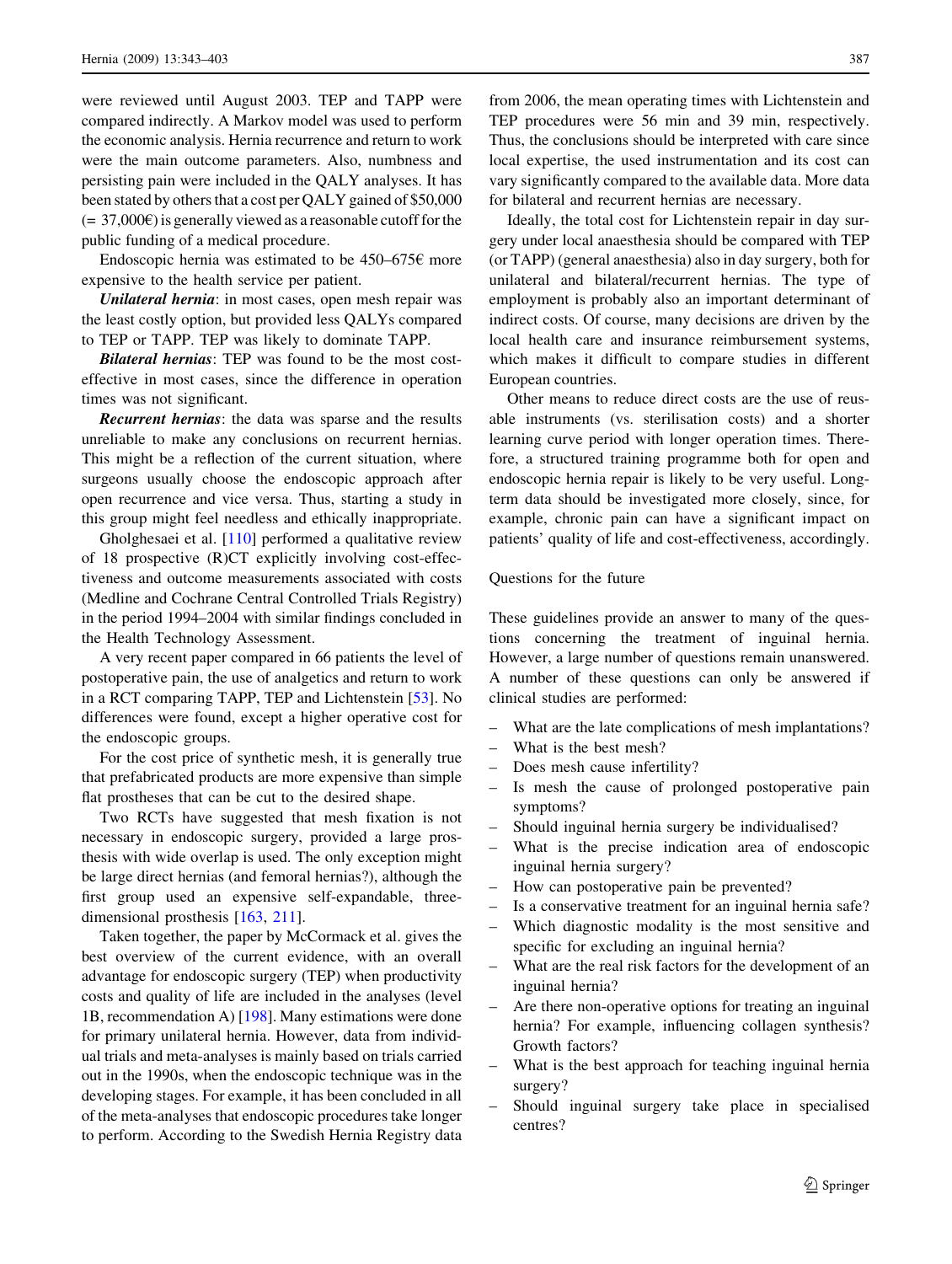– What is the relation between inguinal hernia surgery and prostatic disease?

Summary for the general practitioner

- In 95% of cases, an inguinal hernia can be diagnosed by means of a physical examination.
- Not all inguinal hernias require surgical treatment. Asymptomatic inguinal hernias (particularly in older male patients) can remain untreated.
- In female patients, the existence of a femoral hernia should be excluded in all cases of a hernia in the groin.
- It is recommended to offer patients with femoral hernia early planned surgery, even if symptoms are vague or absent.
- The risk of an inguinal hernia becoming incarcerated is less than 3% per year.
- An inguinal hernia operation can be performed adequately under local anaesthetic.
- An inguinal hernia operation can be performed on a day surgery basis, unless the comorbidity of the patient requires clinical observation.
- The use of a polypropylene prosthesis is the best technique for treating inguinal hernia. In total, 85% of operations are performed using an open approach and 15% are performed endoscopically. The surgeon should discuss the advantages and disadvantages of each technique with the patient.
- A period of rest or 'not lifting' is not necessary after an inguinal hernia operation. Patients can do what they feel capable of doing.

## Appendix 1: definitions and abbreviations

| Day surgery    | Treatment takes place within an<br>admission period of 10 h. In the<br>American literature, day surgery<br>refers to a period of 23 h. |
|----------------|----------------------------------------------------------------------------------------------------------------------------------------|
| Femoral hernia | A protrusion of the contents of the                                                                                                    |
| or hernia      | abdominal cavity or preperitoneal                                                                                                      |
| femoralis      | adipose tissue through a hernia                                                                                                        |
|                | defect (preformed or non-preformed)                                                                                                    |
|                | in the inguinal area, below the                                                                                                        |
|                | inguinal ligament, in the lacuna                                                                                                       |
|                | vasorum, between the vena femoralis                                                                                                    |
|                | the ligamentum lacunare<br>and                                                                                                         |
|                | (Gimbernat). This situation can lead                                                                                                   |
|                | to complaints of pain and discomfort,                                                                                                  |
|                | and can also result in incarceration.                                                                                                  |

Incarcerated inguinal hernia or hernia inguinalis incarcerata An inguinal hernia in which the hernia sac contents have become constricted due to the narrowness of the hernia defect such that the contents can no longer be reduced and, as a result, there is a threat of intestinal obstruction and/or the blood supply to the hernia sac contents is compromised. Inguinal hernia or hernia inguinalis A protrusion of the content of the abdominal cavity through a defect (preformed or non-preformed) in the transversalis fascia above the inguinal ligament. Mesh prosthesis or mesh Literally mass or net/network; prosthesis consisting of a synthetic mesh of plastic (monofilament/ multifilament, woven/knitted, soluble/insoluble): a plastic implant used to realise a strengthening of the abdominal wall (often constructed from polypropylene, polyester or PTFE). Hernia inguinalis accreta Inguinal hernia in which the hernia sac content can no longer be reduced without the risk of intestinal obstruction and/or causing the blood supply to the herniated part to be compromised. Recurrent inguinal hernia A swelling (whether or not palpable during Valsalva's manoeuvre) or defect in the groin where an inguinal hernia operation has been carried out. Symptomatic inguinal hernia An inguinal hernia associated with complaints and/or discomfort. TAPP Transabdominal preperitoneal endoscopic inguinal hernia operation

extraperitoneal. TEP Total extraperitoneal endoscopic inguinal hernia operation in which both the approach to the inguinofemoral region as well as the placing of the prosthesis is completely extraperitoneal.

in which the approach to the inguinofemoral region is transabdominal, and the final placing of the prosthesis is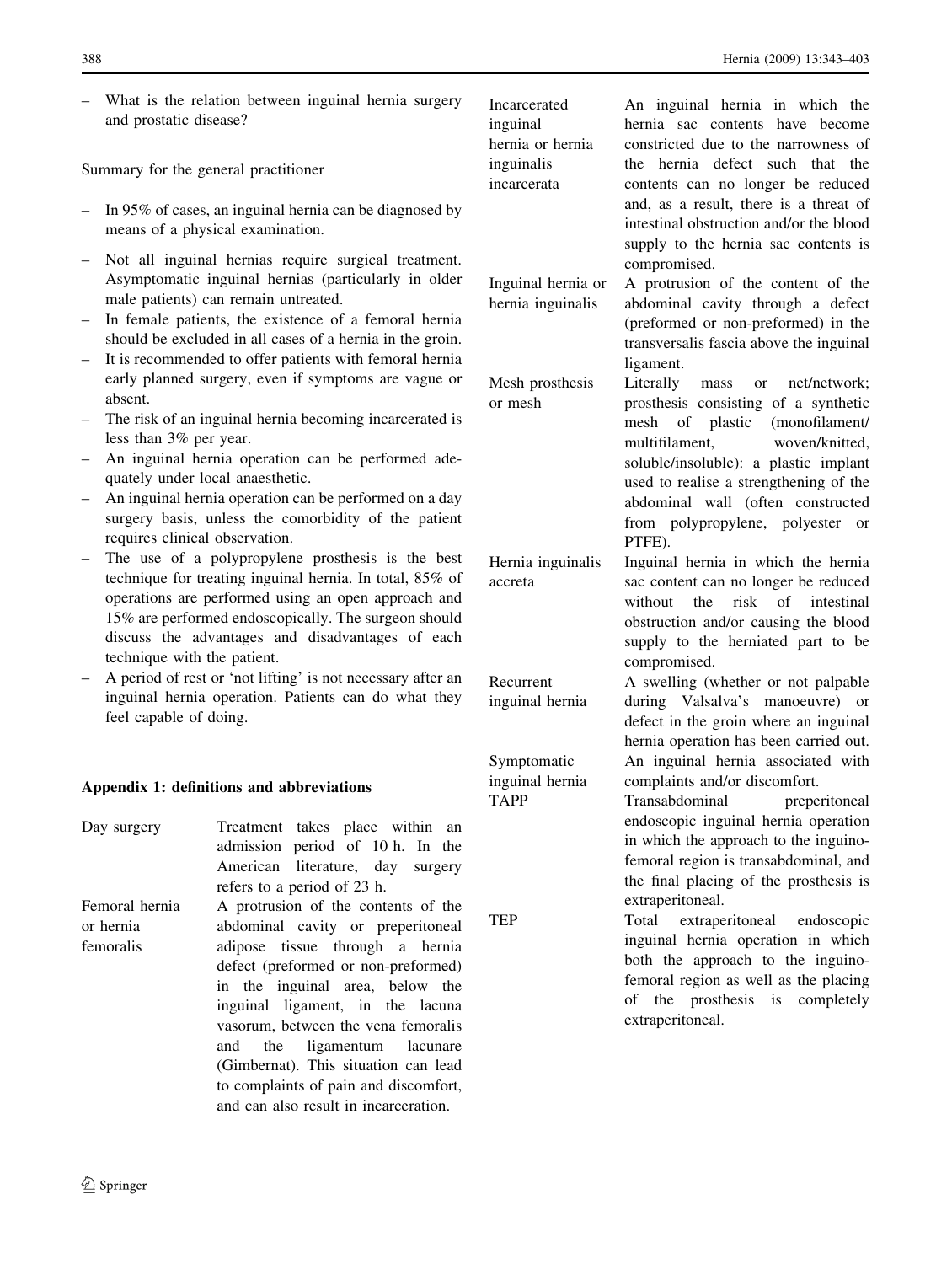## <span id="page-46-0"></span>Appendix 2: registration form

## Netherlands quality register for inguinal hernia General data

- 1. Hospital
- 2. Date form
- 3. Patient name
- 4. Date of birth
- 5. Hospital number
- 6. Gender

## Patient data

- 1. Profession
	- a. Employed
	- b. Self-employed
	- c. None
	- d. Retired
	- e. Administrative
	- f. Manual
- 2. Risk factors
	- a. Family history
	- b. Long-term heavy weight lifting
	- c. Appendectomy
	- d. Smoking
	- e. Vascular disease
	- f. AAA
	- g. COPD
	- h. Prostatism
	- i. Constipation
	- j. Weight
- 3. How long the hernia has been present?

## Operation data

- 1. Operation date
- 2. Acute
- 3. Antibiotics
- 4. Thrombosis prophylaxis
- 5. Anaesthesia
	- a. Local
	- b. Spinal
	- c. General
- 6. Day surgery
- 7. Recurrence
	- a. Recurrence number
	- b. Year last operated on
	- c. Technique last used
- 8. Bilateral
- 9. Contralateral inguinal hernia
- 10. Side
- 11. Non-reducible
- 12. Testis preoperative
- 13. Other intervention concurrently
- 14. Length of operation
- 15. Person performing operation
	- a. Staff
	- b. Staff  $+$  assistant
	- c. Assistant  $+$  staff
	- d. Assistant

## Hernia data

- 1. EHS classification
- 2. Type
	- a. Direct
	- b. Indirect
	- c. Combined
	- d. Femoral
	- e. Recurrence
	- f. Other
- 3. Sliding hernia
- 4. Scrotal hernia
- 5. Exploratory pain

### Treatment

- 1. Conservative
	- a. None
	- b. Hernia truss
- 2. Operative

### Operation technique

- 1. Conventional
	- a. Shouldice
	- b. Hernia sac resection and annuloplasty
	- c. Bassini
	- d. McVay
	- e. Other
- 2. Prosthesis Anterior
	- a. Lichtenstein
	- b. Plug
	- c. Other
- 3. Prosthesis endoscopically
	- a. TEP
	- b. TAPP

### Postoperative complications

- 1. Secondary bleeding
- 2. Reoperation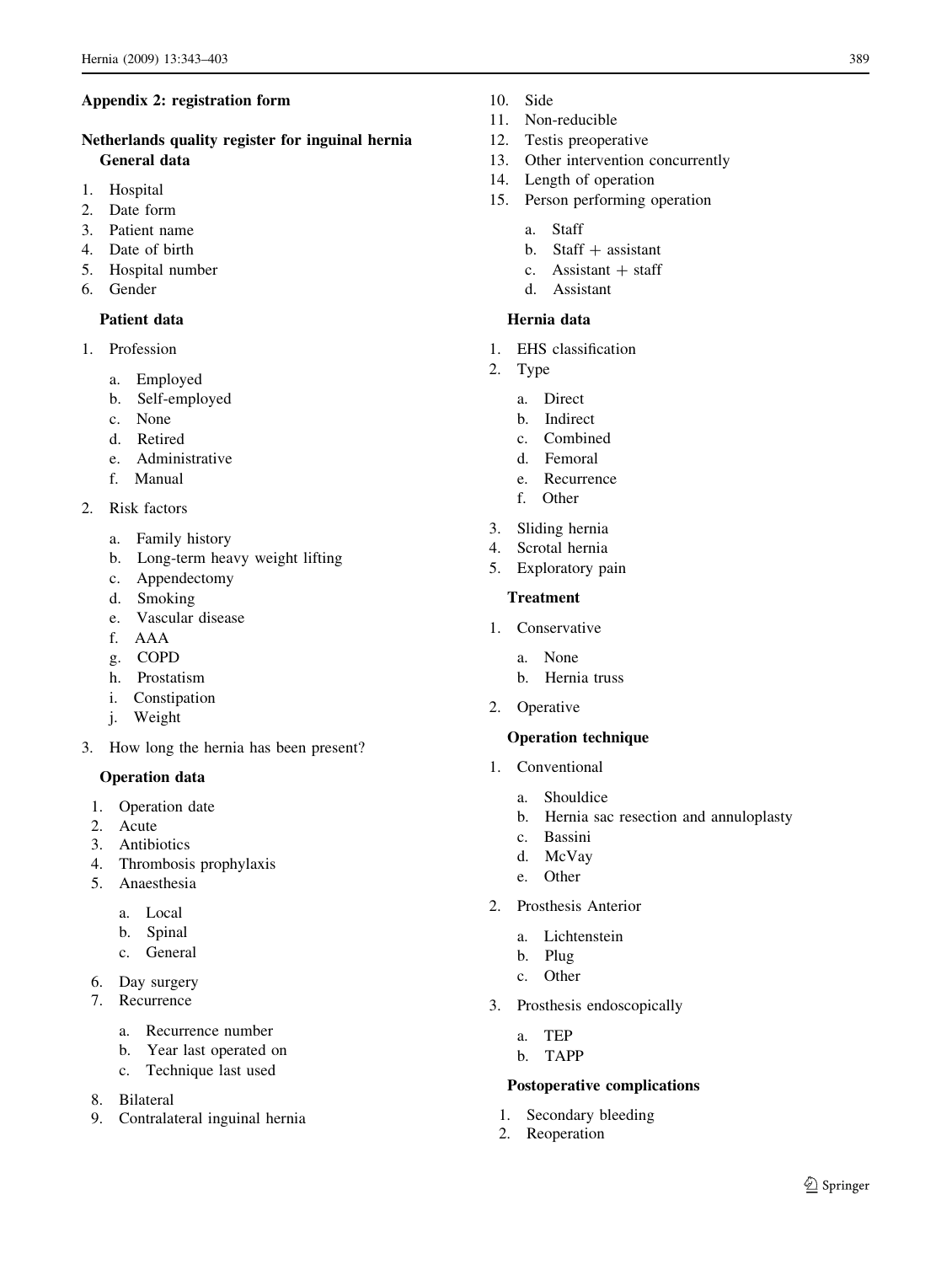- 3. Wound infection
- 4. Urine retention
- 5. Wound haematoma
- 6. Neuralgic pain
- 7. Reoperation due to pain
- 8. Vascular, intestinal or bladder damage
- 9. Ileus
- 10. Thrombosis
- 11. Pulmonary complication
- 12. Cardiac complication
- 13. Chronic pain
- 14. Death
- 15. Other

## Follow-up

- 1. Months follow-up
- 2. Recurrence
- 3. Pain
- 4. Length of sick leave

#### Appendix 3: operation techniques

## Shouldice

Ilio-inguinal incision. Ligation of superficial veins. Cleave external oblique (preserve ilio-inguinal nerve). Surround spermatic cord. Assess posterior wall. Cleave and ligate medial cremaster at the height of the internal ring. Cleave and ligate external spermatic vessels (not always necessary) and preserve genital branch of genito-femoral nerve. Dissect hernia sac until inside internal ring, transect, resect or reduce. Cleave fascia transversalis until in entirely healthy tissue or as far as is necessary to perform reconstruction. Reconstruction with continuous suturing using 2.0 or 3.0 polypropropylene; starting medially, not through periosteum of the pubic tubercle. Suture inferior edge of the fascia transversalis (Thomson's ligament) to a fold of the anterior side of the conjoined tendon ('white line') until the internal ring is constricted (allowing passage for the spermatic cord and point of tweezers). Return as a second layer after including cremaster stump with the same thread to the iliopubic tract (inferior edge of the inguinal ligament). Third layer begin laterally, closure of the conjoined tendon to inguinal ligament. Original Shouldice has a fourth layer in the same plane. Closure of the external oblique aponeurosis with soluble suture material without constriction of the external ring. Approximation of Scarpa's fascia. Closure of the skin.

### Lichtenstein

Incision sufficiently medially for good exposure of the tubercle of pubic bone and rectus sheath. Ligation of superficial veins. Cleave external oblique (preserve ilioinguinal nerve). Surround spermatic cord. Assess posterior wall. Cremaster does not need to be excised unless hypertrophic, thus, leaving an unacceptably wide internal ring. Dissect hernia sac until inside the internal ring, transect, resect or preferably reduce. If necessary, suture a large direct hernia tension-free with continuous soluble sutures until a flat posterior wall has been created with a normal internal ring. Preserve all nerves in principle, but cut without hesitation if damaged or interference with the placement of mesh. Pay particular attention to the iliohypogastric nerve; this may lie under the mesh, but preferably not against a sharp edge (cut prosthesis to the size it needs to be; dividing a nerve is better than causing neuralgic pain). Apply polypropylene mesh  $7 \times 14$  cm (trimming is often necessary) with a 2-cm overlap at the pubic tubercle. Suture continuously with polypropylene sutures 3.0 starting 2 cm mediocranially from the pubic tubercule on the lateral rectus edge and then on the inguinal ligament to the internal ring. Make an incision in the mesh on 1/3 of the lower side until just medial to the spermatic cord. Suture both flaps of the prosthesis overlapping on the lateral side to the inguinal ligament with one polypropylene suture; upper flap over the lower flap. Fix cranial edge of the mesh with one or more sutures (may be soluble) to the aponeurosis of the internal oblique, avoiding muscle in order to avoid injury to the intramuscular segment of the iliohypogastric nerve. Take care not to entrap nerves by suturing! Mesh must lie tension-free (domed) after removal of the wound spreader. Close as in the Shouldice technique. In women, try to preserve the round ligament and the ilioinguinal nerve and handle in the same way as the spermatic cord. If both structures are cut, it is not necessary to create flaps in the mesh.

#### Endoscopic (TEP)

Anaesthetise. Bladder empty before the operation! Incision (2 cm) just under and next to the umbilicus until inside the anterior rectus sheath. Open preperitoneal space with the finger and, if needs be, insert balloon (optional) up to the pubic bone. Insufflation with gas under camera control. Replace balloon with blunt balloon or Hasson trocar, 10– 15 mm Hg. Patient 20° Trendelenburg. Identification of os pubis, Cooper's ligament, epigastric vessels and internal ring. Differentiate between direct hernia or indirect hernia. Dissect with second trocar (5 or 10 mm in medial line) lateral space until ASIS and insert third trocar (5 mm). Dissect lateral hernia sac from the spermatic cord and separate and put aside cord structures over 5–7 cm. (Via rendez-vous) insert  $15 \times 15$  or  $10 \times 15$  cm polypropylene prosthesis and drape over abdominal wall with plenty of overlap for all potential hernia defects. Be aware that mesh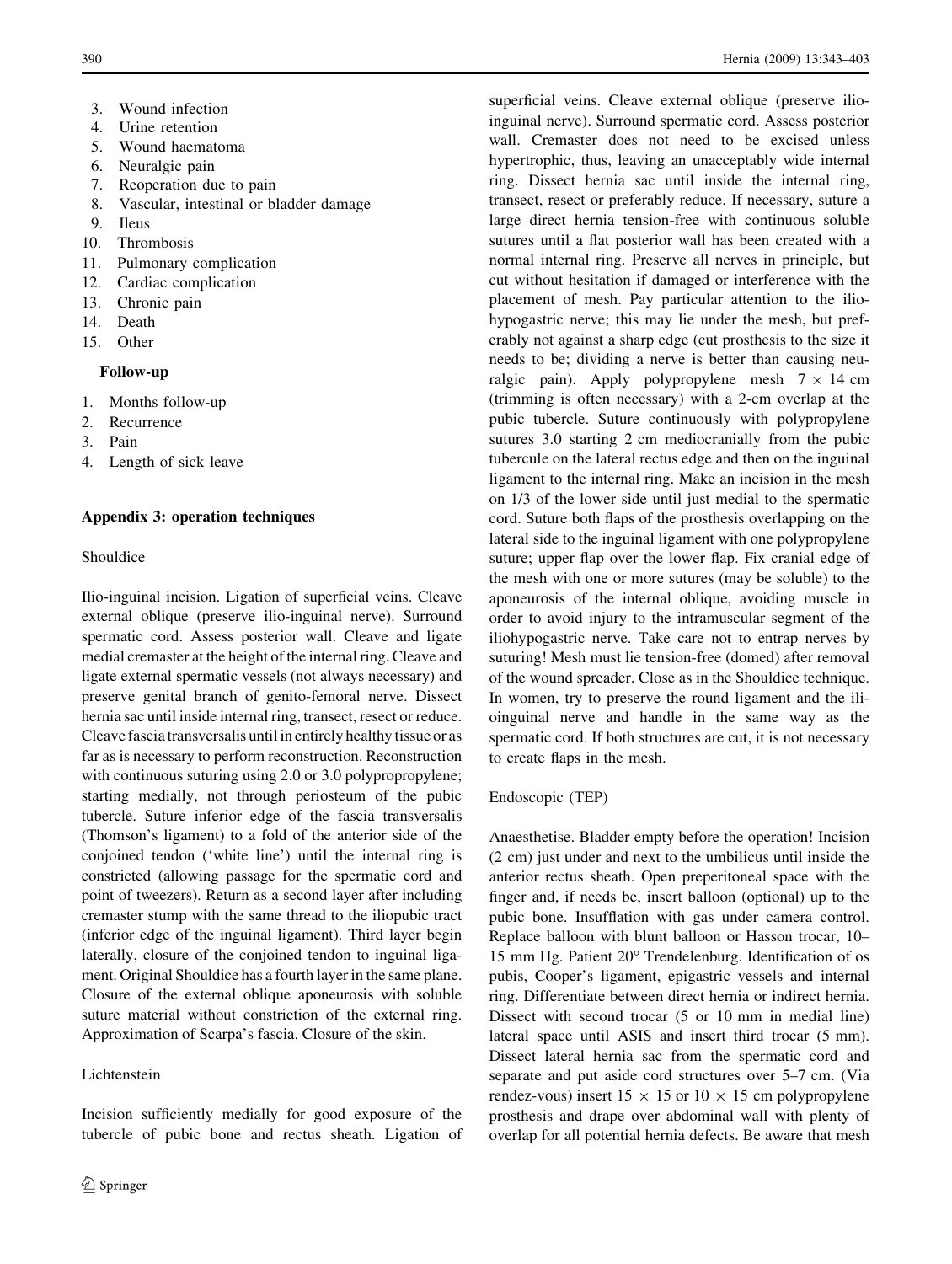<span id="page-48-0"></span>edges can curl up. Carefully desufflate and remove instruments while holding the peritoneal sac 'inside' the mesh. Close the fascial defects  $>10$  mm.

[http://www.uzleuven.be/be/en/abdominal-surgery/](http://www.uzleuven.be/be/en/abdominal-surgery/operative-procedures) [operative-procedures](http://www.uzleuven.be/be/en/abdominal-surgery/operative-procedures)

### Appendix 4: protocol for local anaesthesia for inguinal hernias

### Amid et al. [\[4](#page-52-0), [15\]](#page-52-0).

All adult patients with an inguinal hernia (Lichtenstein, Shouldice) are eligible for an operation under local anaesthesia.

This requires a good understanding between the physician and the patient. Not every patient is suitable. Problems can arise in the case of young and very obese patients. In particular, high-risk patients are eligible. Bilateral hernias are not a contraindication.

#### Operation:

Low-dose benzodiazepine (usually not necessary).

Access for antibiotics, analgesics, sedatives and for calamities.

#### Anaesthesia:

Anaesthetist's assistant monitors the blood pressure, pulse, consciousness and circulation. He also plays an important role in supervising the patient. ''Verbal anaesthesia'' or Walkman.

Anaesthetist must be available for possible supportive medication and calamities.

Rarely needed.

#### Technique:

The surgeon is in continuous verbal contact with the patient.

Infiltration with 40–60 ml of 50% bupivacaine 0.5%, 50% lidocaine 1% if needs be with adrenaline (pay attention to blood pressure).

Maximum dosage of lidocaine 1% is 300 mg and for bupivacaine 0.5% 175 mg.

No nerve block anaesthesia, but infiltration anaesthesia. No preoperative anaesthetic. Block at anterior superior iliac spine.

### Local anaesthesia:

- 1. Subcutaneous infiltration 5 ml.
- 2. Intradermal infiltration 3 ml.
- 3. Deep subcutaneous infiltration. Needle vertical up to the fascia in steps of 2 cm.
- 4. Subcutaneous infiltration to the depth of the external oblique. Subfascial infiltration: insert needle and, in a single dose, inject 6–8 ml in the inguinal canal. This saturates the nerves located in this canal.
- 5. Extra infiltration around the pubic tubercle pubicum and hernia sac.
- 6. Continue to anaesthetise where necessary.

#### Appendix 5: patient information

The text printed below has been taken from the public information texts, as compiled by the Public Information Committee of the Association of Surgeons of the Netherlands (see also [http://www.heelkunde.nl\)](http://www.heelkunde.nl).

Operation for an inguinal hernia (Hernia Inguinalis)

#### Introduction

This leaflet informs you about an inguinal hernia and the most usual treatment possibilities. It is worth noting that for each person the situation can be different from that described here.

### An inguinal hernia

A hernia is a protrusion of the abdominal content through a weak point or opening in the abdominal wall. The hernia is recognisable as a local swelling. The hernia defect is the opening or weakening in the abdominal wall. This can arise due to congenital factors or due to stretching of the abdominal wall. Stretching can occur during the course of life, for example due to increasing body weight, straining, coughing a lot or doing a lot of heavy lifting. It is possible that the protrusion of the abdominal content—the so-called hernia sac—contains part of the abdominal contents. If the pressure on the abdomen increases (such as when standing up, straining or coughing), more of the abdominal contents can come into the protrusion  $(=$  the hernia sac). The hernia then becomes bigger.

In an inguinal hernia the protrusion is in the inguinal (or groin) area.

An inguinal hernia never disappears spontaneously and can become larger. This can lead to more complaints. Sometimes a hernia can become trapped. Then the contents of the hernia, which are mostly suddenly increased, are trapped in the hernia defect. This is very painful. An emergency operation is then necessary.

#### Diagnosis and examination

The surgeon establishes the diagnosis on the basis of the findings at the physical examination. Additional tests and examinations are not usually necessary. The surgeon can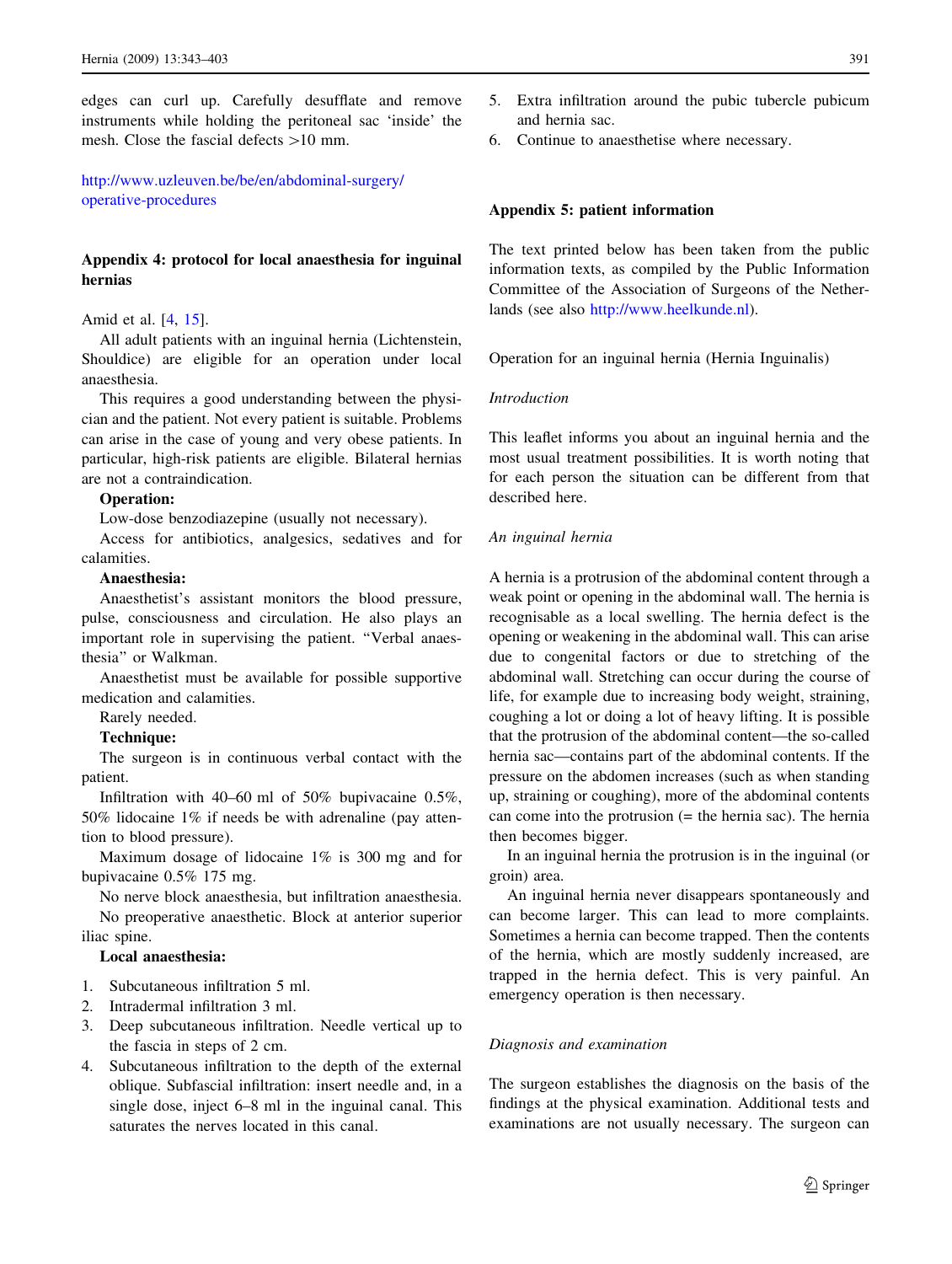usually diagnose the hernia easily whilst you are standing up.

If you are diagnosed as having a hernia, the surgeon will discuss with you how the hernia can best be treated in your case. In general an operation will be advised. A hernia truss is only prescribed very rarely nowadays.

## The operation

Depending on the circumstances, the operation can be carried out as day surgery or during a short hospital admission. The anaesthetist will discuss with you whether the operation will take place under a spinal, general or local anaesthetic.

There are various techniques to repair inguinal hernias. Two principle methods are used:

- Approaching the hernia from the front. In this the operation is performed via a cut close to the hernia. The protrusion of the abdominal wall is removed. If necessary the opening or weak point in the abdominal wall is repaired. During this the abdominal wall is strengthened, making use of the tissue from the abdominal wall itself (termed herniorrhaphy) or by stitching in a piece of synthetic material. This synthetic material is safe and is usually well-tolerated by the body.
- Approaching the hernia from behind. In this method the hernia is treated from the inside of the abdominal wall. The protrusion (hernia sac) is removed and the opening or weak point in the abdominal wall is strengthened by means of a piece of synthetic material. The synthetic material is safe and is usually well-tolerated by the body. The operative approach of the hernia from the inside can be carried out by means of conventional or keyhole surgery techniques. In keyhole surgery the instruments and a camera are inserted via small holes in the abdomen. The camera is linked with a TV monitor. Via the camera the surgeon can see what he is doing on the TV screen.

These new methods are not suitable for every patient. For example, if the hernia cannot be pushed back then this method cannot be used.

The surgeon will discuss with you which method seems best in your case. An inguinal hernia operation usually takes 45 min to one hour to perform.

### Possible complications

No operation is free of risks. In these operations the normal risk of complications is also present, such as secondary bleeding, wound infections, thrombosis or pneumonia.

You can recognise a minor expression of a bleeding after several days in the form of a blue discolouration in the wound area, which can spread down into the base of the penis and scrotum in men or into the labium majora in women. This is not a reason for concern.

The result of the operation might seem to be good. Yet during the course of time a small number of patients who have been operated on can develop a hernia in the same place (a recurrent hernia). In such cases another operation is usually necessary.

As there are several nerves in the area operated on—in men also the spermatic cord—damage to these structures might occur. Fortunately, such complications rarely occur. A loss of feeling or sometimes a continuous pain around the operation area can occur as a result of damage to a nerve.

## After the operation

After the operation, the operation area will be painful. You can use painkillers such as paracetamol for the pain. You can buy these from a pharmacist or chemist beforehand so that you already have these painkillers at home prior to the operation.

Shortly after the operation it is often advisable to support the wound area with your hand, especially when the pressure increases (coughing, straining).

Depending on the operation method, the size of the operation and individual factors, you may experience inconvenience in the operation area for a while after you have been discharged. Also the resumption of your daily activities and the possibility of lifting things again will depend on this. The surgeon will provide you with some advice concerning this.

## Discharge

Upon discharge you will be given an appointment for an outpatients' check-up. The stitches can be removed after a week. This can be done by the general practitioner or during the outpatients' check-up. Sometimes use is made of soluble stitches, which do not need to be removed.

### Questions

If you still have questions, please direct these to the treating surgeon or your general practitioner.

In the case of urgent questions or problems prior to your treatment you can best contact the department where the treatment will take place. If problems occur at home after the operation, please contact your general practitioner or the hospital.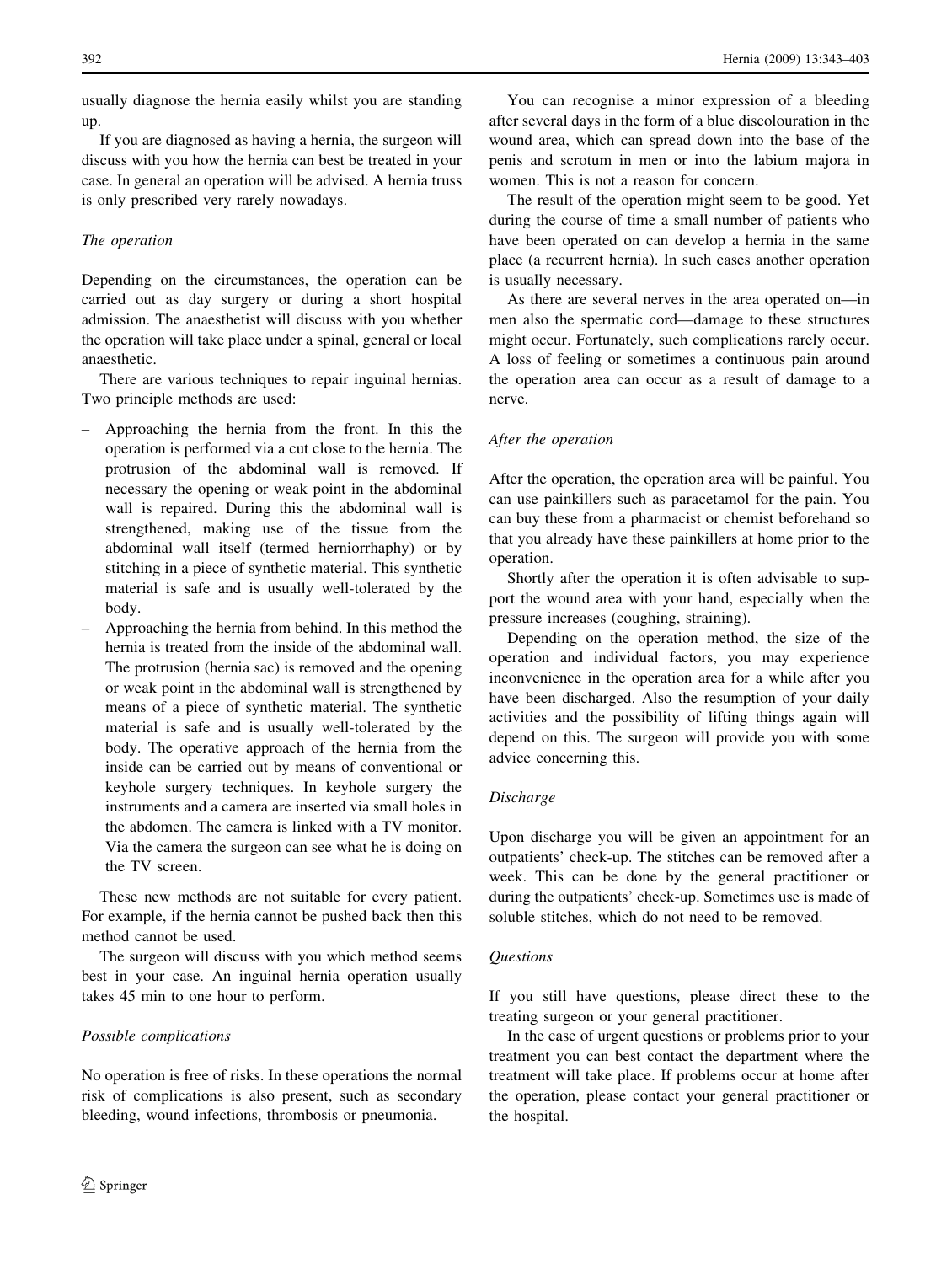#### <span id="page-50-0"></span>Conclusion

If you are of the opinion that certain information is lacking or unclear, please could you be so kind as to inform us.

#### Appendix 6: result of AGREE

## European Hernia Society Guidelines

## Treatment of inguinal hernia in adult patients **Objective**

To support the daily practice of the treatment of inguinal hernia by surgeons. The guidelines are intended as a reference manual.

## Target population

All patients with a primary or recurrent inguinal hernia (asymptomatic or symptomatic, acute or elective). The guidelines concern male patients unless stated otherwise.

### Intended (target) users

Surgeons and trainee surgeons. Some chapters are also intended for other care providers, such as general practitioners.

## Initial questions

- a. What are the indications for inguinal hernia treatment? Is operative treatment necessary?
- b. What is the best technique for the treatment of an inguinal hernia (considering factors like recurrence, complications, postoperative recovery, pain, costs)? What mesh is best?
- c. What are the complications of the various techniques, and how can these be treated? What causes pain complications and how to treat these?
- d. What is the best form of anaesthetic? Should local anaesthesia be recommended as the first choice?
- e. Can an inguinal hernia be operated in ambulatory surgery? Thus, decreasing cost, possibly improving quality?
- f. Is the routine use of antibiotics necessary?

### Specific questions

- 1. What are the indications for a surgical treatment of inguinal hernia? Can a non-surgical (conservative) treatment be considered?
- 2. Which diagnostic modality is the most suitable for diagnosing inguinal hernia in patients with groin complaints (without clear swelling in the groin region)?
- 3. Is it necessary to classify inguinal hernias and which classification is the most suitable?
- 4. What are the risk factors for developing an inguinal hernia and are there preventive measures?
- 5. What is the best technique for treating an inguinal hernia, taking into account the type of hernia and the patient?
- 6. Following a non-mesh inguinal hernia operation, is the risk of recurrence lower for women than for men? Should women be treated with a different strategy?
- 7. Does a young man have a very low risk of recurrence following a non-mesh inguinal hernia operation due to an indirect hernia? Is mesh treatment indicated for this category of patients?
- 8. What mesh type is the most suitable in inguinal hernia repair, and what mesh-related complications can occur?
- 9. Can inguinal hernia surgery be performed in a day surgery setting? Is this safe and cost-effective?
- 10. Is antibiotic prophylaxis routinely indicated for elective inguinal surgery for primary inguinal hernia?
- 11. What is the learning curve and training in inguinal hernia repair?
- 12. Can an open inguinal hernia operation under local anaesthesia be performed with the same patient satisfaction? Is this safer and more cost-effective than other anaesthesia techniques? Should regional anaesthesia be avoided?
- 13. Which technique gives the fastest postoperative recovery?
- 14. Is a lifting, sports or work ban indicated following inguinal hernia surgery?
- 15. What is the best method for realising an effective postoperative pain control?
- 16. How frequent are complications after inguinal hernia operations, and can the risk of complications be reduced? Which are the specific complications following inguinal hernia operation and how should they be treated?
- 17. What is the most cost-effective operation for the treatment of primary inguinal hernia?

## Assessment of the guidelines

We assessed the guidelines by using the Appraisal of Guidelines for REsearch and Evaluation (AGREE) instrument, version September 2001. A previous version of the guidelines (August 2008) was assessed independently by two appraisers. Differences in scores were discussed to reach consensus. For scores lower than 4 ('strongly agree'), we explained the reasons for our response. Apart from the AGREE assessment, we had some other comments and suggestions to improve the quality of the guidelines.

We discussed our assessment and comments with the guidelines' authors. Many adjustments were made. The next version of the guidelines (February 2009) was reassessed with AGREE by one appraiser and discussed with the second appraiser.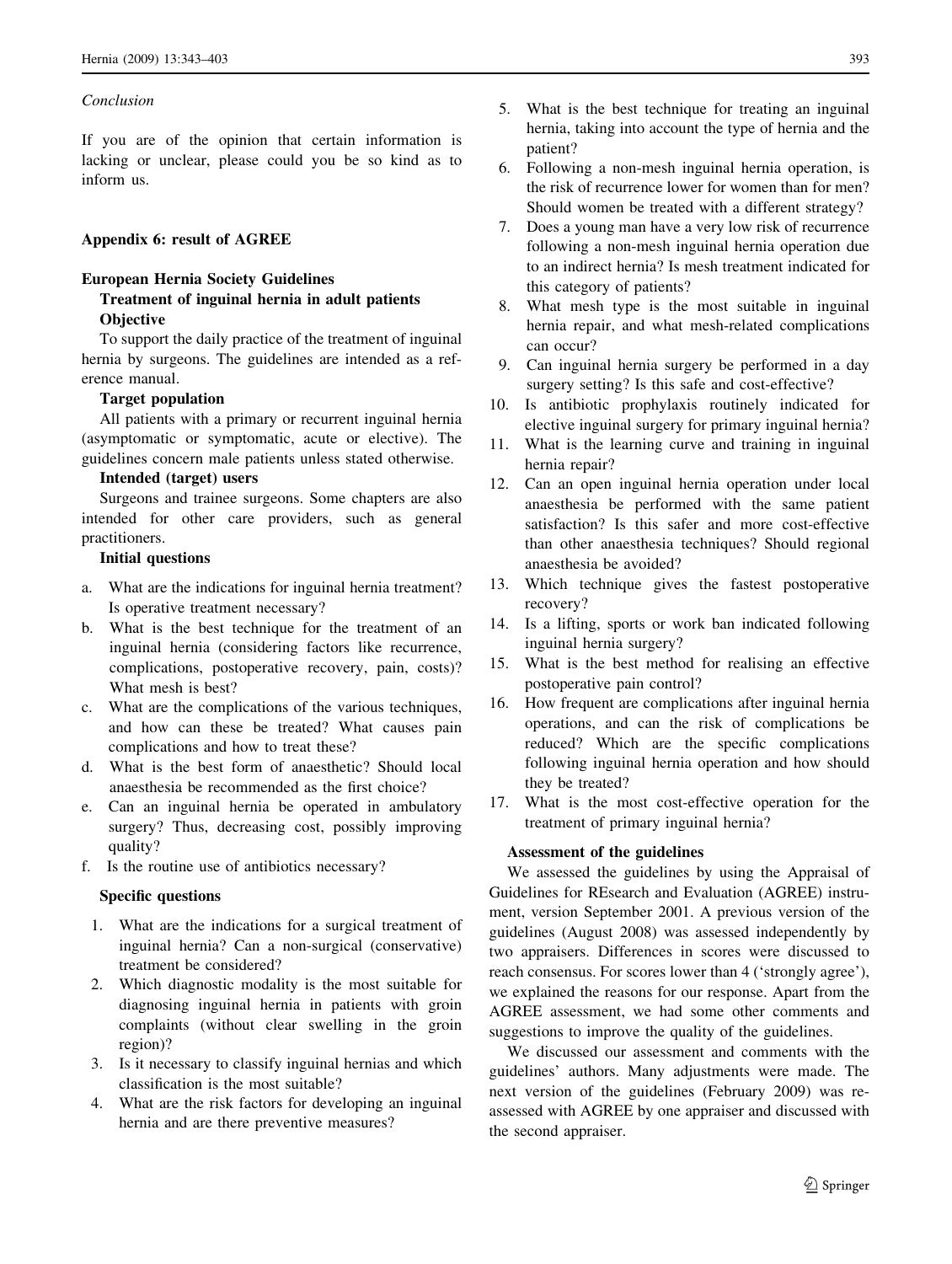3

4

We did not calculate standardised domain scores. Although the domain scores may be useful for comparing guidelines and will inform the decision as to whether or not to use or recommend a guideline, it is not possible to set thresholds to mark a 'good' or 'bad' guideline.

#### AGREE assessment

Score:  $1 =$  strongly disagree,  $2 =$  disagree,  $3 =$  agree,  $4 =$  strongly agree

|--|--|

| Item           |                                                                                                                                                                                                                                                                                                                                                                                                                                                                                                                    | Score          |
|----------------|--------------------------------------------------------------------------------------------------------------------------------------------------------------------------------------------------------------------------------------------------------------------------------------------------------------------------------------------------------------------------------------------------------------------------------------------------------------------------------------------------------------------|----------------|
|                | Scope and purpose                                                                                                                                                                                                                                                                                                                                                                                                                                                                                                  |                |
| 1              | The overall objective(s) of the guidelines is (are) specifically<br>described                                                                                                                                                                                                                                                                                                                                                                                                                                      | $\overline{4}$ |
| $\overline{c}$ | The clinical question(s) covered by the guideline is (are)<br>specifically described                                                                                                                                                                                                                                                                                                                                                                                                                               | 4              |
| 3              | The patients to whom the guideline is meant to apply are<br>specifically described                                                                                                                                                                                                                                                                                                                                                                                                                                 | 4              |
|                | <b>Stakeholder involvement</b>                                                                                                                                                                                                                                                                                                                                                                                                                                                                                     |                |
| 4              | The guideline development group includes individuals from<br>all of the relevant professional groups                                                                                                                                                                                                                                                                                                                                                                                                               | 3              |
|                | "These guidelines are primarily intended for surgeons and<br>trainee surgeons                                                                                                                                                                                                                                                                                                                                                                                                                                      |                |
|                | Some chapters are also intended for other care providers such as<br>general practitioners, who wish to provide information to<br>patients with an inguinal hernia"                                                                                                                                                                                                                                                                                                                                                 |                |
|                | General practitioners were not part of the steering or Working<br>Group                                                                                                                                                                                                                                                                                                                                                                                                                                            |                |
| 5              | The patients' views and preferences have been sought                                                                                                                                                                                                                                                                                                                                                                                                                                                               | 1              |
|                | Needs to be written                                                                                                                                                                                                                                                                                                                                                                                                                                                                                                |                |
| 6              | The target users of the guidelines are clearly defined                                                                                                                                                                                                                                                                                                                                                                                                                                                             | 4              |
| 7              | The guideline has been piloted among target users                                                                                                                                                                                                                                                                                                                                                                                                                                                                  | $\overline{c}$ |
|                | "For the Dutch Guidelines that were published in 2003 an<br>implementation study and a pilot study among targeted users<br>were performed"                                                                                                                                                                                                                                                                                                                                                                         |                |
|                | It is not clear if this pilot is still relevant                                                                                                                                                                                                                                                                                                                                                                                                                                                                    |                |
|                | <b>Rigour of development</b>                                                                                                                                                                                                                                                                                                                                                                                                                                                                                       |                |
| 8              | Systematic methods were used to search for evidence                                                                                                                                                                                                                                                                                                                                                                                                                                                                | 3              |
|                | "All relevant literature until April 2007 (Medline, Embase and<br>Cochrane) was prepared by small groups and assessed by all<br>Working Group members. Literature of all level 1A and/or 1B<br>studies was searched during the development of the<br>Guidelines until May 2008"                                                                                                                                                                                                                                    |                |
|                | The databases and time frames are described; the description of<br>the search terms is limited                                                                                                                                                                                                                                                                                                                                                                                                                     |                |
| 9              | The criteria for selecting the evidence are clearly described                                                                                                                                                                                                                                                                                                                                                                                                                                                      | 1              |
|                | "For all articles, in accordance with evidence-based guidelines<br>criteria, two surgeons always determined whether or not an<br>article was relevant (according to possible bias). Each time a<br>unanimous final opinion was sought and this was always<br>realised. The Working Group met on 3 occasions. For chapters<br>in which only level 2c or 3 articles were available it was<br>difficult to choose best evidence from at times hundreds of<br>articles. Search bias in these cases cannot be excluded" |                |
|                | Criteria and reasons for including and excluding studies are not<br>mentioned (e.g. language or publication type restriction,<br>exclusion of low quality studies)                                                                                                                                                                                                                                                                                                                                                 |                |
|                | "According to evidence based medicine guidelines quality was<br>assessed"                                                                                                                                                                                                                                                                                                                                                                                                                                          |                |

The method of assessment of the quality of the studies is not clear (e.g. which methodological items were assessed)

#### Table 1 continued

- 10 The methods used for formulating the recommendations are 2 clearly described
	- ''The concept chapters were discussed and (where necessary) consensus was found after which recommendations were agreed upon''
	- "After this a consensus (where necessary) was reached and the conclusions and recommendations were formulated''
	- The description of the methods used for formulating the recommendations is limited. For example, were other factors than evidence from the literature taken into consideration? If so, what were these other factors and how where they weighted against the scientific evidence?
	- The classification for diagnostic studies is not mentioned Evidence tables are missing
- 11 The health benefits, side effects and risks have been considered in formulating the recommendations
	- The effects of the recommendations (health benefits, side effects, risks) are not mentioned; however, some questions address some of the effects (e.g. complications, Chap. [2.17\)](#page-37-0)
- 12 There is an explicit link between the recommendation and the 2 supporting evidence

AGREE recommends that each recommendation should be linked with a list of references on which it is based

13 The guideline has been externally reviewed by experts prior 3 to publication

''The Appraisal of Guidelines for REsearch & Evaluation (AGREE) instrument was used to validate the Guidelines

Almost all criteria were fulfilled. Review was performed by four external experts in surgery and epidemiology. Two members of the Dutch Cochrane Institute performed a rigorous analysis which led to many adjustments

Did the reviewers use AGREE also? How was the review done? Which criteria were not fulfilled?

| 14 | A procedure for updating the guideline is provided |  |
|----|----------------------------------------------------|--|
|----|----------------------------------------------------|--|

''The guidelines are valid until 1 January 2011. Update of guidelines (literature) will be performed continuously by the two authors of each chapter with a yearly meeting at the EHS at which publication of relevant updates will be decided upon''

This seems contradictory: the guidelines are valid until 2011, but are updated yearly?

#### Clarity and presentation

15 The recommendations are specific and unambiguous 3

- 16 The different options for management of the condition are clearly presented 4
- 17 Key recommendations are easily identifiable 4
- 18 The guideline is supported with tools for application 3
	- ''The EHS is developing a skills and teaching institute to facilitate and train surgeons and residents to be able to work according to the guidelines''
	- A summary of the conclusions and recommendations, a flow chart and patient information are available, educational tools are under development

#### Applicability

| 19 | The potential organisational barriers in applying the |  |  |  |  |
|----|-------------------------------------------------------|--|--|--|--|
|    | recommendations have been discussed                   |  |  |  |  |

''A pilot study among targeted users was performed in two large district hospitals in The Netherlands in 2002. There were no barriers to implementation either in costs or logistical possibilities. There are possibly European Countries where certain hospitals cannot afford endoscopic surgery''

Investigation of the barriers was based on the pilot in 2002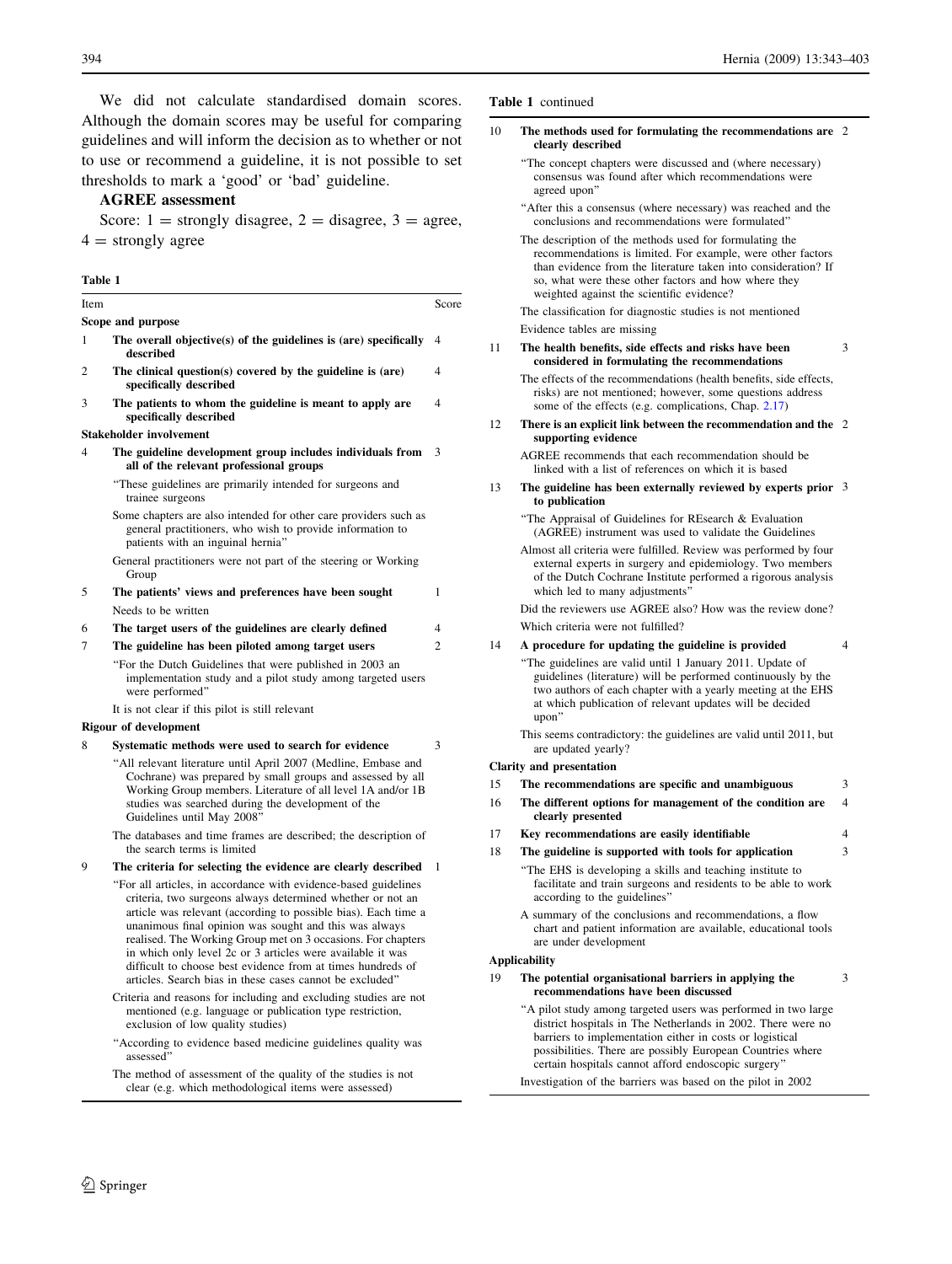#### <span id="page-52-0"></span>Table 1 continued

#### 20 The potential costs implications of applying the recommendations have been considered

''A pilot study among targeted users was performed in two large district hospitals in The Netherlands in 2002. There were no barriers to implementation either in costs or logistical possibilities. There are possibly European Countries where certain hospitals cannot afford endoscopic surgery'' Investigation of the barriers was based on the pilot in 2002

3

3

21 The guideline presents key review criteria for monitoring and/or audit purposes

Registration is under development

#### Editorial comments

22 The guideline is editorially independent from the funding body 3

Development of the guideline was financed through a grant by Ethicon, a medical device company. Ethicon would not become owner and would not interfere with the methods and contents. We are not able to know if the recommendations are completely independent from the sponsor

23 Conflicts of interest of guideline development members have 3 been recorded

Members with no conflicts of interest were sought. However, conflicts of interest were not recorded

Open Access This article is distributed under the terms of the Creative Commons Attribution Noncommercial License which permits any noncommercial use, distribution, and reproduction in any medium, provided the original author(s) and source are credited.

#### References

- 1. Aasvang E, Kehlet H (1986) Classification of chronic pain. Descriptions of chronic pain syndromes and definitions of pain terms. Prepared by the International Association for the Study of Pain, Subcommittee on Taxonomy. Pain Suppl 3:S1–S226
- 2. Aasvang E, Kehlet H (2005) Chronic postoperative pain: the case of inguinal herniorrhaphy. Br J Anaesth 95:69–76
- 3. Aasvang E, Kehlet H (2005) Surgical management of chronic pain after inguinal hernia repair. Br J Surg 92:795–801
- 4. Aasvang EK, Møhl B, Bay-Nielsen M, Kehlet H (2006) Pain related sexual dysfunction after inguinal herniorrhaphy. Pain 122:258–263
- 5. Aasvang EK, Møhl B, Kehlet H (2007) Ejaculatory pain: a specific postherniotomy pain syndrome? Anesthesiology 107:298–304
- 6. Abe T, Shinohara N, Harabayashi T, Sazawa A, Suzuki S, Kawarada Y, Nonomura K (2007) Postoperative inguinal hernia after radical prostatectomy for prostate cancer. Urology 69:326– 329
- 7. Adamonis W, Witkowski P, Smietański M, Bigda J, Sledziński Z (2006) Is there a need for a mesh plug in inguinal hernia repair? Randomized, prospective study of the use of Hertra 1 mesh compared to PerFix Plug. Hernia 10:223–228
- 8. Agrawal A, Avill R (2006) Mesh migration following repair of inguinal hernia: a case report and review of literature. Hernia  $10.79 - 82$
- 9. Akpinar E, Turkbey B, Ozcan O, Akdogan B, Karcaaltincaba M, Ozen H (2005) Bilateral scrotal extraperitoneal herniation of ureters: computed tomography urographic findings and review of the literature. J Comput Assist Tomogr 29:790–792
- 10. Alam A, Nice C, Uberoi R (2005) The accuracy of ultrasound in the diagnosis of clinically occult groin hernias in adults. Eur Radiol 15:2457–2461
- 11. Alsarrage SAM, Godbole CSM (1990) A randomised controlled trial to compare local with general anaesthesia for inguinal hernia repair. J Kuwait Med Assoc 24:31–34
- 12. Alvarez JA, Baldonedo RF, Bear IG, Solís JA, Alvarez P, Jorge JI (2004) Incarcerated groin hernias in adults: presentation and outcome. Hernia 8:121–126
- 13. Amid PK (2000) Driving after repair of groin hernia. BMJ 321:1033–1034
- 14. Amid PK (2004) Causes, prevention, and surgical treatment of postherniorrhaphy neuropathic inguinodynia: triple neurectomy with proximal end implantation. Hernia 8:343–349
- 15. Amid PK, Shulman AG, Lichtenstein IL (1994) Local anesthesia for inguinal hernia repair step-by-step procedure. Ann Surg 220:735–737
- 16. Amid PK, Shulman AG, Lichtenstein IL (1994) Local anesthesia for inguinal hernia repair step-by-step procedure. Ann Surg 220:735–737
- 17. Amid PK, Shulman AG, Lichtenstein IL (1996) Open ''tensionfree'' repair of inguinal hernias: the Lichtenstein technique. Eur J Surg 162:447–453
- 18. Andac N, Baltacioğlu F, Tüney D, Cimşit NC, Ekinci G, Biren T (2002) Inguinoscrotal bladder herniation: is CT a useful tool in diagnosis? Clin Imaging 26:347–348
- 19. Andersen JR, Burcharth F, Larsen HW, Røder O, Andersen B (1980) Polyglycolic acid, silk, and topical ampicillin. Their use in hernia repair and cholecystectomy. Arch Surg 115:293–295
- 20. Arvidsson D, Smedberg S (2000) Laparoscopic compared with open hernia surgery: complications, recurrences and current trends. Eur J Surg Suppl 585:40–47
- 21. Arvidsson D, Berndsen FH, Larsson LG, Leijonmarck CE, Rimbäck G, Rudberg C, Smedberg S, Spangen L, Montgomery A (2005) Randomized clinical trial comparing 5-year recurrence rate after laparoscopic versus Shouldice repair of primary inguinal hernia. Br J Surg 92:1085–1091
- 22. Aufenacker TJ, van Geldere D, van Mesdag T, Bossers AN, Dekker B, Scheijde E, van Nieuwenhuizen R, Hiemstra E, Maduro JH, Juttmann JW, Hofstede D, van Der Linden CT, Gouma DJ, Simons MP (2004) The role of antibiotic prophylaxis in prevention of wound infection after Lichtenstein open mesh repair of primary inguinal hernia: a multicenter doubleblind randomized controlled trial. Ann Surg 240:955–960
- 23. Aufenacker TJ, Koelemay MJ, Gouma DJ, Simons MP (2006) Systematic review and meta-analysis of the effectiveness of antibiotic prophylaxis in prevention of wound infection after mesh repair of abdominal wall hernia. Br J Surg 93:5–10
- 24. Aufenacker TJ, Schmits SP, Gouma DJ, Simons MP (2009) Do guidelines influence results in inguinal hernia treatment? A descriptive study of 2,535 hernia repairs in one teaching hospital from 1994 to 2004. Hernia 13:35–39
- 25. Baker DM, Rider MA, Fawcett AN (1994) When to return to work following a routine inguinal hernia repair: are doctors giving the correct advice? J R Coll Surg Edinb 39:31–33
- 26. Balducci D, Postiglione V, Pancaldi R, Lippa M, Tonni MP, Morandi O, Mazzetti S, Beschi M, Diana DR, Vergallo A, Bruni GC (1997) Prosthetic repair of inguinal and crural hernias. Minerva Chir 52:1069–1075
- 27. Barbier J, Carretier M, Richer JP (1989) Cooper ligament repair: an update. World J Surg 13:499–505
- 28. Barile A, Erriquez D, Cacchio A, De Paulis F, Di Cesare E, Masciocchi C (2000) Groin pain in athletes: role of magnetic resonance. Radiol Med (Torino) 100:216–222
- 29. Barrat C, Voreux JP, Occelli G, Catheline JM, Champault G (1999) Effects of surgical education and training on the results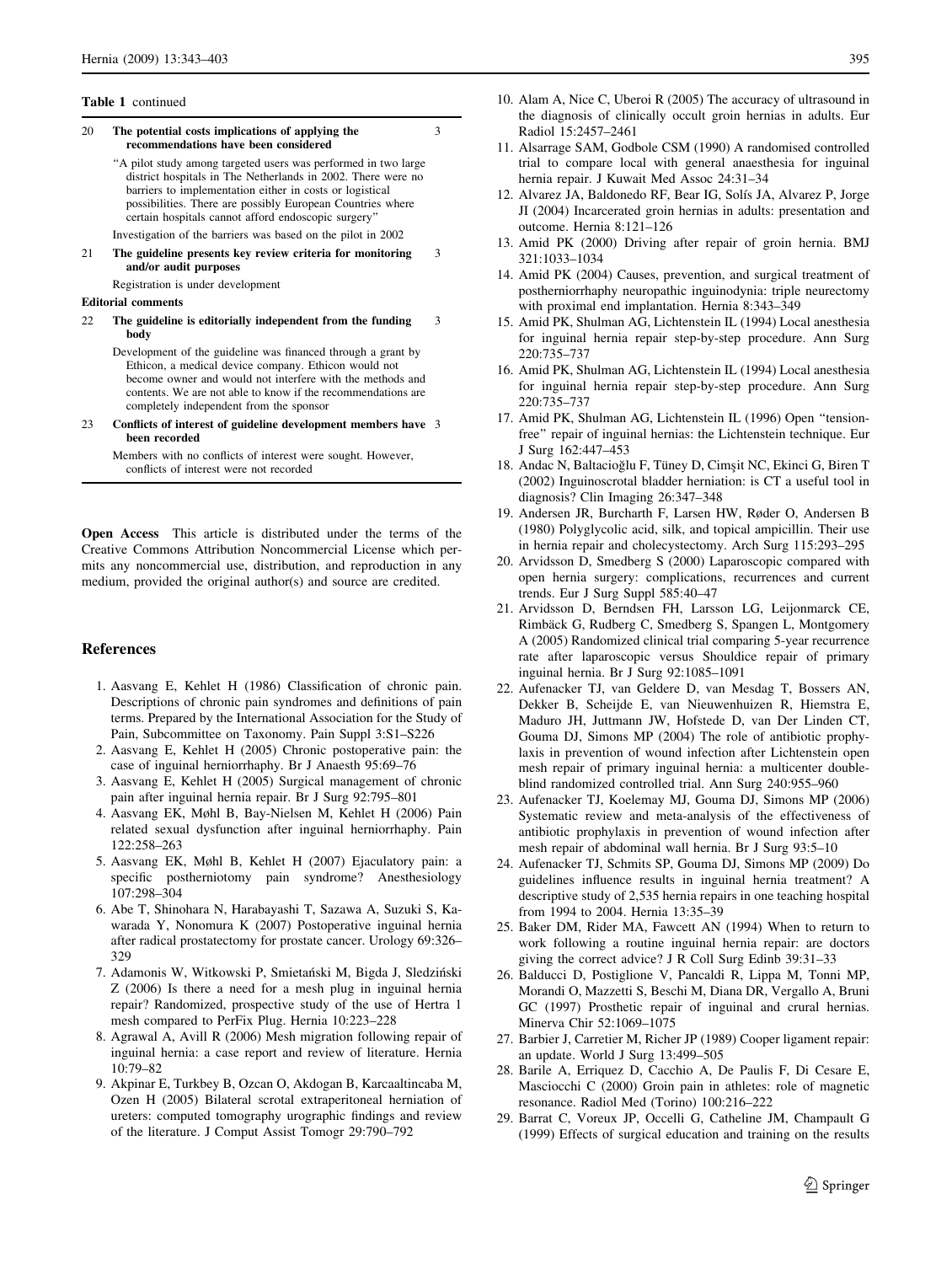<span id="page-53-0"></span>of laparoscopic treatment of inguinal hernias. Chirurgie 124:298–303

- 30. Bay-Nielsen M, Kehlet H (2006) Inguinal herniorrhaphy in women. Hernia 10:30–33
- 31. Bay-Nielsen M, Knudsen MS, Christensen JK, Kehlet H (1999) Cost analysis of inguinal hernia surgery in Denmark. Ugeskr Laeger 161:5317–5321
- 32. Bay-Nielsen M, Kehlet H, Strand L, Malmstrøm J, Andersen FH, Wara P, Juul P, Callesen T; Danish Hernia Database Collaboration (2001) Quality assessment of 26,304 herniorrhaphies in Denmark: a prospective nationwide study. Lancet 358:1124– 1128
- 33. Bay-Nielsen M, Nilsson E, Nordin P, Kehlet H; Swedish Hernia Data Base the Danish Hernia Data Base (2004) Chronic pain after open mesh and sutured repair of indirect inguinal hernia in young males. Br J Surg 91:1372–1376
- 34. Beacon J, Hoile RW, Ellis H (1980) A trial of suction drainage in inguinal hernia repair. Br J Surg 67:554–555
- 35. Beets GL, van Geldere D, Baeten CG, Go PM (1996) Long-term results of giant prosthetic reinforcement of the visceral sac for complex recurrent inguinal hernia. Br J Surg 83:203–206
- 36. Beets GL, Oosterhuis KJ, Go PM, Baeten CG, Kootstra G (1997) Longterm followup (12–15 years) of a randomized controlled trial comparing Bassini-Stetten, Shouldice, and high ligation with narrowing of the internal ring for primary inguinal hernia repair. J Am Coll Surg 185:352–357
- 37. Behnia R, Hashemi F, Stryker SJ, Ujiki GT, Poticha SM (1992) A comparison of general versus local anesthesia during inguinal herniorrhaphy. Surg Gynecol Obstet 174:277–280
- 38. Berndsen FH, Petersson U, Arvidsson D, Leijonmarck CE, Rudberg C, Smedberg S, Montgomery A; SMIL Study Group (2007) Discomfort five years after laparoscopic and Shouldice inguinal hernia repair: a randomised trial with 867 patients. A report from the SMIL study group. Hernia 11:307–313
- 39. Birkmeyer JD, Stukel TA, Siewers AE, Goodney PP, Wennberg DE, Lucas FL (2003) Surgeon volume and operative mortality in the United States. N Engl J Med 349:2117–2127
- 40. Bittner R, Schmedt CG, Schwarz J, Kraft K, Leibl BJ (2002) Laparoscopic transperitoneal procedure for routine repair of groin hernia. Br J Surg 89:1062–1066
- 41. Bittner R, Sauerland S, Schmedt CG (2005) Comparison of endoscopic techniques vs Shouldice and other open nonmesh techniques for inguinal hernia repair: a meta-analysis of randomized controlled trials. Surg Endosc 19:605–615
- 42. Bolognini S, Orsini V, Grandinetti PP, Pata F, Sacco R (2006) Lichtenstein vs. Rutkow-Robbins technique in the treatment of primary inguinal hernia. Analysis of the long term results. Ann Ital Chir 77:51–56
- 43. Borenstein SH, To T, Wajja A, Langer JC (2005) Effect of subspecialty training and volume on outcome after pediatric inguinal hernia repair. J Pediatr Surg 40:75–80
- 44. Bowley DM, Butler M, Shaw S, Kingsnorth AN (2003) Dispositional pessimism predicts delayed return to normal activities after inguinal hernia operation. Surgery 133:141–146
- 45. Bradley M, Morgan D, Pentlow B, Roe A (2003) The groin hernia—an ultrasound diagnosis? Ann R Coll Surg Engl 85:178–180
- 46. Bringman S, Ramel S, Heikkinen TJ, Englund T, Westman B, Anderberg B (2003) Tension-free inguinal hernia repair: TEP versus mesh-plug versus Lichtenstein: a prospective randomized controlled trial. Ann Surg 237:142–147
- 47. Bringman S, Heikkinen TJ, Wollert S, Osterberg J, Smedberg S, Granlund H, Ramel S, Felländer G, Anderberg B (2004) Early results of a single-blinded, randomized, controlled, Internetbased multicenter trial comparing Prolene and Vypro II mesh in Lichtenstein hernioplasty. Hernia 8:127–134
- 48. Bringman S, Wollert S, Osterberg J, Heikkinen T (2005) Early results of a randomized multicenter trial comparing Prolene and VyproII mesh in bilateral endoscopic extraperitoneal hernioplasty (TEP). Surg Endosc 19:536–540
- 49. Bringman S, Wollert S, Osterberg J, Smedberg S, Granlund H, Felländer G, Heikkinen T (2005) One year results of a randomised controlled multi-centre study comparing Prolene and Vypro II-mesh in Lichtenstein hernioplasty. Hernia 9:223–227
- 50. Bringman S, Wollert S, Osterberg J, Smedberg S, Granlund H, Heikkinen TJ (2006) Three-year results of a randomized clinical trial of lightweight or standard polypropylene mesh in Lichtenstein repair of primary inguinal hernia. Br J Surg 93:1056– 1059
- 51. Browne J, Murphy D, Shorten G (2000) Pneumomediastinum, pneumothorax and subcutaneous emphysema complicating MIS herniorrhaphy. Can J Anaesth 47:69–72
- 52. Burney RE, Prabhu MA, Greenfield ML, Shanks A, O'Reilly M (2004) Comparison of spinal vs general anesthesia via laryngeal mask airway in inguinal hernia repair. Arch Surg 139:183–187
- 53. Butler RE, Burke R, Schneider JJ, Brar H, Lucha PA Jr (2007) The economic impact of laparoscopic inguinal hernia repair: results of a double-blinded, prospective, randomized trial. Surg Endosc 21:387–390
- 54. Butters M, Redecke J, Köninger J (2007) Long-term results of a randomized clinical trial of Shouldice, Lichtenstein and transabdominal preperitoneal hernia repairs. Br J Surg 94:562–565
- 55. Calder F, Evans R, Neilson D, Hurley P (2000) Value of herniography in the management of occult hernia and chronic groin pain in adults. Br J Surg 87:824–825
- 56. Callesen T (2003) Inguinal hernia repair: anaesthesia, pain and convalescence. Dan Med Bull 50:203–218
- 57. Callesen T, Bech K, Kehlet H (1998) The feasibility, safety and cost of infiltration anaesthesia for hernia repair. Hvidovre Hospital Hernia Group. Anaesthesia 53:31–35
- 58. Callesen T, Klarskov B, Bech K, Kehlet H (1999) Short convalescence after inguinal herniorrhaphy with standardised recommendations: duration and reasons for delayed return to work. Eur J Surg 165:236–241
- 59. Callesen T, Bech K, Kehlet H (2001) One-thousand consecutive inguinal hernia repairs under unmonitored local anesthesia. Anesth Analg 93:1373–1376
- 60. Campanelli G, Pettinari D, Nicolosi FM, Cavalli M, Avesani EC (2006) Inguinal hernia recurrence: classification and approach. Hernia 10:159–161
- 61. Cannon DJ, Read RC (1981) Metastatic emphysema: a mechanism for acquiring inguinal herniation. Ann Surg 194:270– 278
- 62. Carbonell JF, Sanchez JL, Peris RT, Ivorra JC, Del Baño MJ, Sanchez CS, Arraez JI, Greus PC (1993) Risk factors associated with inguinal hernias: a case control study. Eur J Surg 159:481– 486
- 63. Caterino M, Finocchi V, Giunta S, De Carli P, Crecco M (2001) Bladder cancer within a direct inguinal hernia: CT demonstration. Abdom Imaging 26:664–666
- 64. Celdrán A, Frieyro O, de la Pinta JC, Souto JL, Esteban J, Rubio JM, Señarís JF (2004) The role of antibiotic prophylaxis on wound infection after mesh hernia repair under local anesthesia on an ambulatory basis. Hernia 8:20–22
- 65. Chiu AW, Chang LS, Birkett DH, Babayan RK (1995) The impact of pneumoperitoneum, pneumoretroperitoneum, and gasless laparoscopy on the systemic and renal hemodynamics. J Am Coll Surg 181:397–406
- 66. Chowbey PK, Bagchi N, Goel A, Sharma A, Khullar R, Soni V, Baijal M (2006) Mesh migration into the bladder after TEP repair: a rare case report. Surg Laparosc Endosc Percutan Tech 16:52–53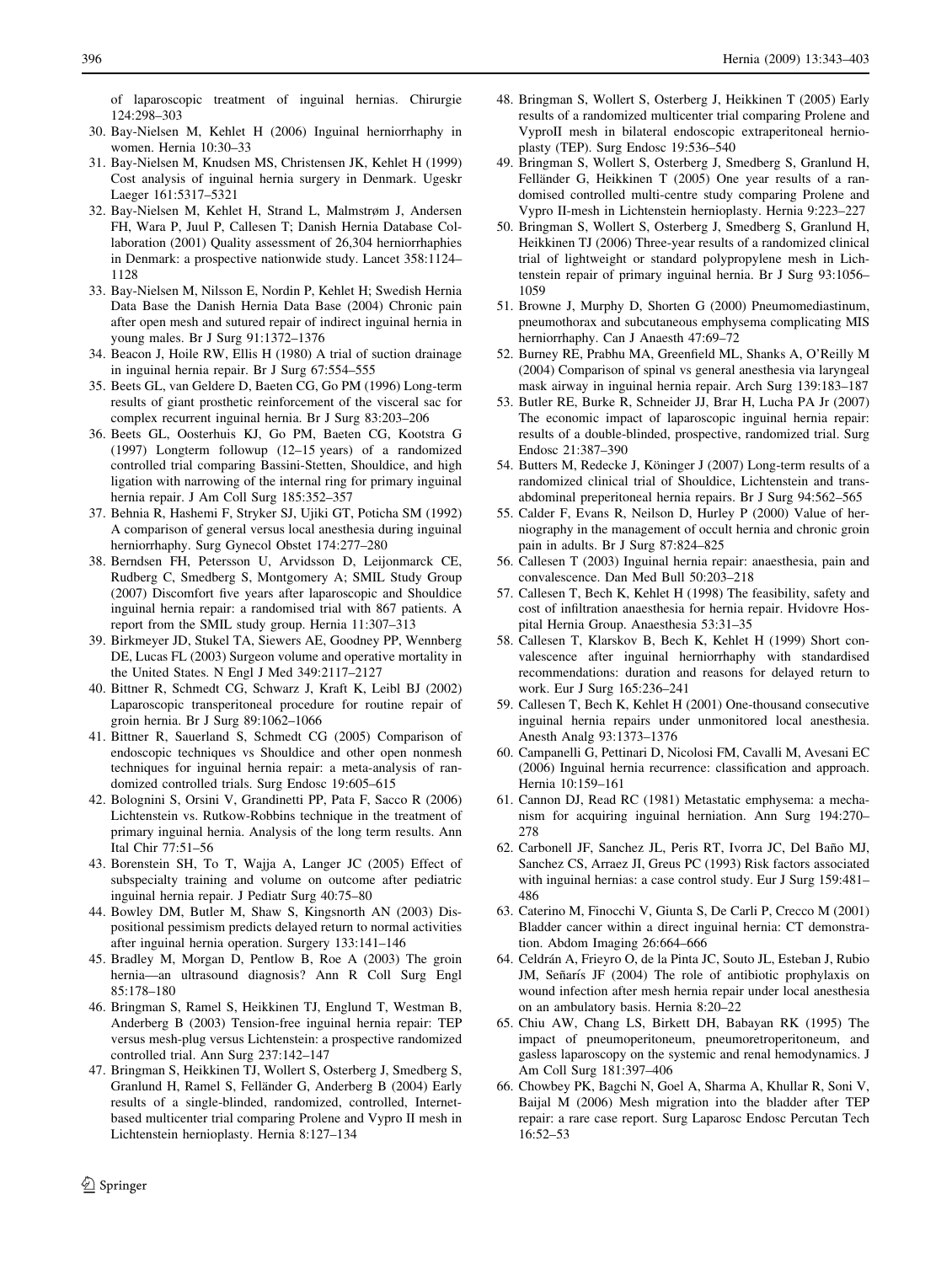- <span id="page-54-0"></span>67. Chuback JA, Singh RS, Sills C, Dick LS (2000) Small bowel obstruction resulting from mesh plug migration after open inguinal hernia repair. Surgery 127:475–476
- 68. Chung RS, Rowland DY (1999) Meta-analyses of randomized controlled trials of laparoscopic vs conventional inguinal hernia repairs. Surg Endosc 13:689–694
- 69. Coates KW, Kuehl TJ, Bachofen CG, Shull BL (2001) Analysis of surgical complications and patient outcomes in a residency training program. Am J Obstet Gynecol 184:1380–1383
- 70. Collaboration EH (2000) Laparoscopic compared with open methods of groin hernia repair: systematic review of randomized controlled trials. Br J Surg 87:860–867
- 71. Collaboration EH (2000) Mesh compared with non-mesh methods of open groin hernia repair: systematic review of randomized controlled trials. Br J Surg 87:854–859
- 72. Collaboration EH (2002) Repair of groin hernia with synthetic mesh: meta-analysis of randomized controlled trials. Ann Surg 235:322–332
- 73. Courtney CA, Duffy K, Serpell MG, O'Dwyer PJ (2002) Outcome of patients with severe chronic pain following repair of groin hernia. Br J Surg 89:1310–1314
- 74. Cueto Rozon R, De Baerdemacker Y, Polliand C, Champault G (2006) Surgical training and inguinal hernia repair. Ann Chir 131:311–315
- 75. Davies BW, Campbell WB (1995) Inguinal hernia repair: see one, do one, teach one? Ann R Coll Surg Engl 77:299–301
- 76. Davies KE, Houghton K, Montgomery JE (2001) Obesity and day-case surgery. Anaesthesia 56:1112–1115
- 77. De Lathouwer C, Poullier JP (2000) How much ambulatory surgery in the World in 1996–1997 and trends? Ambul Surg 8:191–210
- 78. Dedemadi G, Sgourakis G, Karaliotas C, Christofides T, Kouraklis G, Karaliotas C (2006) Comparison of laparoscopic and open tension-free repair of recurrent inguinal hernias: a prospective randomized study. Surg Endosc 20:1099–1104
- 79. DeTurris SV, Cacchione RN, Mungara A, Pecoraro A, Ferzli GS (2002) Laparoscopic herniorrhaphy: beyond the learning curve. J Am Coll Surg 194:65–73
- 80. Devlin HB, Kingsnorth AN (1998) Management of abdominal hernias. Chapman and Hall Medical, London
- 81. Dierking GW, Ostergaard E, Ostergård HT, Dahl JB (1994) The effects of wound infiltration with bupivacaine versus saline on postoperative pain and opioid requirements after herniorrhaphy. Acta Anaesthesiol Scand 38:289–292
- 82. Dirksen CD, Beets GL, Go PM, Geisler FE, Baeten CG, Kootstra G (1998) Bassini repair compared with laparoscopic repair for primary inguinal hernia: a randomised controlled trial. Eur J Surg 164:439–447
- 83. Dogru O, Girgin M, Bulbuller N, Cetinkaya Z, Aygen E, Camci C (2006) Comparison of Kugel and Lichtenstein operations for inguinal hernia repair: results of a prospective randomized study. World J Surg 30:346–350
- 84. Douek M, Smith G, Oshowo A, Stoker DL, Wellwood JM (2003) Prospective randomised controlled trial of laparoscopic versus open inguinal hernia mesh repair: five year follow up. BMJ 326:1012–1013
- 85. Dudda W, Schunk R (1990) Lotheissen-McVay repair of hernia. Late follow-up analysis after 1202 operations for inguinal and femoral hernias. Langenbecks Arch Chir 375:351–358
- 86. Edwards CC 2nd, Bailey RW (2000) Laparoscopic hernia repair: the learning curve. Surg Laparosc Endosc Percutan Tech 10:149–153
- 87. Eklund A, Rudberg C, Smedberg S, Enander LK, Leijonmarck CE, Osterberg J, Montgomery A (2006) Short-term results of a randomized clinical trial comparing Lichtenstein open repair

with totally extraperitoneal laparoscopic inguinal hernia repair. Br J Surg 93:1060–1068

- 88. Eklund A, Rudberg C, Leijonmarck CE, Rasmussen I, Spangen L, Wickbom G, Wingren U, Montgomery A (2007) Recurrent inguinal hernia: randomized multicenter trial comparing laparoscopic and Lichtenstein repair. Surg Endosc 21:634–640
- 89. Engbaek J, Bartholdy J, Hjortsø NC (2006) Return hospital visits and morbidity within 60 days after day surgery: a retrospective study of 18,736 day surgical procedures. Acta Anaesthesiol Scand 50:911–919
- 90. Engeset J, Youngson GG (1984) Ambulatory peritoneal dialysis and hernial complications. Surg Clin North Am 64:385–392
- 91. Eubanks S, Newman L 3rd, Goehring L, Lucas GW, Adams CP, Mason E, Duncan T (1993) Meralgia paresthetica: a complication of laparoscopic herniorrhaphy. Surg Laparosc Endosc 3:381–385
- 92. Evans C, Pollock AV (1973) The reduction of surgical wound infections by prophylactic parenteral cephaloridine. A controlled clinical trial. Br J Surg 60:434–437
- 93. Fallon WF Jr, Wears RL, Tepas JJ 3rd (1993) Resident supervision in the operating room: does this impact on outcome? J Trauma 35:556–560
- 94. Farquharson EL (1955) Early ambulation; with special reference to herniorrhaphy as an outpatient procedure. Lancet 269:517– 519
- 95. Feliu-Palà X, Martín-Gómez M, Morales-Conde S, Fernández-Sallent E (2001) The impact of the surgeon's experience on the results of laparoscopic hernia repair. Surg Endosc 15:1467–1470
- 96. Felix EL, Harbertson N, Vartanian S (1999) Laparoscopic hernioplasty: significant complications. Surg Endosc 13:328–331
- 97. Ferzli GS, Kiel T, Hurwitz JB, Davidson P, Piperno B, Fiorillo MA, Hayek NE, Riina LL, Sayad P (1997) Pneumothorax as a complication of laparoscopic inguinal hernia repair. Surg Endosc 11:152–153
- 98. Finley RK Jr, Miller SF, Jones LM (1991) Elimination of urinary retention following inguinal herniorrhaphy. Am Surg 57:486–488
- 99. Fitzgibbons RJ Jr, Camps J, Cornet DA, Nguyen NX, Litke BS, Annibali R, Salerno GM (1995) Laparoscopic inguinal herniorrhaphy. Results of a multicenter trial. Ann Surg 221:3–13
- 100. Fitzgibbons RJ Jr, Giobbie-Hurder A, Gibbs JO, Dunlop DD, Reda DJ, McCarthy M Jr, Neumayer LA, Barkun JS, Hoehn JL, Murphy JT, Sarosi GA Jr, Syme WC, Thompson JS, Wang J, Jonasson O (2006) Watchful waiting vs repair of inguinal hernia in minimally symptomatic men: a randomized clinical trial. JAMA 295:285–292
- 101. Flich J, Alfonso JL, Delgado F, Prado MJ, Cortina P (1992) Inguinal hernia and certain risk factors. Eur J Epidemiol 8:277– 282
- 102. Foschi D, Corsi F, Cellerino P, Trabucchi A, Trabucchi E (1998) Late rejection of the mesh after laparoscopic hernia repair. Surg Endosc 12:455–457
- 103. Frey DM, Wildisen A, Hamel CT, Zuber M, Oertli D, Metzger J (2007) Randomized clinical trial of Lichtenstein's operation versus mesh plug for inguinal hernia repair. Br J Surg 94:36– 41
- 104. Friemert B, Faoual J, Hölldobler G, Becker HP, Lampl L, Gerngross H (2000) A prospective randomized study on inguinal hernia repair according to the Shouldice technique. Benefits of local anesthesia. Chirurg 71:52–57
- 105. Friis E, Lindahl F (1996) The tension-free hernioplasty in a randomized trial. Am J Surg 172:315–319
- 106. Fuchsjäger N, Feichter A, Hirbawi A, Kux M (1989) Bassini operation with polyglycolic acid or polyester. A prospective randomized study of 300 cases. Chirurg 60:273–276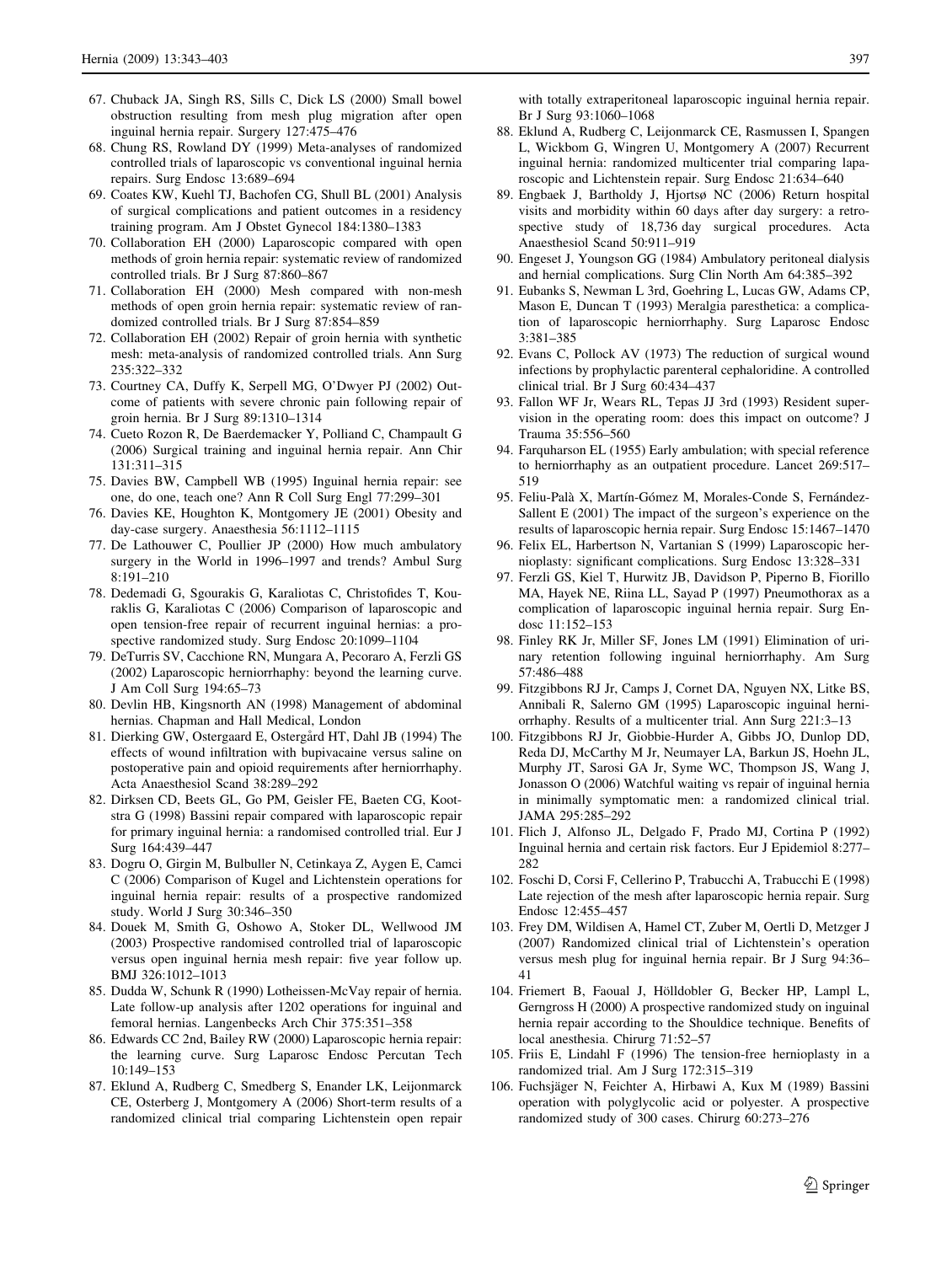- <span id="page-55-0"></span>107. Gallegos NC, Dawson J, Jarvis M, Hobsley M (1991) Risk of strangulation in groin hernias. Br J Surg 78:1171–1173
- 108. Garner JP, Patel S, Glaves J, Ravi K (2006) Is herniography useful? Hernia 10:66–69
- 109. Gatt MT, Chevrel JP (1991) Treatment of neuralgia after surgical repair of inguinal hernia. Apropos of 47 cases. Chirurgie 117:96–103
- 110. Gholghesaei M, Langeveld HR, Veldkamp R, Bonjer HJ (2005) Costs and quality of life after endoscopic repair of inguinal hernia vs open tension-free repair: a review. Surg Endosc 19:816–821
- 111. Go PMNYH, Rutten CLG, Grasveld-van Berkel MA, van Montfort APWP (2002) Dagbehandeling in Nederland. Lemma, Utrecht
- 112. Godfrey PJ, Greenan J, Ranasinghe DD, Shabestary SM, Pollock AV (1981) Ventilatory capacity after three methods of anaesthesia for inguinal hernia repair: a randomized controlled trial. Br J Surg 68:587–589
- 113. Gönüllü NN, Cubukçu A, Alponat A (2002) Comparison of local and general anesthesia in tension-free (Lichtenstein) hernioplasty: a prospective randomized trial. Hernia 6:29–32
- 114. Goulbourne IA, Ruckley CV (1979) Operations for hernia and varicose veins in a day-bed unit. Br Med J 2:712–714
- 115. Grant AM; EU Hernia Trialists Collaboration (2002) Laparoscopic versus open groin hernia repair: meta-analysis of randomised trials based on individual patient data. Hernia 6:2– 10
- 116. Grant AM; EU Hernia Trialists Collaboration (2002) Open mesh versus non-mesh repair of groin hernia: meta-analysis of randomised trials based on individual patient data [corrected]. Hernia 6:130–136
- 117. Grant AM, Scott NW, O'Dwyer PJ; MRC Laparoscopic Groin Hernia Trial Group (2004) Five-year follow-up of a randomized trial to assess pain and numbness after laparoscopic or open repair of groin hernia. Br J Surg 91:1570–1574
- 118. Gultekin FA, Kurukahvecioglu O, Karamercan A, Ege B, Ersoy E, Tatlicioglu E (2007) A prospective comparison of local and spinal anesthesia for inguinal hernia repair. Hernia 11:153–156
- 119. Gwanmesia II, Walsh S, Bury R, Bowyer K, Walker S (2001) Unexplained groin pain: safety and reliability of herniography for the diagnosis of occult hernias. Postgrad Med J 77:250–251
- 120. Haidenberg J, Kendrick ML, Meile T, Farley DR (2003) Totally extraperitoneal (TEP) approach for inguinal hernia: the favorable learning curve for trainees. Curr Surg 60:65–68
- 121. Hair A, Duffy K, McLean J, Taylor S, Smith H, Walker A, MacIntyre IM, O'Dwyer PJ (2000) Groin hernia repair in Scotland. Br J Surg 87:1722–1726
- 122. Hair A, Paterson C, Wright D, Baxter JN, O'Dwyer PJ (2001) What effect does the duration of an inguinal hernia have on patient symptoms? J Am Coll Surg 193:125–129
- 123. Hall C, Hall PN, Wingate JP, Neoptolemos JP (1990) Evaluation of herniography in the diagnosis of an occult abdominal wall hernia in symptomatic adults. Br J Surg 77:902–906
- 124. Hallén M, Bergenfelz A, Westerdahl J (2008) Laparoscopic extraperitoneal inguinal hernia repair versus open mesh repair: long-term follow-up of a randomized controlled trial. Surgery 143:313–317
- 125. Halm EA, Lee C, Chassin MR (2002) Is volume related to outcome in health care? A systematic review and methodologic critique of the literature. Ann Intern Med 137:511–520
- 126. Hamilton EC, Scott DJ, Kapoor A, Nwariaku F, Bergen PC, Rege RV, Tesfay ST, Jones DB (2001) Improving operative performance using a laparoscopic hernia simulator. Am J Surg 182:725–728
- 127. Hamlin JA, Kahn AM (1998) Herniography: a review of 333 herniograms. Am Surg 64:965–969
- 128. Hamy A, Paineau J, Savigny JL, Vasse N, Visset J (1997) Sigmoid perforation, an exceptional late complication of peritoneal prosthesis for treatment of inguinal hernia. Int Surg 82:307–308
- 129. Heikkinen TJ, Haukipuro K, Hulkko A (1998) A cost and outcome comparison between laparoscopic and Lichtenstein hernia operations in a day-case unit. A randomized prospective study. Surg Endosc 12:1199–1203
- 130. Heikkinen T, Bringman S, Ohtonen P, Kunelius P, Haukipuro K, Hulkko A (2004) Five-year outcome of laparoscopic and Lichtenstein hernioplasties. Surg Endosc 18:518–522
- 131. Heikkinen T, Wollert S, Osterberg J, Smedberg S, Bringman S (2006) Early results of a randomised trial comparing Prolene and VyproII-mesh in endoscopic extraperitoneal inguinal hernia repair (TEP) of recurrent unilateral hernias. Hernia 10:34–40
- 132. Heise CP, Starling JR (1998) Mesh inguinodynia: a new clinical syndrome after inguinal herniorrhaphy? J Am Coll Surg 187:514–518
- 133. Heise CP, Sproat IA, Starling JR (2002) Peritoneography (herniography) for detecting occult inguinal hernia in patients with inguinodynia. Ann Surg 235:140–144
- 134. Herzog U (1990) Late results following inguinal or femoral hernia surgery. Langenbecks Arch Chir 375:5–10
- 135. Hofbauer C, Andersen PV, Juul P, Qvist N (1998) Late mesh rejection as a complication to transabdominal preperitoneal laparoscopic hernia repair. Surg Endosc 12:1164–1165
- 136. Højer AM, Rygaard H, Jess P (1997) CT in the diagnosis of abdominal wall hernias: a preliminary study. Eur Radiol 7:1416–1418
- 137. Horstmann R, Hellwig M, Classen C, Röttgermann S, Palmes D (2006) Impact of polypropylene amount on functional outcome and quality of life after inguinal hernia repair by the TAPP procedure using pure, mixed, and titanium-coated meshes. World J Surg 30:1742–1749
- 138. Hsia M, Ponsky L, Rosenblatt S, Jones JS (2004) Laparoscopic inguinal hernia repair complicates future pelvic oncologic surgery. Ann Surg 240:922–923
- 139. Hutter MM, Glasgow RE, Mulvihill SJ (2000) Does the participation of a surgical trainee adversely impact patient outcomes? A study of major pancreatic resections in California. Surgery 128:286–292
- 140. Ismail W, Taylor SJ, Beddow E (2000) Advice on driving after groin hernia surgery in the United Kingdom: questionnaire survey. BMJ 321:1056
- 141. Jain SK, Jayant M, Norbu C (2008) The role of antibiotic prophylaxis in mesh repair of primary inguinal hernias using prolene hernia system: a randomized prospective double-blind control trial. Trop Doct 38:80–82
- 142. Jarrett PE (2001) Day care surgery. Eur J Anaesthesiol Suppl 23:32–35
- 143. Jeans S, Williams GL, Stephenson BM (2007) Migration after open mesh plug inguinal hernioplasty: a review of the literature. Am Surg 73:207–209
- 144. Jensen P, Mikkelsen T, Kehlet H (2002) Postherniorrhaphy urinary retention—effect of local, regional, and general anesthesia: a review. Reg Anesth Pain Med 27:612–617
- 145. Jess P, Hauge C, Hansen CR (1999) Long-term results of repair of the internal ring for primary inguinal hernia. Eur J Surg 165:748–750
- 146. Jones RL, Wingate JP (1998) Herniography in the investigation of groin pain in adults. Clin Radiol 53:805–808
- 147. Jones KR, Burney RE, Peterson M, Christy B (2001) Return to work after inguinal hernia repair. Surgery 129:128–135
- 148. Kark A, Kurzer M, Waters KJ (1994) Accuracy of clinical diagnosis of direct and indirect inguinal hernia. Br J Surg 81:1081–1082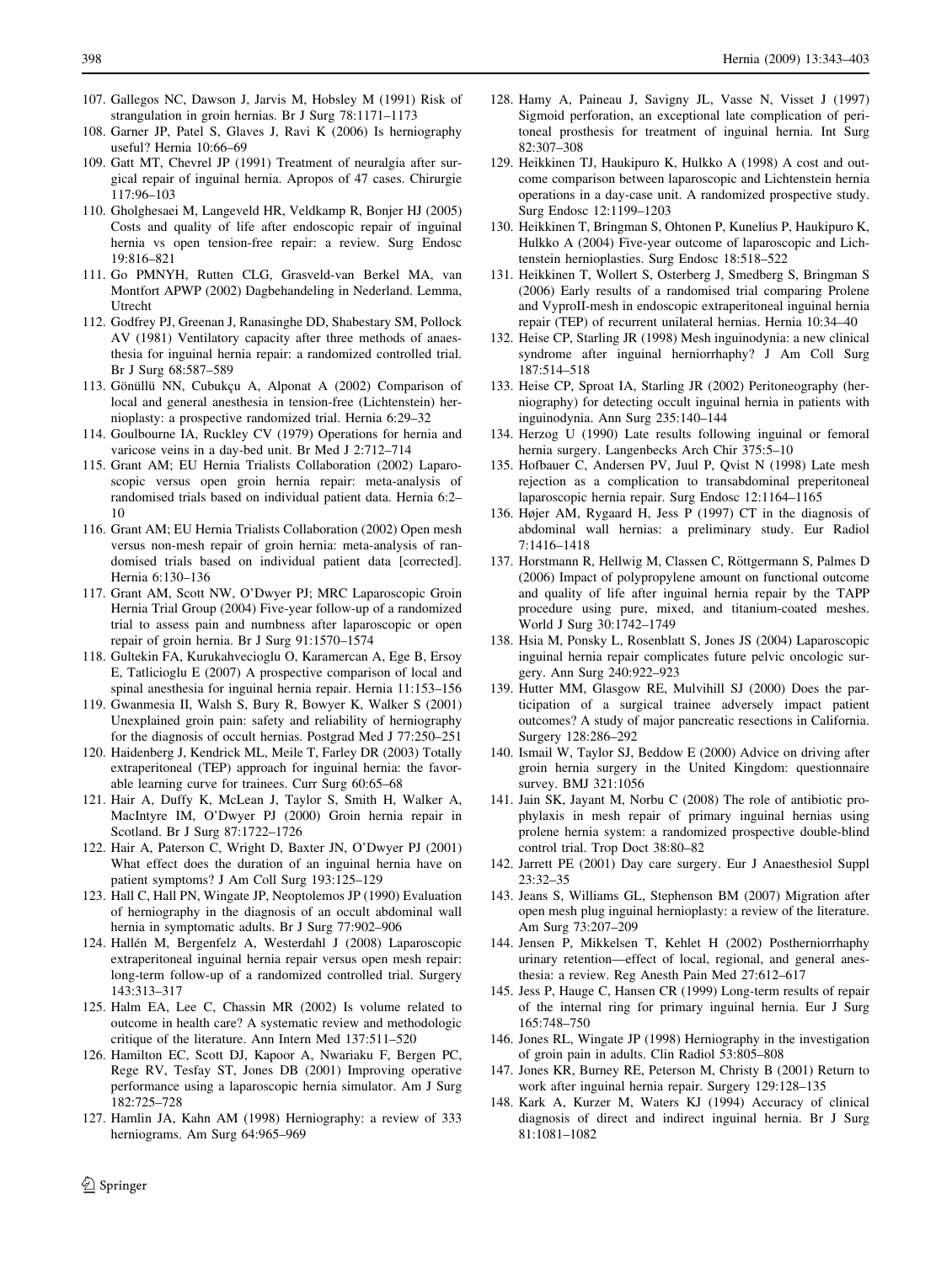- <span id="page-56-0"></span>149. Kark AE, Kurzer MN, Belsham PA (1998) Three thousand one hundred seventy-five primary inguinal hernia repairs: advantages of ambulatory open mesh repair using local anesthesia. J Am Coll Surg 186:447–455
- 150. Kehlet H, Bay Nielsen M (2005) Anaesthetic practice for groin hernia repair—a nation-wide study in Denmark 1998–2003. Acta Anaesthesiol Scand 49:143–146
- 151. Kendell J, Wildsmith JA, Gray IG (2000) Costing anaesthetic practice. An economic comparison of regional and general anaesthesia for varicose vein and inguinal hernia surgery. Anaesthesia 55:1106–1113
- 152. Kesek P, Ekberg O, Westlin N (2002) Herniographic findings in athletes with unclear groin pain. Acta Radiol 43:603–608
- 153. Khan LR, Kumar S, Nixon SJ (2006) Early results for new lightweight mesh in laparoscopic totally extra-peritoneal inguinal hernia repair. Hernia 10:303–308
- 154. Kingsnorth AN, Porter CS, Bennett DH, Walker AJ, Hyland ME, Sodergren S (2000) Lichtenstein patch or Perfix plug-andpatch in inguinal hernia: a prospective double-blind randomized controlled trial of short-term outcome. Surgery 127:276–283
- 155. Kingsnorth AN, Wright D, Porter CS, Robertson G (2002) Prolene Hernia System compared with Lichtenstein patch: a randomised double blind study of short-term and medium-term outcomes in primary inguinal hernia repair. Hernia 6:113–119
- 156. Klein SM, Pietrobon R, Nielsen KC, Steele SM, Warner DS, Moylan JA, Eubanks WS, Greengrass RA (2002) Paravertebral somatic nerve block compared with peripheral nerve blocks for outpatient inguinal herniorrhaphy. Reg Anesth Pain Med 27:476–480
- 157. Klinge U, Zheng H, Si ZY, Bhardwaj R, Klosterhalfen B, Schumpelick V (1999) Altered collagen synthesis in fascia transversalis of patients with inguinal hernia. Hernia 4:181–187
- 158. Knapp RW, Mullen JT (1976) Clinical evalation of the the of local anesthesia for repair of inguinal hernia. Am Surg 42:908– 910
- 159. Knook MT, Weidema WF, Stassen LP, Boelhouwer RU, van Steensel CJ (1999) Endoscopic totally extraperitoneal repair of bilateral inguinal hernias. Br J Surg 86:1312–1316
- 160. Knook MT, Weidema WF, Stassen LP, van Steensel CJ (1999) Endoscopic total extraperitoneal repair of primary and recurrent inguinal hernias. Surg Endosc 13:507–511
- 161. Knook MT, Weidema WF, Stassen LP, van Steensel CJ (1999) Laparoscopic repair of recurrent inguinal hernias after endoscopic herniorrhaphy. Surg Endosc 13:1145–1147
- 162. Koch A, Edwards A, Haapaniemi S, Nordin P, Kald A (2005) Prospective evaluation of 6895 groin hernia repairs in women. Br J Surg 92:1553–1558
- 163. Koch CA, Greenlee SM, Larson DR, Harrington JR, Farley DR (2006) Randomized prospective study of totally extraperitoneal inguinal hernia repair: fixation versus no fixation of mesh. JSLS 10:457–460
- 164. Koch CA, Grinberg GG, Farley DR (2006) Incidence and risk factors for urinary retention after endoscopic hernia repair. Am J Surg 191:381–385
- 165. Köninger J, Redecke J, Butters M (2004) Chronic pain after hernia repair: a randomized trial comparing Shouldice, Lichtenstein and TAPP. Langenbecks Arch Surg 389:361–365
- 166. Kraft BM, Kolb H, Kuckuk B, Haaga S, Leibl BJ, Kraft K, Bittner R (2003) Diagnosis and classification of inguinal hernias. Surg Endosc 17:2021–2024
- 167. Kugel RD (1999) Minimally invasive, nonlaparoscopic, preperitoneal, and sutureless, inguinal herniorrhaphy. Am J Surg 178:298–302
- 168. Kuhry E, van Veen RN, Langeveld HR, Steyerberg EW, Jeekel J, Bonjer HJ (2007) Open or endoscopic total extraperitoneal

inguinal hernia repair? A systematic review. Surg Endosc 21:161–166

- 169. Kulah B, Duzgun AP, Moran M, Kulacoglu IH, Ozmen MM, Coskun F (2001) Emergency hernia repairs in elderly patients. Am J Surg 182:455–459
- 170. Kulah B, Kulacoglu IH, Oruc MT, Duzgun AP, Moran M, Ozmen MM, Coskun F (2001) Presentation and outcome of incarcerated external hernias in adults. Am J Surg 181:101–104
- 171. Langenbach MR, Schmidt J, Zirngibl H (2003) Comparison of biomaterials in the early postoperative period. Surg Endosc 17:1105–1109
- 172. Langenbach MR, Schmidt J, Zirngibl H (2006) Comparison of biomaterials: three meshes and TAPP for inguinal hernia. Surg Endosc 20:1511–1517
- 173. Lau H (2005) Fibrin sealant versus mechanical stapling for mesh fixation during endoscopic extraperitoneal inguinal hernioplasty: a randomized prospective trial. Ann Surg 242:670–675
- 174. Lau H, Patil NG, Yuen WK, Lee F (2002) Learning curve for unilateral endoscopic totally extraperitoneal (TEP) inguinal hernioplasty. Surg Endosc 16:1724–1728
- 175. Lau H, Patil NG, Yuen WK, Lee F (2002) Urinary retention following endoscopic totally extraperitoneal inguinal hernioplasty. Surg Endosc 16:1547–1550
- 176. Lau H, Patil NG, Yuen WK (2006) Day-case endoscopic totally extraperitoneal inguinal hernioplasty versus open Lichtenstein hernioplasty for unilateral primary inguinal hernia in males: a randomized trial. Surg Endosc 20:76–81
- 177. Lau H, Fang C, Yuen WK, Patil NG (2007) Risk factors for inguinal hernia in adult males: a case–control study. Surgery 141:262–266
- 178. Lazorthes F, Chiotasso P, Massip P, Materre JP, Sarkissian M (1992) Local antibiotic prophylaxis in inguinal hernia repair. Surg Gynecol Obstet 175:569–570
- 179. Leander P, Ekberg O, Sjöberg S, Kesek P (2000) MR imaging following herniography in patients with unclear groin pain. Eur Radiol 10:1691–1696
- 180. LeBlanc KA (2001) Complications associated with the plugand-patch method of inguinal herniorrhaphy. Hernia 5:135–138
- 181. Lehnert B, Wadouh F (1992) High coincidence of inguinal hernias and abdominal aortic aneurysms. Ann Vasc Surg 6:134– 137
- 182. Leibl BJ, Däubler P, Schmedt CG, Kraft K, Bittner R (2000) Long-term results of a randomized clinical trial between laparoscopic hernioplasty and shouldice repair. Br J Surg 87:780– 783
- 183. Lichtenstein IL, Shulman AG, Amid PK, Montllor MM (1989) The tension-free hernioplasty. Am J Surg 157:188–193
- 184. Liem MS, van Steensel CJ, Boelhouwer RU, Weidema WF, Clevers GJ, Meijer WS, Vente JP, de Vries LS, van Vroonhoven TJ (1996) The learning curve for totally extraperitoneal laparoscopic inguinal hernia repair. Am J Surg 171:281–285
- 185. Liem MS, Halsema JA, van der Graaf Y, Schrijvers AJ, van Vroonhoven TJ (1997) Cost-effectiveness of extraperitoneal laparoscopic inguinal hernia repair: a randomized comparison with conventional herniorrhaphy. Coala trial group. Ann Surg 226:668–675
- 186. Liem MS, van der Graaf Y, van Steensel CJ, Boelhouwer RU, Clevers GJ, Meijer WS, Stassen LP, Vente JP, Weidema WF, Schrijvers AJ, van Vroonhoven TJ (1997) Comparison of conventional anterior surgery and laparoscopic surgery for inguinalhernia repair. N Engl J Med 336:1541–1547
- 187. Liem MS, van der Graaf Y, Zwart RC, Geurts I, van Vroonhoven TJ (1997) A randomized comparison of physical performance following laparoscopic and open inguinal hernia repair. The Coala Trial Group. Br J Surg 84:64–67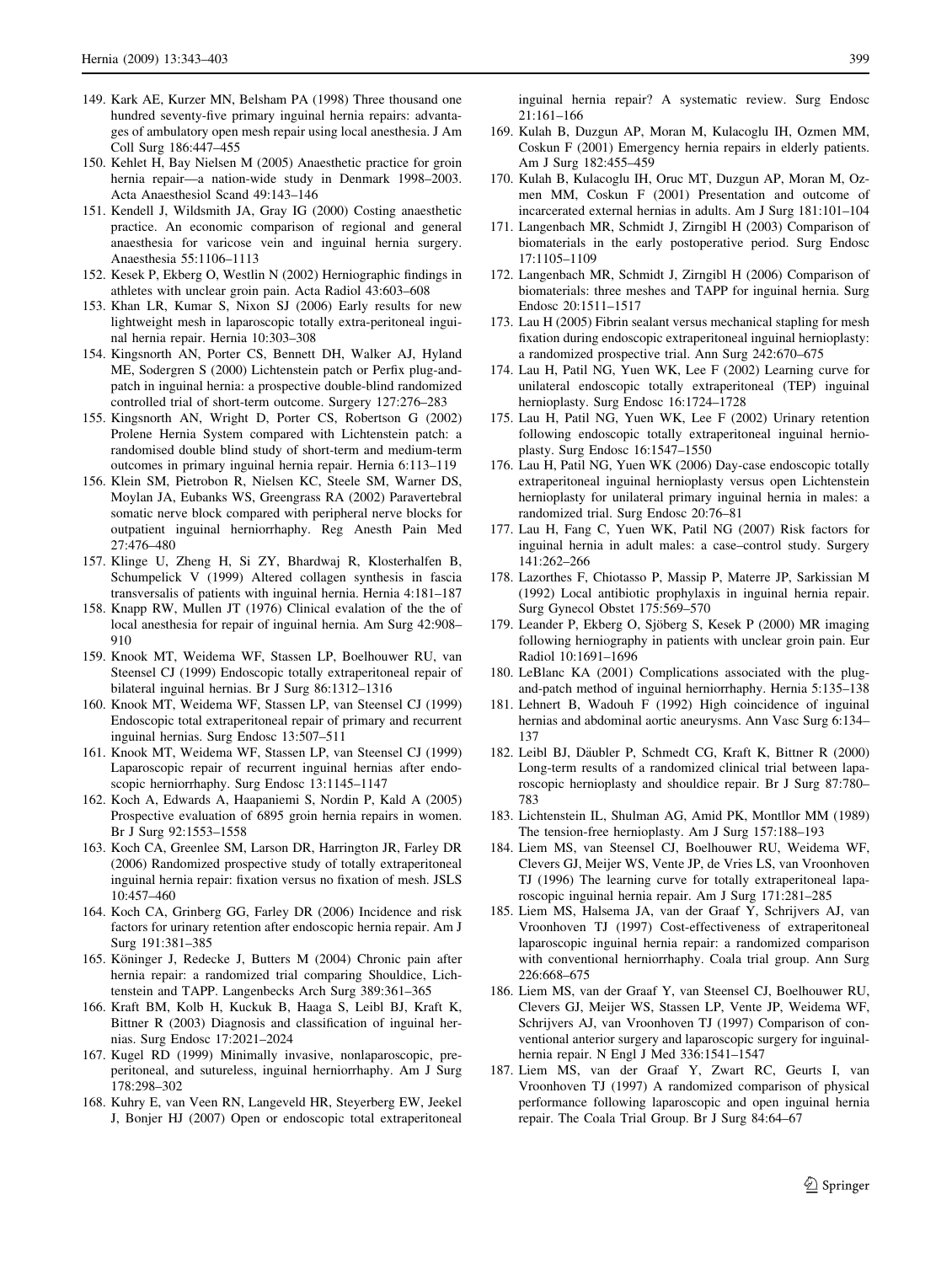- <span id="page-57-0"></span>188. Liem MS, van der Graaf Y, Zwart RC, Geurts I, van Vroonhoven TJ (1997) Risk factors for inguinal hernia in women: a case–control study. The Coala Trial Group. Am J Epidemiol 146:721–726
- 189. Lilly MC, Arregui ME (2002) Ultrasound of the inguinal floor for evaluation of hernias. Surg Endosc 16:659–662
- 190. Lodding P, Bergdahl C, Nyberg M, Pileblad E, Stranne J, Hugosson J (2001) Inguinal hernia after radical retropubic prostatectomy for prostate cancer: a study of incidence and risk factors in comparison to no operation and lymphadenectomy. J Urol 166:964–967
- 191. Loftus IM, Ubhi SS, Rodgers PM, Watkin DF (1997) A negative herniogram does not exclude the presence of a hernia. Ann R Coll Surg Engl 79:372–375
- 192. Lovisetto F, Zonta S, Rota E, Bottero L, Faillace G, Turra G, Fantini A, Longoni M (2007) Laparoscopic transabdominal preperitoneal (TAPP) hernia repair: surgical phases and complications. Surg Endosc 21:646–652
- 193. MacFadyen BV Jr, Mathis CR (1994) Inguinal herniorrhaphy: complications and recurrences. Semin Laparosc Surg 1:128–140
- 194. MacFadyen BV Jr, Arregui ME, Corbitt JD Jr, Filipi CJ, Fitzgibbons RJ Jr, Franklin ME, McKernan JB, Olsen DO, Phillips EH, Rosenthal D, Schultz LS, Sewell RW, Smoot RT, Spaw AT, Toy FK, Waddell RL, Zucker KA (1993) Complications of laparoscopic herniorrhaphy. Surg Endosc 7:155–158
- 195. Mahon D, Decadt B, Rhodes M (2003) Prospective randomized trial of laparoscopic (transabdominal preperitoneal) vs open (mesh) repair for bilateral and recurrent inguinal hernia. Surg Endosc 17:1386–1390
- 196. Malek S, Torella F, Edwards PR (2004) Emergency repair of groin herniae: outcome and implications for elective surgery waiting times. Int J Clin Pract 58:207–209
- 197. McCormack K, Scott NW, Go PM, Ross S, Grant AM; EU Hernia Trialists Collaboration (2003) Laparoscopic techniques versus open techniques for inguinal hernia repair. Cochrane Database Syst Rev CD001785
- 198. McCormack K, Wake B, Perez J, Fraser C, Cook J, McIntosh E, Vale L, Grant A (2005) Laparoscopic surgery for inguinal hernia repair: systematic review of effectiveness and economic evaluation. Health Technol Assess 9:1–203; iii–iv
- 199. McCormack K, Wake BL, Fraser C, Vale L, Perez J, Grant A (2005) Transabdominal pre-peritoneal (TAPP) versus totally extraperitoneal (TEP) laparoscopic techniques for inguinal hernia repair: a systematic review. Hernia 9:109–114
- 200. McEntee GP, O'Carroll A, Mooney B, Egan TJ, Delaney PV (1989) Timing of strangulation in adult hernias. Br J Surg 76:725–726
- 201. McGillicuddy JE (1998) Prospective randomized comparison of the Shouldice and Lichtenstein hernia repair procedures. Arch Surg 133:974–978
- 202. McIntosh A, Hutchinson A, Roberts A, Withers H (2000) Evidence-based management of groin hernia in primary care—a systematic review. Fam Pract 17:442–447
- 203. Memon MA, Cooper NJ, Memon B, Memon MI, Abrams KR (2003) Meta-analysis of randomized clinical trials comparing open and laparoscopic inguinal hernia repair. Br J Surg 90:1479–1492
- 204. Michelsen M, Walter F (1982) Comparison of outpatient and inpatient operations for inguinal hernia (1971 to 1978) (author's transl). Zentralbl Chir 107:94–102
- 205. Miedema BW, Ibrahim SM, Davis BD, Koivunen DG (2004) A prospective trial of primary inguinal hernia repair by surgical trainees. Hernia 8:28–32
- 206. Millat B; Fédération de Recherche EN CHirurgie (FRENCH) (2007) Inguinal hernia repair. A randomized multicentric study

comparing laparoscopic and open surgical repair. J Chir (Paris) 144:119–124

- 207. Miserez M (2004) Inguinal hernia repair in general surgical practice in 2004: more than laparoscopy, training is the keyword. Acta Chir Belg 104:422–424
- 208. Miserez M, Alexandre JH, Campanelli G, Corcione F, Cuccurullo D, Pascual MH, Hoeferlin A, Kingsnorth AN, Mandala V, Palot JP, Schumpelick V, Simmermacher RK, Stoppa R, Flament JB (2007) The European hernia society groin hernia classification: simple and easy to remember. Hernia 11:113–116
- 209. Mitchell JB, Harrow B (1994) Costs and outcomes of inpatient versus outpatient hernia repair. Health Policy 28:143–152
- 210. Morales R, Carmona A, Pagán A (2000) Utility of antibiotic prophylaxis in reducing wound infection in inguinal or femoral hernia repair using polypropylene mesh. Cir Esp 67:51–59
- 211. Moreno-Egea A, Torralba Martínez JA, Morales Cuenca G, Aguayo Albasini JL (2004) Randomized clinical trial of fixation vs nonfixation of mesh in total extraperitoneal inguinal hernioplasty. Arch Surg 139:1376–1379
- 212. Nadkarni S, Brown PW, van Beek EJ, Collins MC (2001) Herniography: a prospective, randomized study between midline and left iliac fossa puncture techniques. Clin Radiol 56:389–392
- 213. Negro P, Gossetti F, D'Amore L, Proposito D, Vermeil V, Battillocchi B, Della Rocca G, Carboni M (2000) 1,000 prosthetic hernia repairs: experience of a dedicated team. Chir Ital 52:279–288
- 214. Neuhauser D (1997) Elective inguinal herniorrhaphy versus a truss in the elderly. In: Bunker JP, Barnes BA, Mosteller F (eds) Costs, risks and benefits of surgery. Oxford University Press, New York
- 215. Neumayer L, Giobbie-Hurder A, Jonasson O, Fitzgibbons R Jr, Dunlop D, Gibbs J, Reda D, Henderson W; Veterans Affairs Cooperative Studies Program 456 Investigators (2004) Open mesh versus laparoscopic mesh repair of inguinal hernia. N Engl J Med 350:1819–1827
- 216. Neumayer LA, Gawande AA, Wang J, Giobbie-Hurder A, Itani KM, Fitzgibbons RJ Jr, Reda D, Jonasson O; CSP #456 Investigators (2005) Proficiency of surgeons in inguinal hernia repair: effect of experience and age. Ann Surg 242:344–348
- 217. Nienhuijs SW, Boelens OB, Strobbe LJ (2005) Pain after anterior mesh hernia repair. J Am Coll Surg 200:885–889
- 218. Nienhuijs SW, van Oort I, Keemers-Gels ME, Strobbe LJ, Rosman C (2005) Randomized trial comparing the Prolene Hernia System, mesh plug repair and Lichtenstein method for open inguinal hernia repair. Br J Surg 92:33–38
- 219. Nilsson H, Stylianidis G, Haapamäki M, Nilsson E, Nordin P (2007) Mortality after groin hernia surgery. Ann Surg 245:656– 660
- 220. Nordin P, Bartelmess P, Jansson C, Svensson C, Edlund G (2002) Randomized trial of Lichtenstein versus Shouldice hernia repair in general surgical practice. Br J Surg 89:45–49
- 221. Nordin P, Zetterström H, Gunnarsson U, Nilsson E (2003) Local, regional, or general anaesthesia in groin hernia repair: multicentre randomised trial. Lancet 362:853–858
- 222. Nordin P, Hernell H, Unosson M, Gunnarsson U, Nilsson E (2004) Type of anaesthesia and patient acceptance in groin hernia repair: a multicentre randomised trial. Hernia 8:220–225
- 223. Nordin P, Zetterström H, Carlsson P, Nilsson E (2007) Costeffectiveness analysis of local, regional and general anaesthesia for inguinal hernia repair using data from a randomized clinical trial. Br J Surg 94:500–505
- 224. Nyhus LM (2004) Classification of groin hernia: milestones. Hernia 8:87–88
- 225. O'Dwyer PJ (2004) Current status of the debate on laparoscopic hernia repair. Br Med Bull 70:105–118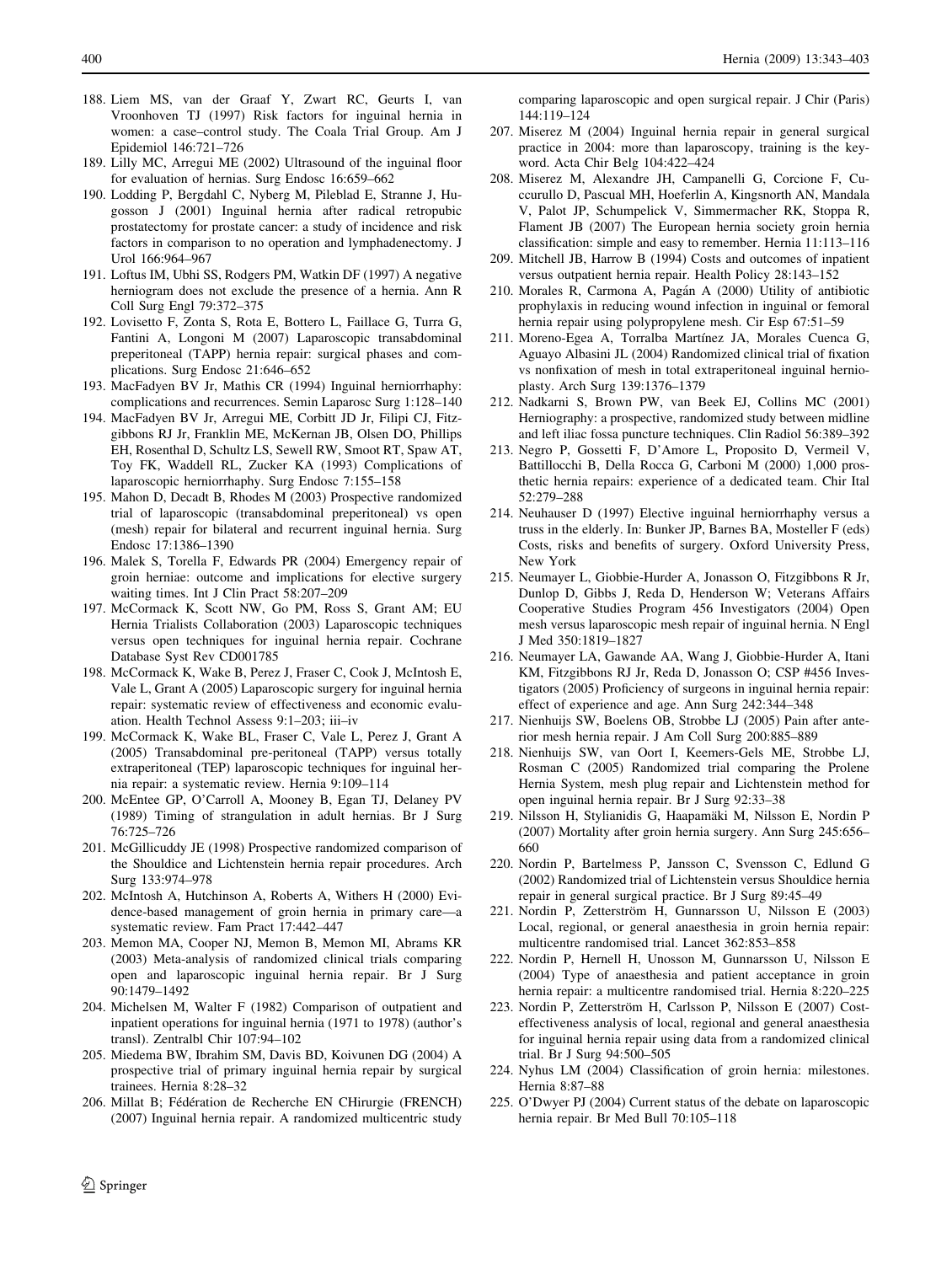- <span id="page-58-0"></span>226. O'Dwyer PJ, Chung L (2006) Watchful waiting was as safe as surgical repair for minimally symptomatic inguinal hernias. Evid Based Med 11:73
- 227. O'Dwyer PJ, Serpell MG, Millar K, Paterson C, Young D, Hair A, Courtney CA, Horgan P, Kumar S, Walker A, Ford I (2003) Local or general anesthesia for open hernia repair: a randomized trial. Ann Surg 237:574–579
- 228. O'Dwyer PJ, Kingsnorth AN, Molloy RG, Small PK, Lammers B, Horeyseck G (2005) Randomized clinical trial assessing impact of a lightweight or heavyweight mesh on chronic pain after inguinal hernia repair. Br J Surg 92:166–170
- 229. Ojo P, Abenthroth A, Fiedler P, Yavorek G (2006) Migrating mesh mimicking colonic malignancy. Am Surg 72:1210–1211
- 230. Oteiza F, Ciga MA, Ortiz H (2004) Antibiotic prophylaxis in inguinal herniaplasty. Cir Esp 75:69–71
- 231. Ozgün H, Kurt MN, Kurt I, Cevikel MH (2002) Comparison of local, spinal, and general anaesthesia for inguinal herniorrhaphy. Eur J Surg 168:455–459
- 232. Pascual JB, Baranda MM, Tarrero MT, Gutiérrez FM, Garrido IM, Errasti CA (1990) Subcutaneous emphysema, pneumomediastinum, bilateral pneumothorax and pneumopericardium after laparoscopy. Endoscopy 22:59
- 233. Payne JH Jr, Grininger LM, Izawa MT, Podoll EF, Lindahl PJ, Balfour J (1994) Laparoscopic or open inguinal herniorrhaphy? A randomized prospective trial. Arch Surg 129:973–979
- 234. Peiper C, Conze J, Ponschek N, Schumpelick V (1997) Value of subcutaneous drainage in repair of primary inguinal hernia. A prospective randomized study of 100 cases. Chirurg 68:63– 67
- 235. Perez AR, Roxas MF, Hilvano SS (2005) A randomized, doubleblind, placebo-controlled trial to determine effectiveness of antibiotic prophylaxis for tension-free mesh herniorrhaphy. J Am Coll Surg 200:393–397
- 236. Phillips EH, Arregui M, Carroll BJ, Corbitt J, Crafton WB, Fallas MJ, Filipi C, Fitzgibbons RJ, Franklin MJ, McKernan B, Olsen D, Ortega A, Payne JH Jr, Peters J, Rodriguez R, Rosette P, Schultz L, Seid A, Sewell R, Smoot R, Toy F, Waddell R, Watson S (1995) Incidence of complications following laparoscopic hernioplasty. Surg Endosc 9:16–21
- 237. Pineault R, Contandriopoulos AP, Valois M, Bastian ML, Lance JM (1985) Randomized clinical trial of one-day surgery. Patient satisfaction, clinical outcomes, and costs. Med Care 23:171–182
- 238. Platt R, Zaleznik DF, Hopkins CC, Dellinger EP, Karchmer AW, Bryan CS, Burke JF, Wikler MA, Marino SK, Holbrook KF, Tosteson TD, Segal MR (1990) Perioperative antibiotic prophylaxis for herniorrhaphy and breast surgery. N Engl J Med 322:153–160
- 239. Pleumeekers HJ, De Gruijl A, Hofman A, Van Beek AJ, Hoes AW (1999) Prevalence of aortic aneurysm in men with a history of inguinal hernia repair. Br J Surg 86:1155–1158
- 240. Pokorny H, Klingler A, Schmid T, Fortelny R, Hollinsky C, Kawji R, Steiner E, Pernthaler H, Függer R, Scheyer M (2008) Recurrence and complications after laparoscopic versus open inguinal hernia repair: results of a prospective randomized multicenter trial. Hernia 12:385–389
- 241. Ponka JL (1980) Hernias of the abdominal wall. WB Saunders, Philadelphia
- 242. Poobalan AS, Bruce J, Smith WC, King PM, Krukowski ZH, Chambers WA (2003) A review of chronic pain after inguinal herniorrhaphy. Clin J Pain 19:48–54
- 243. Post S (1997) Against the principle surgical indications in inguinal hernia. Chirurg 68:1251–1255
- 244. Post S, Weiss B, Willer M, Neufang T, Lorenz D (2004) Randomized clinical trial of lightweight composite mesh for Lichtenstein inguinal hernia repair. Br J Surg 91:44–48
- 245. Prabhu A, Chung F (2001) Anaesthetic strategies towards developments in day care surgery. Eur J Anaesthesiol Suppl 23:36–42
- 246. Praseedom RK, Paisley A, Madhavan KK, Garden OJ, Carter DC, Paterson-Brown S (1999) Supervised surgical trainees can perform pancreatic resections safely. J R Coll Surg Edinb 44:16–18
- 247. Prescott RJ, Cutherbertson C, Fenwick N, Garraway WM, Ruckley CV (1978) Economic aspects of day care after operations for hernia or varicose veins. J Epidemiol Community Health 32:222–225
- 248. Primatesta P, Goldacre MJ (1996) Inguinal hernia repair: incidence of elective and emergency surgery, readmission and mortality. Int J Epidemiol 25:835–839
- 249. Prismant (2000) Jaardiskette voor ziekenhuizen 1999–2000
- 250. Quill DS, Devlin HB, Plant JA, Denham KR, McNay RA, Morris D (1983) Surgical operation rates: a twelve year experience in Stockton on Tees. Ann R Coll Surg Engl 65:248–253
- 251. Rai S, Chandra SS, Smile SR (1998) A study of the risk of strangulation and obstruction in groin hernias. Aust N Z J Surg 68:650–654
- 252. Ralphs DN, Brain AJ, Grundy DJ, Hobsley M (1980) How accurately can direct and indirect inguinal hernias be distinguished? Br Med J 280:1039–1040
- 253. Ramia JM, Pardo R, Cubo T, Padilla D, Hernández-Calvo J (1999) Pneumomediastinum as a complication of extraperitoneal laparoscopic inguinal hernia repair. JSLS 3:233–234
- 254. Ramsay CR, Grant AM, Wallace SA, Garthwaite PH, Monk AF, Russell IT (2001) Statistical assessment of the learning curves of health technologies. Health Technol Assess 5:1–79
- 255. Ramyil VM, Ognonna BC, Iya D (1999) Patient acceptance of outpatient treatment for inguinal hernia in Jos, Nigeria. Cent Afr J Med 45:244–246
- 256. Read RC, Barone GW, Hauer-Jensen M, Yoder G (1993) Properitoneal prosthetic placement through the groin. The anterior (Mahorner-Goss, Rives-Stoppa) approach. Surg Clin North Am 73:545–555
- 257. Reid I, Devlin HB (1994) Testicular atrophy as a consequence of inguinal hernia repair. Br J Surg 81:91–93
- 258. Rider MA, Baker DM, Locker A, Fawcett AN (1993) Return to work after inguinal hernia repair. Br J Surg 80:745–746
- 259. Ris HB, Aebersold P, Küpfer K, Stucki U, Stirnemann H, Doran J (1987) 10 years' experience using a modified Shouldice surgical technic for inguinal hernia in adults. II. Which factors modify the recurrence of inguinal hernia? Chirurg 58:100–105
- 260. Robinson P, Hensor E, Lansdown MJ, Ambrose NS, Chapman AH (2006) Inguinofemoral hernia: accuracy of sonography in patients with indeterminate clinical features. AJR Am J Roentgenol 187:1168–1178
- 261. Robson AJ, Wallace CG, Sharma AK, Nixon SJ, Paterson-Brown S (2004) Effects of training and supervision on recurrence rate after inguinal hernia repair. Br J Surg 91:774–777
- 262. Ruckley CV, Cuthbertson C, Fenwick N, Prescott RJ, Garraway WM (1978) Day care after operations for hernia or varicose veins: a controlled trial. Br J Surg 65:456–459
- 263. Rutkow IM (1998) Epidemiologic, economic, and sociologic aspects of hernia surgery in the United States in the 1990s. Surg Clin North Am 78:941–951; v–vi
- 264. Ryan JA Jr, Adye BA, Jolly PC, Mulroy MF 2nd (1984) Outpatient inguinal herniorrhaphy with both regional and local anesthesia. Am J Surg 148:313–316
- 265. Sakorafas GH, Halikias I, Nissotakis C, Kotsifopoulos N, Stavrou A, Antonopoulos C, Kassaras GA (2001) Open tension free repair of inguinal hernias; the Lichtenstein technique. BMC Surg 1:3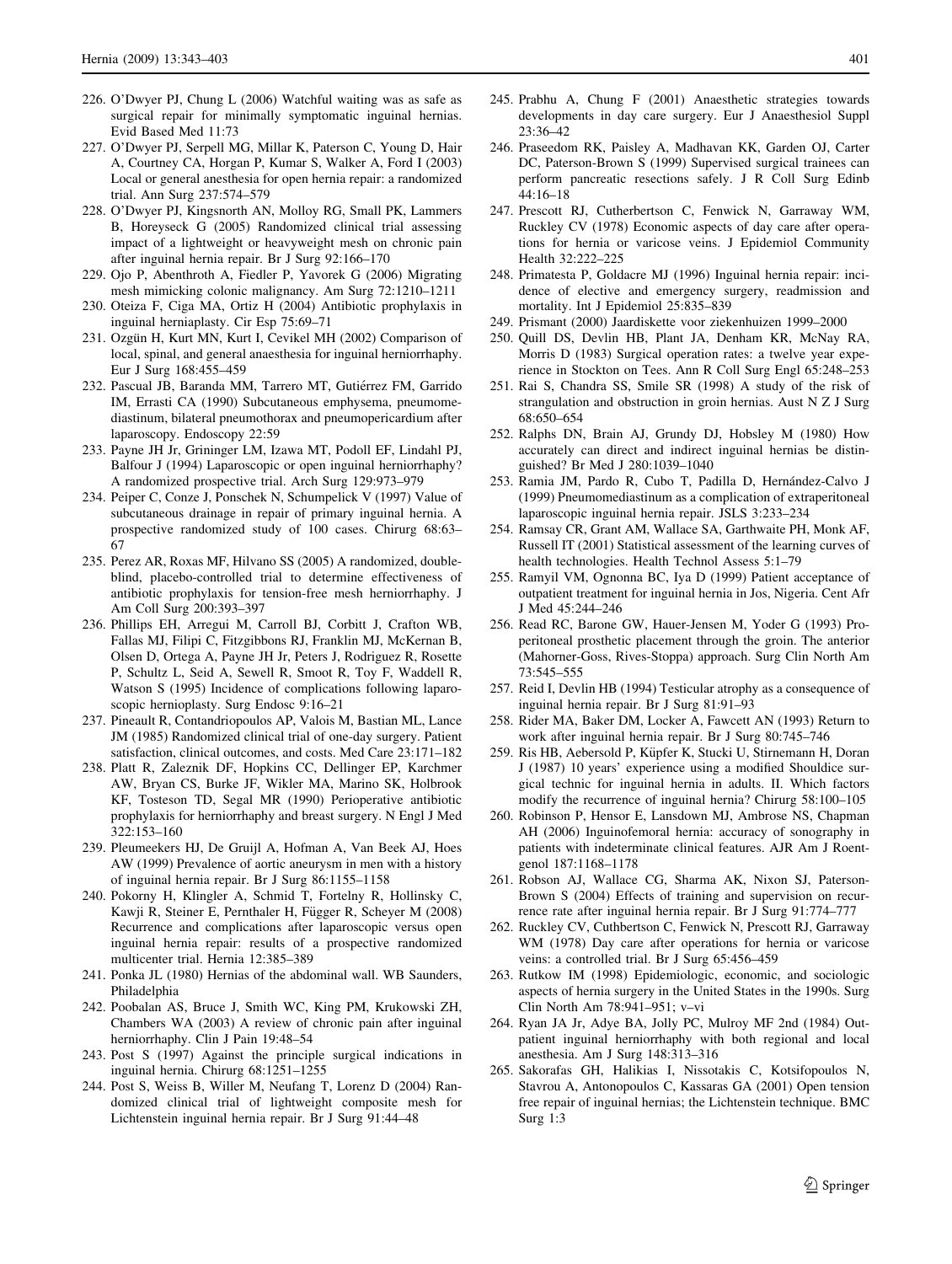- <span id="page-59-0"></span>266. Salcedo-Wasicek MC, Thirlby RC (1995) Postoperative course after inguinal herniorrhaphy. A case–controlled comparison of patients receiving workers' compensation vs patients with commercial insurance. Arch Surg 130:29–32
- 267. Sanabria A, Domínguez LC, Valdivieso E, Gómez G (2007) Prophylactic antibiotics for mesh inguinal hernioplasty: a metaanalysis. Ann Surg 245:392–396
- 268. Sanchez-Manuel FJ, Seco-Gil JL (2004) Antibiotic prophylaxis for hernia repair. Cochrane Database Syst Rev 4:CD003769
- 269. Sandbichler P, Gstir H, Baumgartner C, Furtschegger A, Egender G, Steiner E (1994) Laparoscopic surgery of inguinal hernia by transperitoneal implantation of an artificial mesh. Technique and early results. Chirurg 65:64–67
- 270. Sanjay P, Harris D, Jones P, Woodward A (2006) Randomized controlled trial comparing prolene hernia system and lichtenstein method for inguinal hernia repair. ANZ J Surg 76:548–552
- 271. Schmedt CG, Leibl BJ, Bittner R (2002) Endoscopic inguinal hernia repair in comparison with Shouldice and Lichtenstein repair. A systematic review of randomized trials. Dig Surg 19:511–517
- 272. Schmedt CG, Sauerland S, Bittner R (2005) Comparison of endoscopic procedures vs Lichtenstein and other open mesh techniques for inguinal hernia repair: a meta-analysis of randomized controlled trials. Surg Endosc 19:188–199
- 273. Schmitz R, Shah S, Treckmann J, Schneider K (1997) Extraperitoneal, "tension free" inguinal hernia repair with local anesthesia—a contribution to effectiveness and economy. Langenbecks Arch Chir Suppl Kongressbd 114:1135–1138
- 274. Schwetling R, Bärlehner E (1998) Is there an indication for general perioperative antibiotic prophylaxis in laparoscopic plastic hernia repair with implantation of alloplastic tissue? Zentralbl Chir 123:193–195
- 275. Scott NW, McCormack K, Graham P, Go PM, Ross SJ, Grant AM (2002) Open mesh versus non-mesh for repair of femoral and inguinal hernia. Cochrane Database Syst Rev CD002197
- 276. Shaked A, Calderom I, Durst A (1991) Safety of surgical procedures performed by residents. Arch Surg 126:559–560
- 277. Shulman AG, Amid PK, Lichtenstein IL (1995) A survey of non-expert surgeons using the open tension-free mesh patch repair for primary inguinal hernias. Int Surg 80:35–36
- 278. Simons MP, Obertop H (2001) Lichamelijk onderzoek geeft uitsluitsel over een mediale dan wel een laterale liesbreuk. In: van Everdingen JJE (ed) Medische misvattingen. Bohn Stafleu Van Loghum, Houten
- 279. Simons MP, Kleijnen J, van Geldere D, Hoitsma HF, Obertop H (1996) Role of the Shouldice technique in inguinal hernia repair: a systematic review of controlled trials and a meta-analysis. Br J Surg 83:734–738
- 280. Smietański M, Renke M, Bigda J, Smietańska I, Rutkowski B, Witkowski P, Sledziński Z (2006) Management of inguinal hernia on peritoneal dialysis: an audit of current Polish practice and call for a standard. Int J Artif Organs 29:573–577
- 281. Smith AI, Royston CM, Sedman PC (1999) Stapled and nonstapled laparoscopic transabdominal preperitoneal (TAPP) inguinal hernia repair. A prospective randomized trial. Surg Endosc 13:804–806
- 282. Song D, Greilich NB, White PF, Watcha MF, Tongier WK (2000) Recovery profiles and costs of anesthesia for outpatient unilateral inguinal herniorrhaphy. Anesth Analg 91:876–881
- 283. Sorensen LT, Friis E, Jorgensen T, Vennits B, Andersen BR, Rasmussen GI, Kjaergaard J (2002) Smoking is a risk factor for recurrence of groin hernia. World J Surg 26:397–400
- 284. Sparkman RS (1962) Bilateral exploration in inguinal hernia in juvenile patients. Review and appraisal. Surgery 51:393–406
- 285. Stengel D, Bauwens K, Ekkernkamp A (2004) Recurrence risks in randomized trials of laparoscopic versus open inguinal hernia

 $\textcircled{2}$  Springer

repair: to pool or not to pool (this is not the question). Langenbecks Arch Surg 389:492–498

- 286. Stoppa RE, Rives JL, Warlaumont CR, Palot JP, Verhaeghe PJ, Delattre JF (1984) The use of Dacron in the repair of hernias of the groin. Surg Clin North Am 64:269–285
- 287. Stranne J, Hugosson J, Iversen P, Morris T, Lodding P (2005) Inguinal hernia in stage M0 prostate cancer: a comparison of incidence in men treated with and without radical retropubic prostatectomy—an analysis of 1105 patients. Urology 65:847– 851
- 288. Stranne J, Hugosson J, Lodding P (2006) Post-radical retropubic prostatectomy inguinal hernia: an analysis of risk factors with special reference to preoperative inguinal hernia morbidity and pelvic lymph node dissection. J Urol 176:2072–2076
- 289. Stranne J, Hugosson J, Lodding P (2007) Inguinal hernia is a common complication in lower midline incision surgery. Hernia 11:247–252
- 290. Sultana A, Jagdish S, Pai D, Rajendiran KM (1999) Inguinal herniorrhaphy under local anaesthesia and spinal anaesthesiacomparative study. J Indian Med Assoc 97:169–170, 175
- 291. Tamme C, Scheidbach H, Hampe C, Schneider C, Köckerling F (2003) Totally extraperitoneal endoscopic inguinal hernia repair (TEP). Surg Endosc 17:190–195
- 292. Taylor EW, Dewar EP (1983) Early return to work after repair of a unilateral inguinal hernia. Br J Surg 70:599–600
- 293. Taylor SG, O'Dwyer PJ (1999) Chronic groin sepsis following tension-free inguinal hernioplasty. Br J Surg 86:562–565
- 294. Taylor EW, Byrne DJ, Leaper DJ, Karran SJ, Browne MK, Mitchell KJ (1997) Antibiotic prophylaxis and open groin hernia repair. World J Surg 21:811–814
- 295. Teasdale C, McCrum AM, Williams NB, Horton RE (1982) A randomised controlled trial to compare local with general anaesthesia for short-stay inguinal hernia repair. Ann R Coll Surg Engl 64:238–242
- 296. The MRC Laparoscopic Groin Hernia Trial Group (1999) Laparoscopic versus open repair of groin hernia: a randomised comparison. Lancet 354:185–190
- 297. Tobin GR, Clark S, Peacock EE Jr (1976) A neuromuscular basis for development of indirect inguinal hernia. Arch Surg 111:464–466
- 298. Tocchi A, Liotta G, Mazzoni G, Lepre L, Costa G, Maggiolini F, Miccini M (1998) Learning curve for ''tension-free'' reparation of inguinal hernia. G Chir 19:199–203
- 299. Truong S, Pfingsten FP, Dreuw B, Schumpelick V (1993) Value of sonography in diagnosis of uncertain lesions of the abdominal wall and inguinal region. Chirurg 64:468–475
- 300. Tschudi JF, Wagner M, Klaiber C, Brugger JJ, Frei E, Krähenbühl L, Inderbitzi R, Boinski J, Hsu Schmitz SF, Hüsler J (2001) Randomized controlled trial of laparoscopic transabdominal preperitoneal hernioplasty vs Shouldice repair. Surg Endosc 15:1263–1266
- 301. Tucker JG, Wilson RA, Ramshaw BJ, Mason EM, Duncan TD, Lucas GW (1995) Laparoscopic herniorrhaphy: technical concerns in prevention of complications and early recurrence. Am Surg 61:36–39
- 302. Tverskoy M, Cozacov C, Ayache M, Bradley EL Jr, Kissin I (1990) Postoperative pain after inguinal herniorrhaphy with different types of anesthesia. Anesth Analg 70:29–35
- 303. Tzovaras G, Delikoukos S, Christodoulides G, Spyridakis M, Mantzos F, Tepetes K, Athanassiou E, Hatzitheofilou C (2007) The role of antibiotic prophylaxis in elective tension-free mesh inguinal hernia repair: results of a single-centre prospective randomised trial. Int J Clin Pract 61:236–239
- 304. Vale L, McCormack K, Scott N, Grant A (2000) Systematic review of the effectiveness and cost-effectiveness of laparoscopic versus open repair of inguinal hernia. Health Services